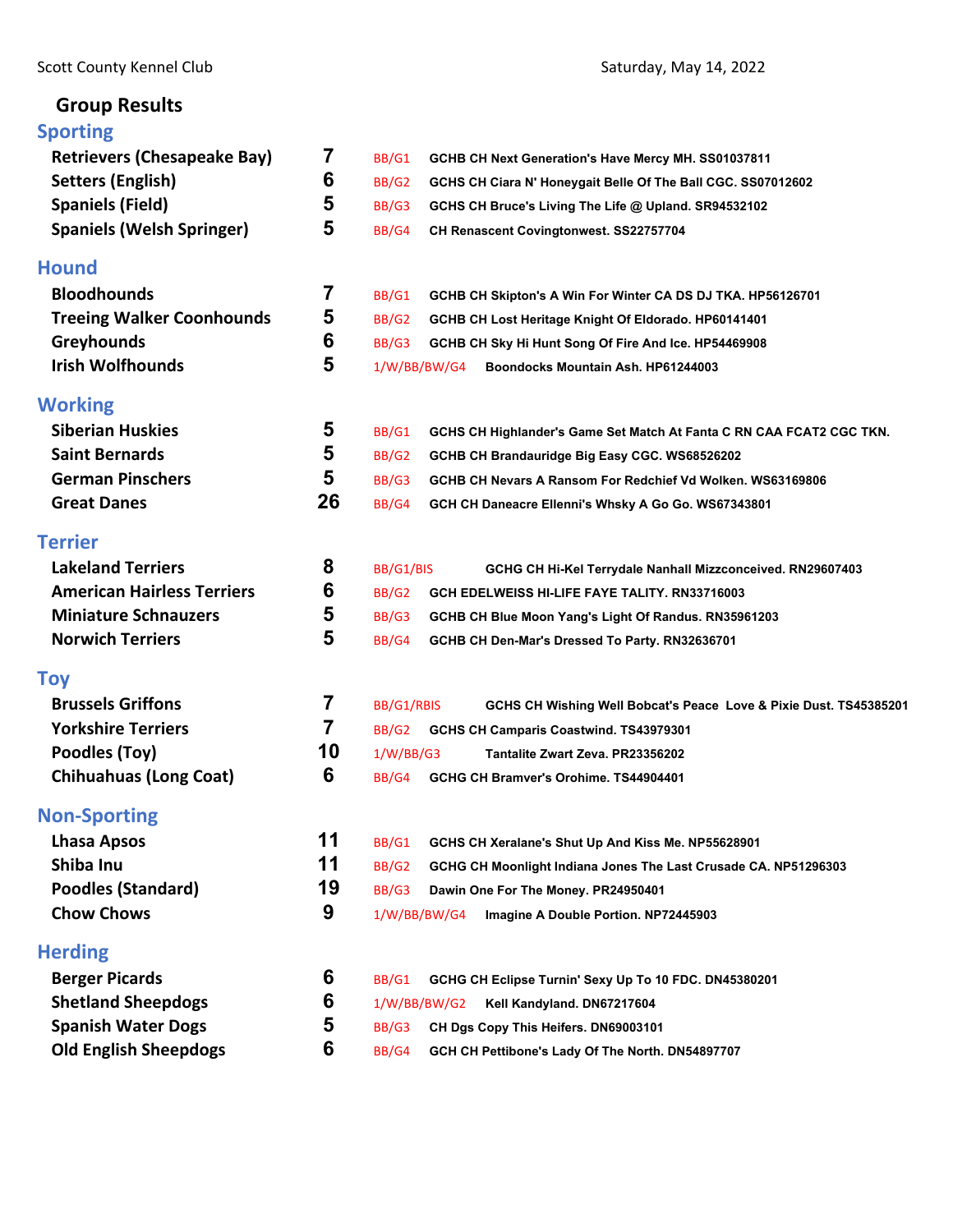# **Owner Handled Group Results**

# **Sporting**

| <b>Pointers</b>                        | 5  | OHBB/OHG1/OHRBIS | GCH CH Tahari N Clearcreek's Highway Patrolman. SS12647512     |
|----------------------------------------|----|------------------|----------------------------------------------------------------|
| <b>Spaniels (Field)</b>                | 5  | OHBB/OHG2        | GCHS CH Bruce's Living The Life @ Upland. SR94532102           |
| <b>Spaniels (Cocker) Ascob</b>         | 6  | OHBB/OHG3        | Keryer's Love Her Madly. SS28634101                            |
| <b>Retrievers (Curly-Coated)</b>       | 5  | OHBB/OHG4        | GCHS CH Riverwatch Blazin Hot Mac And Cheese BN RN SR88722902  |
| <b>Hound</b>                           |    |                  |                                                                |
| <b>Bloodhounds</b>                     | 7  | OHBB/OHG1        | GCHB CH Skipton's A Win For Winter CA DS DJ TKA. HP56126701    |
| <b>Irish Wolfhounds</b>                | 5  | OHBB/OHG2        | Boondocks Mountain Ash. HP61244003                             |
| Beagles (13 Inch)                      | 6  | OHBB/OHG3        | Shadynook Chicka Boom Don't Ya Jes Love Her. HP62254801        |
| <b>Black &amp; Tan Coonhounds</b>      | 7  | OHBB/OHG4        | GCHS CH Jazzman Armoured Vehicle. HP58132501                   |
| Working                                |    |                  |                                                                |
| <b>Alaskan Malamutes</b>               | 10 | OHBB/OHG1        | Delphi's Iris Over The Rainbow CGCA TKN. WS64253005            |
| <b>Samoyeds</b>                        | 11 | OHBB/OHG2        | CH Double Helix Peter Pan's Shadow RA. WS57295107              |
| <b>Bullmastiffs</b>                    | 8  | OHBB/OHG3        | CH Crusader's Blowin In The Wind. WS66109501                   |
| <b>Doberman Pinschers</b>              | 25 | OHBB/OHG4        | GCH CH Protea's Oh Dredger BCAT CGC TKN. WS68136710            |
| <b>Terrier</b>                         |    |                  |                                                                |
| <b>Sealyham Terriers</b>               | 5  | OHBB/OHG1/OHBIS  | GCHS CH Ellusion's Ramesses The Great. RN32377003              |
| <b>American Staffordshire Terriers</b> | 9  | OHBB/OHG2        | GCHS CH Corralitos Tracking The Storm RN DN. RN33989402        |
| <b>Cesky Terriers</b>                  | 19 | OHBB/OHG3        | GCHB CH Lississippi Changing Currents Of Calvin. RN32350703    |
| <b>West Highland White Terriers</b>    | 16 | OHBB/OHG4        | CH Camelot's Lady Guinevere Of The Northern Lights. RN34156103 |
| Toy                                    |    |                  |                                                                |
| <b>Papillons</b>                       | 15 | OHBB/OHG1        | CH Shamrock Dilly Dilly. TS44580002                            |
| <b>Pomeranians</b>                     | 7  | OHBB/OHG2        | CH Pompuf May I Have Some More Please. TS37406601              |
| <b>Cavalier King Charles Spaniels</b>  | 25 | OHBB/OHG3        | CH Juells Sweet Baby James. TS41611502                         |
| <b>Chinese Cresteds</b>                | 8  | OHBB/OHG4        | Winwood Want 2 Know A Secret Withbrk. TS48934102               |
| <b>Non-Sporting</b>                    |    |                  |                                                                |
| Shiba Inu                              | 10 | OHBB/OHG1        | CH Yurihana Go Jaansou. NP56986901                             |
| <b>Chow Chows</b>                      | 9  | OHBB/OHG2        | Imagine A Double Portion. NP72445903                           |
| <b>Tibetan Spaniels</b>                | 5  | OHBB/OHG3        | CH Arabelle's Sir Walter Raleigh. NP59749105                   |
| <b>Schipperkes</b>                     | 6  | OHBB/OHG4        | Rusticvali's Call Me The Breeze RN. NP64785001                 |
| <b>Herding</b>                         |    |                  |                                                                |
| <b>Miniature American Shepherds</b>    | 17 | OHBB/OHG1        | CH Linderlands Free Spirit Turbo Charge. DN64024306            |
| <b>Cardigan Welsh Corgis</b>           | 21 | OHBB/OHG2        | GCHS CH Wyncrest Clear Creek Once Upon A Dream CA DN44612703   |
| <b>Australian Shepherds</b>            | 11 | OHBB/OHG3        | GCHS CH Halo Cyan's Leader Of 300. DN43836008                  |
| <b>German Shepherd Dogs</b>            | 7  | OHBB/OHG4        | Adelhorst Saber's Chance To Shine CD BN RI BCAT DN60306004     |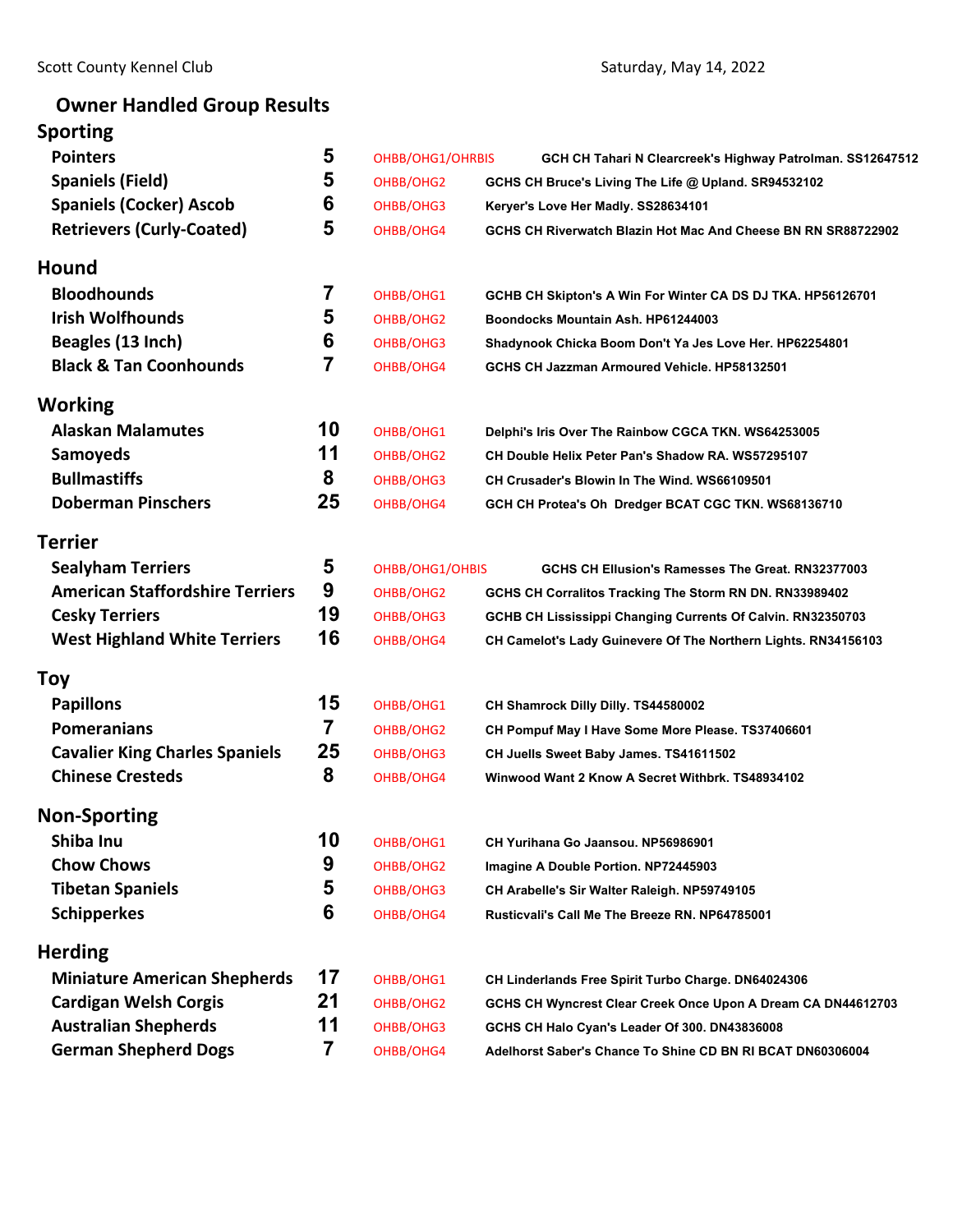<span id="page-2-0"></span>18837 Ms. Debra Thornton

# **Barbet**

# **Barbet, Best of Breed**

#### **5** BB **GCHB CH Bluespruce's Blitzen De Ginkgo. SS23368108**

10/30/2020 Breeder: Sherilyn Spies-Smith. Sire: Barbochos Rick'S CM Dam: Blue Spruce Kismet. Owner:Will Zollman|Stacy Able|Will Zollman.Agent: Kristin Lawless

Judge:

18837 Ms. Debra Thornton

### **Brittanys**

#### **Brittanys, Open Bitches**

| 6 | AB                              | Trace's Jazz Em Up Remi. SS18533203<br>3/5/2020 Breeder: Trey L Baer/Bonnie Pirtle. Sire: DC GFC AFC A Trace Of Bourbon With Diamonds<br>Dam: Flatrocks Shiki Miki. Owner: Rick D Hastings.                                                       |
|---|---------------------------------|---------------------------------------------------------------------------------------------------------------------------------------------------------------------------------------------------------------------------------------------------|
|   | <b>Brittanys, Best of Breed</b> |                                                                                                                                                                                                                                                   |
| 5 | <b>BB</b>                       | GCHG CH Rivermist Broxden Sovereignmyp. SR92492101<br>7/21/2015 Breeder: Allyson Godfroid/Amy Booth/Phil Booth. Sire: GCHG DC Sovereign's Chasing<br>Legends Dam: GCH CH Rivermist Broxden Best I Feather Seen JH. Owner:Kami West Joe Droel Dawn |

### Droel.  **8** OS **GCH CH Jacobsen's M'Eudail Rizzini. SS05182501** OHBB 4/1/2018 Breeder: Ben Jacobsen. Sire: Jaocbsen's Charming Charlie Dam: Jacobsen's Katie Girl II. Owner:Michael McMillan|Kathy McMillan.

Judge:

18837 Ms. Debra Thornton

### **Lagotti Romagnoli**

### **Lagotti Romagnoli, Best of Breed**

### **6** AB **CH Esmeralda Creato Per Amore. SS29011901**

12/28/2020 Breeder: Yaroslava Bereziuk. Sire: GCH CH Magnatum Wild Curls Baron Dam: Fiona Frise Deluxe. Owner:Helen Korbut|Yuri Kalmykov.

Judge:

18837 Ms. Debra Thornton

### **Pointers**

#### **Pointers, Best of Breed**

### **5** BB **GCH CH Tahari N Clearcreek's Highway Patrolman. SS12647512**

OHBB/OHG1/O 4/9/2019 Breeder: Linda Cayton/Mr. Frank DePaulo. Sire: CH Seasyde Chesterhope Bingo! Dam: GCHG HRBIS CH Hipoint Here Comes The Sun. Owner:Jaime Rutherford|Frank DePaulo.

Judge:

18837 Ms. Debra Thornton

### **Pointers (German Shorthaired)**

### **Pointers (German Shorthaired), Best of Breed**

| -5 | <b>SEL</b>  | CH Cedar Run Disturbing The Peace. SR89622902                                                                            |
|----|-------------|--------------------------------------------------------------------------------------------------------------------------|
|    | <b>OHBB</b> | 7/22/2015 Breeder: Christopher Rost/Lisa Zimmerman/Treasa Rost. Sire: GCHS CH Cedar Run Fire On                          |
|    |             | The Mountian RN Dam: GCH CH Tullamore Time Travella. Owner: Nadene Seymour   Mikala Seymour<br><b>Johnathan Seymour.</b> |
|    |             |                                                                                                                          |

## **7** BB **GCH CH Tgk Topgun Pistol Pete JH DS. SS04665108**

3/23/2018 Breeder: Nathan Duncan. Sire: Tgk Top Gun Impressive Sir Henry Dam: Tgk Top Gun Princess Amelia MH. Owner:Janet Burroughs.

Judge:

18837 Ms. Debra Thornton

### **Retrievers (Chesapeake Bay)**

### **Retrievers (Chesapeake Bay), Open Dogs**

### **5** AB **Next Generations Make My Day. SS20064907**

6/21/2020 Breeder: Adam Levy/Diane Baker. Sire: GCH CH Spinnakers Lever Action Cowboy RN JH Dam: CH Next Generations Whiskey And Rye. Owner:Debra Jackson.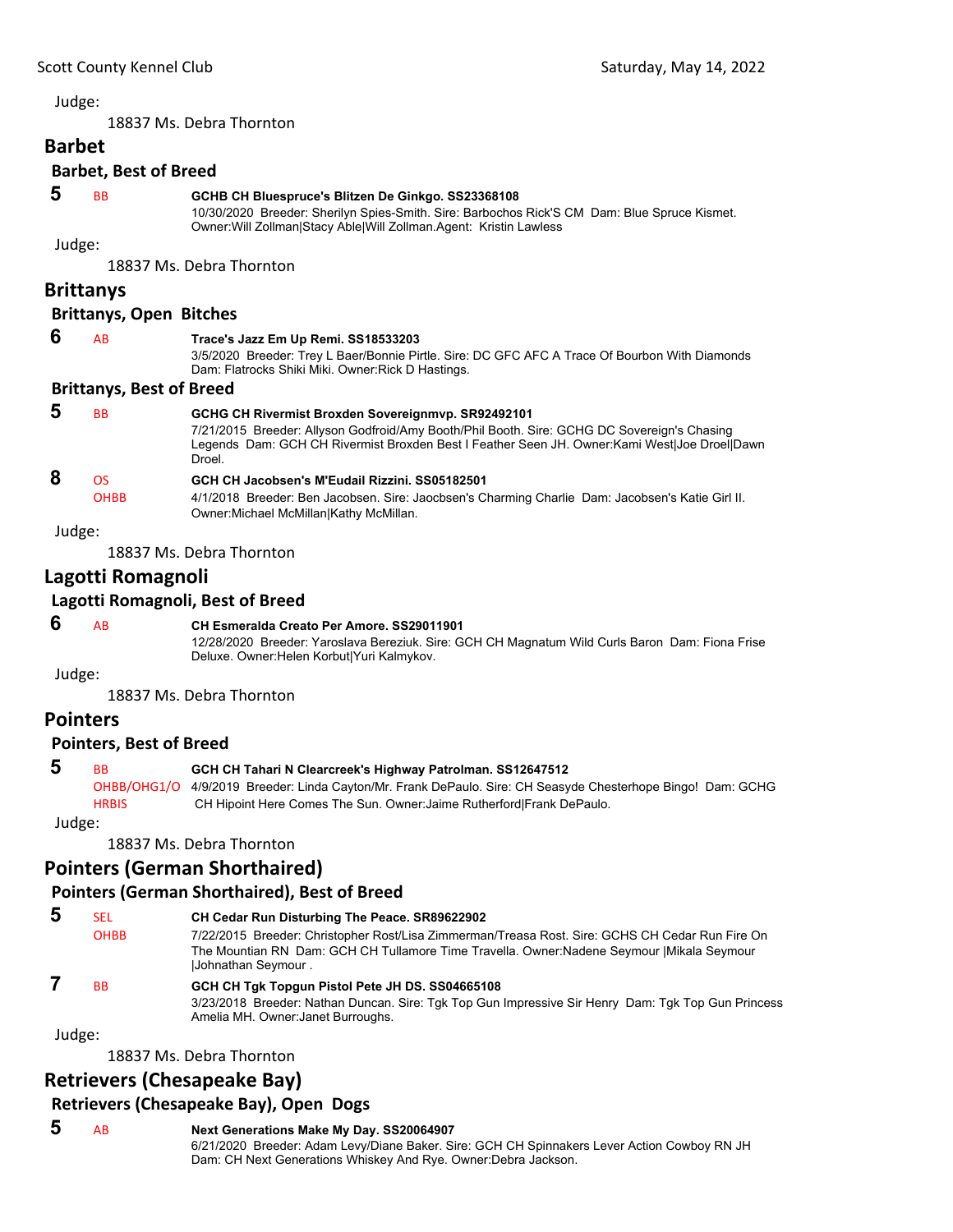### **Retrievers (Chesapeake Bay), American Bred Bitches**

| 6 | 1/W/OS | Cal-I-Co Ngd's Annie Get Your Gun RN ACT1 DJ DN CGC TKA. SS12755602                                                                                         |
|---|--------|-------------------------------------------------------------------------------------------------------------------------------------------------------------|
|   |        | 6/12/2019 Breeder: Jo Ann Colvin/Adam Levy. Sire: CH Next Generations Ironwoods Walnut MH Dam:<br>GCHG CH Cal-I-Co Hope On The Rocks. Owner: Annie Strobel. |

#### **Retrievers (Chesapeake Bay), Best of Breed**

| BB/G1       | GCHB CH Next Generation's Have Mercy MH. SS01037811<br>8/5/2017 Breeder: Adam Levy. Sire: CH Spinnakers How The West Was Won MH Dam: GCHB CH Next<br>Generations No Mercy JH. Owner: Rae Lewis Adam Levy Agent: Devon Kipp |
|-------------|----------------------------------------------------------------------------------------------------------------------------------------------------------------------------------------------------------------------------|
| <b>SEL</b>  | CH Aj's Silvercreek A Fistful Of Dollars BN RN FDC CGC TKA. SS02587601                                                                                                                                                     |
| <b>OHBB</b> | 11/18/2017 Breeder: Joanne Silver/Teresa S Tebbens. Sire: CH Blackwoods Undercover Operator JH<br>Dam: CH Marjan's Silvercreek Chantilly Lace CD BN RE JH CA TKP. Owner: Anne and Jeff Nicholson.                          |

Judge:

18837 Ms. Debra Thornton

### **Retrievers (Curly‐Coated)**

### **Retrievers (Curly‐Coated), Best of Breed**

 **5** BB **GCHS CH Riverwatch Blazin Hot Mac And Cheese BN RN DN CGCA TKN. SR88722902**

OHBB/OHG4 6/11/2015 Breeder: Melissa Kime/Gary Meek/Mary Meek. Sire: Mathel Glacial Ice Dam: GCH CH Riverwatch Crescent City Postmark CD BN RN. Owner:Rita Knoll|Robert Knoll|Mary Meek.

Judge:

18837 Ms. Debra Thornton

### **Retrievers (Flat‐Coated)**

### **Retrievers (Flat‐Coated), Open Dogs**

### **5** AB **Heirborn Reel Deal. SS18210001**

2/21/2020 Breeder: Michele K Jonas/Paul O Jonas/Christian Jonas/Alicia F Richter. Sire: GCHG CH Heirborn Moor Bang For The Buck Dam: GCH CH Heirborn Reigny Day Woman. Owner:Paul Jonas|Michel K. Jonas|Alicia F. Richter|Christian P. Jonas.Agent: Dave Slattum

Judge:

18837 Ms. Debra Thornton

### **Retrievers (Golden)**

### **Retrievers (Golden), Puppy (6‐9 Months) Dogs**

 **5** AB **Elmcreek He's In A League Of His Own. SS28788610**

8/31/2021 Breeder: Susan Wilcox/Judy Campbell. Sire: GCH CH Teddybear's Playing Fast And Loose Dam: Elmcreek She's A Pretty Woman. Owner:Susan Wilcox.Agent: Nicole Ryan

#### **Retrievers (Golden), Puppy (9‐12 Months) Dogs**

### **9** <sup>1</sup> **Champagne May Your Dreams Come True. SS28521701**

5/28/2021 Breeder: Dana Thompson. Sire: GCHS CH Captivate's Last Chance At The Ok Corral Dam: Kisatchie-Champagne Goldens Ray Of Sunshine FDC CGCA CGCU TKI. Owner:Dana Thompson.Agent: Kristin Lawless

**Retrievers (Golden), 12‐18 Months Dogs**

### **15** <sup>1</sup> **Prairiewyn's Fire And Ice CGC. SS25523504**

2/22/2021 Breeder: Holly Simmons/Julie Simmons. Sire: GCH CH Prairiewyn's Whirl Of Fire UD BN RE THDA CGCA CGCU Dam: CH Hillside Friends Close Anemones Closer. Owner:Marion Grandone|Holly Simmons Tomaso|Julie Simmons.

#### **Retrievers (Golden), Bred‐By‐Exhibitor (Adult) Dogs**

**17** AB **Forever's Smoke And Whiskey. SS17719301**

1/29/2020 Breeder: Kathryn Vergeront/Jennifer L Hoffmann/Lindsay Siflinger/Robyn Gordon. Sire: GCHG CH Forever's All Jacked Up RN CGC Dam: Evertop's My Sexy Girl. Owner:Jennifer Hoffmann|Randy Hoffmann|Robyn Gordon|L Siflinger.

#### **Retrievers (Golden), American Bred Dogs**

**19** <sup>1</sup> **Csharp Kissin' Cousin SH. SS04178501**

2/9/2018 Breeder: Cathy Sharp. Sire: CH Blueprint's First In Line For Kisses CGC Dam: Gower's Good Day Sunshine CGC. Owner:Cathy Sharp.Agent: Jennifer Hoffmann

### **21** <sup>2</sup> **Champagne's Gibby's High Inside Fastball. SS12405803**

5/15/2019 Breeder: Bonnie Mueller/Jennifer Hoffmann/Lindsey Siflinger. Sire: GCH CH Forever's For Love Of The Game JH Dam: GCH CH Champagne's Sunshine & Whiskey. Owner:Thomas Hamer|Lissa Hamer|Jennifer Hoffmann.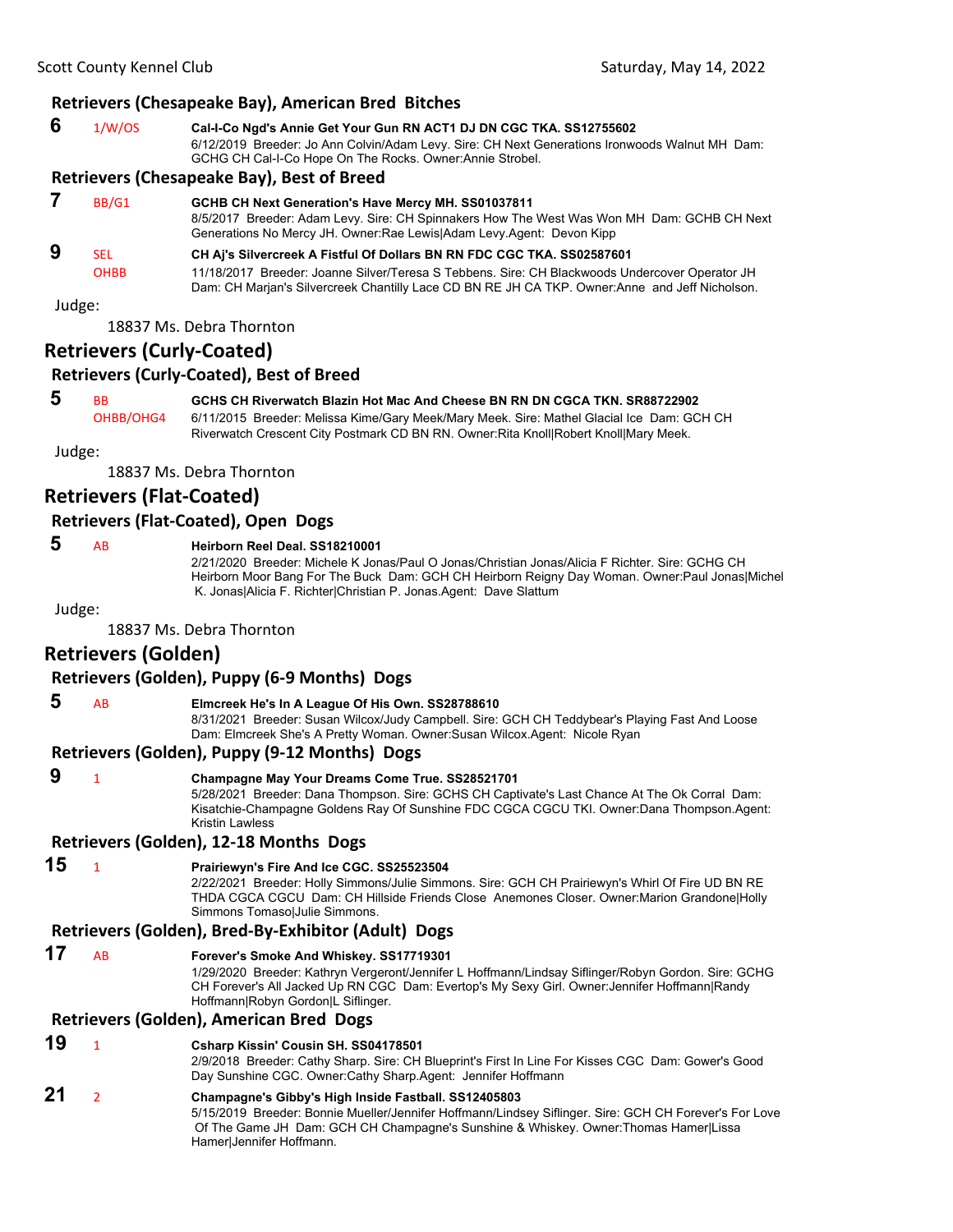### **Retrievers (Golden), Open Dogs**

| 23 | AB             | Silver Oak's Alpaca My Bags DCAT DS CGC. SS04756001<br>3/25/2018 Breeder: Mrs. Donna Ernst/Terryl Schulte/Kate Wing. Sire: CH Dakota's Illegal Smile Dam:<br>Avalor Anthem A Force 2b Reckoned With @Silver Oak. Owner:Nancy Roush Terryl Schulte Elayna Mueller.                                                         |
|----|----------------|---------------------------------------------------------------------------------------------------------------------------------------------------------------------------------------------------------------------------------------------------------------------------------------------------------------------------|
| 25 | 4              | Avalor Fall-O Your Dreams, SS09117701<br>10/21/2018 Breeder: Lori Reuter/Terryl A Schulte. Sire: GCH CH Tangleloft Take The Money N Run Dam:<br>GCHS CH Avalor U R Wonder-Ful Tonight. Owner:Lori Reuter Terryl Schulte.                                                                                                  |
| 27 | 3              | Zumbro's A Bit O' Blarney. SS13502701<br>3/17/2019 Breeder: Kristina Judisch/Kathy E Johnson-Siegle/Tiffany Waite. Sire: GCHB CH Teddybear's<br>Rock Hudson RN JH CAX DJ Dam: GCH CH Zumbro Tb Make Mine A Double CAX SCN SIN. Owner:K<br>Judisch K Siegle T Waite Agent: Jennifer Hoffmann                               |
| 31 | 2/R            | Myriah's Jive Talkin'. SS22734102<br>11/6/2020 Breeder: Diane C Eastman/LISA R EASTMAN. Sire: GCHG CH Flying Nico De Himmelstein<br>Dam: GCH CH Myriah's Take Me Home CD BN RN OA OAJ. Owner: Karen Abben Diane Eastman.                                                                                                  |
| 33 | 1/W            | Feathurquest Be Alright. SS25261901<br>10/23/2020 Breeder: Masaki Shimizu/Keiko Shimizu. Sire: GCHB CH Emery's Walk The Line At Cinamon<br>Bay DN Dam: Bumaclub's Mxd American Dream. Owner: Sinichiro Takagi.                                                                                                            |
|    |                | Retrievers (Golden), Puppy (6-9 Months) Bitches                                                                                                                                                                                                                                                                           |
| 6  | 1              | Elmcreek Tb She's In A League Of Her Own. SS28788602<br>8/31/2021 Breeder: Susan Wilcox/Judy Campbell. Sire: GCH CH Teddybear's Playing Fast And Loose<br>Dam: Elmcreek She's A Pretty Woman. Owner:Susan Wilcox Judy Campbell Kathy Johnson-Siegle.Agent:<br>Nicole Ryan                                                 |
|    |                | Retrievers (Golden), Puppy (9-12 Months) Bitches                                                                                                                                                                                                                                                                          |
| 8  | 1/W/BW         | Ersa Summit Don't Stop Me Now @ Avalor. SS27975703                                                                                                                                                                                                                                                                        |
|    | <b>OHBB</b>    | 6/4/2021 Breeder: Sydnie T Anderson/Renee J Anderson/Beth Johnson. Sire: CH Summits Game On!<br>Dam: CH Summits Like Lightening In A Bottle. Owner: Lori Reuter Camryn Reuter.                                                                                                                                            |
|    |                | Retrievers (Golden), 12-18 Months Bitches                                                                                                                                                                                                                                                                                 |
| 10 | 3              | Angels Of Gold Champagne Lavenders Success. SS25804404<br>4/12/2021 Breeder: Lori Privette. Sire: CH Victory's Always Makin' Waves THD CGC Dam: Heartsofgold<br>Angels Of Gold Miss Congeniality CD BN RN CGC. Owner:Dana Thompson.Agent: Kristin Lawless                                                                 |
| 12 | 1              | Nalyn's Mirror Edge. SS26127903<br>4/18/2021 Breeder: Nancy L Gratiot. Sire: CH Trademark's Time Of My Life Dam: GCH CH Nalyn's Over<br>The Edge. Owner: Nancy Gratiot Monica Trabing Gary Trabing. Agent: Devon Kipp                                                                                                     |
| 14 | 2              | Edgewater Drinks Like A Fish. SS29221001<br>4/1/2021 Breeder: Susan McCarthy. Sire: CH Magicshades Singing Guns THDN DJ CGC Dam:<br>Edgewater's Don't Axe Me If I'M Crazy. Owner:Susan McCarthy.Agent: Nicole Ryan                                                                                                        |
|    |                | Retrievers (Golden), Bred-By-Exhibitor (Adult) Bitches                                                                                                                                                                                                                                                                    |
| 16 | 1              | Myriah's Run Through The Jungle. SS22734101<br>11/6/2020 Breeder: Diane C Eastman/LISA R EASTMAN. Sire: GCHG CH Flying Nico De Himmelstein<br>Dam: GCH CH Myriah's Take Me Home CD BN RN OA OAJ. Owner:Diane Eastman Karen Abben.                                                                                         |
|    |                | <b>Retrievers (Golden), American Bred Bitches</b>                                                                                                                                                                                                                                                                         |
| 18 | 3              | Avalor Movin' On Up @ Questan. SS12242402<br>5/8/2019 Breeder: Lori Reuter/Terryl A Schulte. Sire: GCHB CH Brio Do The Locomotion Dam: GCHS CH<br>Avalor U R Wonder-Ful Tonight. Owner: Kellie Williams Julie Wangelin Terryl Schulte. Agent: Devon Kipp                                                                  |
| 20 | $\overline{2}$ | My Joy's Princess Shuri @ Moonface. SS19944904<br>6/17/2020 Breeder: Denise Rempert/Dr. Linda Lewiston/Christine Blind/Lee Kouski. Sire: GCH CH Liberty<br>Lionswatch Kentucky Bourbon Over Ice CCA RATN CGC TKN Dam: Myjoy Be Twix And Between.<br>Owner: Kimberly J Lohman Mikayla Seymour Jordyn Seymour Carol Mahlik. |
| 22 | 1              | Teddybear's Somewhere Over The Rainbow. SS21144701<br>8/3/2020 Breeder: Kathy E Johnson-Siegle/Babette Cohen/Nicole Ryan. Sire: GCHS CH Summit's Game<br>Set Match RN CGC TKA Dam: GCHS CH Teddybear's Designer Hayley Paige. Owner:Kathy Siegle.                                                                         |
| 24 | AB             | Rw Forever In Blue Jeans, SS21595401<br>10/1/2020 Breeder: Becky Welch/Jennifer Hoffman. Sire: GCH CH Champagne's Forever Man Of The<br>Year Dam: CH Rw Flawless. Owner: Becky Welch Mike Welch. Agent: Jennifer Hoffmann                                                                                                 |
|    |                | Retrievers (Golden), Open Bitches                                                                                                                                                                                                                                                                                         |
| 26 | AB             | Trademark's Spoton. SS09155903<br>12/2/2018 Breeder: Theresa Zeise & Beth Johnson. Sire: Tangleloft Take The Money N Run Dam:<br>Summit's Laugh Until You Cry. Owner: Theresa Zeise.                                                                                                                                      |
| 28 | 2              | Hearthrob's Perfecting The Triple Axel. SS09227703<br>12/4/2018 Breeder: Cheryl Murphy/Kevin Murphy. Sire: GCHS CH Tamarack Oughtabe The Mayor Dam:<br>Hearthrob's Golden Phantom. Owner: Cheryl Murphy Diane Cooper.                                                                                                     |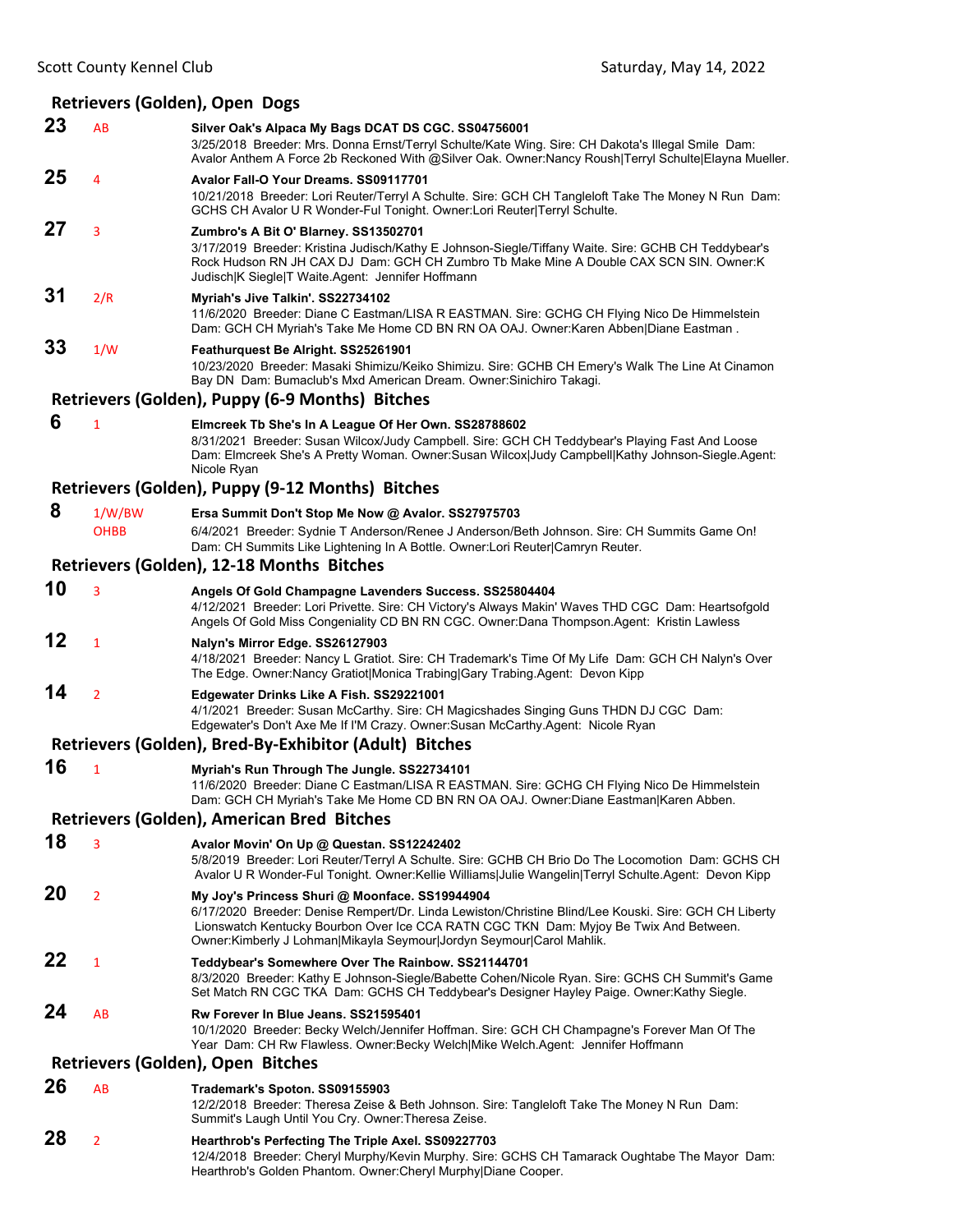| 32     | 3                            | Tangleloft Up The Ante. SS12453201<br>4/22/2019 Breeder: Mr. Christopher Pease. Sire: CH Tangleloft Bottoms Up Dam: CH Tangleloft Full<br>Circle. Owner: Christopher Pease   Lindsay McDowell. Agent: Devon Kipp                                                                                                                   |
|--------|------------------------------|------------------------------------------------------------------------------------------------------------------------------------------------------------------------------------------------------------------------------------------------------------------------------------------------------------------------------------|
| 34     | 1/R                          | Goodfield's Plain White Trash. SS14697101<br>9/7/2019 Breeder: Emily Pate/Mary Cunningham/Jennifer Hoffmann/Candace Nee. Sire: CH Forever's<br>Dirty Deed Dam: Forever Goodfield's Pillow Talk RN. Owner: Emily Pate Agent: Jennifer Hoffmann                                                                                      |
|        |                              | <b>Retrievers (Golden), Best of Breed</b>                                                                                                                                                                                                                                                                                          |
| 30     | <b>BB</b>                    | Kattwalk's Bee There Or Bee Square. SS12097701<br>4/7/2019 Breeder: barbara wohlferd/Jade Rosenkoetter. Sire: GCHB CH Kattwalk's The Spy Who Loved<br>Me Dam: GCHS CH Cobblestone Flyte Of The Bumblebee. Owner:Carole Mueller.Agent: Nicole Ryan                                                                                  |
| 36     |                              | GCH CH Brightwood's As Luck Would Have It. SR87091603<br>4/7/2015 Breeder: Deborah J Waid. Sire: GCH CH Golden Trip Repeating The Success CD Dam:<br>Asterling's Speaks Her Mind CD RI. Owner: Deborah J Waid Caroline M Waid.                                                                                                     |
| 38     | <b>SEL</b>                   | GCHB CH Goodfield Forever Red Neck Woman. SS14697103<br>9/7/2019 Breeder: Emily Pate/Mary Cunningham/Jennifer Hoffmann/Candace Nee. Sire: CH Forever's<br>Dirty Deed Dam: Forever Goodfield's Pillow Talk RN. Owner: Jennifer Hoffmann.                                                                                            |
| 39     | <b>OS</b>                    | CH Prairiewyn Hot Blue Stones Of Shannara CD BN RI NAP OJP BCAT. SR94293806<br>7/20/2016 Breeder: Julie M Simmons/Holly M. Simmons/Mrs. Donna Ernst/Paul Ernst. Sire: GCH CH<br>Prairiewyn's Whirl Of Fire UD BN RE THDA CGCA CGCU Dam: Anthem One Two Buckle My Shoe.<br>Owner: Karen Abben Diane Eastman  Julie & Holly Simmons. |
| 43     | <b>SEL</b>                   | CH Summit's Take Over, SS13229601<br>6/9/2019 Breeder: Beth Johnson/George Dinges. Sire: CH Summits Game On! Dam: GCHS CH Summit's<br>Don't Cry Over Spilled Milk. Owner:Carole Mueller.Agent: Nicole Ryan                                                                                                                         |
| 45     | AB                           | CH Hillside I Want To Believe, SS13435102<br>2/3/2019 Breeder: Caron Rosenkoetter/Robert Hallahan Jr/Jade Rosenkoetter/Colleen Maddox. Sire: CH<br>Hashgold's Santiago De Himmelstein Dam: CH Amica Dogwood Gone With The Wind. Owner:Carl<br>Rosenkoetter Caron Rosenkoetter Jade Rosenkoetter S Rosenkoetter.                    |
| Judge: |                              |                                                                                                                                                                                                                                                                                                                                    |
|        |                              | 18837 Ms. Debra Thornton                                                                                                                                                                                                                                                                                                           |
|        | <b>Retrievers (Labrador)</b> |                                                                                                                                                                                                                                                                                                                                    |
|        |                              | Retrievers (Labrador), Puppy (6-9 Months) Dogs                                                                                                                                                                                                                                                                                     |
| 5      | $\mathbf{1}$                 | Charm Murphy's Irish Stout At Chickadee. SS29534001<br>9/13/2021 Breeder: Charlene Moser/F Jerome Moser. Sire: GCH CH Honorbright Dunn's Marsh Song And<br>Dance RA SH FDC RATCHX DN TKN Dam: Charm's Angel On Fire. Owner:Edwina Umphrey Yvette<br>Umphrey.                                                                       |
|        |                              | Retrievers (Labrador), Puppy (9-12 Months) Dogs                                                                                                                                                                                                                                                                                    |
| 7      | 1                            | Clearwater's Building Dreams By Sleepy Hollow. SS28258202<br>7/14/2021 Breeder: Jotham Pease. Sire: GCHB CH Clearwater's Midnight Romance From Arlon SH CGC<br>Dam: Sleepy Hollow's Wild Sand Flea. Owner:Lara Nieckula.                                                                                                           |
|        |                              | Retrievers (Labrador), American Bred Dogs                                                                                                                                                                                                                                                                                          |
| 9      | AB                           | Karamar River Rising. SS15604406<br>11/10/2019 Breeder: Ruth Lubahn. Sire: CH Greenstone's Music Man Dam: Karamar The Real Nikki Heat.                                                                                                                                                                                             |
| 11     |                              | Owner: Jim Lubahn Ruth Lubahn.                                                                                                                                                                                                                                                                                                     |
|        | 1/R                          | Paradocs Ak's Daniel. SS21095804<br>8/24/2020 Breeder: Karen Helmers/Ari Katz/John R Helmers, Sire: GCH CH Paradocs Bellwether Heath<br>Dam: Paradocs Rani, Owner: Ari Katz.                                                                                                                                                       |
|        |                              | Retrievers (Labrador), Open Dogs                                                                                                                                                                                                                                                                                                   |
| 15     | $\overline{2}$               | Cedar Springs Hirschbach. SS13083203<br>5/28/2019 Breeder: Mary J Herburger. Sire: CH Glacieridge's Solar Eclipse Dam: Cedar Springs<br>Picabo's Khaki Pants. Owner: Mary Herburger Susan Smith Roy Smith.                                                                                                                         |
| 17     | 1/W                          | Maroma's Burcano Rock Me Amadeus. SS20608702<br>3/13/2020 Breeder: Marco Antonio Concha Gonzalez. Sire: GCHG CH Epoch's Moccasin Joe Dam: Miura<br>(Concha). Owner: Marco Antonio Concha Alexander Riano.                                                                                                                          |
|        |                              | Retrievers (Labrador), 12-18 Months Bitches                                                                                                                                                                                                                                                                                        |
| 6      | AB                           | Iron Hill's Royal Fortress. SS24049001<br>1/9/2021 Breeder: Christina M Shanahan. Sire: Mistywoods Rustic Harvest Moon Dam: Flat Iron's<br>Powerful Ruler At Iron Hill. Owner: Christina Shanahan. Agent: Jennifer Hoffmann                                                                                                        |

Charm's No More Credit. Owner:Charlene Moser F Jerome Moser.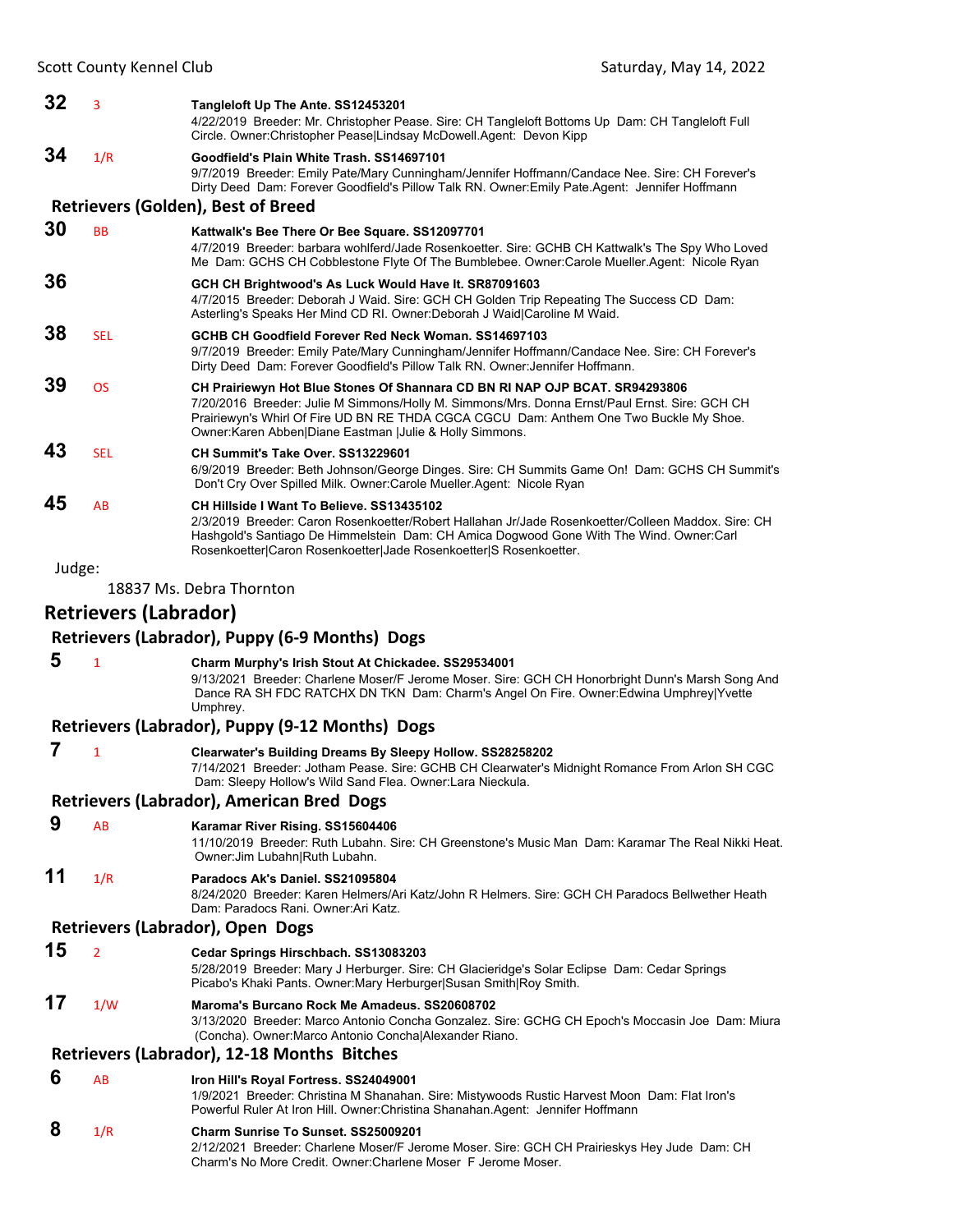| 10     | $\overline{2}$ | Rozihill Shores Of Avalon At Governor, SS25945602<br>4/11/2021 Breeder: Zina M Becker, Sire: GCHS CH Shalimar's The Animator Dam: Rozihill's Whoa Black<br>Betty. Owner: Zina Becker Connie Thompson.                              |
|--------|----------------|------------------------------------------------------------------------------------------------------------------------------------------------------------------------------------------------------------------------------------|
|        |                | Retrievers (Labrador), Bred-By-Exhibitor (Adult) Bitches                                                                                                                                                                           |
| 14     | $\mathbf{1}$   | Cedar Springs Picabo's Herringbone Tweed. SS26021801<br>4/15/2021 Breeder: Mary J Herburger. Sire: Rozihill New Sheriff In Town Dam: CH Cedar Springs<br>Donigal's Eclipse Of The Sun. Owner: Mary J Herburger.                    |
|        |                | <b>Retrievers (Labrador), American Bred Bitches</b>                                                                                                                                                                                |
| 18     | 1/W/BB/BW      | Edgemere's Sunnyside By Graycroft JH. SS22538502<br>10/8/2020 Breeder: Liza Folk/Mark Folk/Karen Cheney. Sire: GCHS CH Aquarius Immabe Trouble Dam:<br>Graycroft Sara Sal Of Sunnyside. Owner: Karen Cheney.                       |
|        |                | Retrievers (Labrador), Open Bitches                                                                                                                                                                                                |
| 20     | $\mathbf{1}$   | Cedar Springs Khaki's Calico Keepsake. SS13083204<br>5/28/2019 Breeder: Mary J Herburger. Sire: CH Glacieridge's Solar Eclipse Dam: Cedar Springs<br>Picabo's Khaki Pants. Owner: Mary Herburger Susan Smith Roy Smith.            |
| 22     | $\overline{2}$ | Paradocs Last Dance, SS21095303<br>9/6/2020 Breeder: Karen Helmers/Tina Barks, Sire: CH Greenstone's Down The Hatch Dam: Bellwether<br>Cuppa Tetley At Paradocs. Owner: Karen Helmers John Helmers.                                |
|        |                | <b>Retrievers (Labrador), Best of Breed</b>                                                                                                                                                                                        |
| 19     | <b>SEL</b>     | CH Rubywood Saint Soulfully Iron Hill CGC TKN. SS01030201<br>10/13/2016 Breeder: R Regina Rubina. Sire: Little River Redheaded Stranger Dam: Ruby Hot Salsa Of<br>Red Diamond. Owner: Christina Shanahan. Agent: Jennifer Hoffmann |
| 21     | AB             | CH Parracino's Aces Wild. SS08437001<br>9/19/2018 Breeder: Susan D Parracino. Sire: CH Parracino's Lone Ranger Dam: Parracino's Black Jacks<br>Queen High. Owner: Susan D Parracino. Agent: Ramona Browning                        |
| 23     | <b>OS</b>      | Cedar Springs Donigal's Double Eclipse. SS16266508<br>9/26/2019 Breeder: Mary J Herburger. Sire: CH Glacieridge's Solar Eclipse Dam: CH Cedar Springs<br>Donigal's Eclipse Of The Sun. Owner: Mary J Herburger.                    |
| 24     | <b>SEL</b>     | CH Cedar Springs Khaki's Miss Austin. SS13083202<br>5/28/2019 Breeder: Mary J Herburger. Sire: CH Glacieridge's Solar Eclipse Dam: Cedar Springs<br>Picabo's Khaki Pants. Owner: Mary J Herburger.                                 |
| Judge: |                |                                                                                                                                                                                                                                    |

18837 Ms. Debra Thornton

### **Retrievers (Nova Scotia Duck Tolling)**

### **Retrievers (Nova Scotia Duck Tolling), Best of Breed**

| 5      | ВB          | GCHS CH Redmoon's What The Duck? CD RA JH AX MXJ. SR82783201<br>4/6/2014 Breeder: Kendyl Schultze/Linda Fitzmaurice. Sire: GCHP CH Javahill Surf2 An 8 Second Ride<br>BN RN Dam: CH Javahill My Red Dream Come True BN RN. Owner: Kendyl Schultze Agent: Jennifer Hoffmann |
|--------|-------------|----------------------------------------------------------------------------------------------------------------------------------------------------------------------------------------------------------------------------------------------------------------------------|
|        | SEL         | CH Foxtails Tag Your It CA BCAT DM. SS01958702                                                                                                                                                                                                                             |
|        | <b>OHBB</b> | 10/23/2017 Breeder: Jaime Westphalen/Todd Westphalen/Vicki L Wagner/Barry Wagner. Sire: GCH CH                                                                                                                                                                             |
|        |             | Brynwood's On The Edge CD RN JH Dam: GCH CH Gold Star Don't Pass Me By SHU DS CGC.<br>Owner:Taylor Frederick Jaime Westphalen.                                                                                                                                             |
| Judge: |             |                                                                                                                                                                                                                                                                            |
|        |             |                                                                                                                                                                                                                                                                            |

18837 Ms. Debra Thornton

## **Setters (English)**

### **Setters (English), Best of Breed**

### **6** BB/G2 **GCHS CH Ciara N' Honeygait Belle Of The Ball CGC. SS07012602**

5/14/2018 Breeder: Amanda Ciaravino/Vito Ciaravino/John Nowak/Mary A Nowak/Brian Silbernagel. Sire: GCHS CH Esquire Fourwinds Travel'N Man Dam: GCHG CH Aerden's Free Fallin' With Honeygait. Owner:Van Jacobsen|Lee Afdahl|Amanda Ciaravino|Vito Ciaravino.

Judge:

18837 Ms. Debra Thornton

### **Setters (Gordon)**

### **Setters (Gordon), Open Bitches**

### **6** 1/W/BB **Munroc Seraphim At Shaker Hill. SR95790403**

10/20/2016 Breeder: Diane M Welling/Silvia Timmermann/Rhonda Cornum. Sire: CH Ludstar Don Corleone Dam: GCH CH Munroc Isabel At Shaker Hill NA NAJ. Owner:Rhonda Cornum Diane M welling Silvia Timmermann.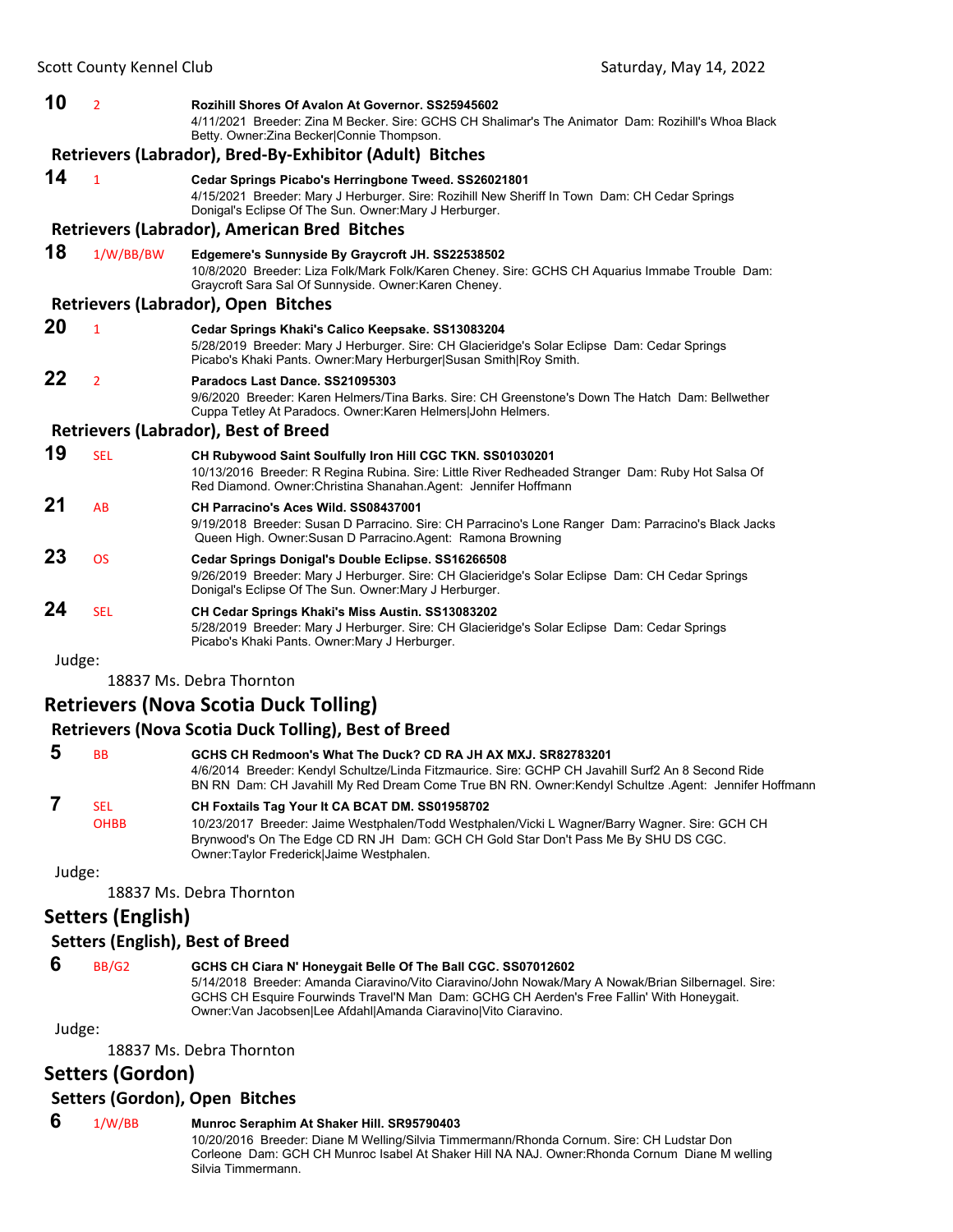18837 Ms. Debra Thornton

### **Setters (Irish)**

### **Setters (Irish), Puppy (9‐12 Months) Dogs**

 **5** AB **Alloway Love Me Do. SS28145101**

5/24/2021 Breeder: Lisa Doane/Jane Skirven/Kathryn L Doane. Sire: CH Token's Downtown Brown Dam: Alloway Raspberry Beret OA OAJ NF. Owner:Lisa Doane|Kenneth Doane.Agent: Celso Schneider

### **Setters (Irish), Open Dogs**

### **7** 1/W/BW **Avon Farm Fly Like An Eagel. SS25055301**

11/9/2020 Breeder: Ms. Leslie Ann Russell. Sire: CH Avon Farm Gentleman Jack Dam: CH Avon Farm Girls Rule. Owner:Bonne K Becker.

### **Setters (Irish), Bred‐By‐Exhibitor (Puppy) Bitches**

| 6 | 1/W/OS | Anamacara All The Right Moves. SS29477001                                                        |
|---|--------|--------------------------------------------------------------------------------------------------|
|   |        | 9/2/2021 Breeder: Gail Jackson/Tamara Jackson/John O Jackson. Sire: CH Cairncross Graceland Dam: |
|   |        | CH Anamacara Right Back At You. Owner: Tami Jackson and Gail Jackson.                            |

#### **Setters (Irish), Best of Breed**

#### **9** BB **GCH CH Anamacara At The Stroke Of Midnight. SS05343602** OHBB 4/23/2018 Breeder: Gail Jackson/Tamara Jackson/John O Jackson. Sire: GCHS CH Shadowmere's Storm Chaser CGC Dam: CH Anamacara Love At First Sight CD PCD BN RAE CGC. Owner:Gail Tami and John Jackson.

Judge:

18837 Ms. Debra Thornton

### **Spaniels (Cocker) Black**

### **Spaniels (Cocker) Black, Bred‐By‐Exhibitor (Puppy) Bitches**

#### **6** 1/W/BB **Keryer's Love At First Kiss. SS28634102**

OHBB 7/7/2021 Breeder: Erika Kehoe/Ryan Kehoe. Sire: GCHB CH Ka-Sa-Ra-N-Ka-Ron's The Beat Goes On Dam: GCH CH Keryer's Love Song. Owner:Erika K Kehoe|Ryan Kehoe.

#### Judge:

18837 Ms. Debra Thornton

### **Spaniels (Cocker) Ascob**

### **Spaniels (Cocker) Ascob, Bred‐By‐Exhibitor (Puppy) Bitches**

#### **6** 1/W/BB **Keryer's Love Her Madly. SS28634101**

OHBB/OHG3 7/7/2021 Breeder: Erika Kehoe/Ryan Kehoe. Sire: GCHB CH Ka-Sa-Ra-N-Ka-Ron's The Beat Goes On Dam: GCH CH Keryer's Love Song. Owner:Erika K Kehoe|Ryan Kehoe.

Judge:

18837 Ms. Debra Thornton

### **Spaniels (Cocker) Parti‐Color**

### **Spaniels (Cocker) Parti‐Color, Bred‐By‐Exhibitor (Adult) Dogs**

### **5** AB **Silver Star's One Of The Good Ones. SS26568501**

5/5/2021 Breeder: Linda Berger. Sire: GCH CH Silver Star's Out Of The Flame Dam: CH Silver Star's N Moody Lil Polka Dot Girl. Owner:Linda Berger.

### **Spaniels (Cocker) Parti‐Color, Best of Breed**

### **7** AB **GCH CH Silver Star's Small Town Boy. SS11450106**

4/5/2019 Breeder: Linda Berger. Sire: GCH CH Silver Star's Out Of The Flame Dam: CH Silver Star's N Moody Lil Polka Dot Girl. Owner:KAREN ROBERTS LINDA BERGER. Linda Berger

#### Judge:

18837 Ms. Debra Thornton

### **Spaniels (English Cocker)**

## **Spaniels (English Cocker), Open Bitches**

### **10** AB **Sweet Apple Opalescent. SR96560401**

9/27/2016 Breeder: Nancy Sweet. Sire: GCH CH Edgewood Freedom Fighter Dam: GCHG CH Sweet Apple Temptation. Owner:Nancy Sweet.Agent: Laura King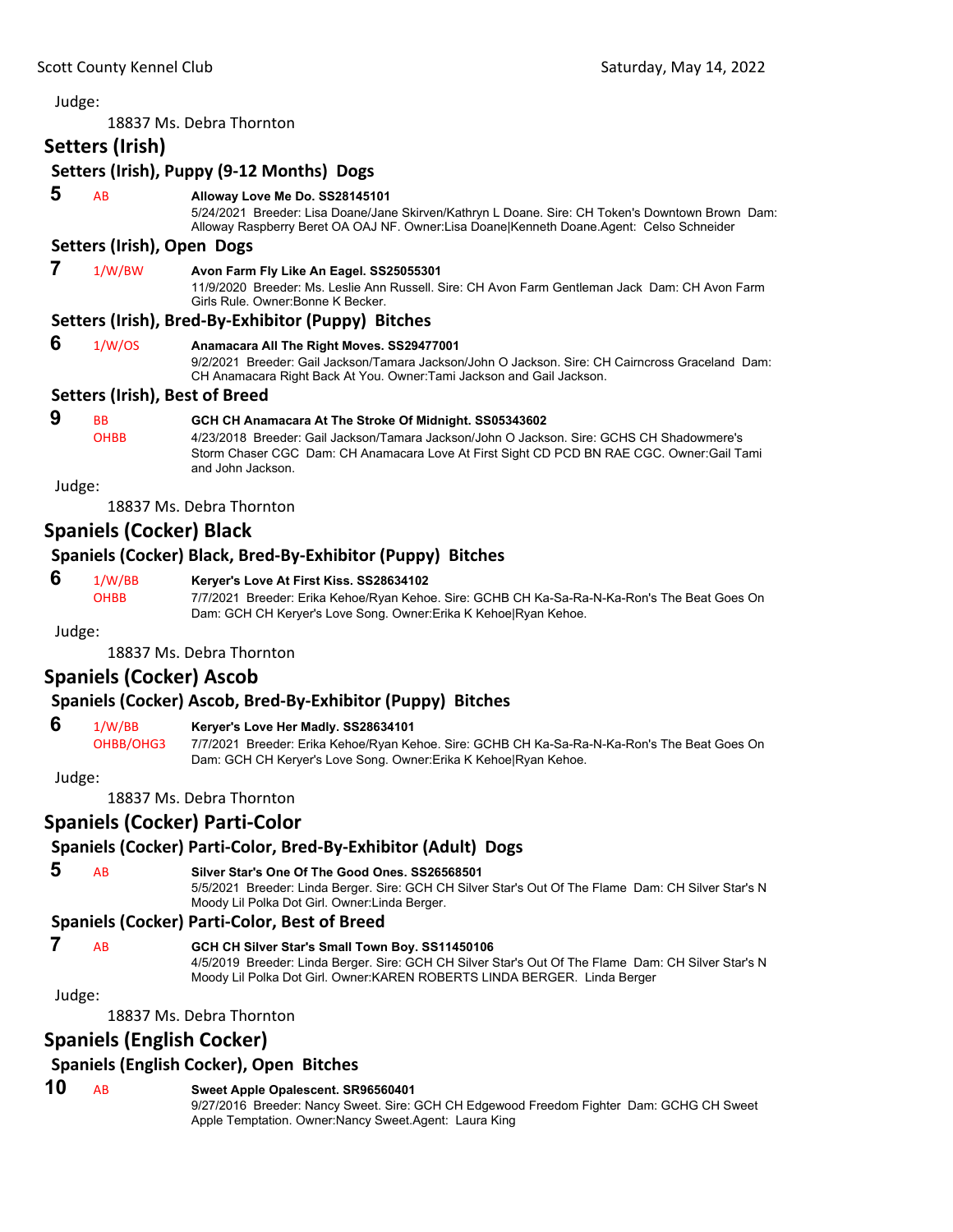### **Spaniels (English Cocker), Best of Breed**

### **5** BB **GCHG CH Lynann's Keeper Of The Flame. SS06445901**

OHBB 5/11/2018 Breeder: Lynda Gall/DEBRA PITCHFORD/Robert Gall Sr.. Sire: GCHS CH Dawnglow Man In Black Dam: GCHB CH Lynann's Rhythm In Blue. Owner:Lynda Gall|Pamela Morgan|Robert Gall Sr.Agent: Laura King

Judge:

18837 Ms. Debra Thornton

### **Spaniels (English Springer)**

#### **Spaniels (English Springer), 12‐18 Months Dogs**

#### **5** AB **Vinewood's Who'Ll Stop The Rain DJ. SS26321201**

1/30/2021 Breeder: Kathy Patregnani. Sire: CH Vinewood's Minnesota Miracle DJ CGC Dam: Segre's Dressed For Success At Vinewood. Owner:Michelle Berge.

#### **Spaniels (English Springer), Bred‐By‐Exhibitor (Adult) Bitches**

#### **6** AB **Tiptops Redi 2 Rock 2 The Top. SS13079102**

7/14/2019 Breeder: Connie Manguso-Perkins/Steve Chodrick. Sire: CH Topsail Once Upon A Time At Daz-End Dam: GCHS CH Tiptops American Heritage RN CGC. Owner:Connie Manguso-Perkins|Steve Chodrick.

#### **Spaniels (English Springer), Best of Breed**

### **7** BB **GCHG CH Wil-Orion's If Wishes Came True. SR89988506**

8/6/2015 Breeder: Mary P Osbun/Janice L Johnson/Jennifer Kettleson/Erica & Riley Brookshire. Sire: GCHP CH Legacy Random Titleist Dam: CH Wil-Orion's Cleared For Takeoff. Owner:Judy Vanderlip|Liz Pike|S Hatch|J Johnson|B Fink.Agent: Robin Novack

Judge:

18837 Ms. Debra Thornton

### **Spaniels (Field)**

#### **Spaniels (Field), Best of Breed**

 **5** BB/G3 **GCHS CH Bruce's Living The Life @ Upland. SR94532102** OHBB/OHG2 3/2/2016 Breeder: Robert Bruce/Kathleen Ahrens-Johnson. Sire: Winfarthing's Rob Roy At Bruce Dam: CH Bruce's Sweet Marie From Northsky "Blk Br". Owner:Mikala Seymour|Linda Blaser |Nadene Seymour |Peter Archer .

## **7** SEL **CH Upland's Bourbon And Bluegrass. SS08470601**

9/22/2018 Breeder: Linda J Blaser/Kietra Boerson/Robert Bruce. Sire: GCHS CH Upland's Made You Look Dam: CH Bruce's Whiskey In A Teacup @ Upland. Owner:Linda Blaser |Kietra Boerson |Jordyn Seymour .

Judge:

18837 Ms. Debra Thornton

### **Spaniels (Sussex)**

### **Spaniels (Sussex), Best of Breed**

 **5** BB **GCH CH Clussexx Three D Mystery Date. SR83798306** OHBB 5/15/2014 Breeder: Clussexx Knl/Jaime Hubbard. Sire: CH Three D Zydeco Dam: GCHG CH Clussexx Howdy Doody Time. Owner:Sherry Taube and Mike Taube.

### **6** OS **CH Winmara My Hearts On Fire. SS23577106**

11/20/2020 Breeder: Peggy Bebeau/Randall Bebeau. Sire: GCH CH Clussexx Three D Mystery Date Dam: CH Hellfires Sweet Serendipity. Owner:Sherry Taube and Mike Taube|Peggy Bebeau|Randell Bebeau.

Judge:

18837 Ms. Debra Thornton

### **Spaniels (Welsh Springer)**

### **Spaniels (Welsh Springer), Best of Breed**

 **5** BB/G4 **CH Renascent Covingtonwest. SS22757704**

11/30/2020 Breeder: Meghen Riese-Bassel. Sire: Statesman's Silver Lining Dam: CH Clussexx Stonecroft Emblem. Owner:Meghen RieseBassel.Agent: Nicole Ryan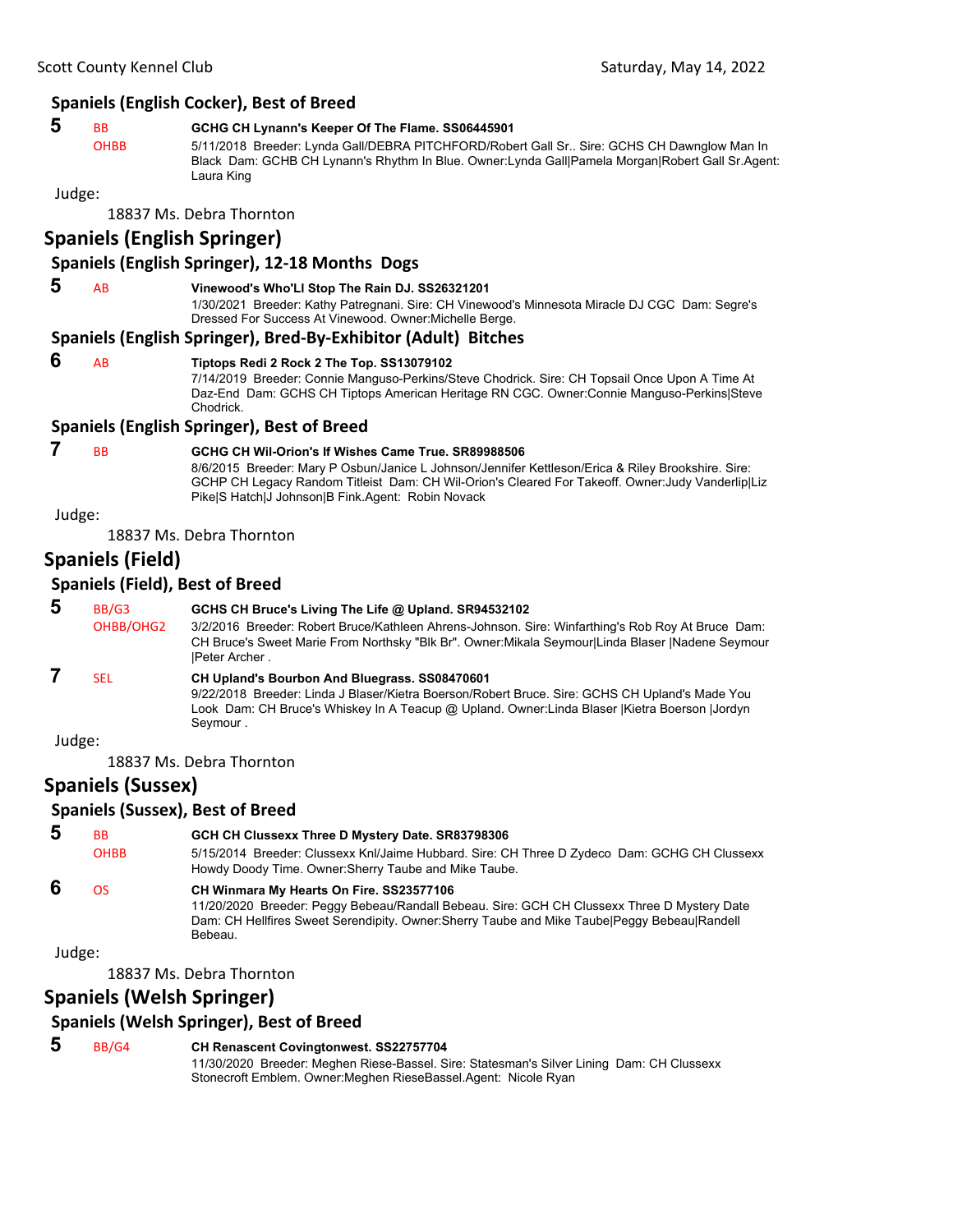18837 Ms. Debra Thornton

## **Vizslas**

#### **Vizslas, Amateur Owner Handler Dogs**

 **7** <sup>1</sup> **Sienna Pointe's Zeke Nose No Limits TKA. SS23391503** 10/25/2020 Breeder: Cathy J Gallagher. Sire: CH New Dawn's Blue Sky CDX RE JH Dam: CH Sienna Pointe's Oroszlanszivu. Owner:Jamie Rossi|David Rossi|Cathy Gallagher. **Vizslas, Bred‐By‐Exhibitor (Puppy) Dogs 9** <sup>1</sup> **Sienna Pointe's Dr McDreamy. SS28028505** 6/4/2021 Breeder: Cathy J Gallagher/Alyssa Perkins. Sire: GCH CH Sienna Pointe's Locked 'N Loaded RI DS DJ CGC TKP Dam: CH Sienna Pointe Angel's Morning Star. Owner:Alyssa Perkins |Cathy Gallagher|Tim Connors. **Vizslas, Bred‐By‐Exhibitor (Adult) Dogs 11** 1/W **Benchmark Doran As Long As There's A Laugh In It. SS25688104** 4/18/2021 Breeder: Peter Severson/Kathy Severson. Sire: GCH CH Kizmar Doran Let's Get This Party Started JH Dam: CH Kizmar Benchmark Seven Year Itch. Owner:Brian and Corinne Fonseca|Peter Severson|Kathy Severson. **Vizslas, Open Dogs 15** 1/R **Priden Joy Rainbow After The Storm RN CA BCAT SWM SCME SEME SBME SHDE . SR96963801** 1/2/2017 Breeder: William Quandt/Joy C Sonsalla/Frank Lacko/Martha Lacko. Sire: Priden Joy Indigo Blue Dam: GCH CH Toldin N Priden Joy Swing Time RA NA NAJ. Owner:Joanne Soyke. **17** AB **Lone Ridge's Bustin Up The Plaza TKN. SS21329702** 8/14/2020 Breeder: Donell Scott. Sire: CH Tempest Paradox Elgin's Endeavour Dam: CH Szizlin Plaza's Haven Can Wait. Owner:JEAN ANDREW. **Vizslas, Puppy (9‐12 Months) Bitches 6** 1/W/BW **Starcastle's Field Of Fire Flies. SS27371201** 6/14/2021 Breeder: Carol E Rappaport/Elizabeth Davis/Joseph W Davis/Deanna M Davis. Sire: GCH CH Starcastle Fire Within Me CAA FCAT8 CGC TKN Dam: Starcastle's Catch Me If You Can FCAT. Owner:CAROL RAPPAPORT|Joseph Davis|Elizabeth Davis. **Vizslas, Open Bitches 10** AB **Grouse Point Champagne Tango At Valley Hunter. SS12297802** 4/18/2019 Breeder: Ms. Corinne Miklos/Julia Bonar. Sire: DC AFC Remek Valley Hunter Moondance MH Dam: CH Keystone Grouse Point Pink Champagne JH. Owner:Patricia Carney|Corinne Milkos|Jean Matmor.Agent: Paul Catterson **12** 1/R **Hungary Dogs Ag Hunters' Kinze Blue. SS20206904** 6/28/2020 Breeder: Brigitte Winegarner. Sire: GCH CH Highfield Royce Rolls At The Plaza Dam: CH Szizlin's Hungary Dog With Mya JH CGC. Owner:Grace Heckman. **Vizslas, Best of Breed 8** OS **Starcastle N'Valiant Something Just Like This. SS30166001** 9/9/2021 Breeder: Beth E Wise/Carol E Rappaport. Sire: GCH CH Lea's Absolut Everybody Say Something! JH Dam: GCH CH Marwin's Valiant Zelda. Owner:CAROL RAPPAPORT|Joseph Davis|Jen Miller. **19 GCH CH Rox Vs You Got Me Rock'N. SS03599002** 1/31/2018 Breeder: Kelly McCarthy/Andre Poremski. Sire: GCH CH Highfield Royce Rolls At The Plaza Dam: GCHS CH Cameo's Fire Fox. Owner:Elizabeth R Sedgwick.Agent: Devon Kipp Levy **21** BB **CH Kizmar Pagliacci Can You Dig It? JH BCAT ACT1 SWN SIA SEA TKN. SS07082104** OHBB 7/19/2018 Breeder: Kathy A Rust/Paul Hussa. Sire: GCHB CH Kizmar Panacea Bookn Down Whistler MH Dam: CH Pagliacci Kizmar Witchful Think'N. Owner:Andrea Bryant|Bruce Bryant. **23** SEL **CH Panacea's All About The Draw. SS22393901** 10/4/2020 Breeder: Melissa Lembke/Avery Lembke/Mrs. Kathy A Rust. Sire: GCH CH Zydeco's Full Sun JH Dam: GCHS CH Kizmar Panacea Just Lean Into It JH. Owner:Bruce Bryant|Andrea Bryant.

Judge:

18837 Ms. Debra Thornton

### **Wirehaired Pointing Griffons**

### **Wirehaired Pointing Griffons, Best of Breed**

 **5** AB **CH Whiskeytown Step In Stride Bourbon JH FDC CGC TKI. SS08390607** 10/2/2018 Breeder: Kristi Libertore/Tony Libertore. Sire: GCHG CH Whiskeytown Stonehenge Riding Shotgun JH Dam: GCH CH Whiskeytown Remy Martin Xo JH. Owner:cindy mike schneider.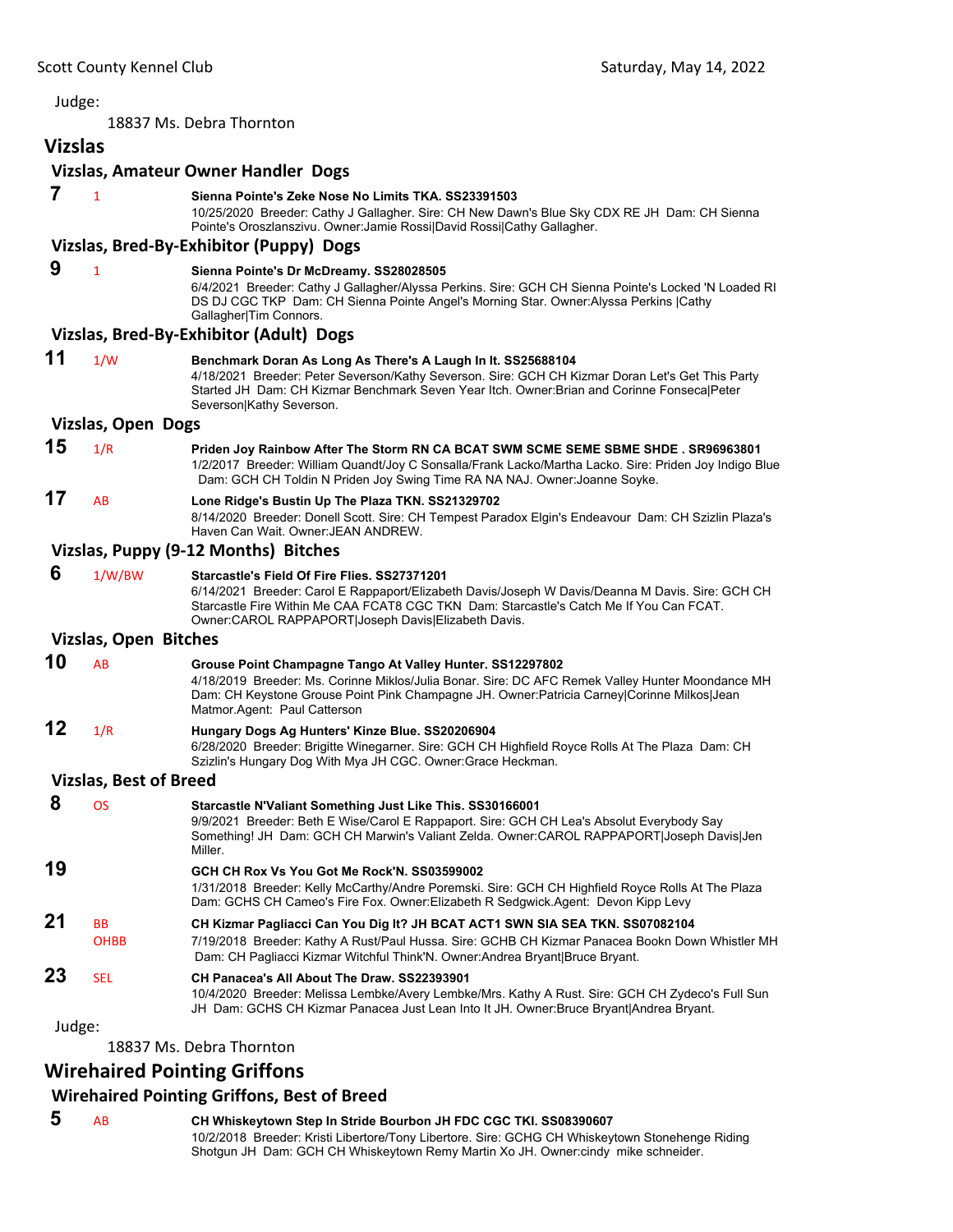<span id="page-10-0"></span>44743 Ms. Dianne Kroll

### **Afghan Hounds**

#### **Afghan Hounds, Open Bitches**

#### **6** AB **Thera's She Wore A Yellow Ribbon. HP57052001**

9/22/2018 Breeder: Karen M Todd/Melissa J Morgan. Sire: CH Renaissance Thera Sportstory Dam: Lolita-At-Kattana Du Troisieme Jour. Owner:Sandra Truitt|Karen Todd.

#### **Afghan Hounds, Best of Breed**

### **5** BB **CH Sebring Calloway Moonshine. HP55893605**

6/24/2018 Breeder: Pam Brannock/Dr. Jerry Klein/Melinda Rumpf. Sire: CH Elan Sebring Fire Bomb Dam: CH Calloway Monkey Shine Of Mihdian. Owner:Dr Jerry Klein|Daniel Wangler.

Judge:

44743 Ms. Dianne Kroll

### **American Foxhounds**

### **American Foxhounds, Best of Breed**

### **5** BB **GCH CH Kiarry & Whit Captain & The Kid @ Beachside. HP60655701**

7/11/2020 Breeder: Robert Whitlow Jr./Samantha Whitlow/Lisa Miller/Harry Miller. Sire: GCH CH Dassin Kiarry's Tulip Garden I Want It All Dam: GCHB CH Kiarry's Naughty Natalie. Owner:Walter Cunningham|Cliff Ramos.Agent: Laura King

Judge:

44743 Ms. Dianne Kroll

### **Beagles (13 Inch)**

### **Beagles (13 Inch), Amateur Owner Handler Bitches**

#### **6** 1/W/BB **Shadynook Chicka Boom Don't Ya Jes Love Her. HP62254801**

OHBB/OHG3 3/13/2021 Breeder: Ruth E Werlein/Barbara C Scherer. Sire: CH Blackspot Quentin Tarantino Dam: CH Shadynook This Girl Is On Fire. Owner:Anne Headings.

Judge:

44743 Ms. Dianne Kroll

### **Beagles (15 Inch)**

### **Beagles (15 Inch), Best of Breed**

 **6** BB **CH Shadynook Shenanigans At Chaos. HP62523901**

OHBB 3/18/2021 Breeder: Ruth E Werlein. Sire: CH Anchorbay Coldwater's I Won't Let Go Kisbee Dam: CH Shadynook Just My Style. Owner:Denise M Nord.

Judge:

44743 Ms. Dianne Kroll

### **Black & Tan Coonhounds**

### **Black & Tan Coonhounds, 12‐18 Months Dogs**

### **5** 1/W/BW **Rbr Back Roads Clancy. HP62542604**

4/28/2021 Breeder: Christine Foster. Sire: Fosters Riverbottom Rambler Dam: Fosters Snuggling Sweet Pea. Owner:Christine Foster.

### **Black & Tan Coonhounds, Puppy (9‐12 Months) Bitches**

 **6** 1/R **Rbr Roses Ohhh Francis. HP62988502**

6/9/2021 Breeder: Christine Foster. Sire: Rbr Bellow's Big Boy Junior Dam: Fosters Hawkeye Wild Rose. Owner:Christine Foster.

### **Black & Tan Coonhounds, Open Bitches**

#### **8** 1/W/OS **Rbr Sing It To Me Gladys. HP60200403** 5/16/2020 Breeder: Christine Foster. Sire: Brod Hyll's No Monk-In Around Dam: Fosters Snuggling Sweet Pea. Owner:Christine Foster.

### **Black & Tan Coonhounds, Best of Breed**

### **7** BB **GCHS CH Jazzman Armoured Vehicle. HP58132501**

OHBB/OHG4 5/20/2019 Breeder: Zoe Bolin. Sire: GCHB CH Southchase's Wilbert Roy Dam: CH Jazzman Miss B Haven. Owner:Zoe Adele Bolin.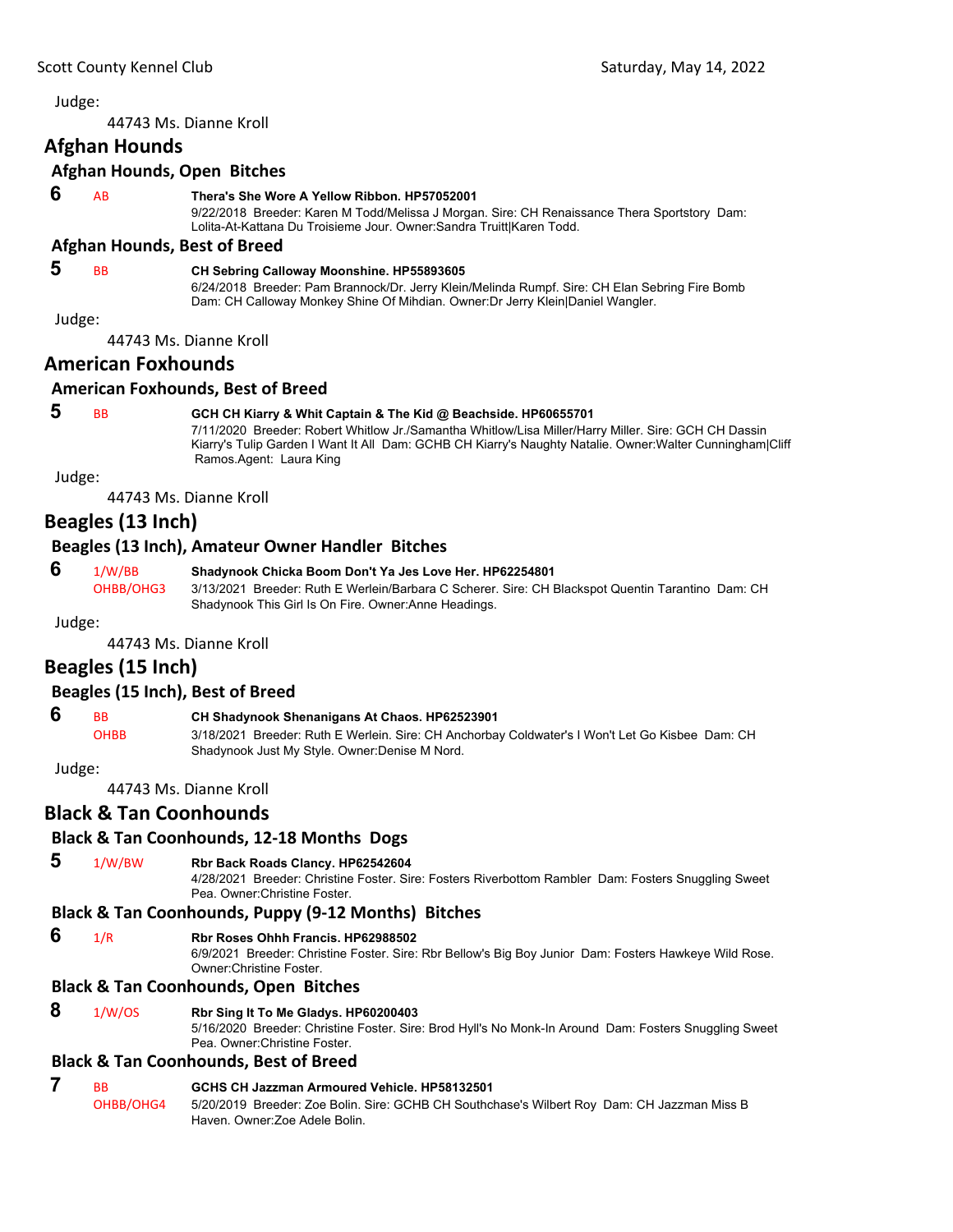44743 Ms. Dianne Kroll

### **Bloodhounds**

### **Bloodhounds, Bred‐By‐Exhibitor (Adult) Bitches**

 **6** AB **Legend's Whole Lotta Love. HP52262102**

8/14/2016 Breeder: Susanna Anderson. Sire: CH Legend's The Magic Of Merlin Dam: CH Alusv Drms Legend Flying Solo. Owner:Susanna Anderson.

#### **Bloodhounds, Open Bitches**

### **10** AB **Legend's Ships And Giggles. HP61289402**

10/23/2020 Breeder: Susanna Anderson. Sire: Legend's Hello Darlin' Dam: Legend's Whole Lotta Love. Owner:Susanna Anderson.

#### **Bloodhounds, Best of Breed**

| đ | SEL       | GCHS CH Southwind's Man O' War With M&M CGC TKN, HP51605513<br>6/11/2016 Breeder: Brittany Buchanan/Molly Nye. Sire: CH Yahoo's New Year's Bash Dam: GCH CH<br>M&M's Iron Lady At Southwind. Owner: Marti Michalis Brittany Buchanan. Agent: Paul Catterson |
|---|-----------|-------------------------------------------------------------------------------------------------------------------------------------------------------------------------------------------------------------------------------------------------------------|
|   | BB/G1     | GCHB CH Skipton's A Win For Winter CA DS DJ TKA. HP56126701                                                                                                                                                                                                 |
|   | OHBB/OHG1 | 2/22/2018 Breeder: Heather Helmer/Zack Helmer. Sire: CH Bauer's Mister Banana Boat Dam: Skipton's<br>One In A Minion. Owner: Jessica Edwards Heather Helmer Chris Flessner Tony Chrisopoulos.                                                               |

Judge:

44743 Ms. Dianne Kroll

### **Borzois**

### **Borzois, Bred‐By‐Exhibitor (Adult) Bitches**

| 6 | 1/W/BB/BW | Absinthe Resting Witch Face @ Ryhka. HP58999405 |
|---|-----------|-------------------------------------------------|
|---|-----------|-------------------------------------------------|

7/30/2019 Breeder: Kim Ketelsen. Sire: GCH CH Runtuff Whiskeys Rebellion SC Dam: Aria Weston's Blue Heart & Soul @ Ryhka. Owner:Kim Ketelsen|Diana Darling.

#### **Borzois, Open Bitches**

 **8** 1/R **Riverrun Oxota Kirenga Run Tuff. HP51959704** 6/27/2016 Breeder: Karla Smith D.V.M./Leonore Abordo/Kristen Suhrenbrock. Sire: Aureus Archernar SC

Dam: GCH DC Oxota Avalon Switchblade RN SC CGC TKN. Owner:Dr Vicki Popela|Kim Ketelsen.

Judge:

44743 Ms. Dianne Kroll

### **Dachshunds (Longhaired)**

#### **Dachshunds (Longhaired), Open Miniature Dogs**

 **5** 1/W/BB/BW **Vie Libre Vikont De Bragelonne. HP60982801** 2/4/2020 Breeder: IRINA DUVALINA. Sire: Basshubert Hat Trick In Vegas Dam: Armidach Renne Royal

Flower. Owner:Dickie R Rice|Roberta Mckay.Agent: Paul Catterson

### **Dachshunds (Longhaired), 12‐18 Months Bitches**

### **6** 1/W/OS **Hoppledach's Rockin With The Rhythm Of The Rain. HP62096503**

OHBB 2/1/2021 Breeder: Pamala J Hopkins. Sire: GCHS DC Dorae Spread Your Wings V Corrbelle RN THDX CGCA CGCU TKP Dam: DC Hoppledach's April Showers Ml. Owner:Jennifer Dayton|Pamala Hopkins .

#### **Dachshunds (Longhaired), Bred‐By‐Exhibitor (Puppy) Bitches**

 **8** 1/R **Hoppledach's Pretty Woman. HP64172001**

9/27/2021 Breeder: Pamala J Hopkins/Jennifer A Dayton. Sire: GCHS DC Dorae Spread Your Wings V Corrbelle RN THDX CGCA CGCU TKP Dam: GCH CH Hoppledach's Oh Little Hound Of Bethlehem. Owner:Pamala J Hopkins.

#### **Dachshunds (Longhaired), Open Miniature Bitches**

**10** AB **FC Hoppledach's A Year Without Rain. HP62096501** 2/1/2021 Breeder: Pamala J Hopkins. Sire: GCHS DC Dorae Spread Your Wings V Corrbelle RN THDX CGCA CGCU TKP Dam: DC Hoppledach's April Showers Ml. Owner:Pamala J Hopkins.

### **12** AB **Hoppledach's Rain Fallin. HP62096502**

2/1/2021 Breeder: Pamala J Hopkins. Sire: GCHS DC Dorae Spread Your Wings V Corrbelle RN THDX CGCA CGCU TKP Dam: DC Hoppledach's April Showers Ml. Owner:Jennifer Dayton|Pamala Hopkins .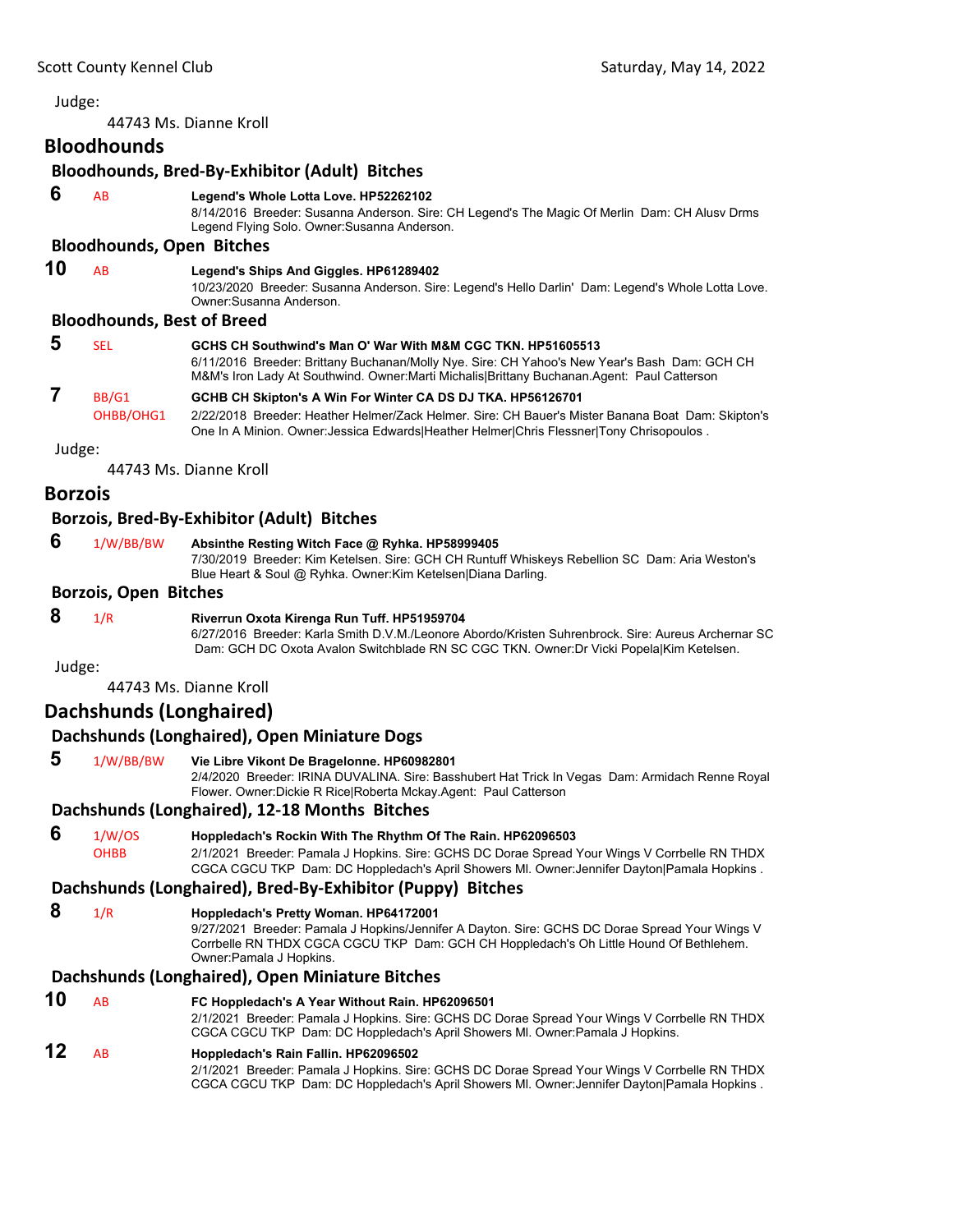44743 Ms. Dianne Kroll

### **Dachshunds (Smooth)**

### **Dachshunds (Smooth), Puppy (9‐12 Months) Dogs**

#### **5** AB **Doxy Den's Lord Of The Rings Ms. HP63446305**

8/9/2021 Breeder: Anne Thibault. Sire: CH Parracino's Odinson At Doxy Den Ms Dam: Poor Meadow's Baby Dill Msp. Owner:Susan D Parracino.Agent: Ramona Browning

Judge:

44743 Ms. Dianne Kroll

### **Dachshunds (Wirehaired)**

#### **Dachshunds (Wirehaired), Best of Breed**

#### **5** BB **CH Hundeleben I Toot My Own Horn Mw. HP52891504**

10/9/2016 Breeder: Carlos J Puig. Sire: CH Hundeleben Rumpleforskin Mw Dam: CH Rosethorn Hollyhocks. Owner:Carlos J Puig.

Judge:

44743 Ms. Dianne Kroll

### **Greyhounds**

#### **Greyhounds, Best of Breed**

### **6** BB/G3 **GCHB CH Sky Hi Hunt Song Of Fire And Ice. HP54469908**

9/30/2017 Breeder: Anita Pugh/Dwayne Pugh/Gavin Pugh. Sire: GCH CH Kj's Primo Vi Prendo Dam: CH Sky Hi Girls Run The World SC. Owner:James Donahue|D Scott Pfeil|Geno Sisneros.

Judge:

44743 Ms. Dianne Kroll

### **Irish Wolfhounds**

### **Irish Wolfhounds, Bred‐By‐Exhibitor (Adult) Dogs**

### **5** 1/W/BB/BW/G4 **Boondocks Mountain Ash. HP61244003**

OHBB/OHG2 10/14/2020 Breeder: Jeanie Pitzenberger. Sire: Ninegates Tibberton Dam: Boondocks Algebra Of Cushla Mccree. Owner:Jeanie Pitzenberger.

#### **Irish Wolfhounds, Bred‐By‐Exhibitor (Adult) Bitches**

 **6** 1/W/OS **Cushla Mccree Boondocks Born For Adventure. HP59679201** 1/22/2020 Breeder: Sheryl England D.V.M./Jeanie Pitzenberger. Sire: Lonnkyle Prestige Dam: GCH CH Boondocks Gotta Look This World In The Eye. Owner:Sheryl England DVM.

Judge:

44743 Ms. Dianne Kroll

### **Norwegian Elkhounds**

#### **Norwegian Elkhounds, Best of Breed**

 **5** AB **GCH CH Tredal Pulls The Tryggr. HP52430405**

11/8/2016 Breeder: Julie Idzorek/Edward Idzorek. Sire: GCHS CH Silver Sleuth Vikrest Dam: GCH CH Vikrest Best Kept Secret. Owner:Julie and Ed Idzorek. DaeDave Slattum

### **6** BB **GCH CH Aspen's Turn The Page. HP57715002**

4/4/2019 Breeder: Robin Rhoden/Randy Rhoden/Ruth E Greene. Sire: Aspen's Firepower Dam: GCHB CH Aspen's Presumed Innocent. Owner:Robin|Randy Rhoden|Randy Rhoden|Jeni West|Robin Rhoden.

Judge:

44743 Ms. Dianne Kroll

### **Rhodesian Ridgebacks**

### **Rhodesian Ridgebacks, Bred‐By‐Exhibitor (Puppy) Dogs**

### **5** AB **Koda's Playin' It Cool. HP63002101**

7/1/2021 Breeder: Alice Hunt/Neil McDevitt. Sire: GCHB CH Kimani's Borne O' The Best Dam: GCHB CH Koda's Hot Pants BCAT. Owner:Alice Hunt.

#### **Rhodesian Ridgebacks, Open Dogs**

 **9** AB **Ivorymoon's Sumthin To Talk About SIN. HP61066104** 10/15/2020 Breeder: Sarah Hartwig/Tonia Toben. Sire: CH Karhiba N Tahari's Kings Ransom For Aegis Dam: GCH CH Ivorymoon's Southern Revolt SC CA BCAT CGC TKN. Owner:Carrie Fuhr|Sarah Hartwig|Bill Fuhr.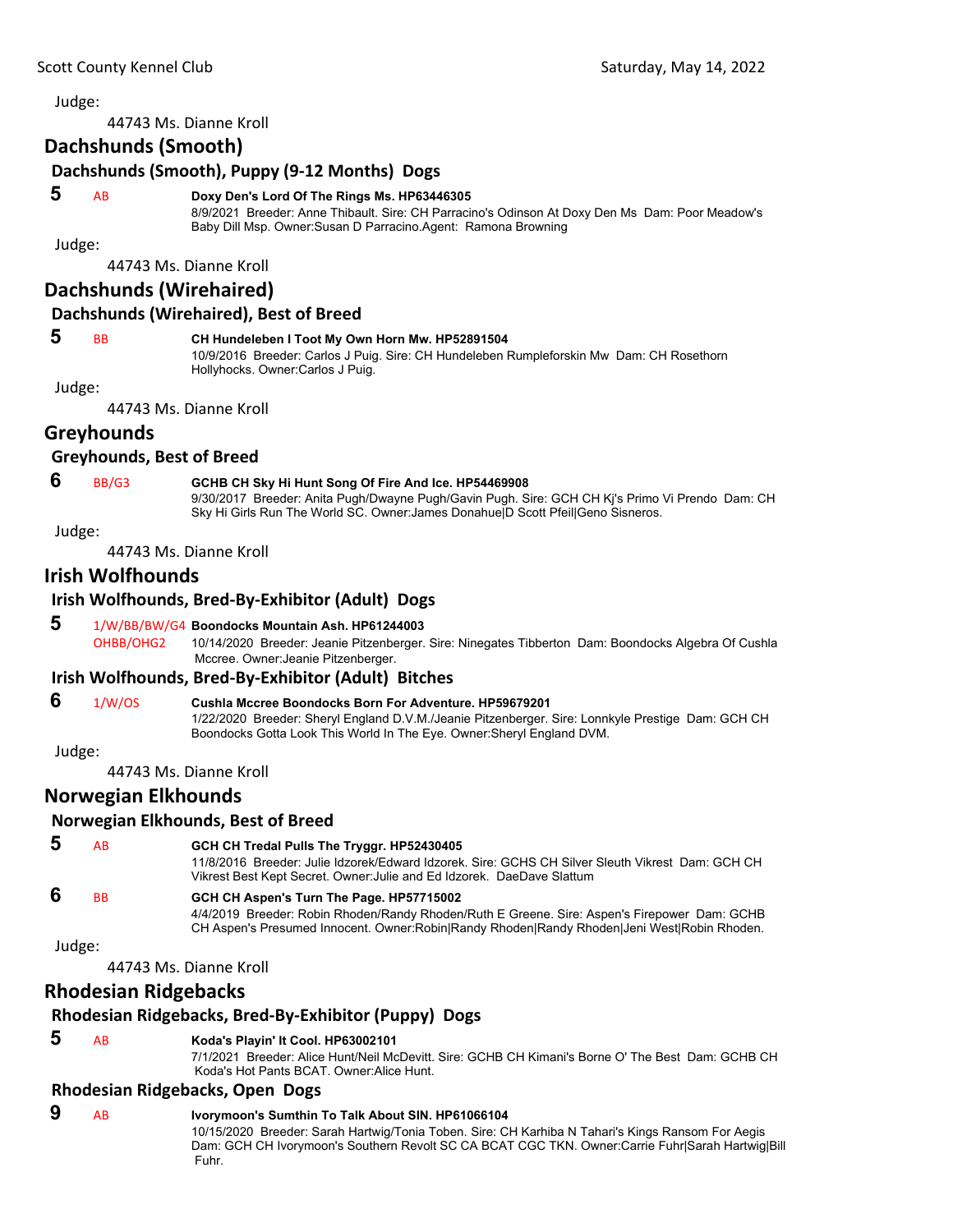#### **Rhodesian Ridgebacks, Open Bitches**

| 8 | <b>AB</b> | Kabusha When Time Stood Still At Granite Lake, HP61148506                                    |
|---|-----------|----------------------------------------------------------------------------------------------|
|   |           | 9/28/2020 Breeder: Mrs. Kim Ellsmore. Sire: GCHB CH Kabusha Allegro Minuetto Dam: CH Kabusha |
|   |           | Frozen In Time. Owner: Michelle Keller Mrs. Kim Ellsmore.                                    |
|   |           |                                                                                              |

#### **Rhodesian Ridgebacks, Best of Breed**

| 10 | AB                       | GCH CH Ivorymoon's Southern Revolt SC CA BCAT CGC TKN. HP53528304<br>5/23/2017 Breeder: Sarah Hartwig / Shawn Hartwig / . Sire: GCHB CH Juba Lee Enjoys How The Race Is<br>Run CD BN RA MC CA BCAT CGC TK Dam: GCH DC Ivorymoon's Destination UnKnown RN MC.<br>Owner: Sarah Hartwig Tonia Toben Madeline Fuhr. |
|----|--------------------------|-----------------------------------------------------------------------------------------------------------------------------------------------------------------------------------------------------------------------------------------------------------------------------------------------------------------|
| 12 | <b>BB</b><br><b>OHBB</b> | CH Diablo's Back Alley Bombshell From Justiceridge BCAT. HP56237402<br>8/5/2018 Breeder: Tina Jones/Moriah Stewart. Sire: GCHP CH Diablo's Back Alley Brawler CGC Dam:<br>GCH CH Justiceridge Moriah's Honor An Glory JC. Owner: Zoe Baker Nancy Faville Tina Jones.                                            |
| 16 | <b>SEL</b>               | CH Ivorymoon's The Other Outlaw. HP61066107<br>10/15/2020 Breeder: Sarah Hartwig/Tonia Toben. Sire: CH Karhiba N Tahari's Kings Ransom For Aegis<br>Dam: GCH CH Ivorymoon's Southern Revolt SC CA BCAT CGC TKN. Owner:Sarah Hartwig Shawn<br>Hartwig Tonia Toben.                                               |

Judge:

44743 Ms. Dianne Kroll

### **Salukis**

#### **Salukis, Open Bitches**

### **6** 1/W/BB **Vogue Beside The Lesedi La Rona. HP59244501**

1/19/2019 Breeder: Shuichi Suda. Sire: El Hamrah Laraib Dam: Vogue Zero Illusion Ivory. Owner:Hiromi Koike.Agent: Sarah Cukier

#### Judge:

44743 Ms. Dianne Kroll

### **Sloughis**

### **Sloughis, Open Dogs**

 **5** AB **Sultan Al-Atlas BCAT. HP54076401**

3/28/2017 Breeder: Taoufik Kourrate. Sire: Hejjar Dam: Offana. Owner:Erika and Andrew Wyatt.

#### **Sloughis, Best of Breed**

#### **7** AB **GCH CH Itri Ocerico. HP62934001**

3/27/2020 Breeder: Mbarek Oubelaid. Sire: Sowan Dam: Charda. Owner:Erika and Andrew Wyatt|Ermine Moreau-Sipiere.

Judge:

100927 Ms. Gaye Lynn Grant

### **Treeing Walker Coonhounds**

#### **Treeing Walker Coonhounds, Best of Breed**

#### **5** BB/G2 **GCHB CH Lost Heritage Knight Of Eldorado. HP60141401**

3/1/2020 Breeder: Cole Vanover/Andrea Carter/Miss Kristin Lawless. Sire: GCH CH All American Golden Boy Dam: GCHS CH Lost Heritage Cherry Crk Gone with the Wind. Owner:Cole Vanover|Kristin Lawless|Sydney Hickman.

Judge:

44743 Ms. Dianne Kroll

### **Whippets**

#### **Whippets, 12‐18 Months Bitches**

#### **6** <sup>1</sup> **Upper Mountain Rivers Deep V Devlynn. HP62039007**

2/9/2021 Breeder: Devon Kipp/Jeffrey A Winton/Jim Modica. Sire: GCHS CH Laurel Double Or Nothing Dam: GCHB CH Upper Mtn Beat The Odds V Devlynn. Owner:Devon Kipp|Jeffrey Winton|Jim Modica.

#### **Whippets, Bred‐By‐Exhibitor (Adult) Bitches**

#### **8** 1/W **Rusalka Get The Party Started. HP60906304**

9/22/2020 Breeder: Jennifer Beach-Buda. Sire: GCHB CH Rusalka Legendary Magic Dam: Rusalka Everlong Lyrical Inspiration. Owner:Jennifer Beach Buda.

### **Whippets, American Bred Bitches**

### **10** 1/R **Kimera Ever Fallen In Love. HP60749902**

7/24/2020 Breeder: Erin Campbell D.V.M./Kathy Thomas. Sire: GCH CH Lakota's Warlock Of Amberwind'S JC Dam: GCHS CH Kimera Vesper Lynd. Owner:Zoe Baker|Susan Baker|Erin Campbell.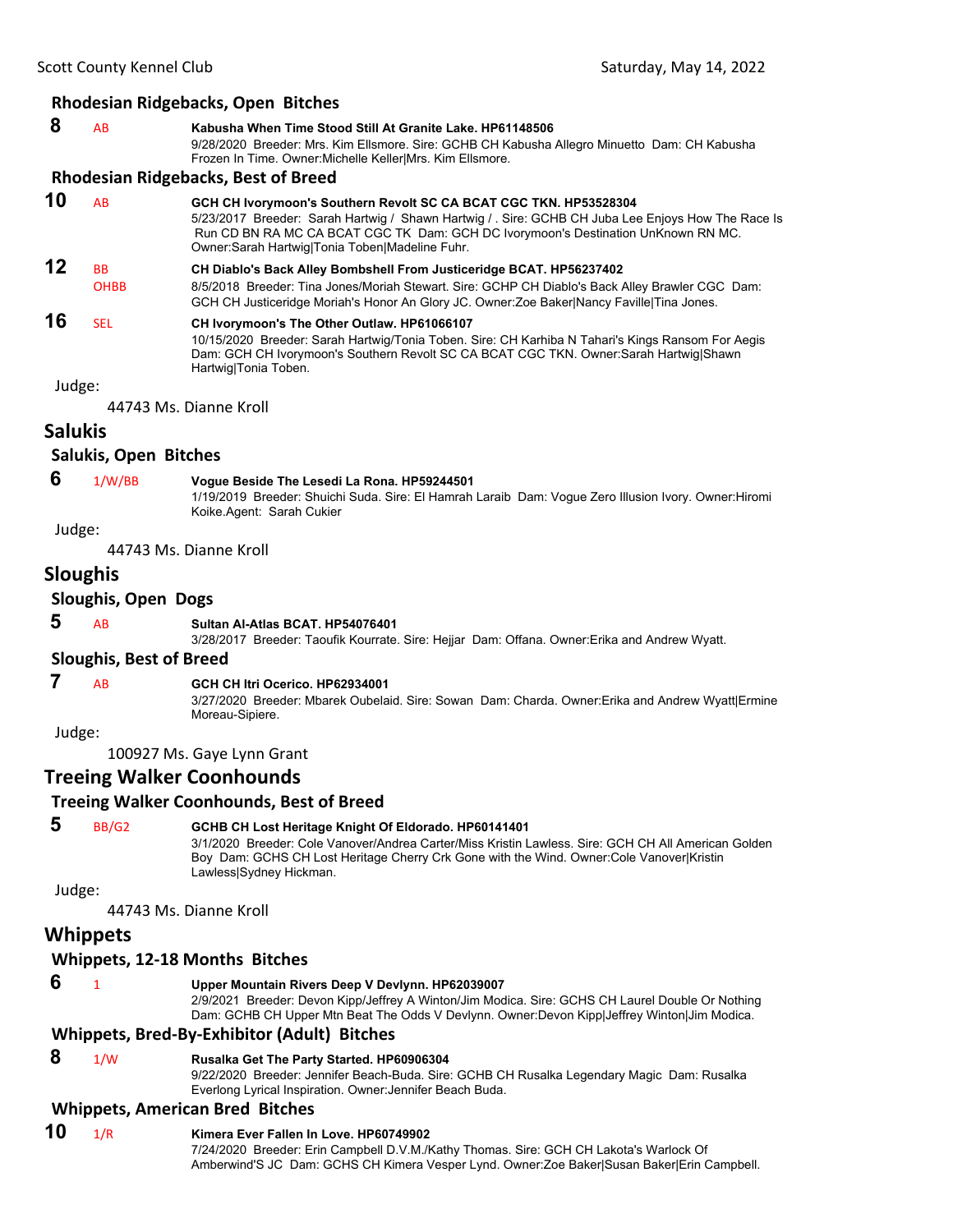|         | <b>Whippets, Open Bitches</b>  |                                                                                                                                                                                                                                                            |  |  |
|---------|--------------------------------|------------------------------------------------------------------------------------------------------------------------------------------------------------------------------------------------------------------------------------------------------------|--|--|
| $12 \,$ |                                | Kimera Evenstar In The Night. HP60089501<br>4/30/2020 Breeder: Erin Campbell D.V.M./Kathy Thomas. Sire: CH Kimera Ground Control To Major Tom<br>Dam: Kimera Let Her Ripple. Owner: Zoe Baker Erin Campbell.                                               |  |  |
|         | <b>Whippets, Best of Breed</b> |                                                                                                                                                                                                                                                            |  |  |
| 14      | <b>BB</b>                      | GCHG CH Upper Mountain Violet's Are Blue V Devlynn. HP58443601<br>8/9/2019 Breeder: Jeffrey Winton/James Modica/Devon Kipp. Sire: GCH DC Summit Good Vibrations MC<br>BCAT Dam: CH Snow Hill In The Pocket. Owner: Jeffrey Winton James Modica Devon Kipp. |  |  |
| 18      | <b>SEL</b>                     | CH Rusalka Here For The Party. HP60906305<br>9/22/2020 Breeder: Jennifer Beach-Buda. Sire: GCHB CH Rusalka Legendary Magic Dam: Rusalka<br>Everlong Lyrical Inspiration. Owner: Jennifer Beach Buda.                                                       |  |  |
| 20      | AB                             | CH Phyremist Scotch Kisses. HP61781301<br>1/29/2021 Breeder: Sara C Peterson/Kay Nierengarten/Lynda Peterson. Sire: GCHS CH Northwind's<br>Round House Kick Dam: GCH CH Northwind's Rule Britannia. Owner: Sara Peterson Lynda Lee Peterson.               |  |  |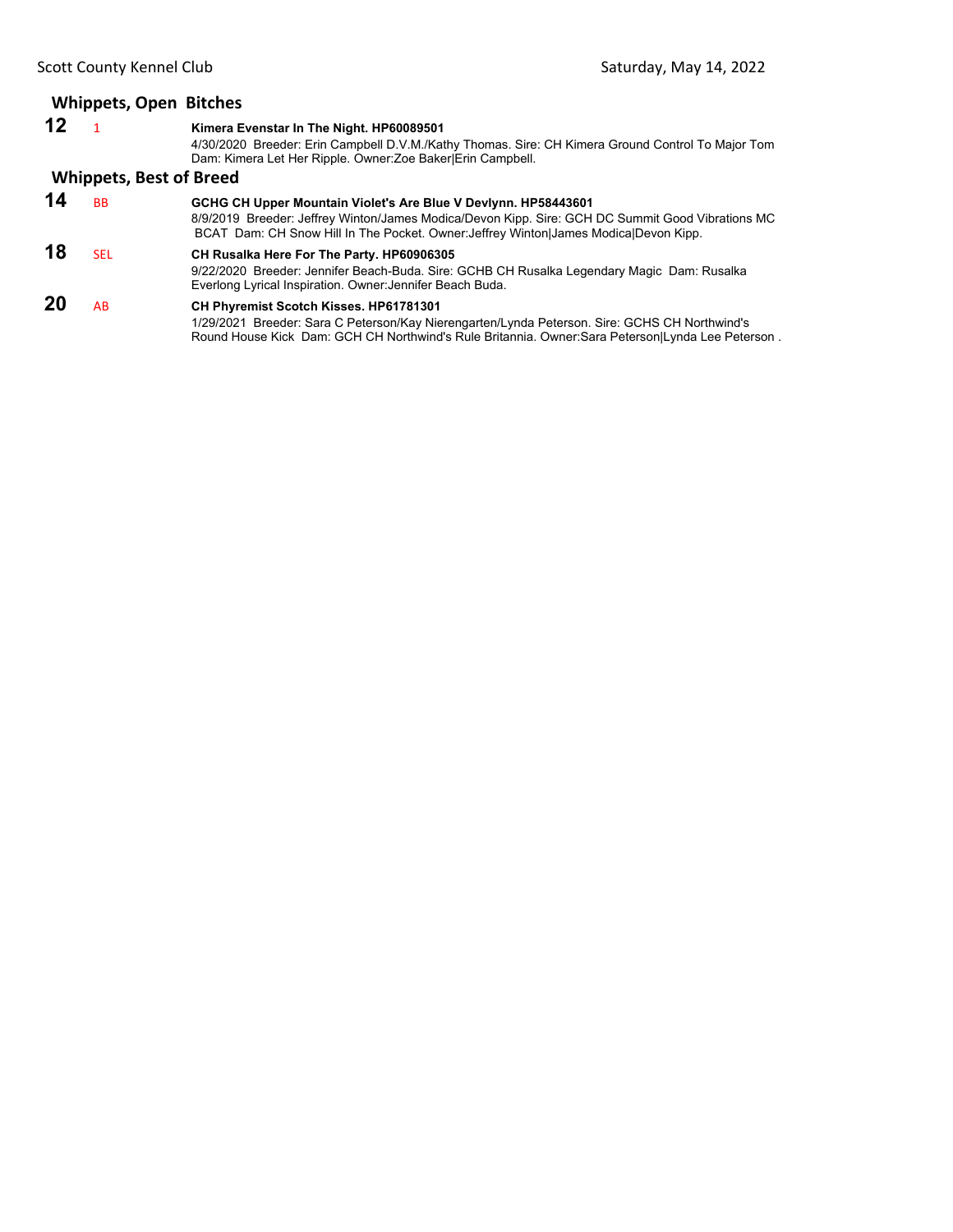<span id="page-15-0"></span>3353 Mr. James Reynolds

| <b>Akitas</b> |                              |                                                                                                                                                                                                                                                                   |
|---------------|------------------------------|-------------------------------------------------------------------------------------------------------------------------------------------------------------------------------------------------------------------------------------------------------------------|
|               | Akitas, 12-18 Months Dogs    |                                                                                                                                                                                                                                                                   |
| 5             | AB                           | London's Keeping The Dream Alive. WS71911501<br>2/16/2021 Breeder: Demetrius Brandon/James Taylor. Sire: CH Aces-Up You Ain't Seen Nothing Yet<br>Dam: CH London's Coretta Scott King. Owner: Janice Burleson and James Taylor James Taylor. Agent:<br>Laura King |
|               |                              | Akitas, Bred-By-Exhibitor (Puppy) Dogs                                                                                                                                                                                                                            |
| 7             | AB                           | Kamikaze's Course Of True Love, WS73582502<br>8/13/2021 Breeder: David Pollack/Brandy Pollack. Sire: GCHS CH Kamikaze's Quest For The Crown<br>Dam: Kamikaze's Midsummer Night's Dream. Owner:David Pollack and Brandy Pollack.                                   |
|               |                              | Akitas, Bred-By-Exhibitor (Puppy) Bitches                                                                                                                                                                                                                         |
| 8             | AB                           | Kamikaze's Enthroned In The Hearts Of Kings. WS73582501<br>8/13/2021 Breeder: David Pollack/Brandy Pollack. Sire: GCHS CH Kamikaze's Quest For The Crown<br>Dam: Kamikaze's Midsummer Night's Dream. Owner:David Pollack and Brandy Pollack.                      |
|               |                              | <b>Akitas, American Bred Bitches</b>                                                                                                                                                                                                                              |
| 10            | AB                           | Summit's Sweet Dreamsaremade Of This, WS57437401<br>5/21/2017 Breeder: Cecilia Carmean/James R Carmean, Sire: Sondaisa El Summit's Buckaroo Banzai<br>Dam: GCH CH Summit Tanager's Jenesaisquoi RN RATN CGC. Owner: James Carmean.                                |
|               | <b>Akitas, Open Bitches</b>  |                                                                                                                                                                                                                                                                   |
| 12            | AB                           | Royal's Pepper Potts. WS65815704<br>7/20/2019 Breeder: Bob Peniston/Mandy Peniston. Sire: CH Finesse's "High Voltage" @ Day Dream<br>Dam: CH Day Dream's Hurrican Bree Z O'Royal. Owner: Monica DeLeo. Agent: Jeni West                                           |
|               | <b>Akitas, Best of Breed</b> |                                                                                                                                                                                                                                                                   |
| 9             | <b>BB</b>                    | London's Big Man On Campus Denali. WS64132402<br>3/3/2019 Breeder: James Perry-Taylor. Sire: GCH CH Mojo's Rock Steady TT Dam: CH London's Coco<br>Chanel. Owner: Fred A Hagerman III  Mackenzie Hagerman.                                                        |
| 11            | AB                           | GCHS CH Kamikaze's Quest For The Crown, WS61477405<br>6/17/2018 Breeder: David Pollack/Brandy Pollack. Sire: CH Kamikaze's The Color Of Envy Dam: CH<br>Daydream's Namikan Sunshine. Owner: David Pollack and Brandy Pollack.                                     |
| Judge:        |                              |                                                                                                                                                                                                                                                                   |
|               |                              | 3353 Mr. James Reynolds                                                                                                                                                                                                                                           |
|               | <b>Alaskan Malamutes</b>     |                                                                                                                                                                                                                                                                   |

# **Alaskan Malamutes, Best of Breed**

| 10 | SEL<br>OHBB/OHG1 | Delphi's Iris Over The Rainbow CGCA TKN. WS64253005<br>4/2/2019 Breeder: Julia Berquist. Sire: CH Kaviak's Gone West Dam: GCH CH Anua's Meteoric Rise To<br>Flame RN CGCA TKI. Owner: Anita Mehuys.                                                                                                                |
|----|------------------|--------------------------------------------------------------------------------------------------------------------------------------------------------------------------------------------------------------------------------------------------------------------------------------------------------------------|
| 14 | ВB               | GCHB CH Strong Waters Change My Fate. WS60319103<br>3/10/2018 Breeder: Amber Ross/Kevin Schireman/Ashlyn Butler/Miss Emily Flores/Alexander Ross. Sire:<br>GCH CH Odin God Of War (Martinez) Dam: GCHB CH Shekinah Strong Waters. Owner:Amber<br>Ross Alexander Ross Ashlyn Reeves Emily Flores Agent: Erin Criqui |

Judge:

3353 Mr. James Reynolds

### **Bernese Mountain Dogs**

### **Bernese Mountain Dogs, Open Dogs**

| 1/W/OS | Winterfell's Rhaegar Targaryn Lord Of Dragonstone. WS69537001                                          |
|--------|--------------------------------------------------------------------------------------------------------|
|        | 8/15/2020 Breeder: Brenda Kranish. Sire: CH Winterfell's Targaryn Saint Westeros Dam: Mountain Crystal |
|        | Kiss And Fly. Owner:Brenda Kranish.Agent: Charles Zimmerman                                            |

### **Bernese Mountain Dogs, Bred‐By‐Exhibitor (Adult) Bitches**

### **6** AB **Snowbound's There's Snow Limit. WS68372801**

5/7/2020 Breeder: Sarah Tennessen. Sire: GCHB CH Adesa's Best In Winter Dam: GCHS CH Snowbound's Crazy Little Thing Called Love. Owner:Sarah Tennessen.

### **Bernese Mountain Dogs, Best of Breed**

 **8** BB **CH Wyndrift's Snowbound Apres Ski. WS67208705** 1/24/2020 Breeder: Tracey Keith/Chan Keith. Sire: GCH CH Fourpaw's Good Luck Charm Dam: GCH CH Wyndrift's Champagne Powder Dreamz BN CGC TKI. Owner:Sarah Tennessen|Tracey Keith|Chan Keith.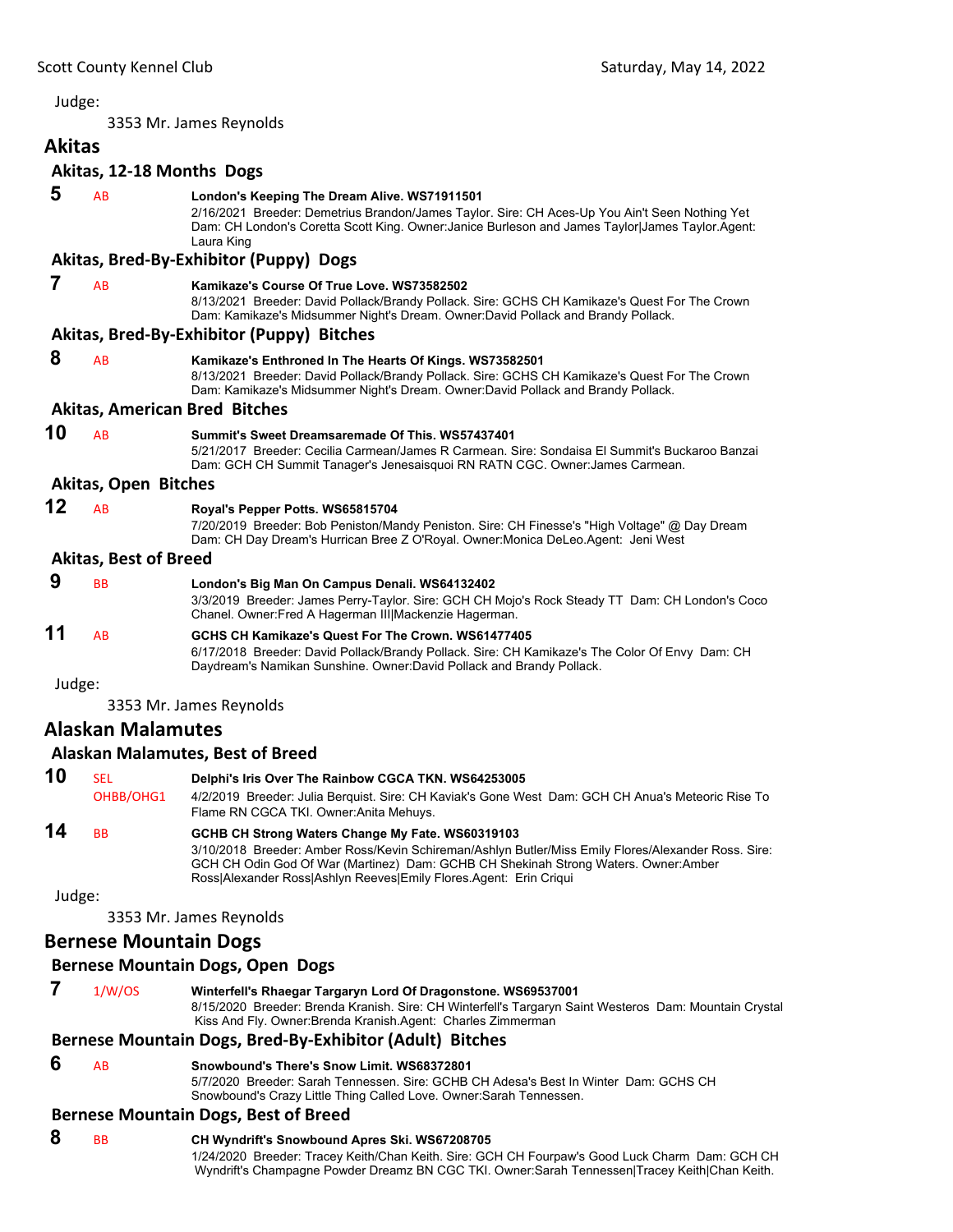#### 3353 Mr. James Reynolds **Boxers Boxers, Puppy (6‐9 Months) Dogs 5** AB **Schaible's Tightrope Walker Rising Hi. WS74203806** 10/24/2021 Breeder: Mrs. Michelle Schaible. Sire: Schaible's Emmett Kelly BN CGC TKN Dam: Schaible's Ginger CD BN CGC TKN. Owner:Michelle Schaible. **Boxers, Puppy (9‐12 Months) Dogs 7** 1/W **Cedarlin & Winmere Perseverance. WS73454403** 7/15/2021 Breeder: Becky Gilchrist/Theresa Garton/Eric Gilchrist. Sire: Rocket's Super Sonic RN AX AXJ NF CA BCAT SWN CGC TKN Dam: Winmere Glitter Goddess Of Cedarlin RN ACT1 SWA SEE SBE CGC TKN. Owner:Rebecca and Eric Gilchrist.Agent: Tessie Savage **Boxers, Bred‐By‐Exhibitor (Puppy) Dogs 9** AB **Winstar's Let Me Entertain You. WS73773701** 8/29/2021 Breeder: Teri Underhill. Sire: CH Illyrian And Marburl's Midnight Ride Dam: CH Mccoy's Winstar's Follow Your Heart. Owner:Teri Underhill. **Boxers, American Bred Dogs 11** AB **Lyric N' Myde's In The Air Tonight. WS63228803** 1/11/2019 Breeder: Sue Simon/Denny Simon/Tina Halverson/Debi Bedford. Sire: CH Harlyn N' Talisman's The Mighty Quinn Dam: Carma N Vancroft's Myde Destiny BN. Owner:Debi Bedford|Sue Simon|Denny Simon.Agent: Tessie Savage **Boxers, Open Brindle Dogs 15** <sup>1</sup> **Bimberg's In Your Dreams. WS72219601** 8/21/2020 Breeder: Katharina Hueggenberg/Morgan Conrick. Sire: GCHB CH Schoental's Reginald FDC RATN TKN Dam: Bimbergs Excuse Moi At Furioso. Owner:Chelsey S Tweeten|Morgan Conrick.Agent: Michelle Baker **Boxers, Open Fawn Dogs 17** <sup>2</sup> **Schaible's Emmett Kelly BN CGC TKN. WS68683701** 6/18/2020 Breeder: Sheryl Joosten. Sire: Trojan Knight Ozzy Dam: Joosten's Black Tiger Game Of Thrones Queen Zelda. Owner:Michelle Schaible. **19** 1/R **Anscha-K Krew Number Nine In A Party Of Ten. WS67588702** 2/10/2020 Breeder: Mr. Keith A. Lawson/Mrs. Ann Schach/Ms. Amy Bieri/Charlene Medeiros. Sire: GCHB CH Happy Tail's Moment Of Trust CD BN RI MX MXJ NF BCAT ACT1 SWN Dam: GCHS CH Jokar N K-Krew's The Dream Lives On At Anscha. Owner:Ann Schach|Kim Schach|Amy Bieri. Michelle Cramblett Baker **Boxers, Puppy (6‐9 Months) Bitches 6** <sup>1</sup> **Higo's Tesla Rocketship Of Pigeonwoods. WS74096502** 9/29/2021 Breeder: Edward Hidalgo. Sire: CH Higo's Twenty-Four Karat Magic Dam: Higo's Sweet Serenity. Owner:James Niehus Katharina Gatz. **Boxers, Puppy (9‐12 Months) Bitches 8** 1/W/BW **Nantess Tandy's Italian Dreamer. WS73076101** 6/5/2021 Breeder: Nancy Savage/Tessie Savage. Sire: CH Nantess Drizzling Zeppole At Ricos Dam: CH Sarkel's Dreams Come True At Nantess. Owner:Nancy|Tessie Savage. **Boxers, 12‐18 Months Bitches 10** <sup>2</sup> **Schaible's Reach For The Gold CGC. WS70293803** 11/15/2020 Breeder: Mrs. Michelle Schaible. Sire: Dmm Butlers Ace Dam: Schaible's Ginger CD BN CGC TKN. Owner:Michelle Schaible. **12** <sup>1</sup> **Pinnacle's Anticipation. WS71311002** 1/17/2021 Breeder: Julie Lawrence/Debbie Schlesinger/Michael Shepherd. Sire: GCHS CH Cinnibon's Playing For Keeps Dam: CH Pinnacle's Stevie Nicks Mms. Owner:Debbie Schlesinger|Julie Lawrence|Michael Shepherd. **Boxers, Bred‐By‐Exhibitor (Puppy) Bitches 14** AB **Winstar's I Wanna Be Famous. WS73773702** 8/29/2021 Breeder: Teri Underhill. Sire: CH Illyrian And Marburl's Midnight Ride Dam: CH Mccoy's Winstar's Follow Your Heart. Owner:Teri Underhill. **Boxers, Bred‐By‐Exhibitor (Adult) Bitches 18** <sup>1</sup> **Timberlane N Burlwood Supernova. WS71036701** 1/8/2021 Breeder: Anna Schau/Rhonda Kenney. Sire: CH Kp-Burlwood Who's Lookin' Back Dam: CH

Kp's Caught Ya Lookin'. Owner:Anna Schau.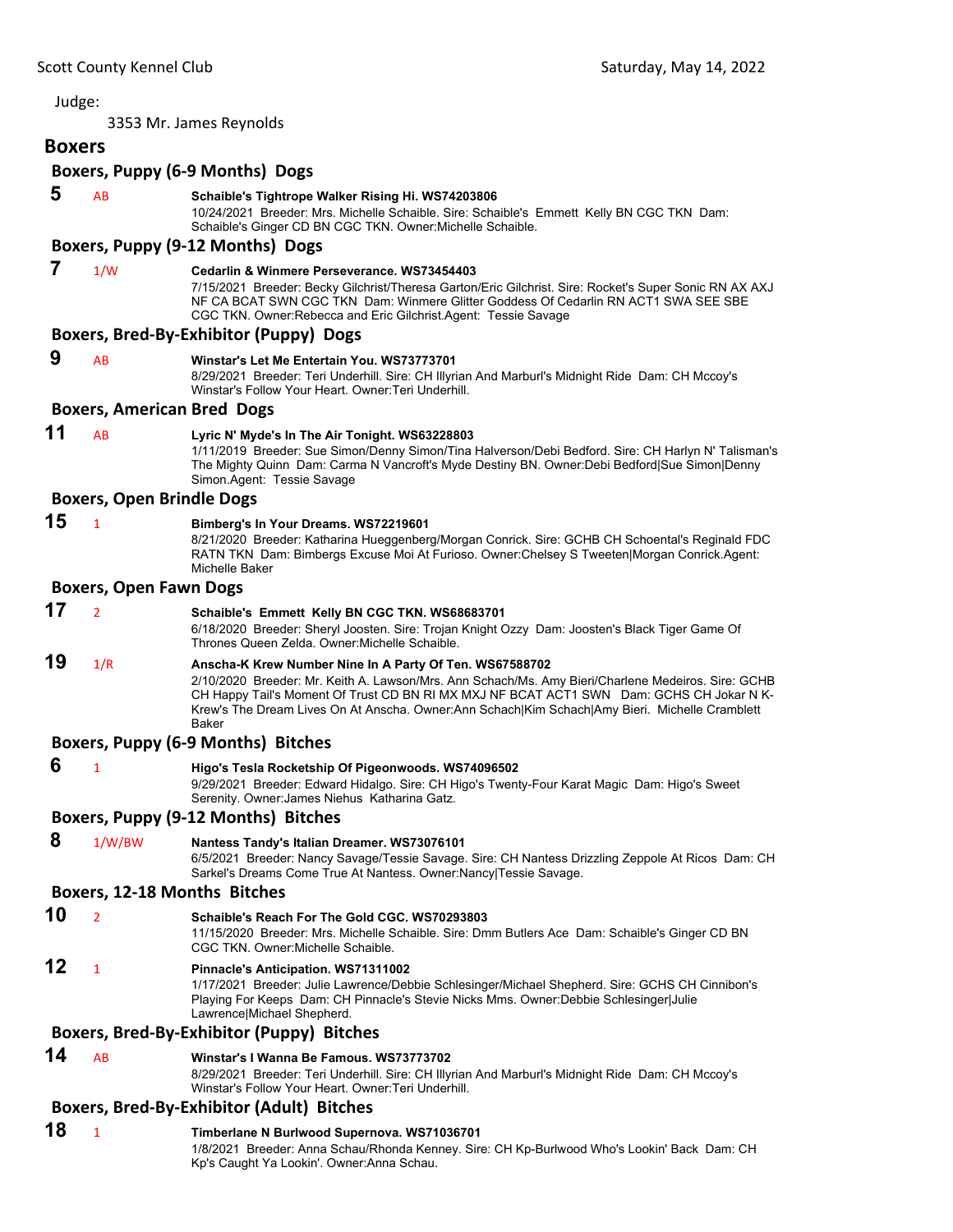|        |                                     | <b>Boxers, American Bred Bitches</b>                                                                                                                                                                                                                                              |
|--------|-------------------------------------|-----------------------------------------------------------------------------------------------------------------------------------------------------------------------------------------------------------------------------------------------------------------------------------|
| 20     | $\mathbf{1}$                        | Kp N Karmash's Valkyrie Maiden Of The Shield. WS65867402<br>3/12/2019 Breeder: Keri Paulson. Sire: GCH CH KP's Rough Ryder of BoDan Dam: CH Kp's Made You<br>Look. Owner: Dave Sweet Keri Paulson. Michelle Crambelt-Baker                                                        |
| 22     | $\overline{2}$                      | Nantess Lightin Strikes. WS71568601<br>2/15/2021 Breeder: Nancy Savage/Tessie Savage. Sire: GCHG CH Rico's Put Me In Coach Dam:<br>Nantess The Thunder Rolls. Owner: Nancy Tessie Savage.                                                                                         |
|        | <b>Boxers, Open Brindle Bitches</b> |                                                                                                                                                                                                                                                                                   |
| 24     | 1/R                                 | Nantess Devil Wears Prada. WS63913302<br>1/16/2019 Breeder: Nancy Savage/Tessie Savage. Sire: CH Encore's Kalahari Of Heleva Dam: GCH CH<br>Nantess Shake Down. Owner: Nancy Tessie Savage Lesa Parsano.                                                                          |
|        | <b>Boxers, Open Fawn Bitches</b>    |                                                                                                                                                                                                                                                                                   |
| 26     | AB                                  | Winstar's Chasin' The Dream. WS65184401<br>6/14/2019 Breeder: Teri Underhill. Sire: CH Can-Cia N Marburl's The Last Outlaw Dam: GCH CH Mccoy's<br>Winstar's Angelic Heart. Owner:Lana Bonte Teri Underhill.Agent: Michael Shepherd                                                |
| 28     | AB                                  | X-Cellence I Am Supergirl. WS74124201<br>5/15/2019 Breeder: Barbara Tan. Sire: Draco's Stamp Of X-Cellence Dam: Pdw'18 Tacana<br>Charlize(Gtm). Owner: Barbara Tan.                                                                                                               |
|        | <b>Boxers, Best of Breed</b>        |                                                                                                                                                                                                                                                                                   |
| 21     | <b>BB</b>                           | GCHG CH Streamline's Book'Em Danno. WS63260503<br>12/22/2018 Breeder: Joleena M Young/Mack Young. Sire: CH Epitome's Dont Mess With Texas Dam:<br>Streamline's Defying The Urge. Owner:Joleena Young Mack Young Gina Freer Jennifer Crane  A Morgan-<br>Flynt Agent: Christa Cook |
| 23     |                                     | GCHS CH Charron's I Wanna See You Be Brave, WS65190107<br>6/15/2019 Breeder: Michelle Baker. Sire: CH Nantess Drizzling Zeppole At Ricos Dam: GCH CH<br>Charron's November Rain. Owner: Michelle Baker.                                                                           |
| 25     | <b>SEL</b>                          | CH Nantess N Jo-San's Legend Of Nacona. WS68597501<br>5/24/2020 Breeder: Nancy Savage/Tessie Savage. Sire: CH Jo-San's Quanah Dam: CH Nantess<br>Greatest Love Story. Owner: Nancy Tessie Savage.                                                                                 |
| 27     |                                     | CH Bodan N Pure Pride's Smooth As Tennessee Whiskey. WS69575411<br>8/15/2020 Breeder: Roberta Wendt/Mr. Steve Stewart. Sire: CH Julian Farm's Something To Talk About At<br>Purepride Dam: GCH CH Kp's No Turnin' Back. Owner: Roberta Wendt Steve Stewart.                       |
| 30     | AB                                  | GCHG CH Midnight Sky's Dancing In The Moonlight. WS59019702<br>11/7/2017 Breeder: Becky Arce/Joyce Peckham/Linda Bammes. Sire: GCHS CH Wit's End Te Amo<br>Dam: GCH CH Midnight Sky's Endure The Payne. Owner: Joyce Peckham Elizabeth Phillips. Agent: Erin<br>Criqui            |
| 32     | <b>OS</b>                           | GCHB CH Cinnibon's Takin Nuttin For Grant-Ed. WS66394701<br>10/19/2019 Breeder: Bonnie Wagaman/Bonnie Keel. Sire: GCH CH Desert's This Is The Knight Dam: CH<br>Aplawcinn's Sugar N Spice. Owner: Jesus Acevedo IV Bonnie Wagaman.Agent: Michael Shepherd                         |
| 34     | <b>SEL</b>                          | Alerissa Shimmering In A Charron Sky. WS70097203<br>10/19/2020 Breeder: Charles D Kunz/Rebecca K Kunz. Sire: GCHS CH Charron's Rumor Has It Started At<br>Darb Dam: CH Alerissa's Play The Game. Owner: Michelle Baker.                                                           |
| Judge: |                                     |                                                                                                                                                                                                                                                                                   |
|        |                                     | 3353 Mr. James Reynolds                                                                                                                                                                                                                                                           |
|        | <b>Bullmastiffs</b>                 |                                                                                                                                                                                                                                                                                   |
|        | <b>Bullmastiffs, Open Dogs</b>      |                                                                                                                                                                                                                                                                                   |
| 5      | 1/W/BB                              | Meisters Magic Man At Big Paws CGC. WS68025806<br>3/6/2020 Breeder: Mr. Charles E Stewart. Sire: GCHS CH Breezy Hill's Master Chief CGC Dam: CH<br>Meister's Little City Of Katy. Owner: Billie Cole Charles Stewart.                                                             |

# **Bullmastiffs, Best of Breed**

| 6 | ΩS                      | CH Dochas Party On The Rocky Road To Dublin BCAT CGC TKN. WS61776107<br>8/3/2018 Breeder: Danielle Dukes. Sire: GCHS CH Nv's Welcome To The Gun Show Dam: CH Bo-Beck's<br>Double Feature Genes BN RE FDC BCAT CGCA CGCU TKN. Owner:Danielle Dukes Tiffany Dukes.      |
|---|-------------------------|-----------------------------------------------------------------------------------------------------------------------------------------------------------------------------------------------------------------------------------------------------------------------|
| 8 | <b>SFI</b><br>OHBB/OHG3 | CH Crusader's Blowin In The Wind. WS66109501<br>6/26/2019 Breeder: Ms. Catherine Delgadillo/Ms. Michelle Delgadillo. Sire: GCH CH Bo-Beck Double<br>Badd Chicago Boy RN CGC Dam: GCH CH Showdown's Dream Catcher ACT1. Owner:Cathy<br>Delgadillo Michelle Delgadillo. |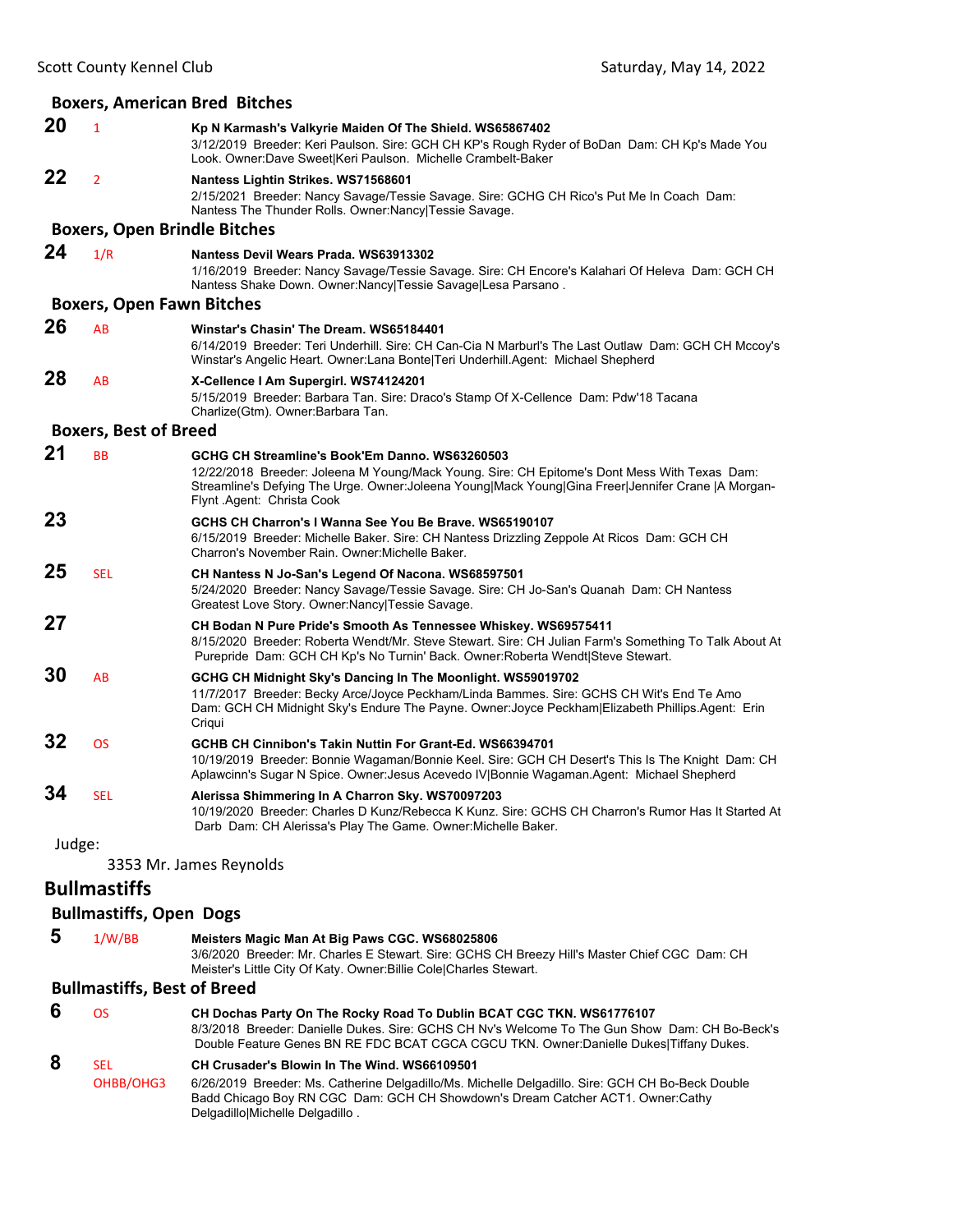3353 Mr. James Reynolds **Cane Corso Cane Corso, Puppy (6‐9 Months) Bitches 6** 1/W **Rockhaven's Won't Miss A Thing. WS74134601** 8/30/2021 Breeder: Laura Barton. Sire: GCHG CH Red Rock Canyon's Pretty Boy Floyd Dam: GCH CH Rockhaven's Wilderness Of Tekoa BN RN CGC. Owner:Myron McCord|Laura Barton|Neesha Elkin. **Cane Corso, Best of Breed 8** BB **GCH CH 5 Star Phoenix Midevil's Princess DCAT CGCA CGCU TKN ATT. WS64843706** OHBB 4/19/2019 Breeder: Dane Thomas. Sire: Commander And Chief Obama Dam: 5 Star Princess Leia. Owner:Myron McCord|Neesha Elkin. Judge: 3353 Mr. James Reynolds **Doberman Pinschers Doberman Pinschers, Puppy (6‐9 Months) Dogs 5** <sup>1</sup> **Mosaic Krew. WS73695502** 9/2/2021 Breeder: Terri Sheline. Sire: GCH CH Lyndobe's All-In-One Dam: CH Lyndobe's Foxy Lady With Charm. Owner:Lucas Goetz. **Doberman Pinschers, Puppy (9‐12 Months) Dogs 7** <sup>1</sup> **Promise's Red Sky At Morning V Olympia. WS73750704** 8/13/2021 Breeder: Jana Dupre/Nelson Dupre/Joanne Davis/Laura Jones. Sire: GCH CH Nomad's 24 K Magic Dam: CH Caleb's Wings Of The Wind. Owner:Lana Boley|Jana Dupre. **Doberman Pinschers, 12‐18 Months Dogs 9** 1/R **Lyndobe's Fully Motivated V Sundell. WS72129205** 4/7/2021 Breeder: Linda I Henderson/Lynne A Coleman. Sire: GCH CH By Design Corona Cartel Dam: CH Lyndobe's All Sunnyside Up V Sundell. Owner:Holly McQuaig.Agent: Paula Hall **Doberman Pinschers, Open Black Dogs 11** 1/W **Sharjet's Outlaw Of A Lifetime CGC. WS65748403** 8/18/2019 Breeder: Krista M Klinger/Sharon Marinelli. Sire: GCHB CH Jaimand's Smoke A Little Smoke AX AXJ Dam: Sharjets Catch Of A Lifetime CGC. Owner:Krista Klinger|Sharon Marinelli .Agent: Devon Kipp **Doberman Pinschers, Open AOAC Dogs 15** <sup>1</sup> **Wendorf's One Night Stand V Fidelis SWNE SWE SCM SBM TKN. WS60135503** 2/16/2018 Breeder: Jacqueline Wendt/Alan C Wendt/Hillary Zimmerman. Sire: GCHP2 CH Fidelis Ripcord BN RI CGC Dam: GCHG CH Dezperado's Hallelujah CA CGC. Owner:Joanne Soyke|Colleen Mitchell|Jacqueline Wendt. **17** <sup>2</sup> **Nomad's After A Few V. Cadillac. WS69702903** 8/21/2020 Breeder: Lori Spengler/Paula Vester. Sire: GCH CH Nomad's 24 K Magic Dam: Cadillac I'M So Fancy. Owner:Jonnie L Shannon. **Doberman Pinschers, Puppy (9‐12 Months) Bitches 8** <sup>1</sup> **Tropix Set Your Life On Fire Fan The Flames. WS72457303** 5/21/2021 Breeder: Mrs. Deborah Johnson. Sire: CH Old Drum's Red Zone V Tropix Dam: CH Tropix The World That She Sees. Owner:Deborah Johnson.Agent: Erin Criqui **10** <sup>2</sup> **Raindance Around Halley's Comet. WS73585504** 7/10/2021 Breeder: Linda Pool/Ms. Susan A James. Sire: CH Denmar's Dare To Dream Dam: CH Raindance Star Spangled Girl. Owner:Linda Pool|Ryan Pool.Agent: Paula Hall **Doberman Pinschers, 12‐18 Months Bitches 12** <sup>1</sup> **Dtales Thank My Lucky Star Gallant Ciden Alisaton. WS70866506** 11/27/2020 Breeder: Stephanie Rudich/Cynthia Huckfeldt/M Fasth DVM/G DeMilta/C DeMilta-Shimpeno. Sire: GCHB CH D'tales Dare To Compare Gallant Ciden SWN Dam: CH Dtales Mayhem V Gallant Ciden Alisaton CGC TKN. Owner:Stephanie Rudich.Agent: Devon Kipp **Doberman Pinschers, Bred‐By‐Exhibitor (Adult) Bitches 16** <sup>2</sup> **Protea's The Lady Insists BCAT CGC. WS68136708** 4/14/2020 Breeder: Helia Driscoll. Sire: CH Foxhall's First Image V Crescendo RA Dam: Via Felicium Baltia CD BN RA BCAT CGCA CGCU TKA. Owner:Shawna Stecher|Helia Driscoll|John Driscoll. **18** <sup>3</sup> **Vondura N' Mac's Vali Voodoo Child. WS69690601** 9/12/2020 Breeder: Linda McCammack/Karin Fox/Robert S Fox. Sire: CH Bellacane Covered In Kevlar CA Dam: Vondura's Spellbound. Owner:Karin Fox|Linda McCammack|Robert Fox.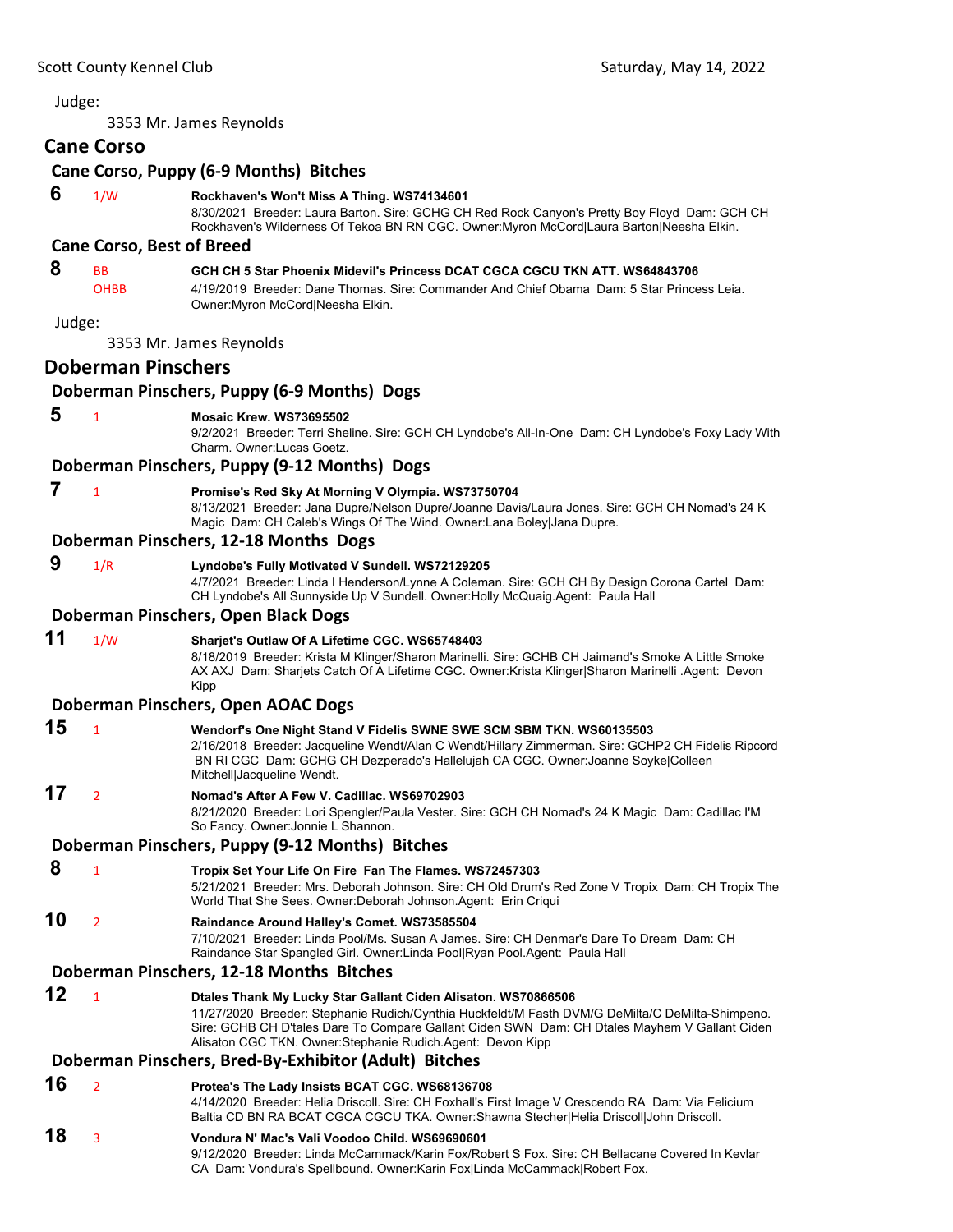**20** <sup>1</sup> **Dtales Thank Heaven Gallant Ciden Alisaton. WS70866507** 11/27/2020 Breeder: Stephanie Rudich/Cynthia Huckfeldt/M Fasth DVM/G DeMilta/C DeMilta-Shimpeno. Sire: GCHB CH D'tales Dare To Compare Gallant Ciden SWN Dam: CH Dtales Mayhem V Gallant Ciden Alisaton CGC TKN. Owner:Stephanie Rudich|Cindi Huckfeldt|Mona Fasth. **Doberman Pinschers, American Bred Bitches 22** <sup>3</sup> **Protea's Allow Me BN RI NFP CAA BCAT SIN CGCU TKI. WS68136706** 4/14/2020 Breeder: Helia Driscoll. Sire: CH Foxhall's First Image V Crescendo RA Dam: Via Felicium Baltia CD BN RA BCAT CGCA CGCU TKA. Owner:Laura S Gummelt Helia Driscoll|Helia Driscoll. **24** AB **Anjelic's Dancing In The Streets. WS68503001** 3/30/2020 Breeder: Tammy J Williams/Mary C Dependahl/Rose A Benanti. Sire: CH Ravenswoods N Vondura's Out Of The Blue Dam: GCH CH Blue Max N Moa's Shadow Kissed Rose. Owner:Tammy Williams.Agent: Karin Fox **26** <sup>2</sup> **Jaimand's Fire N Dew. WS68798008** 5/22/2020 Breeder: Sarah Ford Mandy Dietzler Bondy Denise Morman. Sire: GCHB Jaimand's Smoke A Little Smoke AXJ RATN ROM Dam: GCH Jaimand's Purple Rain v Demor RN. Owner:Mandy Dietzler Bondy|Denise Morman. **28** <sup>4</sup> **Ciden Beth V D'tales Gallant Alisaton. WS69571202** 7/26/2020 Breeder: Stephanie Rudich/C Huckfeldt/Mona Fasth DVM/G DeMilta/C DeMilta-Shimpeno. Sire: GCH CH Ojadn's Powered By The Moon Cedar Knoll CGC Dam: CH D'tales Secret Society V Alisaton Ciden RA. Owner:Sandy Spomer|Cynthia Huckfeldt. **30** 1/R **Millerdobe's Prada. WS70185402** 10/23/2020 Breeder: Becky Carney-Miller. Sire: CH Mariah's Heaven Help Us Fidero Dam: Millerdobe's Dory. Owner:Holly McQuaig.Agent: Paula Hall **Doberman Pinschers, Open Black Bitches 32** AB **Denalli's Hot Tiger's Eye Matrix. WS60968803** 5/28/2018 Breeder: Mrs. Leona K.C. Sibo. Sire: CH Hycaliber N A'Carrig Act Of Valor RN Dam: CH Silverhawks Monsters Inc.. Owner:Robert Gilbert.Agent: Michelle Baker **34** <sup>2</sup> **Jaimand's Smoke And Mirrors TKN. WS63059604** 11/20/2018 Breeder: Mandy Dietzler Bondy. Sire: GCH CH Demor's Like A Hurricane RN THDS SDPRO CGC TKE Dam: CH Jaimand's Only Prettier. Owner:Logan Brown|Mandy Dietzler Bondy|Colin Brown.Agent: Devon Kipp Levy **36** <sup>3</sup> **Andella's I'M Your Huckleberry At Ruchi. WS69050105** 5/23/2020 Breeder: Andria L Carpenter/Tiffany Neal. Sire: GCHS CH Perfex Canis Major Dam: CH Andella's A Forbidden Love CA. Owner:Stephani Luedde.Agent: Nicole Denny **38** <sup>1</sup> **Old Drum's Silence Is Golden V Abendrot. WS65027703** 5/22/2019 Breeder: Ali Doughty/Martin Doughty. Sire: GCHB CH Abendrot's Red White And Boom Dam: Old Drum's Black Diamond Heist. Owner:Kimberly Howard|Karlee Freeman|Jana Dupre.Agent: Cindy Huckfeldt **Doberman Pinschers, Open AOAC Bitches 14** <sup>2</sup> **Protea's Dinner And A Show CGC TKN. WS68136707** 4/14/2020 Breeder: Helia Driscoll. Sire: CH Foxhall's First Image V Crescendo RA Dam: Via Felicium Baltia CD BN RA BCAT CGCA CGCU TKA. Owner:Kristina Smock|Helia Driscoll. **40** <sup>3</sup> **Priddle's Cassiel V Fidelis. WS65176402** 6/20/2019 Breeder: Kevin Priddle/Michelle Priddle. Sire: GCHP2 CH Fidelis Ripcord BN RI CGC Dam: Cambria's Little Hot Mess BN RN ACT2 ACT2J CGCA CGCU TKN. Owner:Renee Gould|Colleen Mitchell. **42** 1/W/BW **Crosswind's You Had Me At Hello CA BCAT. WS63663604** 1/22/2019 Breeder: Courtney Hanisak/Deb Crafa/Sharon Duval/Ashley Ring. Sire: CH Cadillac Empire State Of Mind Dam: GCH CH Kettle Cove N Ashtrick Dirty Dancing. Owner:Nicole Baron|Robert Baron|Estelle Baron|Courtney Hanisak. **Doberman Pinschers, Best of Breed 19 CH Soquel's Something To Talk About. WS58460905** 9/24/2017 Breeder: Tammy Del Conte/Linda M Siegel/JANE BACLIG/Fred Baclig. Sire: GCH CH Soquel's House Of The Rising Son Dam: GCHB CH Soquel's Don't Stop Believin' V Alma CGC. Owner:Zoe Baker|Susan Baker|Linda Siegel. **21** SEL **CH Protocol-Liberator Pagani Without Compromise CGC. WS60441502** 1/2/2018 Breeder: Jocelyn Mullins/Kevin Mullins/PAT BLENKEY/BRIAN CASEY. Sire: GCHG CH Protocol's To The Victor Go The Spoils CAA Dam: Liberator's Guilty Pleasure. Owner:Shani St John|Jocelyn Mullins|Kevin Mullins.Agent: Karin Fox **23** BB **GCHG CH Mariah's Absence Of Malice Mi Casa. WS66507308** 8/25/2019 Breeder: Tina Marshall/Kathy Sanders/Courtney Leffler/Eric Leffler/T Luft/L Stubbs. Sire: GCHS CH Dezperados Bing Cherry Dam: CH Draggins Armada For Mariah. Owner:Mark Bigham|Tina Marshall|Bob Kimball.Agent: Michael Shepherd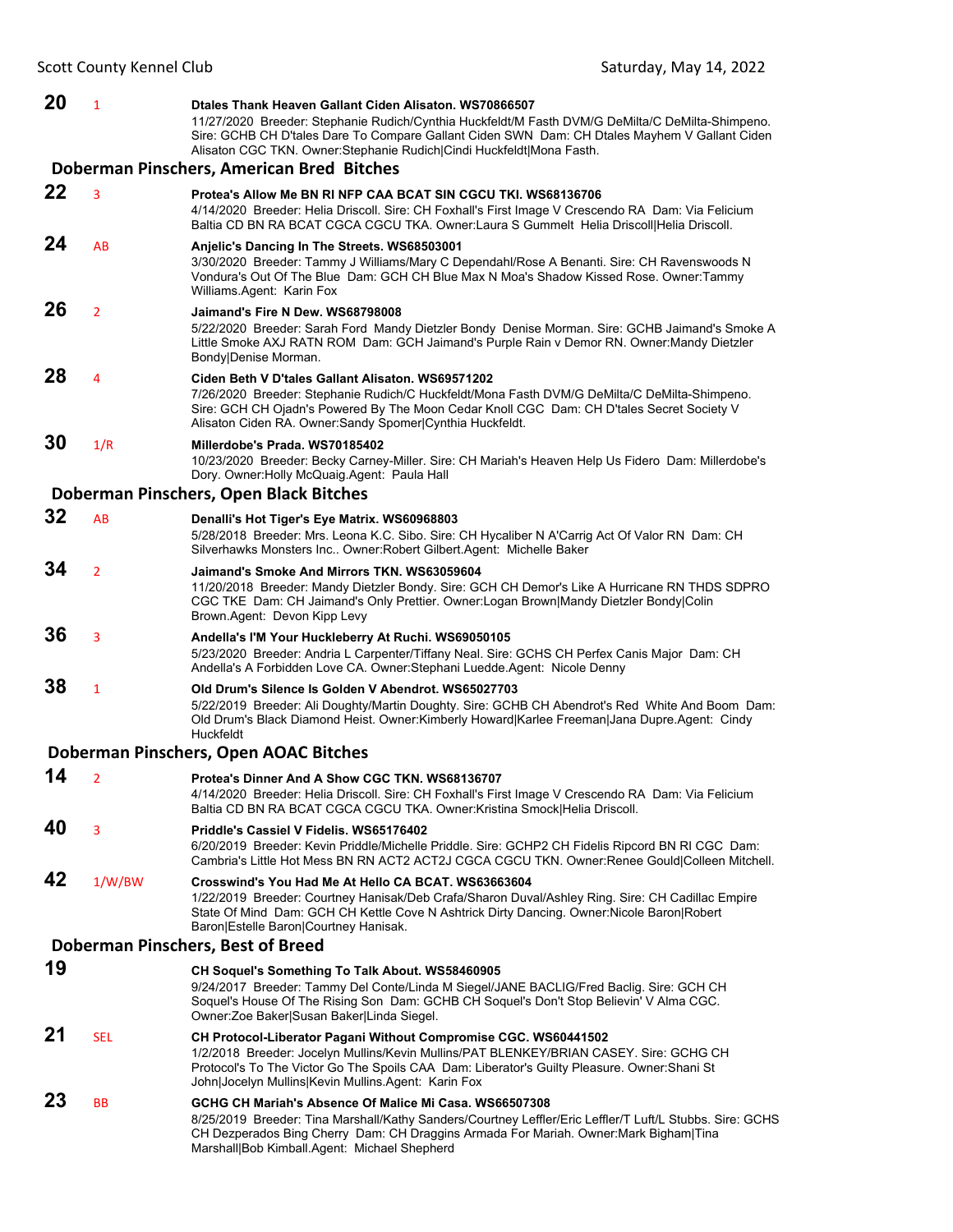| 25     |           | GCH CH Protea's Oh Dredger BCAT CGC TKN. WS68136710                                                                                                                                                                                                                                                          |
|--------|-----------|--------------------------------------------------------------------------------------------------------------------------------------------------------------------------------------------------------------------------------------------------------------------------------------------------------------|
|        | OHBB/OHG4 | 4/14/2020 Breeder: Helia Driscoll. Sire: CH Foxhall's First Image V Crescendo RA Dam: Via Felicium<br>Baltia CD BN RA BCAT CGCA CGCU TKA, Owner Helia and John Driscoll.                                                                                                                                     |
| 27     |           | GCH CH Dreamchaser's Midnight Teller V Ciden Alisaton RA. WS69049202<br>5/15/2020 Breeder: John Hinkle/Linda Hinkle/Cindi Huckfeldt/Gwen DeMilta. Sire: CH Gallant's Midnight<br>Hour V Ciden Dam: GCH CH D'tales Secret Romance V Alisaton Ciden RA WAC, Owner Cindi<br>Huckfeldt John Hinkle Linda Hinkle. |
| 44     | OS.       | CH Idle Hour Pandemic, WS67007802<br>7/5/2019 Breeder: Leslie McEvoy. Sire: Troth's Tonka Tuff Dam: Copperdobe Hells Bells. Owner: Marcee<br>and Larry Shaughnessy.                                                                                                                                          |
| Judge: |           |                                                                                                                                                                                                                                                                                                              |
|        |           | 3353 Mr. James Reynolds                                                                                                                                                                                                                                                                                      |

### **German Pinschers**

#### **German Pinschers, Open Bitches**

#### **6** AB **Daveren's Midnight Party. WS66945702**

11/6/2019 Breeder: Jill Eastman. Sire: GCHP CH Daveren's Life Of The Party Dam: GCH CH Daveren's Midsummer Nights Dream. Owner:Bonnie Boudreau.

#### **German Pinschers, Best of Breed**

### **5** BB/G3 **GCHB CH Nevars A Ransom For Redchief Vd Wolken. WS63169806**

5/15/2018 Breeder: Amy Issleib/Angela Renneke/F Lynann Stuby. Sire: GCH CH Nevars Yes I Can Temerity Dam: GCHB CH Nevars Querida Mia Zu Den Wolken. Owner:Amy Issleib|Angela Renneke|Lyn Stuby.Agent: Michael Shepherd

Judge:

3353 Mr. James Reynolds

### **Great Danes**

#### **Great Danes, 12‐18 Months Dogs**

 **5** 1/W/BW **Sorella's Zoom Zoom Make Room Lost Creek N Gracyn. WS70886106** 12/15/2020 Breeder: Shelly Rose Trueblood/Tina Annette Ryan-Lawson. Sire: GCH CH Divine Acres Timeless Dam: CH Fireside It's A Wonderful Life. Owner:Stephanie Johnson|Marshall Stoner|Karen McCance|Tina Annette|R Lawson.Agent: Linda Cain

#### **Great Danes, Open Blue Dogs**

#### **7** AB **Creek Danes Blues Run The Game. WS67322002**

11/19/2019 Breeder: Kenny Cregg/David Beek. Sire: Dantrydanes Second X A Charm Dam: Creek Danes Sure I'Ll Have Another. Owner:Barbara Bush|Kenny Cregg|David Beek.Agent: Amanda Ciaravino

#### **Great Danes, Open Fawn Dogs**

### **9** AB **Nanlyn Chip Of The Old Block. WS63654003**

12/27/2018 Breeder: Nancy Bauman/Carolyn Bauman. Sire: CH Dundane Whistle's At Sharcon Dam: CH Nanlyn Carmel Fudge Memories. Owner:Nancy Bauman|Carolyn Bauman|Nancy Bauman.

#### **Great Danes, Puppy (6‐9 Months) Bitches**

 **8** AB **Woolf Spirit's Roseanne Roseanna Danna. WS74035404** 9/20/2021 Breeder: Mrs. Barbara A Bush. Sire: GCHB CH Addadane-Chanoz In The Nick Of Time Dam: Deltra's Mon Petit Cheval Tachete. Owner:Barbara Bush.Agent: Amanda Ciaravino

#### **Great Danes, Puppy (9‐12 Months) Bitches**

**10** 1/W **Kma I Am The Storm CGC. WS72873801**

6/21/2021 Breeder: Cyndi Hardy. Sire: CH Danemark @Kma Will Achieve R Triple Crown Dam: Kma Fast And Merciless V Cambio. Owner:Dr WENDY WHITLOCK|Mr. Mark Jackson |Cindy Hardy.

#### **Great Danes, 12‐18 Months Bitches**

**12** AB **Sorella Tie That Binds V Lst Crk Gracyn Jaya. WS70886103** 12/15/2020 Breeder: Shelly Rose Trueblood/Tina Annette Ryan-Lawson. Sire: GCH CH Divine Acres Timeless Dam: CH Fireside It's A Wonderful Life. Owner:Karen McCance Marshall Stoner Jody Loop|Marshall Stoner|Jody Loop.

### **Great Danes, Bred‐By‐Exhibitor (Puppy) Bitches**

#### **16** AB **Divine Acres Belle Vie Vvs1 Nearly Flawless. WS73630904**

7/30/2021 Breeder: Carolyn McNamara. Sire: CH Fernando Casaarabal's Prince Egeo Dam: CH Divine Acres Decadent. Owner:Carolyn McNamara.

### **18** <sup>1</sup> **Ssgd Softer Than A Lullabye. WS74120408**

10/24/2021 Breeder: Wendy Whitlock/Mr. Mark Jackson. Sire: GCH CH Revenir-Champlain I Wanna Be An Airborne Ranger CGCA CGCU TKE Dam: Kma-Riley Roo. Owner:Dr WENDY WHITLOCK|Mr. Mark Jackson .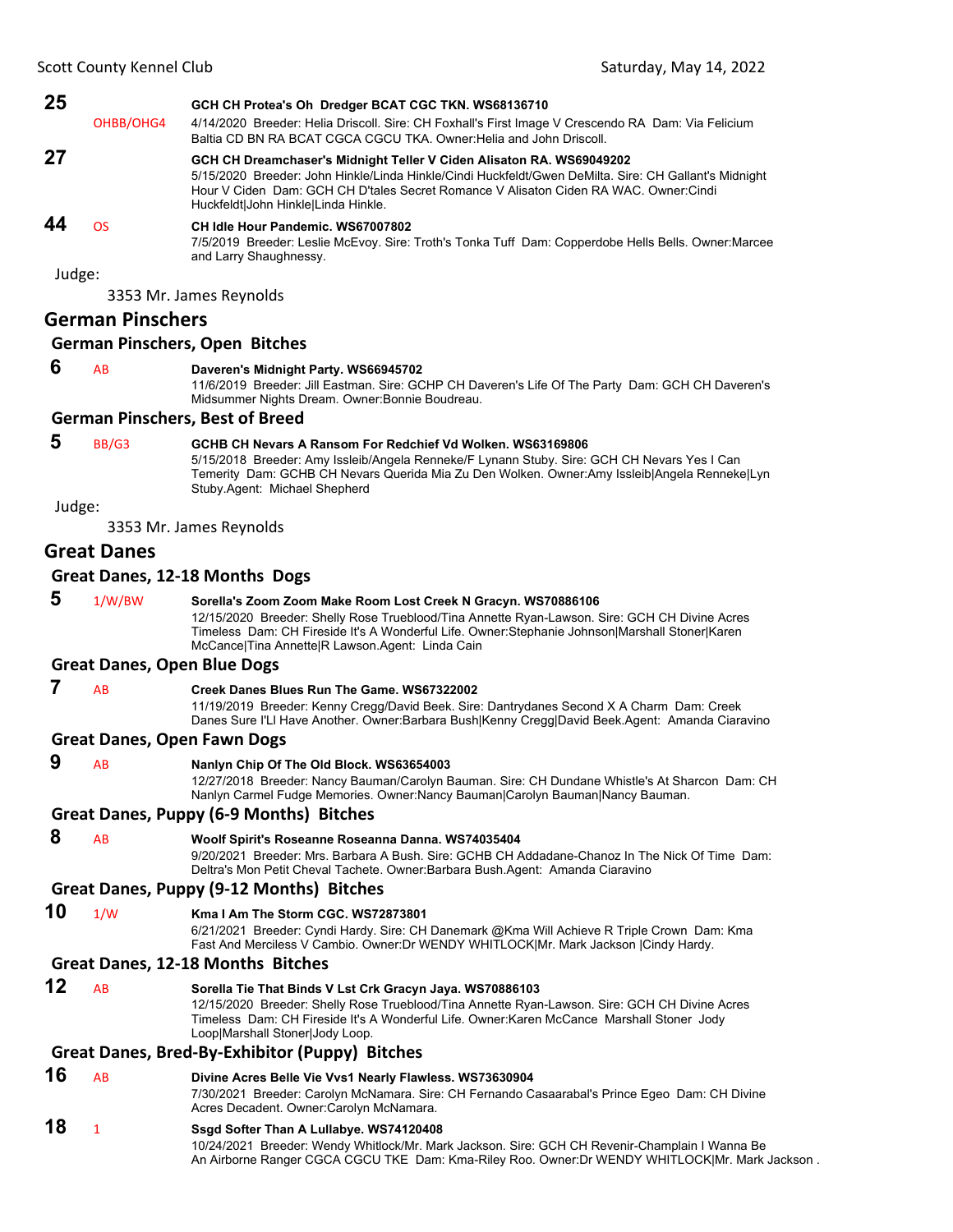### **Great Danes, American Bred Bitches 20** 1/R **Smokin' Hot's Mountain Nymph. WS71478004** 2/18/2021 Breeder: Sandra Ewing/John Edward Turner. Sire: CH Ozdanes Got The Moves Dam: GCH CH Smokin' Hot's Fiery Beacon BN RI. Owner:Jaime Deline.

#### **Great Danes, Open Brindle Bitches**

# **22** AB **Nanlyn Carmel Fudge Encore. WS63654001**

12/27/2018 Breeder: Nancy Bauman/Carolyn Bauman. Sire: CH Dundane Whistle's At Sharcon Dam: CH Nanlyn Carmel Fudge Memories. Owner:Nancy Bauman|Carolyn Bauman|Nancy Bauman.

### **Great Danes, Best of Breed**

| 11 | OS          | CH Rau Wildfire V Casabali, WS61329301<br>12/6/2017 Breeder: CALIE BREAU/Barb Breau/Denise Raudenbush, Sire: Casabali's Bow N Arrow, Dam:<br>Raudane's Bella Diamante. Owner: John Raudenbush Denise Raudenbush Barb Breau Calie Breau.                                                         |
|----|-------------|-------------------------------------------------------------------------------------------------------------------------------------------------------------------------------------------------------------------------------------------------------------------------------------------------|
| 24 | <b>SEL</b>  | GCHB CH Nobledane Let's Raise A Ruckus, WS64516503<br>4/10/2019 Breeder: Dr. Sara Rachel Chant/Sara Dellorto/Linda Whitney. Sire: GCHB CH Briarwood's My<br>Way V My-Jon Dam: CH Sardi Nobledane Let's Get This Party Started CGCA. Owner: Dr Sara Rachel<br>Chant Leslie Hotchkiss Earl Shore. |
| 26 | BB/G4       | GCH CH Daneacre Ellenni's Whsky A Go Go. WS67343801<br>11/9/2019 Breeder: Kitty Perkins/Lenni Brett Cipriotti. Sire: Libertesse's Scouts Honour Dam: Daneacre<br>Ellenni's Little Miss Magic. Owner:Tanna Halphen Sandy Mauck Kitty Perkins Lenni Brett Cipriotti.Agent: Amanda Ciaravino       |
| 28 | <b>OHBB</b> | CH Smokin' Hot's Bright Light. WS71478001<br>2/18/2021 Breeder: Sandra Ewing/John Edward Turner. Sire: CH Ozdanes Got The Moves Dam: GCH CH<br>Smokin' Hot's Fiery Beacon BN RI. Owner: Sandra Ewing John Turner.                                                                               |

Judge:

3353 Mr. James Reynolds

### **Greater Swiss Mountain Dogs**

### **Greater Swiss Mountain Dogs, Best of Breed**

| 5      | <b>BB</b>               | GCHB CH Houha's Really Hits The Spot CD BN RA CGCA TKN. WS55130010                          |
|--------|-------------------------|---------------------------------------------------------------------------------------------|
|        | <b>OHBB</b>             | 10/17/2016 Breeder: Nathan Houha/Loreen Houha. Sire: GCH CH Houha's What Are You Eating Now |
|        |                         | Dam: Houha's Wibbley Wobbley Timey Whimey. Owner Laurie Whorley.                            |
| Judge: |                         |                                                                                             |
|        | 3353 Mr. James Reynolds |                                                                                             |

### **Newfoundlands**

### **Newfoundlands, Open Bitches**

#### **6** AB **Dreamhaven Old Bay's Thyme Traveler. WS70192006**

9/22/2020 Breeder: Andrea Jung/Cindy Flowers. Sire: GCHS CH Nakiska 'N Pouch Cove Love The Journey Dam: CH Dreamhaven's Frozen In Time With Old Bay. Owner:Lisa Zobrist|Cindy Flowers.Agent: Sarah Cukier

Judge:

3353 Mr. James Reynolds

### **Portuguese Water Dogs**

#### **Portuguese Water Dogs, Open Dogs**

### **5** 1/W/BW **Allegiance Marinella Irish Eyes Are Smiling PCD BN RA OA OAJ OF BCAT D. WS68025305**

3/4/2020 Breeder: Amy Lane/Clare Lane/Kristle Marangon. Sire: CH Chasinwaves Sorte Do IrlandãªS (Luck Of The Irish) CGCA TKI Dam: CH Marinella's Wanna Be Startin' Somethin' Allegiance. Owner:Cindy Winters|Bob Winters|Amy C Lane.Agent: Nicole Ryan

#### **Portuguese Water Dogs, Puppy (9‐12 Months) Bitches**

#### **6** 1/W/OS **Spyglass's Pequena Pilar. WS73697708**

6/25/2021 Breeder: Dr. Clemencia Rasquinha/Scott Henley/Barbara Henley. Sire: GCH CH Mirage's Knight Moves BN TKN Dam: GCH CH Spyglass's Tara Goddess Of The Sea CGC. Owner:Clemencia Rasquinha and Cindy Mcquinn|Cindy Mcquinn|Barbara Henley.Agent: Dave Slattum

#### **Portuguese Water Dogs, Best of Breed**

 **7** BB **CH Success' Ring Of Fire. WS60110206**

1/20/2018 Breeder: Nancy J Sedlacek/Trevor G Sedlacek/Donna Reif Sack. Sire: CH Driftwood's Light My Fire Dam: CH Zohar's Last-Ing Legacy Of Success. Owner:Nancy Sedlacek|Lowell Sedlacek|Trevor Sedlacek.Agent: Jeni West

### **9** SEL **GCHS CH Success' Wild Card Of Good Fortune. WS65704501**

8/17/2019 Breeder: Nancy J Sedlacek/Trevor G Sedlacek/Grace Fritz. Sire: CH Driftwood's Bacchus Dos RN Dam: CH Success' Summer Seaside Holiday. Owner:Nancy Sedlacek and Lowell Sedlacek.Agent: Paul Catterson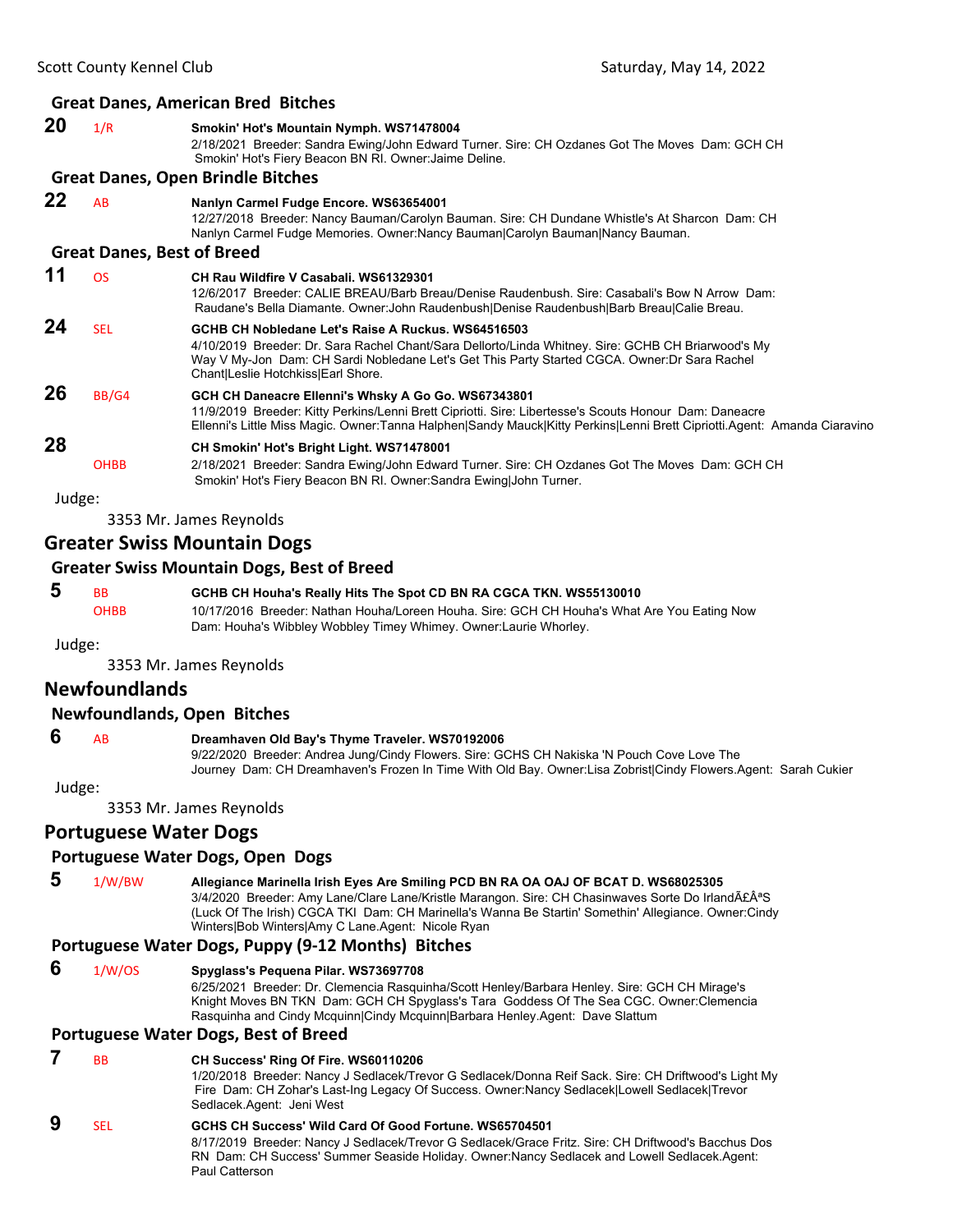3353 Mr. James Reynolds

### **Rottweilers**

### **Rottweilers, Puppy (6‐9 Months) Bitches**

 **6** 1/W **Cammcastle's Odette Take It To The Heart @Sfr. WS74460106** 9/27/2021 Breeder: Ms. Suzan D Guynn. Sire: GCHB CH Rogo's Rogar Von Topaz CD CGCA Dam: Moonstone's Jingle V Cammcastle. Owner:Shannon Rives|Suzan Guynn.Agent: Elizabeth Melzer

### **Rottweilers, Best of Breed**

 **5** OS **CH Cammcastle's Kansas War Games Of Valor @ Sfr. WS70067908** 10/5/2020 Breeder: Suzan Guynn/Christine L. Nidd. Sire: GCHP CH Cammcastle's The One And Only General Of Valor TT CGC TKN Dam: CH Cammcastle's All Aboard To Brimstone. Owner:Shannon Rives.Agent: Elizabeth Melzer  **8** BB **CH Wathaman's Easy By Nature. WS69318201**

11/19/2019 Breeder: Kim Zippel. Sire: CH Esmonds God Of All RN DSA Dam: CH Wathaman's Zest For Life CDX RE TKI. Owner:Sue Bowman.Agent: Michelle Baker

#### Judge:

3353 Mr. James Reynolds

### **Saint Bernards**

### **Saint Bernards, Best of Breed**

| 5  | BB/G <sub>2</sub>   | GCHB CH Brandauridge Big Easy CGC. WS68526202<br>4/29/2020 Breeder: Pamela J Brandau/Stacy L. Pagel. Sire: GCHS CH Lasquite's Yours Mine And Ours<br>CGC TKN Dam: GCH CH Kris's Kountry A League Of Her Own V Orlando CGC. Owner: Pamela<br>Brandau Stacy Page  Izabelle Burg.      |
|----|---------------------|-------------------------------------------------------------------------------------------------------------------------------------------------------------------------------------------------------------------------------------------------------------------------------------|
|    | <b>OS</b>           | CH Slaton's & Barnyard's Forever In Blue Jeans. WS60864705<br>4/4/2018 Breeder: Shirley Wolf/Joe Wolf. Sire: CH Napoleo Indigo Blue De Slaton Dam: CH Slaton's<br>Pistol Packin Mama. Owner: Dr Vicki Popela Kim Ketelsen Agent: Tessie Savage                                      |
| 10 | SFI.<br><b>OHBB</b> | CH Barnyard's Don't Do This At Home. WS62207407<br>4/5/2018 Breeder: Dr. Vicki Popela/Kimberly Ketelsen/Dante Ketelsen. Sire: Barnyard's League Of<br>Xtrordinary Fellows- Waikiki Dam: GCHG CH Glidden's Wild Is The Wind In The Barnyard. Owner: Dr Vicki<br>PopelalKim Ketelsen. |

#### Judge:

3353 Mr. James Reynolds

### **Samoyeds**

#### **Samoyeds, Best of Breed**

| 5  | SEL                    | GCH CH Chelestina's Amazing Zenith RA. WS52852903<br>11/26/2015 Breeder: Candice Celestina-Smith/Vicki Dice. Sire: CH Urban Pulse Love At First Sight Dam:<br>Fyrice Chelestina Listn To The Music. Owner: Susan and Garry Bost.                          |
|----|------------------------|-----------------------------------------------------------------------------------------------------------------------------------------------------------------------------------------------------------------------------------------------------------|
|    | <b>AB</b>              | GCHP CH Vanderbilt 'N Printemp's Lucky Strike. WS54969409<br>6/4/2016 Breeder: MENGRU WU/Judi Elford. Sire: Cabaka's Happy Go Lucky Dam: GCH CH Vanderbilt's<br>Cherry Brandy. Owner:Correen Pacht Marc Ralsky Judi Elford Blair Elford.Agent: Laura King |
| 11 | <b>RR</b><br>OHBB/OHG2 | CH Double Helix Peter Pan's Shadow RA, WS57295107<br>3/19/2017 Breeder: Robinette Dunahugh-Ralston/Belinda Torrez. Sire: Chelestina's Hawk On The Wind<br>Dam: GCH CH Double Helix Live From The Piston Cup. Owner: Susan and Garry Bost.                 |

Judge:

3353 Mr. James Reynolds

### **Siberian Huskies**

#### **Siberian Huskies, Puppy (6‐9 Months) Bitches**

#### **6** 1/R **Fullmoon's Let It Go. WS74439704**

10/5/2021 Breeder: Laurie Bailey/Ruth A Lloyd/Kevin E Bailey. Sire: GCH CH Topaz High Noon At Fullmoon Dam: GCH CH Fullmoon's Reaching The Summit. Owner:Steven Kuehn|Kevin Bailey |Laurie Bailey.

### **Siberian Huskies, Puppy (9‐12 Months) Bitches**

### **8** 1/W **Howling Winds Winter's Promise. WS73471903**

7/4/2021 Breeder: Donna Peck. Sire: Wolvereen's Stardust Of Syntari Dam: Vanaca's Magnutic Seduction. Owner:Christy Robertson.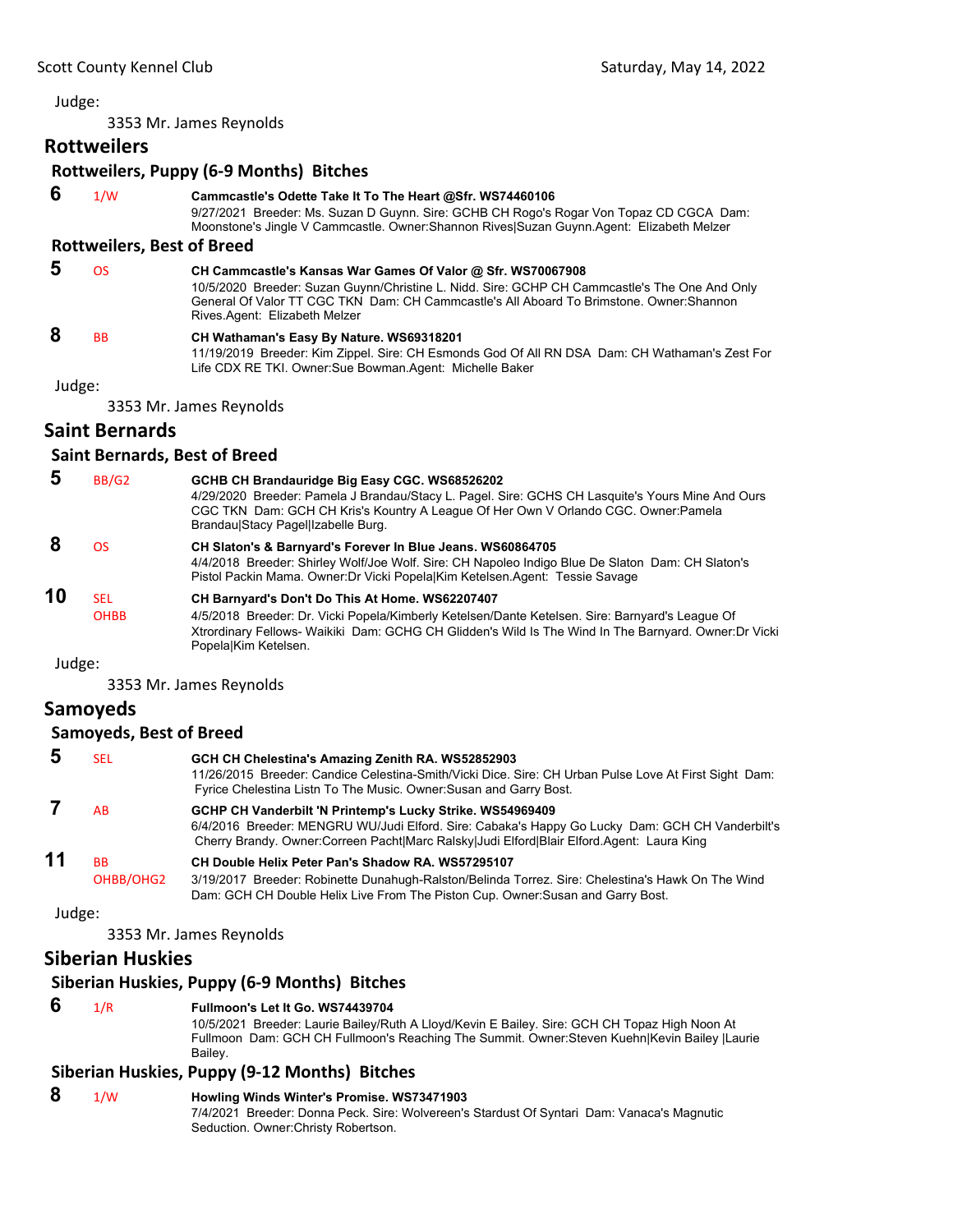#### **Siberian Huskies, Best of Breed**

| 5      | BB/G1                      | GCHS CH Highlander's Game Set Match At Fanta C RN CAA FCAT2 CGC TKN. WS57706101<br>6/17/2017 Breeder: Carl Shopp/Donna Shopp/Anne Palmer/Brian Palmer. Sire: GCHP CH Highlander's<br>Take It To The Limit Dam: CH Highlanders Red Storm Rising. Owner: Jo Ann R Brewer.Agent: Charles<br>Zimmerman |
|--------|----------------------------|----------------------------------------------------------------------------------------------------------------------------------------------------------------------------------------------------------------------------------------------------------------------------------------------------|
| 10     | <b>SEL</b>                 | GCHB CH Antara's Don't Tell No Lie Lie Lie Lie. WS48766601                                                                                                                                                                                                                                         |
|        |                            | 10/7/2014 Breeder: Tedi L Devlin/Thomas Oelschlager/Alan Davis/Sue Davis. Sire: CH Antara's Disco<br>Inferno OA OAJ NF Dam: CH Koda's All Things Considered. Owner: Tedi L Devlin Will Criqui Erin Criqui.                                                                                         |
| 12     | OS                         | Songbird's Air Balloon. WS69807301                                                                                                                                                                                                                                                                 |
|        |                            | 8/16/2020 Breeder: Rebecca Cao. Sire: CH Snocrest's Do You Believe In Magic? Dam: Driftdancer's<br>Celine. Owner: Rebecca CaolDaniel DeWoskin. Agent: Sarah Cukier                                                                                                                                 |
| Judge: |                            |                                                                                                                                                                                                                                                                                                    |
|        |                            | 3353 Mr. James Reynolds                                                                                                                                                                                                                                                                            |
|        | <b>Standard Schnauzers</b> |                                                                                                                                                                                                                                                                                                    |

### **Standard Schnauzers, Open Dogs**

#### **5** AB **Vikingus Dino. WS69950502**

9/10/2020 Breeder: Cindy G Cuff/gustavo calero. Sire: GCH CH Vikingus Jake Sully Dam: CH Justa Honorable Act. Owner:MARTIN and GUSTAVO CALERO.

#### **Standard Schnauzers, Best of Breed**

**6** BB **GCHS CH Blue Line's Blue Devil CGC. WS59793502** 1/24/2018 Breeder: Pamela Minnich. Sire: GCH CH Celtic Cross Monkey Business Dam: GCH CH Blue Lines Aloysia. Owner:Pamela Minnich|Michelle Bell|Sabine Baker.Agent: Sarah Cukier

## **7** OS **GCHG CH Justa Go All The Way. WS57642501**

7/6/2017 Breeder: Cindy G Cuff. Sire: GCHP CH Cachet Majestic Night Storm Dam: CH Justa Honorable Act. Owner:Cindy G CUFF. Brenda L Combs

Judge:

3353 Mr. James Reynolds

### **Tibetan Mastiffs**

### **Tibetan Mastiffs, Best of Breed**

| -5 | <b>RR</b> | GCH CH Northstar's Whiskey Glasses. WS63940001                                        |
|----|-----------|---------------------------------------------------------------------------------------|
|    | ОНВВ      | 1/4/2019 Breeder: Denise Bosak. Sire: GCHS CH Nen Sala Ayako Dam: GCH CH Jodo Dga Po. |
|    |           | Owner:Julia Owens.                                                                    |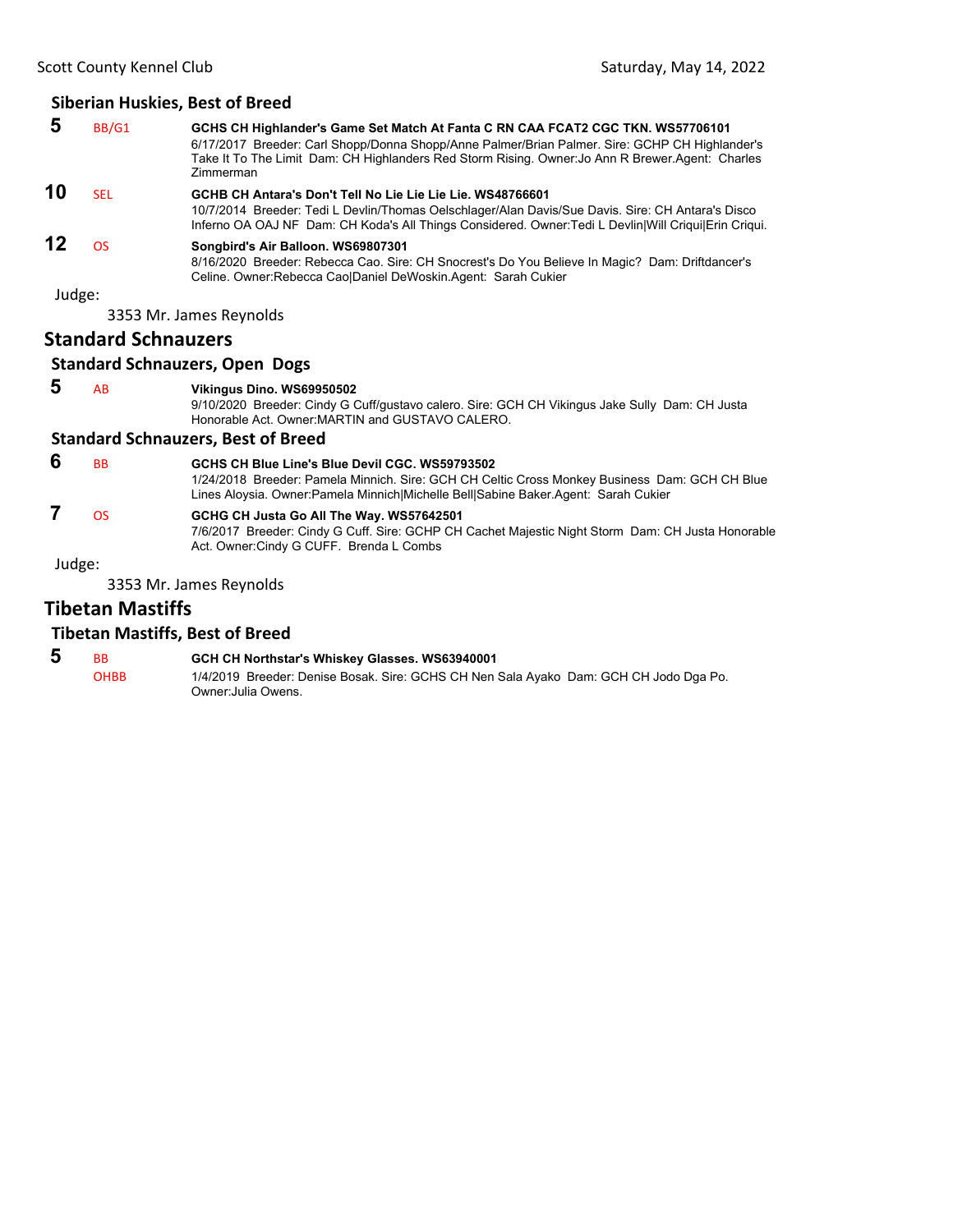<span id="page-24-0"></span>5362 Mrs. Charlotte P Patterson

### **Airedale Terriers**

### **Airedale Terriers, Open Bitches**

### **6** AB **Fyrebrick's Dream E'Scapes. RN33397406**

2/25/2019 Breeder: Rhae Drijber/Cary Drijber. Sire: CH Fyrebrick's Stand Like A Rock Dam: Fyrebrick's Dream's Restored. Owner:Rhae Drijber|Cary Drijber.Agent: Sarah Cukier

Judge:

5362 Mrs. Charlotte P Patterson

### **American Hairless Terriers**

### **American Hairless Terriers, Best of Breed**

### **6** BB/G2 **GCH EDELWEISS HI-LIFE FAYE TALITY. RN33716003**

12/14/2018 Breeder: Janet Parker & Kathy Knoles. Sire: GCH Bur-Way Hi- Life Behave Yourself CM Dam: Ch Wudnshu's Kandi Kane. Owner:Kathy Knoles Janet Parker Susan Miller Mack Young Joleena Young.Agent: christa cook

Judge:

5362 Mrs. Charlotte P Patterson

### **American Staffordshire Terriers**

### **American Staffordshire Terriers, Bred‐By‐Exhibitor (Adult) Dogs**

| AR. | <b>Corralitos Wonderfully Orangie Or</b>                                                                                                                 |
|-----|----------------------------------------------------------------------------------------------------------------------------------------------------------|
|     | 3/10/2021 Breeder: Karla Edwards. \$                                                                                                                     |
|     | $C_{2}$ $\sim$ $C_{1}$ $\sim$ $R$ $\Gamma_{1}$ $\sim$ $C_{2}$ $\Gamma_{1}$ $\Gamma_{2}$ $\Gamma_{3}$ $\Gamma_{4}$ $\Gamma_{5}$ $\Gamma_{6}$ $\Gamma_{7}$ |

### **7** AB **Corralitos Wonderfully Orangie Organic Good. RN36460510**

Sire: CH Vsp For Usa Trademark (Vivas) Dam: GCHB CH Celtic's Song Of Ice & Fire CD PCD BN RA NA ACT2 RATN DN CGCA . Owner:Karla Edwards| Dominick Marazzo.

### **American Staffordshire Terriers, Best of Breed**

#### **8** AB **CH Corralitos Liquid Candy TKN. RN36460503** 3/10/2021 Breeder: Karla Edwards. Sire: CH Vsp For Usa Trademark (Vivas) Dam: GCHB CH Celtic's Song Of Ice & Fire CD PCD BN RA NA ACT2 RATN DN CGCA . Owner:Karla Edwards.  **9** BB **GCHS CH Corralitos Tracking The Storm RN DN. RN33989402** OHBB/OHG2 8/14/2019 Breeder: Tara McDonald/Karla Edwards/Denise Wedel. Sire: GCH CH Celtic's Thundercloud DS CGC TKN Dam: GCHB CH Celtic's Song Of Ice & Fire CD PCD BN RA NA ACT2 RATN DN CGCA . Owner:Danielle Hansen|Karla Edwards|Miya Brown.

Judge:

5362 Mrs. Charlotte P Patterson

### **Bedlington Terriers**

### **Bedlington Terriers, Best of Breed**

### **5** AB **CH Starcastle's Styled Sophistication. RN36558601**

6/7/2021 Breeder: Carol E Rappaport/Nancy Rappaport/Kathryn Markey. Sire: GCH CH Ashcroft Wedding Crasher Dam: Starcastle Boys Step Aside. Owner:CAROL RAPPAPORT|Teri Tevlin.

Judge:

5362 Mrs. Charlotte P Patterson

### **Cairn Terriers**

### **Cairn Terriers, Open Bitches**

### **10** AB **Strongholds Sweet Olive Grey At Quiet Rock. RN34232302**

10/16/2019 Breeder: Kelli R Winkler. Sire: GCHS CH Caledonian Earl Grey Of Wolfpit BCAT Dam: CH Stronghold The Sweetest Thing @ Quiet Rock. Owner:Judy Pineda|Alan Pineda|Sophie Bailey|Kelli Winkler.Agent: Sarah Cukier

Judge:

5362 Mrs. Charlotte P Patterson

### **Cesky Terriers**

### **Cesky Terriers, Puppy (6‐9 Months) Dogs**

### **5** 1/W **Bluefire Kalte Moldau. RN37422001**

10/18/2021 Breeder: Tim Smith / Charles Brideau / Jane Brideau / Holly Million / . Sire: CH Euphoriastaff Great Dam: GCHS CH Norkinstein Bavaria. Owner:TIm Smith|Holly Million |Pamela S. Bale.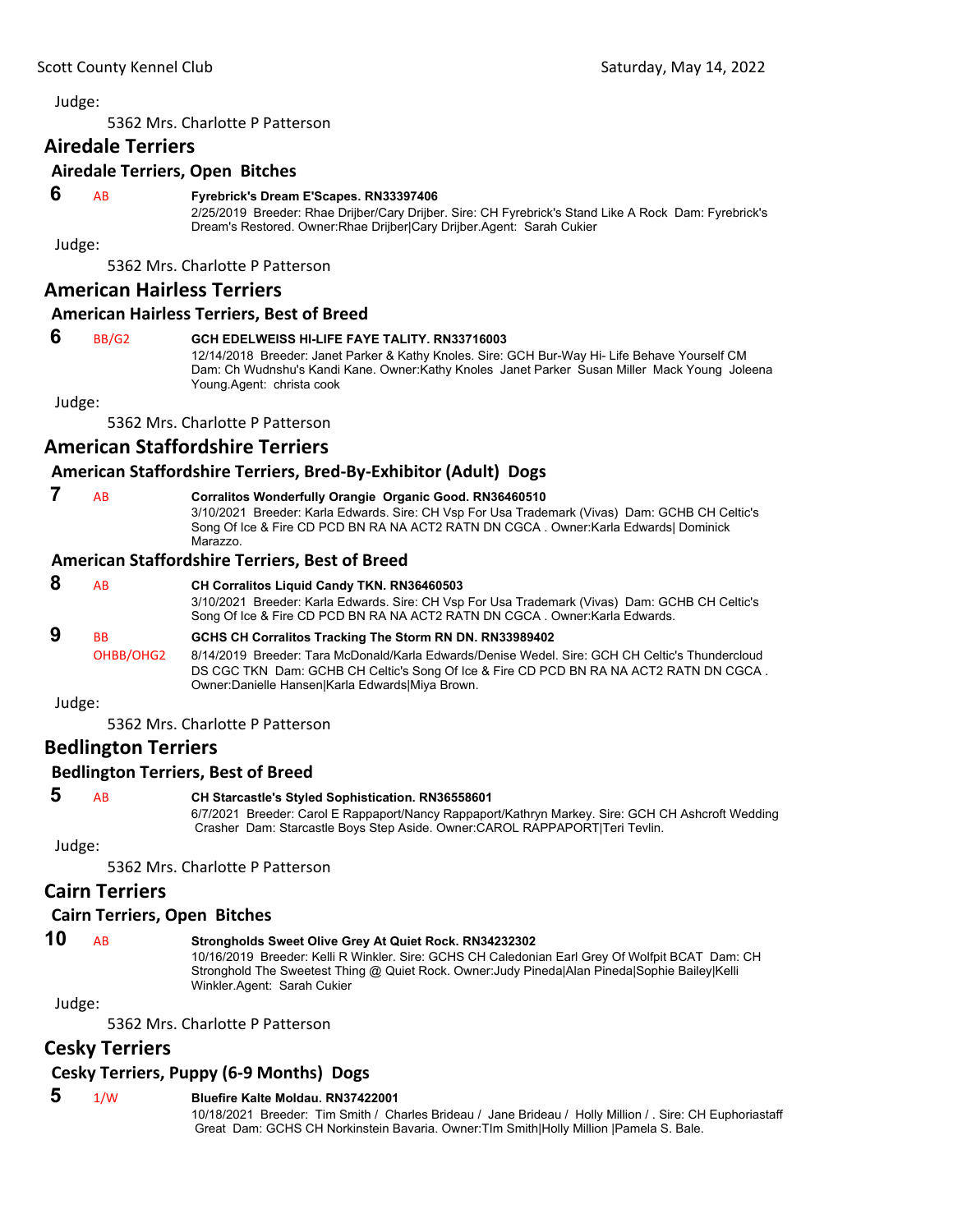#### **Cesky Terriers, Puppy (9‐12 Months) Dogs 7** <sup>3</sup> **Bluefire Elderberry Wine. RN36782801** 5/27/2021 Breeder: Pamela S Bale/Tim Smith/Holly Million. Sire: GCHB CH Lississippi Changing Currents Of Calvin Dam: CH Bluefire Abracadabra Ghostryder In The Sky CGC. Owner:Tim Smith.  **9** 1/R **Lississippi Happily Ever After. RN36848202** 6/5/2021 Breeder: Melissa Preston/Glenn Dorsey/Sandra Bridge-Chase. Sire: GCH CH Bluefire We Will Rock You Dam: CH Sellandafjalls Frantiska. Owner:Kiley Preston|Lissa Preston|Sandra Bridge-Chase. **11** <sup>2</sup> **Lississippi Edge Of The Bullseye. RN36848204** 6/5/2021 Breeder: Melissa Preston/Glenn Dorsey/Sandra Bridge-Chase. Sire: GCH CH Bluefire We Will Rock You Dam: CH Sellandafjalls Frantiska. Owner:Melissa Preston|Melissa Preston|Julia Crandall|Kimberly Hurst. **Cesky Terriers, Puppy (9‐12 Months) Bitches 6** <sup>1</sup> **Bluefire Wrap Her Up. RN36782802** 5/27/2021 Breeder: Pamela S Bale/Tim Smith/Holly Million. Sire: GCH CH Lississippi Changing Currents Of Calvin Dam: CH Bluefire Abracadabra Ghostryder In The Sky CGC. Owner:Carol Tschida|Tim Smith|Holly Million|Pamela Bale.  **8** <sup>2</sup> **Lississippi Sweet November Rain. RN36848201** 6/5/2021 Breeder: Melissa Preston/Glenn Dorsey/Sandra Bridge-Chase. Sire: GCH CH Bluefire We Will Rock You Dam: CH Sellandafjalls Frantiska. Owner:TIm Smith|Holly Million. **Cesky Terriers, Bred‐By‐Exhibitor (Puppy) Bitches 10** 1/R **Bluefire Lusatian Neisse. RN37422002** 10/18/2021 Breeder: Tim Smith/Charles Brideau/Jane Brideau/Holly Million. Sire: CH Euphoriastaff Great Dam: GCHS CH Norkinstein Bavaria. Owner:TIm Smith|Holly Million|Pamela Bale. **Cesky Terriers, Bred‐By‐Exhibitor (Adult) Bitches 12** <sup>1</sup> **Chaser's Keri Blue Skies. RN35432902** 9/22/2020 Breeder: Sandra Bridge-Chase/Gregg Bridge-Chase. Sire: CH Chaser's Jerry Of All Trades Dam: GCH CH Chaser's Heroic Hillary. Owner:Sandra Bridge Chase|Gregg Bridge-Chase. **Cesky Terriers, Open Bitches 14** 1/W/BW **Bluefire Young Scrappy And Hungry. RN35856702** 11/13/2020 Breeder: Tim Smith/Holly Million/Laura Bowman/Pamela S Bale. Sire: GCH CH Bluefire Defying Gravity Dam: GCHS CH Norkinstein Bavaria. Owner:Scot Johnson|Tim Smith|Holly Million|Michael Zywicki|Pamela Bale. **Cesky Terriers, Best of Breed 15** AB **Bluefire Theory Of Relativity. RN36313704** 3/23/2021 Breeder: Paula Turner/John M Turner/Holly Million/Tim Smith. Sire: GCH CH Bluefire Defying Gravity Dam: GCH CH Bluefire Going To The Country. Owner:Tim Smith|Holly Million|Pam Bale. **17** BB **GCH CH Julerr Akvavit Avante FDC AX AXJ OF CA FCAT RATN CGC TKN ATT. RN28389005** 6/19/2015 Breeder: Julie Gritten/Chris Gritten. Sire: Erchkans Gorgeous Guy Dam: GCH CH Cc's Angel Eye. Owner:Ginger Robertson.Agent: Janet Rahn **18** SEL **CH Julerr's First Class All The Way FDC OA AXJ OF BCAT RATO CGC ATT. RN33722402** 7/11/2019 Breeder: Julie Gritten. Sire: GCH Nartoun Reca Comet Dam: CH Julerr Anisette Alegretto. Owner:Ginger Robertson.Agent: Janet Rahn **19** SEL **GCHB CH Lississippi Changing Currents Of Calvin. RN32350703** OHBB/OHG3 6/5/2018 Breeder: Sandra Bridge-Chase / Gregg Bridge-Chase / Melissa Preston / . Sire: Attila Del Caviano Dam: GCH CH Chaser's Class Act. Owner:Melissa Preston|Sandra Bridge-Chase Gregg Bridge-Chase. **20** AB **CH Bluefire Drops Of Jupiter. RN36021901** 11/12/2020 Breeder: Tim Smith/Holly Million/Monica Kipp/Pamela S Bale. Sire: GCH CH Bluefire We Will Rock You Dam: GCH CH Pumpkin Pie Day Break. Owner:Celeste Perkins|T. Smith|M. Kipp|H. Million|P.Bale. **21 CH Chaser's Jerry Of All Trades. RN33859704** 6/22/2019 Breeder: Sandra Bridge-Chase/Gregg Bridge-Chase. Sire: Attila Del Caviano Dam: CH Chaser's Beauty. Owner:Sandra Bridge Chase|Gregg Bridge-Chase. **22** OS **CH Bluefire I'M About To Come Alive. RN36021905** 11/12/2020 Breeder: Tim Smith/Holly Million/Monica Kipp/Pamela S Bale. Sire: GCH CH Bluefire We Will Rock You Dam: GCH CH Pumpkin Pie Day Break. Owner:Jennifer I Shelton|Tim Smith|Holly Million|Monica Kipp. **23 GCHB CH Bluefire Drive By. RN36021902** 11/12/2020 Breeder: Tim Smith/Holly Million/Monica Kipp/Pamela S Bale. Sire: GCH CH Bluefire We Will Rock You Dam: GCH CH Pumpkin Pie Day Break. Owner:TIm Smith|Michael Cuda|Susan Cuda|Holly Million. **25 CH Bluefire Pluto. RN36313705** 3/23/2021 Breeder: Paula Turner/John M Turner/Holly Million/Tim Smith. Sire: GCH CH Bluefire Defying Gravity Dam: GCH CH Bluefire Going To The Country. Owner:TIm Smith|Grace Cuda|Holly Million.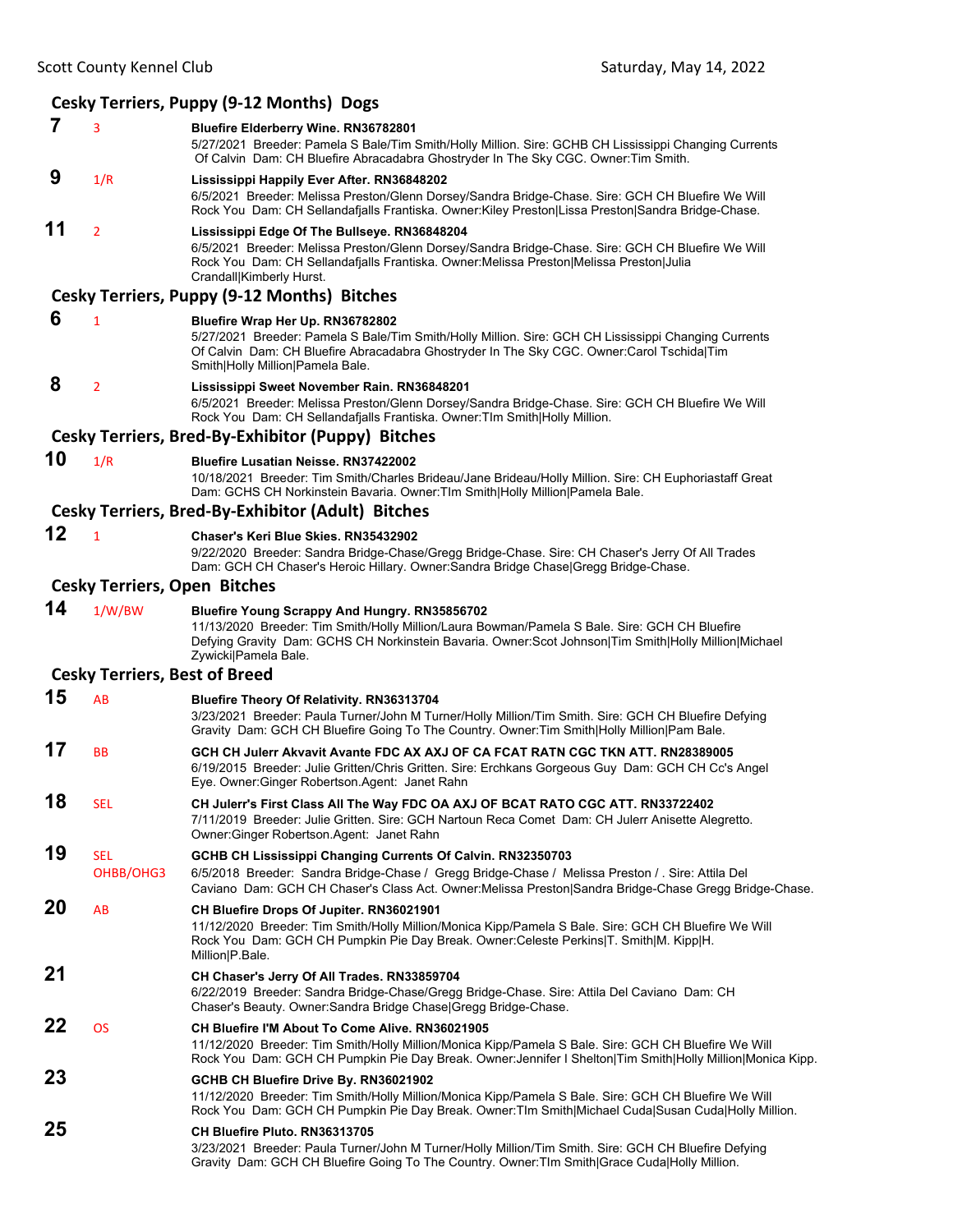Judge: 5362 Mrs. Charlotte P Patterson **Fox Terriers (Smooth) Fox Terriers (Smooth), Bred‐By‐Exhibitor (Puppy) Dogs 5** 1/W/BW **Pinnacle It's All Good Man. RN36871201** 8/2/2021 Breeder: Lisa Leady/Eric Leady. Sire: GCH CH Decorum Turn Up The Drama Dam: GCHB CH Pinnacle Eternal Flame. Owner:Lisa and Eric leady. **Fox Terriers (Smooth), Bred‐By‐Exhibitor (Puppy) Bitches 6** 1/R **Pinnacle The Queens Gambit. RN36871203** 8/2/2021 Breeder: Lisa Leady/Eric Leady. Sire: GCH CH Decorum Turn Up The Drama Dam: GCHB CH Pinnacle Eternal Flame. Owner:Lisa and Eric leady. **Fox Terriers (Smooth), American Bred Bitches 8** 1/W **Decorum Stars At Night. RN35053602** 9/23/2019 Breeder: Andrea Curran/Lindsay Siflinger. Sire: CH Agria Zip Code Dam: GCHB CH Decorum Brilliance. Owner:Andrea Curran|Lindsay Siflinger.Agent: Jennifer Hoffmann **Fox Terriers (Smooth), Open Bitches 10** AB **Felicidades In The Spotlight. RN30114901** 5/30/2016 Breeder: Heberto Ledesma. Sire: CH Foxtales Joy Division Dam: GCH CH Mcfox's Fabuloso. Owner:Heberto Ledesma. **12** <sup>1</sup> **Decorum Resplendence. RN36142401** 6/26/2020 Breeder: Lindsay Siflinger/Jennifer Hoffmann/Andrea Curran. Sire: CH Belfox Original Dam: GCHB CH Decorum Brilliance. Owner:Andrea Curran|Lindsay Siflinger|Jennifer Hoffman. **Fox Terriers (Smooth), Best of Breed 7** BB **GCH CH Foxshire Unauthorized Access With Turcoys BCAT. RN33638802** 3/27/2019 Breeder: Christine Martin/Dawn Gallo. Sire: CH Cheltenham Casino Royal Dam: CH Turcoys West Meade Good Girl Gone Bad. Owner:Kalyn Erickson|Erica Dunlavey|Jaime Taylor|Christine Martin. **14** OS **GCH CH Ambers Have Faith With Warwick. RN34674401** 1/25/2020 Breeder: Donnice Dowell/Rosalie Duvall/Danielle Snyder/Delaney Snyder. Sire: CH Ambers God Of War Dam: Ambers Cha Ching. Owner:Donnice Dowell|Rosalie Duvall|Izabelle Burg. Judge: 5362 Mrs. Charlotte P Patterson **Irish Terriers Irish Terriers, Best of Breed** 

#### **6** AB **GCHB CH Ceallach Cherry Bomb Fire. RN33847401**

7/1/2019 Breeder: Kelly Edwards/John Childers. Sire: GCH CH Baystone Great Ballz Of Fire! Dam: GCH CH Ceallach Ruby Red Fire. Owner:Kelly Edwards|John Childers.Agent: Sarah Cukier

Judge:

5362 Mrs. Charlotte P Patterson

### **Kerry Blue Terriers**

#### **Kerry Blue Terriers, Best of Breed**

### **5** AB **GCHG CH Bluecrush Freedom And Whiskey!. RN31591901**

11/2/2017 Breeder: Eva M Hart-Hansen. Sire: GCHS CH Dalstar Il Divo Dam: CH Kingael Bluecrush Dracarys BCAT. Owner:Eva Hart-Hansen.Agent: Blake Hansen

Judge:

5362 Mrs. Charlotte P Patterson

### **Lakeland Terriers**

#### **Lakeland Terriers, Best of Breed**

| 5 | OS.       | GCHB CH Tolyn's Han Solo. RN33261701<br>1/21/2019 Breeder: Lynn A Mccain. Sire: GCHB CH Baishan Chihenne Band (Luna) Dam: CH Tolyn's<br>Victorian Lace. Owner: Susan Munson Lynn A McCain. Agent: Celso Schneider |
|---|-----------|-------------------------------------------------------------------------------------------------------------------------------------------------------------------------------------------------------------------|
| 8 | BB/G1/BIS | GCHG CH Hi-Kel Terrydale Nanhall Mizzconceived. RN29607403<br>3/16/2016 Breeder: Hayley M Keyes/Terrydale Knl. Sire: CH Hi-Kel Terrydale Up In Smoke Dam: CH                                                      |
|   |           | Nanhalls Chiyo Hikel Terrydale. Owner: Maripi Wooldridge Ariel Cukier Agent: Sarah Cukier                                                                                                                         |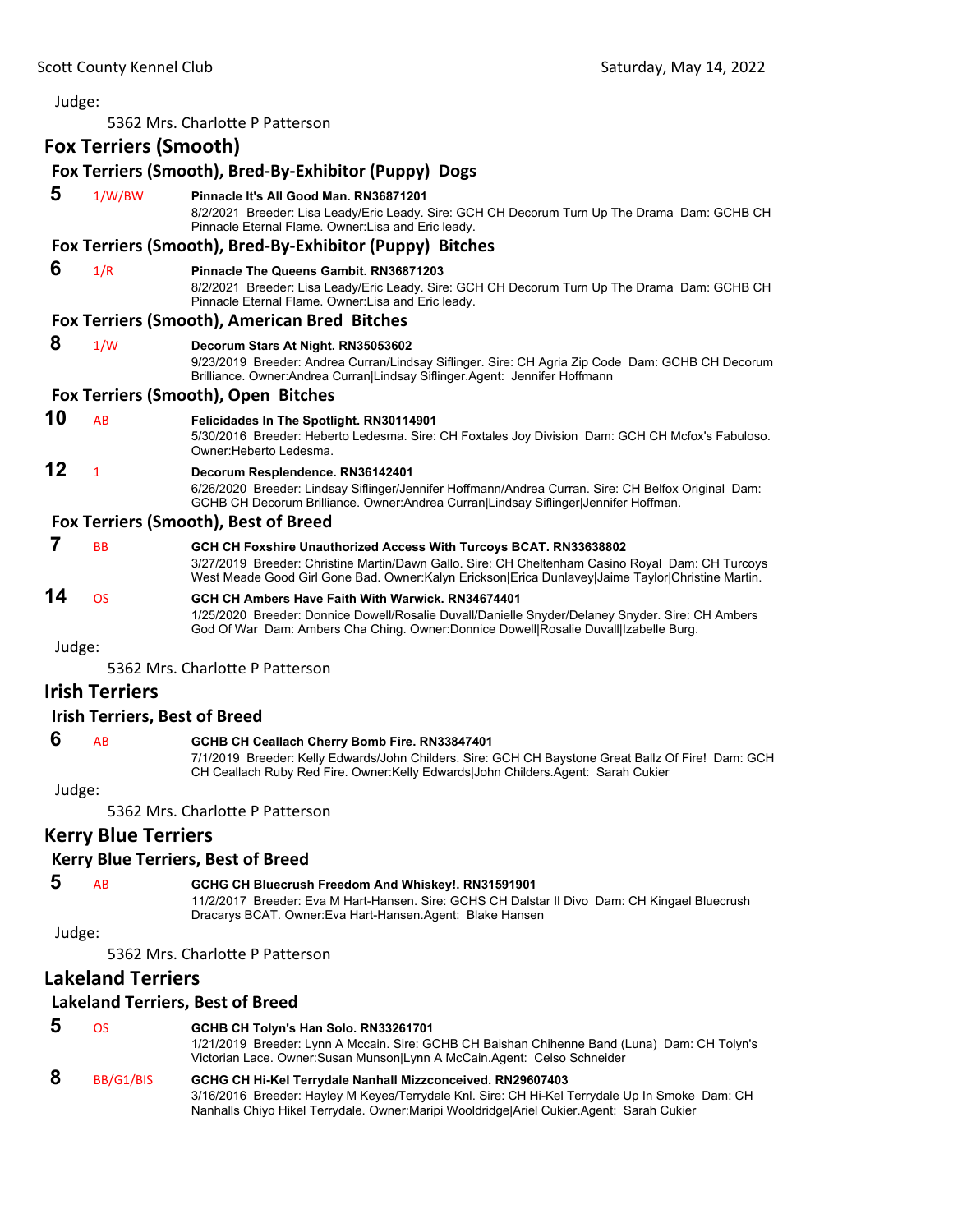5362 Mrs. Charlotte P Patterson

### **Manchester Terriers (Standard)**

### **Manchester Terriers (Standard), Bred‐By‐Exhibitor (Puppy) Bitches**

 **6** 1/R **Cashlane's Justa Li'L Boujee. RN37052202**

10/19/2021 Breeder: Shelley Cafferty/Olivia Hodgkinson. Sire: GCHG CH Medley's Just Reward CA BCAT RATN CGC TKN Dam: GCHS CH Cashlane's Witch Of Blackbird Pond. Owner:Shelley Cafferty.

#### **Manchester Terriers (Standard), Open Bitches**

#### **8** 1/W **Jazzman Quintessence. RN35591402**

11/15/2020 Breeder: Zoe Bolin. Sire: GCHB CH Jazzman Tonight's The Night Dam: CH Jazzman Midnight At The Oasis. Owner:Kathy Nissen.

#### **Manchester Terriers (Standard), Best of Breed**

### **5** OS **Jazzman Financier. RN35591401**

| <b>OHBB</b> | 11/15/2020 Breeder: Zoe Bolin. Sire: GCHB CH Jazzman Tonight's The Night Dam: CH Jazzman Midnight |
|-------------|---------------------------------------------------------------------------------------------------|
|             | At The Oasis, Owner: Zoe Adele Bolin,                                                             |

### **10** BB **GCHG CH Cashlane's Incantation. RN27348503**

10/31/2014 Breeder: Shelley Cafferty. Sire: CH Wilane's Undeniable Dam: GCHG CH Oasis Blue Lagoon. Owner:Shelley Cafferty.

Judge:

5362 Mrs. Charlotte P Patterson

### **Miniature Bull Terriers**

### **Miniature Bull Terriers, Best of Breed**

### **5** BB **CH Lotus' If I Ruled The World. RN34503905**

12/13/2019 Breeder: Luke Baggenstos/Rowan Baggenstos. Sire: GCHG CH Brownstone's Ultimate Weapon CGC TKN Dam: CH Bullter Ego Gossip Girl Lotus BCAT TKN. Owner:Julie Caruthers|Luke Baggenstos|Rowan Baggenstos.Agent: Ryan Wolfe

Judge:

5362 Mrs. Charlotte P Patterson

#### **Miniature Schnauzers**

#### **Miniature Schnauzers, Best of Breed**

### **5** BB/G3 **GCHB CH Blue Moon Yang's Light Of Randus. RN35961203**

12/15/2020 Breeder: Marie Murphy/James Murphy. Sire: GCHP CH Destineez Wild Blue Yonder Dam: GCHG CH Repitition's Once In A Blue Moon BCAT. Owner:Kisuk Yang.Agent: Sarah Cukier

Judge:

5362 Mrs. Charlotte P Patterson

### **Norwich Terriers**

#### **Norwich Terriers, Best of Breed**

#### **5** BB/G4 **GCHB CH Den-Mar's Dressed To Party. RN32636701**

7/21/2018 Breeder: Marie Cato. Sire: GCHG CH Apollo Dam: GCH CH Den-Mar's House Party. Owner:Marie Cato|Suzanne Bennett. Brenda Combs

Judge:

5362 Mrs. Charlotte P Patterson

### **Parson Russell Terriers**

#### **Parson Russell Terriers, Best of Breed**

 **5** BB **GCHS CH Highland Downs What A Man Gotta Do @ Sfr. RN34457301** 1/30/2020 Breeder: Rita Ford. Sire: GCHG CH Highland Downs Helltoupee TKN Dam: CH Highland

Downs Bona Fide. Owner:Shannon Rives.Agent: Elizabeth Melzer

Judge:

5362 Mrs. Charlotte P Patterson

### **Russell Terriers**

### **Russell Terriers, Bred‐By‐Exhibitor (Puppy) Bitches**

 **6** 1/W **Haznow's Light On The Sauce. RN36545501**

5/31/2021 Breeder: Sandi Stephenson/Constance K Whan/Tom Stephenson. Sire: CH D.B.F. Magnific Lombardi Trophy Dam: CH Haznow's Thanx For The Fox RATN. Owner:Sandi Stephenson|Tom Stephenson|Constance Whan.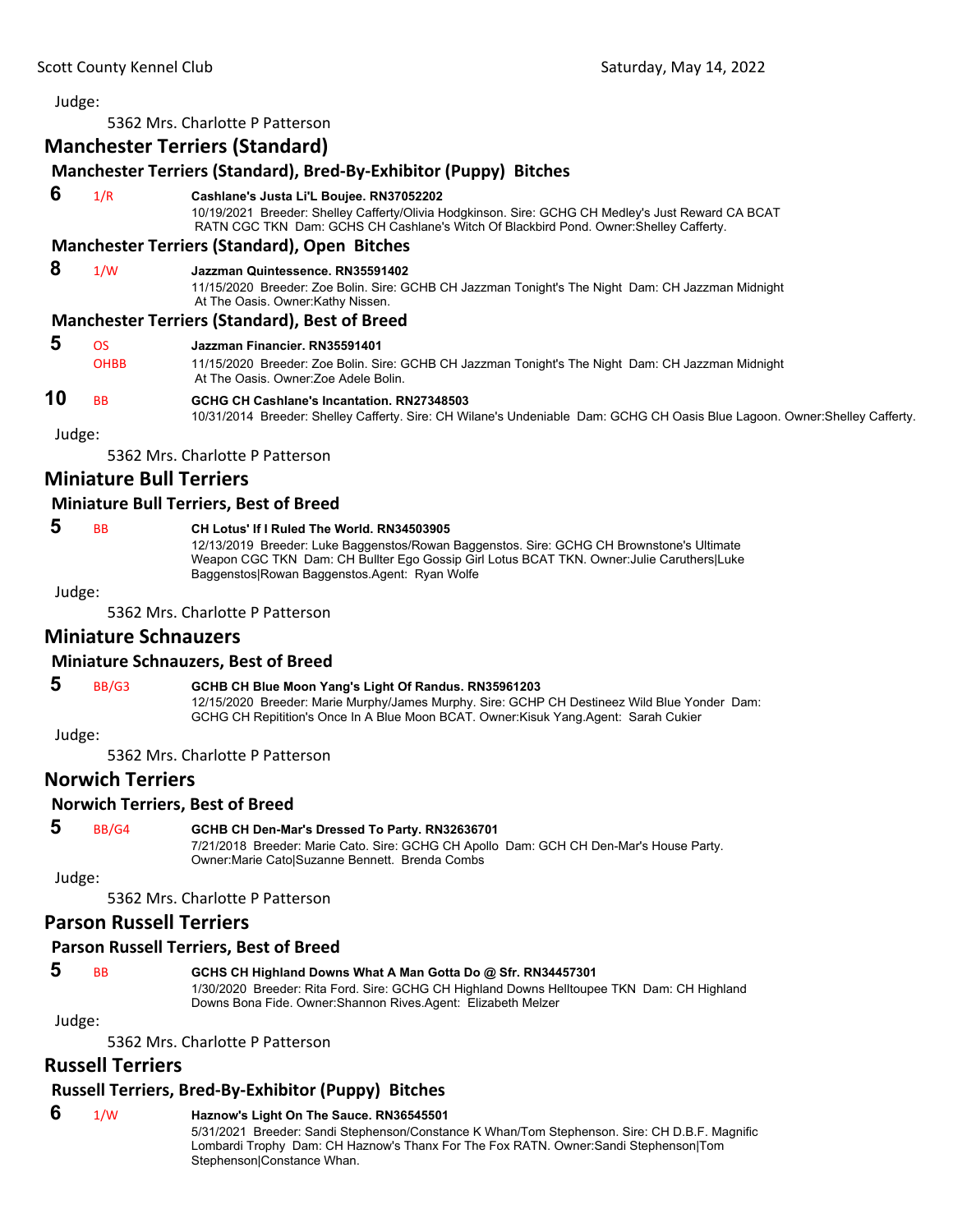### **Russell Terriers, Best of Breed**

| 5 | <b>BB</b>   | GCH CH Don Vito Corleone. RN33747801<br>7/17/2018 Breeder: Alessandro Famiglietti. Sire: CH Goldsand's Bocelli Dam: Kajsenborg's For You.<br>Owner: Dave West Alessandro Famiglietti. Agent: Jeni West |
|---|-------------|--------------------------------------------------------------------------------------------------------------------------------------------------------------------------------------------------------|
| 8 | OS.         | CH Haznow's Thanx For The Fox RATN, RN30844903                                                                                                                                                         |
|   | <b>OHBB</b> | 6/3/2017 Breeder: Sandi Stephenson/Mark Ulrich. Sire: GCHP CH Kanix Don Domingo Dam: GCH CH<br>Lake Effect's Spanx Is My Friend CDX PCD BN GN OA OAJ CGC. Owner:Constance Whan Sandi<br>Stephenson.    |

Judge:

5362 Mrs. Charlotte P Patterson

### **Sealyham Terriers**

### **Sealyham Terriers, Puppy (9‐12 Months) Bitches**

 **6** 1/R **Ellusion's Watch Me Impress'Em At Afterglow. RN36947503** 7/18/2021 Breeder: Michelle Erickson/Erica Erickson. Sire: GCHS CH Ellusion's Ramesses The Great Dam: CH Brehannon's Bjornce. Owner:Lisa Inman Lee.

#### **Sealyham Terriers, Bred‐By‐Exhibitor (Adult) Bitches**

 **8** 1/W **Ellusion's Queen Of The Gods Hera. RN35765105**

11/19/2020 Breeder: Michelle Erickson/Erica Erickson. Sire: GCHS CH Ellusion's Ramesses The Great Dam: CH Brehannon's Bjornce. Owner:Michelle Erickson|Erica Dunlavey.

#### **Sealyham Terriers, Best of Breed**

| 5  | BB<br>OHBB/OHG1/O<br><b>HBIS</b> | GCHS CH Ellusion's Ramesses The Great, RN32377003<br>5/15/2018 Breeder: Michelle Erickson/Erica Erickson/Lisa Wright. Sire: GCH CH Shshown Moonlight<br>Serenade Of Dubwyre Dam: CH Thistle And Rock Cocoa Chanel's Emmie Ellusion. Owner: Michelle<br>Erickson Erica Dunlavey David Erickson Kalyn Erickson. |
|----|----------------------------------|---------------------------------------------------------------------------------------------------------------------------------------------------------------------------------------------------------------------------------------------------------------------------------------------------------------|
| 10 | ΩS                               | Pegfield Tintern T'Abby By Sutliff. RN35778305<br>10/27/2020 Breeder: SARAH W SWEATT/COLETTE V SECHLER/Cheryl L Jennings/H SUTLIFF III/P<br>Browne. Sire: CH Dunnville Draco Malfoy Dam: GCHB CH Pegfield Tintern Tiggy-Winkle. Owner: Jean and<br>Andre Conaway.                                             |
| 12 | SFI.                             | GCH CH Afterglow's Pretty And Poisonous BCAT. RN34579801<br>2/26/2020 Breeder: Lisa Wright/Lisa Inman Lee. Sire: Bugatti at Afterglow Dam: Thistle N Rock Phaeton<br>At Afterglow. Owner: Scot Johnson Lisa Inman Lee.                                                                                        |

Judge:

5362 Mrs. Charlotte P Patterson

### **Skye Terriers**

#### **Skye Terriers, Best of Breed**

 **7** BB **GCH CH Amble On Upside Of Down. RN29521303**

12/18/2015 Breeder: Karen J'Anthony. Sire: Stailij Curt Cineffrid Dam: CH Skyeluck Adalia's Adele. Owner:Karen J'Anthony.Agent: Sarah Cukier

Judge:

5362 Mrs. Charlotte P Patterson

### **Soft‐Coated Wheaten Terriers**

#### **Soft‐Coated Wheaten Terriers, Puppy (9‐12 Months) Bitches**

 **6** 1/R **Haldane Voyage Of The Dawn Treader. RN36745901**

6/9/2021 Breeder: Lori Minor/Tim Smith. Sire: Haldane Inherit The Wind Dam: CH Haldane The Lion The Witch The Wardrobe. Owner:TIm Smith.

### **Soft‐Coated Wheaten Terriers, Bred‐By‐Exhibitor (Puppy) Bitches**

#### **8** 1/W **Haldane Building A Mystery. RN36878501**

7/19/2021 Breeder: Jason McElwee / Tim Smith / Kristen McElwee / . Sire: CH Cuilinn The Kingmaker Dam: CH Haldane Caramel Macchiato. Owner:TIm Smith.

#### **Soft‐Coated Wheaten Terriers, Best of Breed**

- **10** BB **GCHP CH Moxxy Shandalee Hello Gorgeous. RN31548701** 12/5/2017 Breeder: Mrs. Sue Goldberg/Harvey Goldberg/Dawn Sealy/Nancee Bailey. Sire: GCHS CH Sundance My Beau's A Roxstar Dam: GCHG CH Shandalee Fireworks. Owner:Dawn Sealy.Agent: Laura King **12** AB **CH Haldane Just Let Me Show You. RN34765701**
	- 9/30/2019 Breeder: Mitchell Heinzeroth/Tim Smith. Sire: CH Cuilinn The Kingmaker Dam: CH Haldane There Be Dragons. Owner:Celeste Perkins|Tim Smith.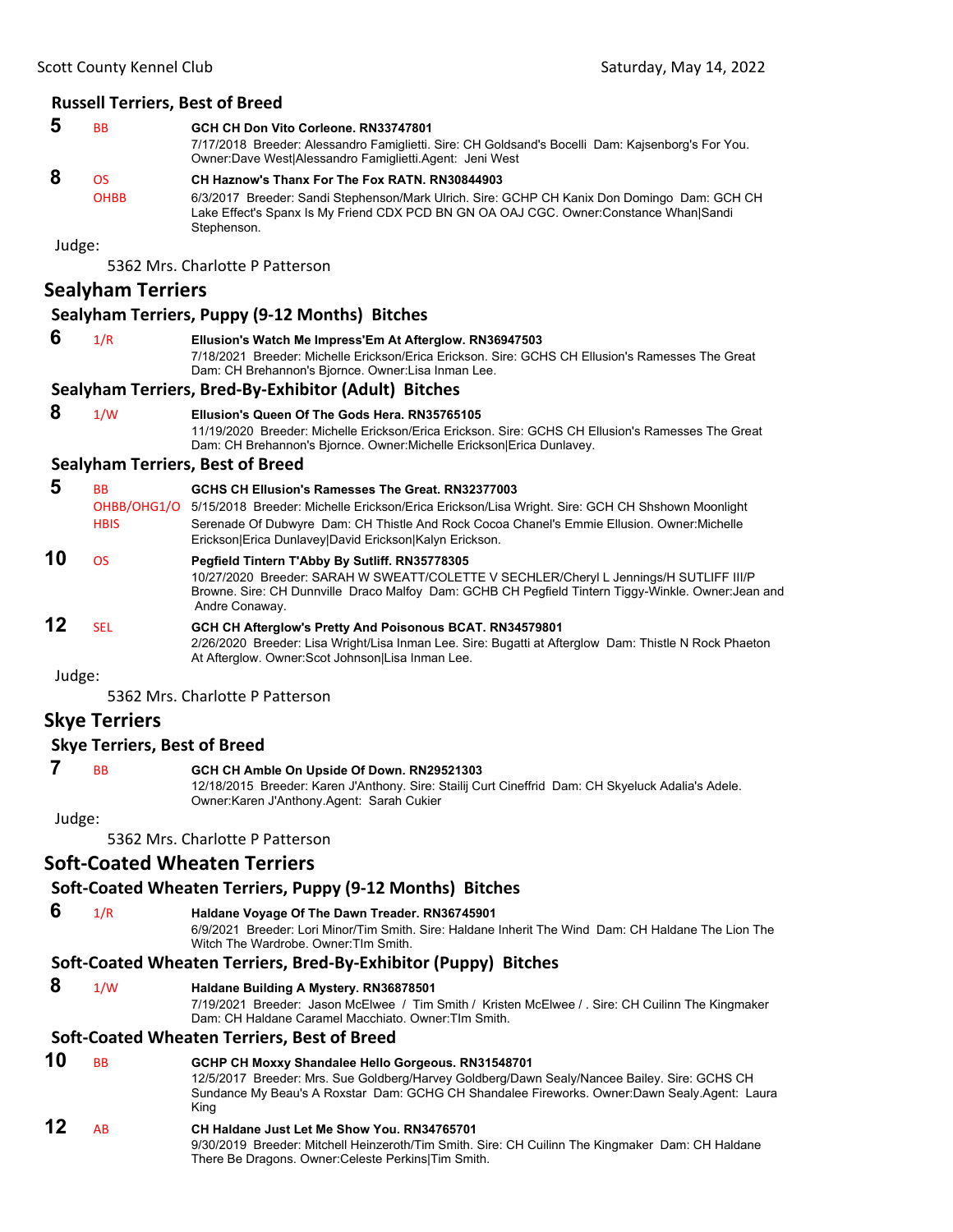| Judge: |                                    |                                                                                                                                                                                                                                                                                 |
|--------|------------------------------------|---------------------------------------------------------------------------------------------------------------------------------------------------------------------------------------------------------------------------------------------------------------------------------|
|        |                                    | 5362 Mrs. Charlotte P Patterson                                                                                                                                                                                                                                                 |
|        | <b>Staffordshire Bull Terriers</b> |                                                                                                                                                                                                                                                                                 |
|        |                                    | <b>Staffordshire Bull Terriers, Puppy (9-12 Months) Dogs</b>                                                                                                                                                                                                                    |
| 5      | $\mathbf{1}$                       | Gridiron's Mr. Incredible CGC, RN36750207<br>5/28/2021 Breeder: Patricia Strickland. Sire: CH Von's Prince William Dam: CH Gridirons Celtic Dream.<br>Owner: Patricia Strickland Robert Strickland.                                                                             |
|        |                                    | <b>Staffordshire Bull Terriers, 12-18 Months Dogs</b>                                                                                                                                                                                                                           |
| 7      | 1/R                                | Big River Man On Fire At Friichnicht. RN35818801<br>11/20/2020 Breeder: Beth Friichtenicht/Cindy L VanLandegen. Sire: GCHB CH Manorview's Mister It's<br>Your Lucky Day Dam: CH Big River's Bringin' The Heat. Owner: Beth Friichtenicht Cindy<br>Vanlandegen.Agent: Laura King |
|        |                                    | <b>Staffordshire Bull Terriers, Open Dogs</b>                                                                                                                                                                                                                                   |
| 9      | 1/W                                | Big River Hot August Night. RN35437104<br>8/29/2020 Breeder: David E. VanLandegen/Cindy L VanLandegen. Sire: GCHB CH Manorview's Mister<br>It's Your Lucky Day Dam: GCHB CH Big River A Penny For Your Thoughts. Owner:Cindy<br>VanLandegen Ruth Allison.                       |
|        |                                    | Staffordshire Bull Terriers, Puppy (6-9 Months) Bitches                                                                                                                                                                                                                         |
| 6      | $\mathbf{1}$                       | Hammystaff Via Vonstaff. RN37536102<br>9/16/2021 Breeder: S M Hammond/J D Hammond. Sire: Dusklight Against All Odds Dam: Hammystaff<br>Slap'N Tickle. Owner: Angie L Vaughan.                                                                                                   |
|        |                                    | Staffordshire Bull Terriers, Puppy (9-12 Months) Bitches                                                                                                                                                                                                                        |
| 8      | 1/W/BW                             | Gridiron's No. 1 Hit-The Woman In Me CGC, RN36750204<br>5/28/2021 Breeder: Patricia Strickland, Sire: CH Von's Prince William Dam: CH Gridirons Celtic Dream,<br>Owner: Janine M Strickland.                                                                                    |
|        |                                    | <b>Staffordshire Bull Terriers, 12-18 Months Bitches</b>                                                                                                                                                                                                                        |
| 10     | 1/R                                | Pinnacle's She's Just Being Blunt. RN36274601<br>4/18/2021 Breeder: Monica Mcgrew/Justin Mcgrew. Sire: GCHS CH Pinnacle's You Can't Take Command<br>CA CGC TKI Dam: CH Pinnacle's Me Myself &I. Owner:Amy N Johnson Tim Johnson Monica McGrew.                                  |
|        |                                    | Staffordshire Bull Terriers, Bred-By-Exhibitor (Adult) Bitches                                                                                                                                                                                                                  |
| 12     | $\mathbf{1}$                       | Big River Alyeska Skye. RN30112507<br>10/27/2016 Breeder: David VanLandegen/Cindy VanLandegen. Sire: CH Thrashers One Eyed Willie<br>Dam: GCHB CH Big River Taken By Surprise. Owner:David E VanLandegen Cindy L. VanLandegen.                                                  |
|        |                                    | <b>Staffordshire Bull Terriers, Best of Breed</b>                                                                                                                                                                                                                               |
| 11     | <b>SEL</b>                         | GCHB CH Manorview's Mister It's Your Lucky Day. RN31219705<br>8/4/2017 Breeder: Toni M Pawson/Janet Pawson. Sire: GCHS CH Shortyrocks The Vindicator Dam: CH<br>Manorview's The Little Princess. Owner:Dan Jacks Toni Pawson .Agent: Laura King                                 |
| 15     |                                    | GCH CH Jones-N Walkn The Line Maxx Trucker BCAT, RN32464201<br>6/16/2018 Breeder: Mrs. Denice F Jones/John Jones. Sire: GCH CH Arcticthunder Jones-N To The Max<br>Dam: GCH CH Jones-N For A Keeper Simply Amazing CGC. Owner: Peggy Torres.                                    |
| 17     | BB<br>OHBB                         | GCHS CH Takedowns Not Happenin Imar CA DCAT. RN33338802<br>2/17/2019 Breeder: Amy N Johnson/Tim Johnson. Sire: GCHS CH Devils And Fairies Flesh For Fantasy<br>Dam: GCH CH Takedowns Sweet Nittany Lion CA BCAT. Owner:Amy N Johnson Tim Johnson Tim<br>Johnson.                |
| 18     | SEL                                | GCHB CH Big River A Penny For Your Thoughts. RN31388202<br>10/15/2017 Breeder: David VanLandegen/Cindy VanLandegen. Sire: CH Suurisuun Boppinghams Birulai<br>Dam: GCHB CH Big River Taken By Surprise. Owner:David E VanLandegen Cindy L. VanLandegen.                         |
| 20     | <b>OS</b>                          | CH Pinnacle's Double Or Nothing. RN33922601<br>8/12/2019 Breeder: Monica Mcgrew/Justin Mcgrew. Sire: Stormbull Solo Dam: CH Pinnacle's Me Myself<br>&I. Owner: Heather Lindstrom   Keith Lindstrom.                                                                             |
| Judge: |                                    |                                                                                                                                                                                                                                                                                 |

5362 Mrs. Charlotte P Patterson

# **West Highland White Terriers**

# **West Highland White Terriers, Best of Breed**

 **7** BB **GCHG CH Berkshire Chances Are 'N Life. RN34233001** 10/12/2019 Breeder: Diane Carlton/Cynthia Ladutko. Sire: GCHP CH Nutmeg's Monarch Of The Lake BCAT Dam: GCH CH Berkshire Blessed Miracle BCAT. Owner:Diane Carlton|Cynthia Ladutko|Shannon Rives.Agent: Elizabeth Melzer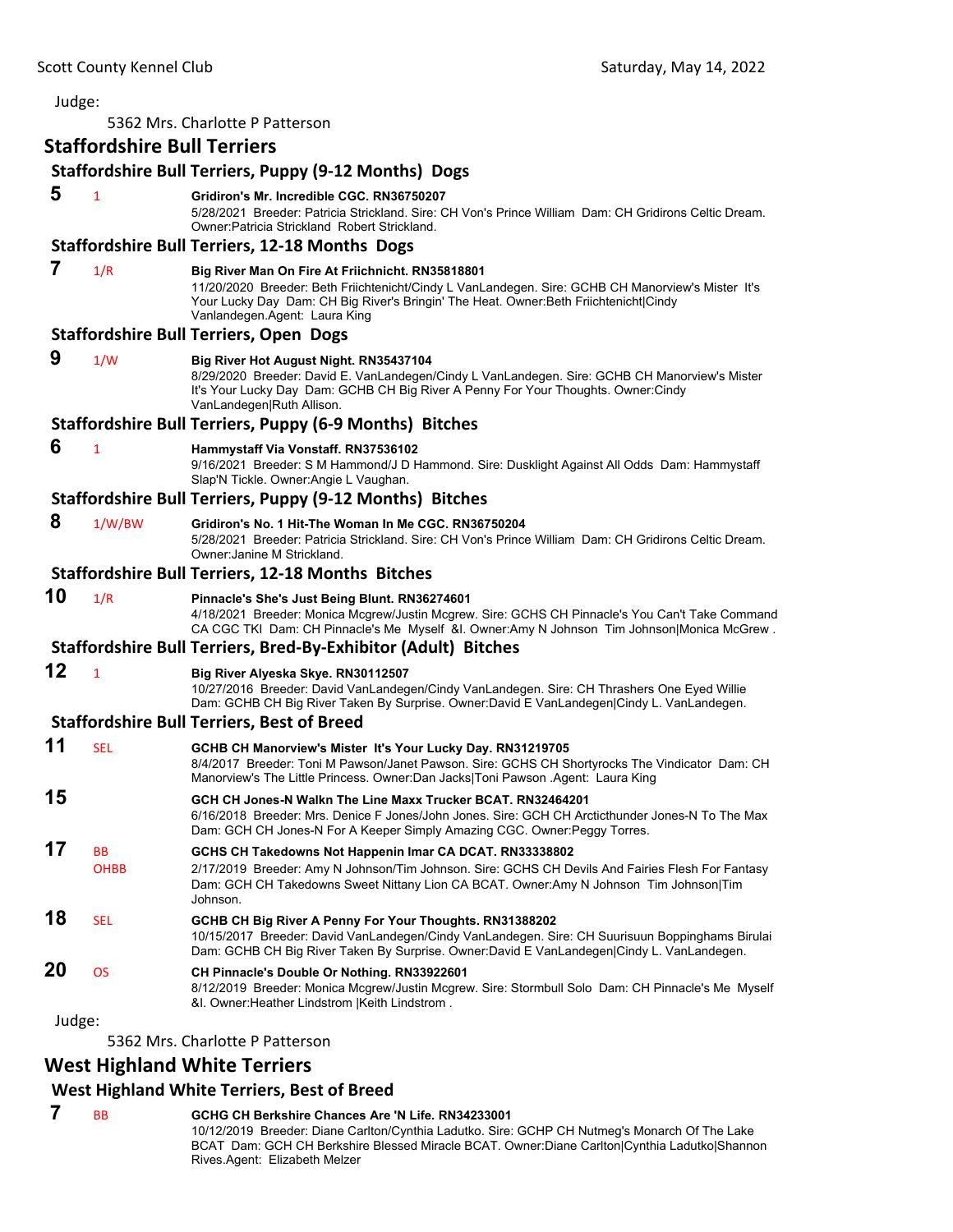| 16 | OS.       | CH Camelot's Lady Guinevere Of The Northern Lights. RN34156103                                     |
|----|-----------|----------------------------------------------------------------------------------------------------|
|    | OHBB/OHG4 | 10/17/2019 Breeder: Judith Mcknight/John McKnight. Sire: GCHS CH Snowy River's Trail Rider Dam: CH |
|    |           | Camelot's Makayla. Owner: Diana Suzan Knutson.                                                     |
| 18 | AB        | CH Spring Westies China The Magic Game Like Pepper Pi. RN37034601<br>$\alpha$                      |

6/9/2018 Breeder: Yin Zhengchun. Sire: Chocolate With Marzipan Od Bobika Dam: Delance Magic Yuventa I Hope Zhengtai. Owner:Yin Zhengchun.Agent: Blake Hansen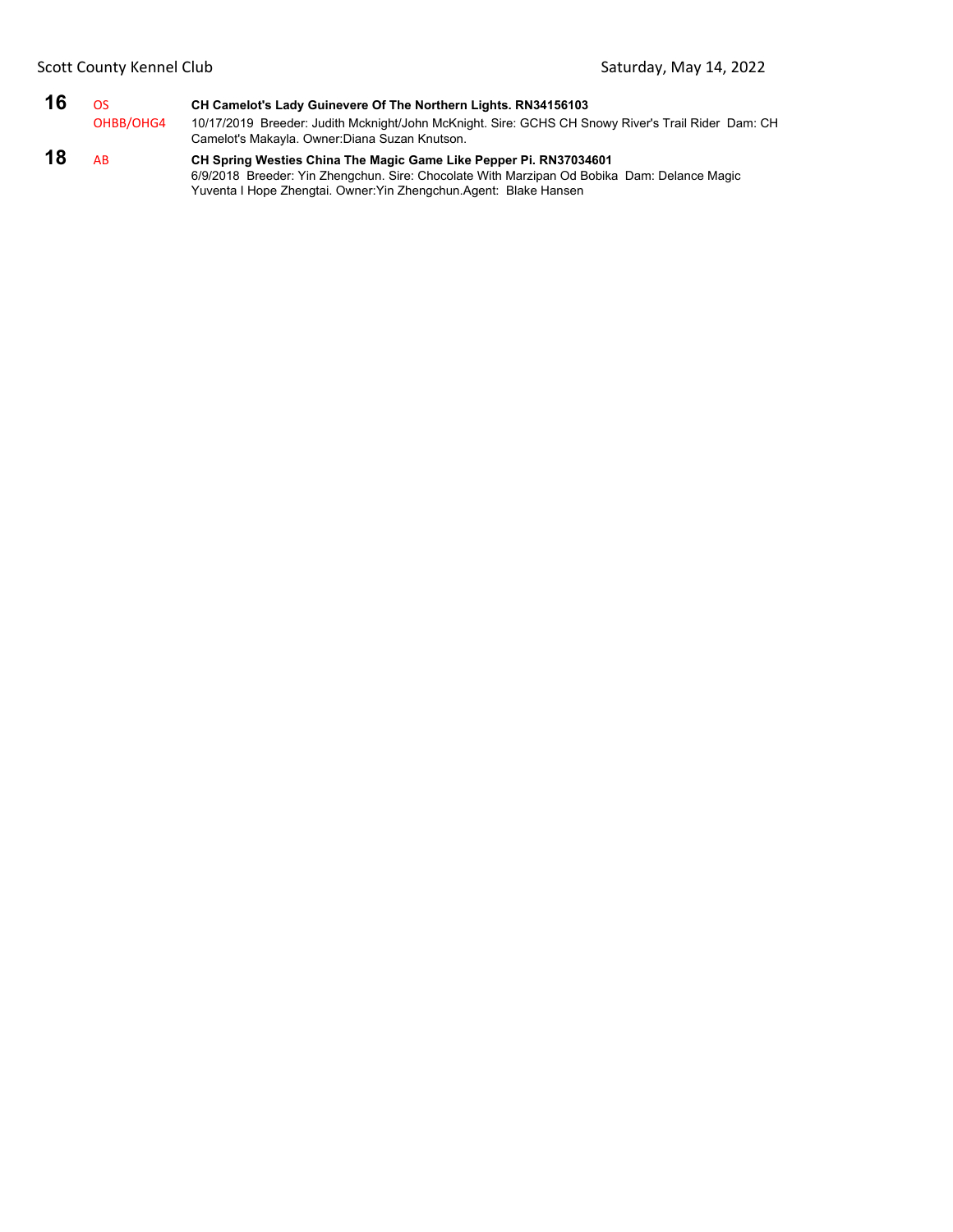<span id="page-31-0"></span>2567 Mr. Fred C Bassett

### **Affenpinschers**

#### **Affenpinschers, Open Dogs**

 **5** 1/W/OS **St Honore Jimmy Jetset Tani Kazari. TS53629902**

11/28/2020 Breeder: O.M.W.A.H. Cooijmans/Siben Yin. Sire: CH Pepe Le Pew V. Tani Kazari Dam: Dolly The Doll V. Tani Kazari. Owner:kao miichi. Kylie Soafer

#### **Affenpinschers, Bred‐By‐Exhibitor (Puppy) Bitches**

#### **6** 1/W/BB/BW **Dgs I Knew U Were Trouble When U Walked In. TS53860902**

10/4/2021 Breeder: Addison Lancaster/Janet Rahn. Sire: GCHG CH Point Dexter V. Tani Kazari Dam: CH Dgs Trouble On My Mind. Owner:Janet Rahn|Addison Lancaster.

Judge:

2567 Mr. Fred C Bassett

### **Biewer Terrier**

#### **Biewer Terrier, Best of Breed**

 **5** BB **GCHB CH Windsong's Lightning Strykes Twice. TS47575101**

8/16/2020 Breeder: DEBARAH BILLINGS. Sire: Windsong's When The Thunder Rolls CM2 Dam: Show Kurazh Dakota Brown. Owner:RENEE POPKEY.Agent: DARYL MARTIN

Judge:

2567 Mr. Fred C Bassett

### **Brussels Griffons**

#### **Brussels Griffons, Open Dogs**

 **5** AB **Grellis Red Baron. TS41741504**

2/3/2019 Breeder: Ms. Mary I Grafton. Sire: CH Hilltop's Dilly Dilly Dam: Norkus' Sparkling Diamond At Grellis. Owner:Jenna Wardlow.

#### **Brussels Griffons, Open Bitches**

#### **6** AB **Grellis June Bug Jubilee. TS50190603**

8/17/2020 Breeder: Ms. Mary I Grafton. Sire: CH Hilltop's Dilly Dilly Dam: Grellis River Rose. Owner:Jenna Wardlow.

#### **Brussels Griffons, Best of Breed**

### **7** BB/G1/RBIS **GCHS CH Wishing Well Bobcat's Peace Love & Pixie Dust. TS45385201**

12/14/2019 Breeder: Ms. Patricia Anne Keenan/Mrs. Anne Catterson. Sire: GCHB CH Fist Face Reloaded Dam: GCHB CH Bobcat See A Penny Pick It Up. Owner:Patty Keenan|Kim & Mike Taylor|Joel & Mary Rich.Agent: Paul Catterson

Judge:

2567 Mr. Fred C Bassett

### **Cavalier King Charles Spaniels**

### **Cavalier King Charles Spaniels, Open Dogs**

#### **9** 2/R **Roseriver Crown Royal. TS44905201**

11/25/2019 Breeder: Darlene K Young. Sire: CH Cobrnik Intrynzik Malibu Dam: CH Roseriver Hot To Trot. Owner:Kristen Kelley|Karin Ostmann.

### **11** AB **Kbpride Djaxxon's Dutch Master. TS45702601**

2/4/2020 Breeder: Gayle Reardon. Sire: CH Djaxxon Of An Excellent Choice Dam: CH Kbpride Touch Of 'Evan With Etiquette. Owner:Gayle Reardon.Agent: Laura King

### **15** <sup>4</sup> **Winterhaven Magic Man. TS48294901**

7/14/2020 Breeder: Mary Hanus. Sire: GCHB CH Winterhaven Magic Carpet Ride Dam: CH Winterhaven Sunshine Highlight. Owner:Mary Hanus.

#### **17** 1/W/BW **Kbpride Hand Carved Perle Button. TS49888501** 12/10/2020 Breeder: Gayle Reardon. Sire: CH Kbpride All Buttoned Up Dam: GCHS CH Kbpride La Perle. Owner:Gayle Reardon.Agent: Laura King

#### **19** <sup>3</sup> **Allegro Sonata Hilton. TS52274701** 10/30/2020 Breeder: SVETLANA Kudryavtseva. Sire: Mad Max Du Chateau Noblesse Dam: Diana Forest Butterfly. Owner:Julie Roberts|Erica Dunlqf3y|Kalyn Erickson.

#### **Cavalier King Charles Spaniels, 12‐18 Months Bitches**

 **6** 1/R **Kbpride The Best Of Cher. TS51899101** 3/18/2021 Breeder: Gayle Reardon. Sire: GCHB CH Forestcreek Angelo Dam: CH Kbpride The Beat Goes On - Cher. Owner:Gayle Reardon.Agent: Laura King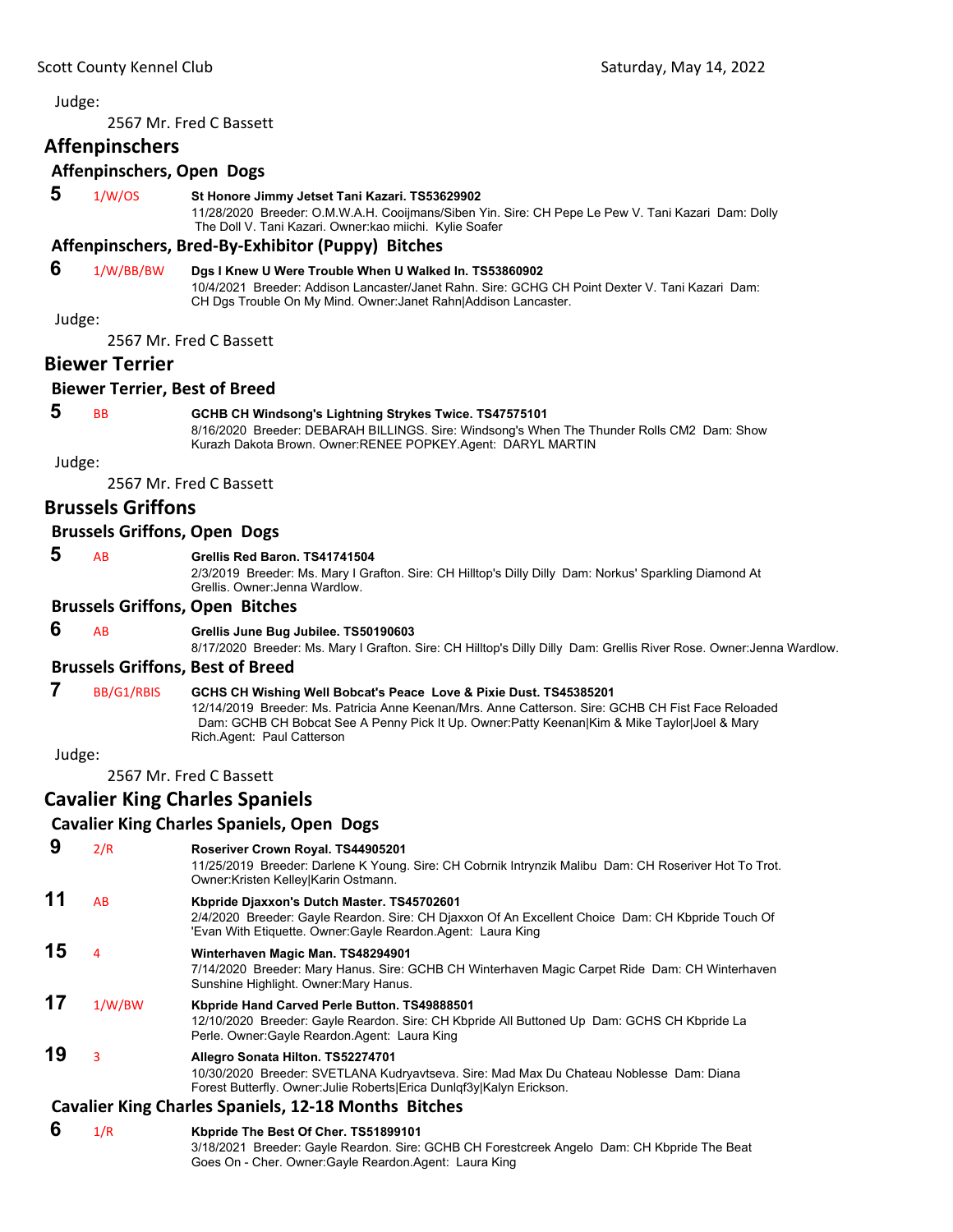### **Cavalier King Charles Spaniels, Bred‐By‐Exhibitor (Adult) Bitches**

#### **10** <sup>1</sup> **Kingsmarq Good Golly Miss Molly. TS49012101** 9/5/2020 Breeder: Joni Marquardt/Richard Marquardt. Sire: GCH CH St Jon Masterpiece Risky Business At Kingsmarq Dam: GCH CH Kingsmarq Daisy Mae Clampett. Owner:Joni Marquardt|Richard Marquardt. **Cavalier King Charles Spaniels, Open Bitches 12** 1/W **Woftam Miss Betty Boop. TS44035401** 8/19/2019 Breeder: Mr. Lamont M Yoder/Charlene Yoder. Sire: CH Just Dressed To Impress Of Gilbrook Dam: CH Timsar Miss Trial. Owner:Lamont Yoder|Charlene Yoder.Agent: Laura King **Cavalier King Charles Spaniels, Best of Breed 14** OS **GCHB CH Kbpride Moon River. TS44657501** 8/26/2019 Breeder: Gayle Reardon. Sire: Riverdale Of An Excellent Choice Dam: GCHS CH Kbpride La Perle. Owner:Gayle Reardon.Agent: Laura King **21 GCH CH Saranade Ricochet With Rumriver. TS37450102** 10/10/2017 Breeder: Dawn Glaser-Falk/Penny Freberg. Sire: GCH CH Bonniemadra Trigger Happy Dam: Saranade Rendevous At Rumriver AX AXJ. Owner:Arlene Hunley|Penny Freberg. **23** BB **GCH CH St Jon Masterpiece Risky Business At Kingsmarq. TS41078203** 11/23/2018 Breeder: Angela Thibodeaux/Jennifer Wehking. Sire: GCHB CH Titania Bring On The Bubbly Dam: GCH CH Masterpiece Narcissus. Owner: Joni Marquardt|Richard Marquardt. **25** SEL **CH Juells Sweet Baby James. TS41611502** OHBB/OHG3 1/5/2019 Breeder: Julie K Elliott. Sire: GCH CH Kingsmarq Bellavita Highway Man CD RN CGC Dam: Juells Shut Up And Kiss Me. Owner:Julie Elliott|Amy Babcock.

Judge:

2567 Mr. Fred C Bassett

### **Chihuahuas (Long Coat)**

### **Chihuahuas (Long Coat), Best of Breed**

 **6** BB/G4 **GCHG CH Bramver's Orohime. TS44904401**

7/7/2018 Breeder: Chizuru Kadowaki. Sire: GCH CH Dartan N' Wincoo Ambassador Dam: Bramver's Ice Beauty. Owner:Lori and Bill block .Agent: Runchana Deview

Judge:

2567 Mr. Fred C Bassett

### **Chihuahuas (Smooth Coat)**

### **Chihuahuas (Smooth Coat), Puppy (9‐12 Months) Bitches**

### **6** 1/W/OS **Two J's The Perfect Bellini. TS52515401**

8/3/2021 Breeder: Jackie Parisek. Sire: CH Misti's Hot And Dangerous Dam: CH Mar-El-To's Cabana Breeze. Owner:Janet Rahn|Jackie Parisek.

#### **Chihuahuas (Smooth Coat), Open Bitches**

 **8** 1/R **Sheppard's Defining Elegance. TS33820303**

1/24/2017 Breeder: Susan Molash/Kelee Hirn-Sheppard. Sire: GCHP CH Dartan Wow Factor Of Josam Dam: CH Bellachi's Missouri China Doll By Koniki. Owner:Katelyn Rust.Agent: Nicole Denny

#### **Chihuahuas (Smooth Coat), Best of Breed**

#### **5** BB **GCHB CH Sailor S Lipetskih Ozer. TS49594601**

12/10/2019 Breeder: D I Kostin. Sire: Belissimo Bravo Emperor Meiji Dam: I Love You Soo S Lipetskih Ozer. Owner:Tamera Lee.Agent: Nicole Denny

Judge:

2567 Mr. Fred C Bassett

### **Chinese Cresteds**

#### **Chinese Cresteds, Bred‐By‐Exhibitor (Adult) Bitches**

 **8** 1/W/OS **Winwood Want 2 Know A Secret Withbrk. TS48934102** OHBB/OHG4 9/23/2020 Breeder: TAMMY MARIE WOOD/Melissa Streater. Sire: GCHS CH Valour's The Rightful Heir CA BCAT Dam: GCH CH Sondrasvictorian Secretlace Of Kylin. Owner:Tammy Marie Wood|Melissa streater.

#### **Chinese Cresteds, Best of Breed**

 **5** BB **GCHG CH Kaylen Let Ur Imagination Run Wild Cristal-Myangel. TS46800103** 5/7/2020 Breeder: Sandra Francis/Eduardo Baute/vincenzo zurlo/Kay Peiser. Sire: GCHP CH Kaylen's General Kai Panda Dam: CH Myangel-Cristall's Journey Of The Imagination. Owner:Kay Peiser|Virginia Dorris.Agent: Laura King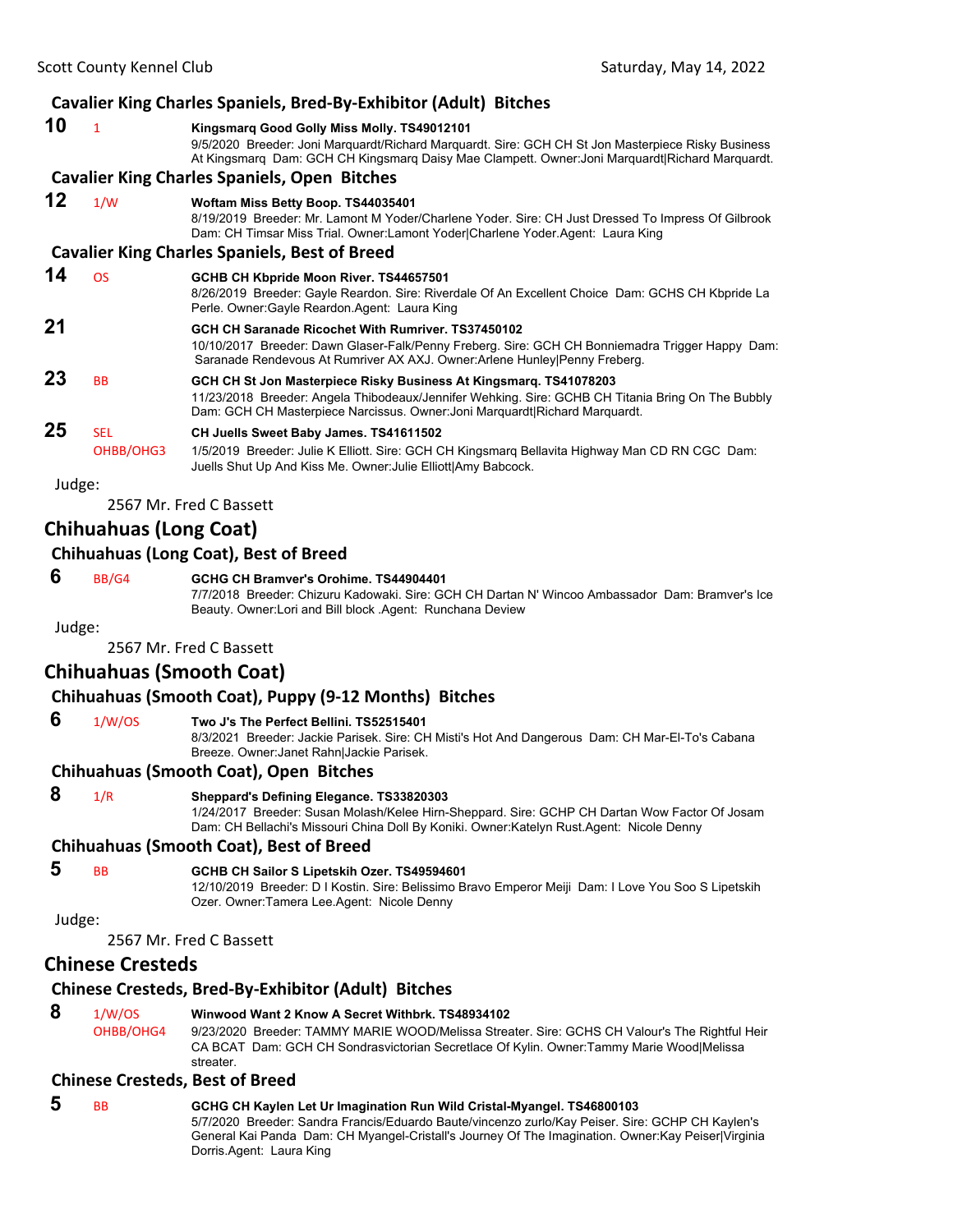#### **7** AB **Karakush Rub A Dub Dub. TS53586901**

3/26/2021 Breeder: Leigh Gibson. Sire: Karakush Wax On Wax Off Dam: Karakush Harley Quinn. Owner:Tracey Maigne.Agent: Blake Hansen

Judge:

2567 Mr. Fred C Bassett

**Havanese**

### **Havanese, 12‐18 Months Dogs**

 **5** 1/W/BW **Dutch Hollow's Black Is Black. TS50718304** 5/2/2021 Breeder: Jennifer Van Houten. Sire: CH Tapscott's Formal Attire Dam: Wilshy's This Girl's On Fire. Owner:Dr Mary Beth Benton.Agent: Ryan Wolfe **Havanese, Puppy (9‐12 Months) Bitches 6** 1/W/OS **Adelheid Eye Catcher. TS51040903** 5/26/2021 Breeder: Rick Newcomb/Renate Newcomb. Sire: GCH CH Adelheid Midnight Masquerade Dam: CH Peluito's Adelheid Pink Parfait. Owner:Renate Newcomb. **Havanese, Open Bitches 8** 1/R **Happy Paws' Sugar And Spice. TS50746402** 4/10/2021 Breeder: Shannon Clouse. Sire: CH Happy Paws' My Heart Is In Havana Dam: Happy Paws' Muffin Top. Owner:Dr Mary Beth Benton.Agent: Ryan Wolfe **Havanese, Best of Breed 9** AB **CH Whispering Waters U S Mail Special D. TS33799904** 4/18/2017 Breeder: Patricia Tschohl. Sire: GCH CH Whispering Waters Ladies Man Dam: GCH CH Whispering Waters Destiny's Song. Owner:Michele Parness.Agent: Terri Meyers **10** SEL **GCH CH Marcosa's Essential Travel. TS45665401** 2/20/2020 Breeder: Mary Anne Luke/Corinne Kolzow. Sire: GCHG CH Marcosa's Slip Slidin' Away Dam: CH Payasa & Marcosa Crazy Little Thing. Owner:Corinne Kolzow. **11** AB **GCHG CH Kolmar's & Los Feliz The Man Of Steel. TS40254001** 10/9/2018 Breeder: Mark W Kolbe. Sire: GCHS CH Angelheart's The Steel Curtain At Los Feliz Dam: GCH CH Kolmar's Well Hello Gorgeous. Owner:Anne Stevenson|Nancy Brown|Gary Brown|Lisa Soars .Agent: Tara Martin Rowell **15** BB **CH Brylee's Walk The Plank. TS51683801** 7/2/2021 Breeder: Michelle Abels/Sabrina Abels/Samantha Abels. Sire: GCHB CH Luv Bug's Pirate Of The High Seas Dam: GCH CH Brylee's Always Rockin Autumn. Owner:Michelle Abels|Samantha Abels|Sabrina Abels. Judge: 2567 Mr. Fred C Bassett **Japanese Chin**

#### **Japanese Chin, 12‐18 Months Dogs**

 **5** AB **Kimiko Guardian Of The Galaxy@Mizumi. TS51311301** 4/1/2021 Breeder: Edestiny Lomeli. Sire: GCH CH Windham Tri-Me From O'Cuana At Ippys Dam: Lovette's Carmel Supreme At Kimiko. Owner:Heather Mezera|Edestiny Lomeli.

#### **Japanese Chin, Best of Breed**

- **7** AB **GCHB CH Simpatico Star Spangled Banner. TS44107805** 6/24/2019 Breeder: Patricia Ann Holzkopf/Michael Holzkopf. Sire: CH Victory Fiore Gun Runner Dam: GCHS CH Simpatica Starlet O'Haira. Owner:Patricia Holzkopf|Michael Holzkopf|Michael Holzkopf .  **9** BB **GCH CH Touche Hi N Mai-T At Chic. TS44343401** 5/8/2019 Breeder: Jane Martenson/Vicki Dovellos. Sire: GCHG CH Touche's Top Hat And Tails At Samskara Dam: CH Touche's Chic Kate Spade. Owner:Vicki Dovellos|Jane Martenson.Agent: Matthew A Hoaglund
- **11** AB **GCH CH Ennistar's Rossyp Zvezd. TS46549101** 9/20/2019 Breeder: A.P. Kuleshova. Sire: Ennistar's Doros Golden Dream Dam: Omikudzi Caramel. Owner:Heather Mezera|Heidi Ludwig.

Judge:

2567 Mr. Fred C Bassett

### **Manchester Terriers (Toy)**

### **Manchester Terriers (Toy), Puppy (6‐9 Months) Dogs**

### **5** 1/W/BW/OS **Texangals Dj Carpe Diem. RN37312401**

OHBB 10/16/2021 Breeder: Kat Patrick/Joey Leese. Sire: GCH CH Texangals Diego's Got His Knives Out Dam: GCH CH Bluebonnet Dreaming Spires At Texangals TKN. Owner: Rick and Mona Lilly|Kat Patrick|Antonia Leese.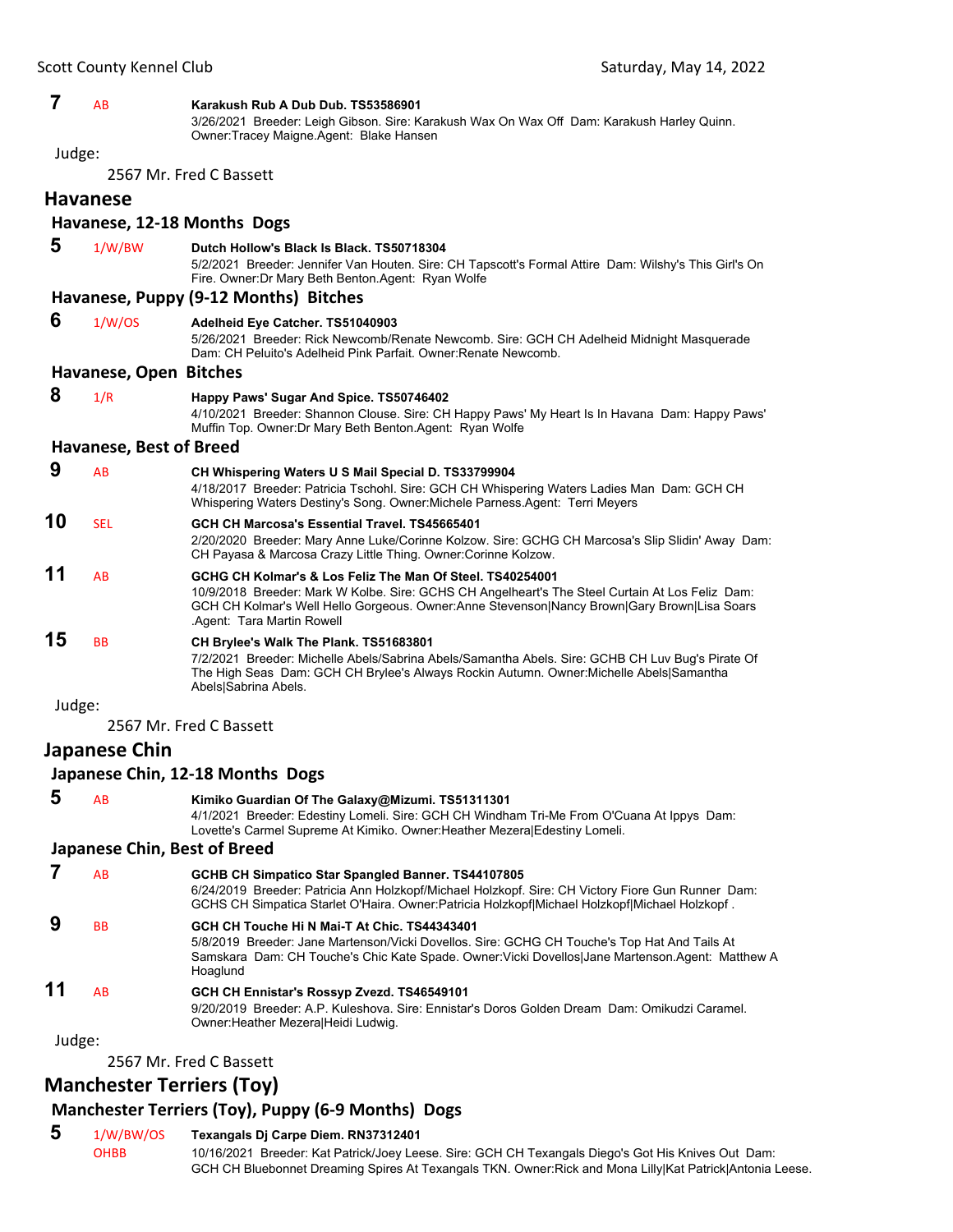| Manchester Terriers (Toy), Bred-By-Exhibitor (Puppy) Dogs |                                |                                                                                                                                                                                                                                       |  |  |
|-----------------------------------------------------------|--------------------------------|---------------------------------------------------------------------------------------------------------------------------------------------------------------------------------------------------------------------------------------|--|--|
| 7                                                         | AB                             | Lone Oak For The Love Of Pete. RN36811101<br>5/28/2021 Breeder: Barbara Munafo. Sire: GCHB CH Bayside's One More Go Round At Aztec Sun Dam:<br>CH Lone Oak One In A Million. Owner: Barbie Munafo.                                    |  |  |
|                                                           |                                | Manchester Terriers (Toy), Puppy (6-9 Months) Bitches                                                                                                                                                                                 |  |  |
| 6                                                         | 1/W                            | St.Stephen's Once Emma At Ajs. RN37118001<br>10/1/2021 Breeder: Stephen W Stricker. Sire: CH Earendils Unbridled Spirit Dam: CH St. Stephen's Once<br>The Dust Settles. Owner: Judy Deets.                                            |  |  |
|                                                           |                                | Manchester Terriers (Toy), Bred-By-Exhibitor (Puppy) Bitches                                                                                                                                                                          |  |  |
| 8                                                         | AB                             | Lone Oak Poppy Love. RN36811102<br>5/28/2021 Breeder: Barbara Munafo. Sire: GCHB CH Bayside's One More Go Round At Aztec Sun Dam:<br>CH Lone Oak One In A Million, Owner: Barbie Munafo.                                              |  |  |
|                                                           |                                | Manchester Terriers (Toy), Bred-By-Exhibitor (Adult) Bitches                                                                                                                                                                          |  |  |
| 10                                                        | 1/R                            | Dream Maker's Oh So Fetching. RN33933101<br>7/22/2019 Breeder: Susan G Thrasher. Sire: GCHS CH Lone Oak Honorable Samson Dam: GCH CH<br>Dream Maker's Sweet Molly Malone. Owner: Susan G Thrasher.                                    |  |  |
|                                                           |                                | <b>Manchester Terriers (Toy), Best of Breed</b>                                                                                                                                                                                       |  |  |
| 9                                                         | AB                             | GCH CH St. Stephen's Once Again Finnagan At Lone Oak. RN33615801<br>5/24/2019 Breeder: Stephen W Stricker. Sire: GCH CH Heaven Hi's Once In A Lifetime Dam: GCH CH<br>Bayside's Once Upon A Time. Owner: Barbie Munafo.               |  |  |
| 11                                                        | <b>SEL</b>                     | <b>CH Dream Maker's Pavorotti's Monello. RN33933103</b><br>7/22/2019 Breeder: Susan G Thrasher. Sire: GCHS CH Lone Oak Honorable Samson Dam: GCH CH<br>Dream Maker's Sweet Molly Malone. Owner: Annette M Bujold.                     |  |  |
| 12                                                        | <b>BB</b>                      | Texangals Alyson's Heard A Rumor. RN35882204<br>12/19/2020 Breeder: Kat Patrick. Sire: GCH CH St. Stephen's Once Again Finnagan At Lone Oak Dam:<br>CH Texangals Zoot Just Zoot. Owner: Judy Deets Barbie Munafo.                     |  |  |
| Judge:                                                    |                                |                                                                                                                                                                                                                                       |  |  |
|                                                           |                                | 2567 Mr. Fred C Bassett                                                                                                                                                                                                               |  |  |
|                                                           | <b>Papillons</b>               |                                                                                                                                                                                                                                       |  |  |
|                                                           | <b>Papillons, Open Dogs</b>    |                                                                                                                                                                                                                                       |  |  |
| 5                                                         | 1/W                            | Loteki A Moment Of Peace. TS48584501<br>5/29/2020 Breeder: Lou Ann King. Sire: CH Blesk Fortuni Evan Dam: CH Loteki A Moment Of Obsession.<br>Owner: Kassandra Pobanz Randy Pobanz Lou Ann King.                                      |  |  |
| 7                                                         | 2/R                            | Casabella's Monsieur Poirot. TS49538401<br>11/10/2020 Breeder: Carol R. Lauren-Schmidt. Sire: GCH CH Casabellas Great Expectations By Dak RI<br>ACT2 CGCA TKA Dam: Flight Of Fancy Valery Park RN CGC TKN. Owner:Marianne Kirkendall. |  |  |
|                                                           |                                | Papillons, Puppy (6-9 Months) Bitches                                                                                                                                                                                                 |  |  |
| 10                                                        | 1/W/BB/BW                      | Willow's Pond Ima Cupid Shuffle. TS52801701<br>10/2/2021 Breeder: Darcy Ahlers/Vicki Eckstein/Michael Eckstein. Sire: GCH CH Justa Puzzling Alibi At<br>Willow's Pond Dam: Zelicaon Poetry In Motion. Owner: Vicki Eckstein.          |  |  |
| 12                                                        | 2/R                            | Shamrock Deor's Light My Fire. TS54180902<br>10/28/2021 Breeder: Deborah O'Reilly. Sire: GCH CH Shamrock The Winds Of Winter Dam: CH Deor<br>Invincible Gold Wings Ablaze. Owner: Erin Matern Brooklynn Matern.                       |  |  |
|                                                           |                                | Papillons, 12-18 Months Bitches                                                                                                                                                                                                       |  |  |
| 14                                                        | 1                              | Pearl Street Violets Are Forever. TS51299502<br>5/2/2021 Breeder: Kay D Strohen. Sire: GCHP CH Wingssong Singular Sensation Dam: Pearl Street I<br>Like It Like That. Owner: Paula Austin Kay Strohen.                                |  |  |
|                                                           |                                | Papillons, Bred-By-Exhibitor (Adult) Bitches                                                                                                                                                                                          |  |  |
| 18                                                        | $\mathbf{1}$                   | Loteki Night Of Passion. TS52892401<br>5/12/2021 Breeder: Lou Ann King. Sire: GCH CH Loteki Crime Of Passion Dam: GCH CH Loteki In The<br>Heat Of The Night. Owner: Lou Ann King.                                                     |  |  |
|                                                           | <b>Papillons, Open Bitches</b> |                                                                                                                                                                                                                                       |  |  |
| 20                                                        | 1                              | Bravo She's A Lady. TS37401801                                                                                                                                                                                                        |  |  |
|                                                           |                                | 11/29/2016 Breeder: Jill Van Dorpe. Sire: CH Bravo Latin Lover At Shamrock Dam: Bravo She's Got<br>Spirit CA. Owner: Jill VanDorpe.                                                                                                   |  |  |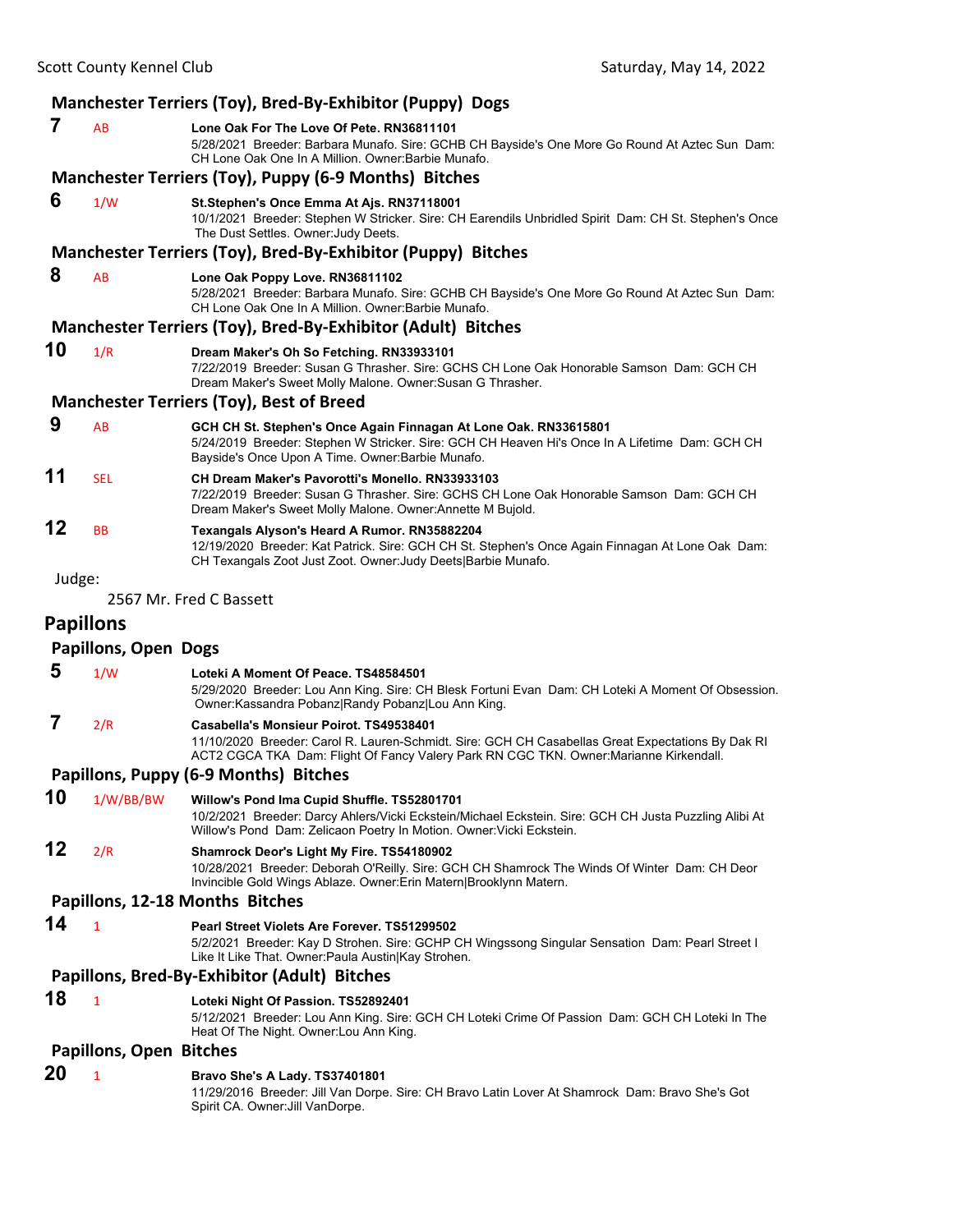|        | <b>Papillons, Best of Breed</b>   |                                                                                                                                                                                                                                                                              |
|--------|-----------------------------------|------------------------------------------------------------------------------------------------------------------------------------------------------------------------------------------------------------------------------------------------------------------------------|
| 11     | <b>SEL</b>                        | GCH CH Loteki Crime Of Passion. TS41147201<br>10/31/2018 Breeder: Lou Ann King. Sire: Xanadu Consider All Options Dam: CH Loteki In The Heat Of<br>Passion. Owner: Lou Ann King.                                                                                             |
| 15     | <b>OS</b><br>OHBB/OHG1            | CH Shamrock Dilly Dilly. TS44580002<br>7/1/2019 Breeder: Erin Matern. Sire: CH Bravo Latin Lover At Shamrock Dam: Zelicaon Luck B A Lady<br>O'Jore, Owner: Erin Matern.                                                                                                      |
| 22     | <b>SEL</b>                        | GCHS CH Kirin Fun And Games, TS46297004<br>2/3/2020 Breeder: Barbara Gossett. Sire: GCHB CH Nightfire's Unique But Real Dam: Goldenbay A Girl<br>Just Wants To Have Fun. Owner: Marilyn McNamara. Agent: Christa Cook                                                        |
| 24     |                                   | CH Winghaven Love Is Like A Butterfly. TS48190201<br>7/28/2020 Breeder: Elizabeth Shonts. Sire: Emerald Garden Robbie Burns Of Winghaven Dam: GCHS<br>CH Zelicaon Play To Win For Winghaven. Owner: Elizabeth Shonts Samantha Shonts.                                        |
| Judge: |                                   |                                                                                                                                                                                                                                                                              |
|        |                                   | 2567 Mr. Fred C Bassett                                                                                                                                                                                                                                                      |
|        | <b>Pekingese</b>                  |                                                                                                                                                                                                                                                                              |
|        | Pekingese, Open Dogs              |                                                                                                                                                                                                                                                                              |
| 9      | AB                                | Pequest Texican Parti At H.T TS51319604<br>5/15/2021 Breeder: Mr. David Fitzpatrick. Sire: CH Pequest Ghostbuster Dam: Pequest Parti Time.<br>Owner: Deborah Thompson. Agent: Celso Schneider                                                                                |
|        |                                   | Pekingese, Bred-By-Exhibitor (Puppy) Bitches                                                                                                                                                                                                                                 |
| 8      | AB                                | Egret Bay's Happily Ever After. TS54452701<br>11/1/2021 Breeder: meridith cairns mellen/Connie Bullock/Karla Edwards. Sire: CH Lion Dog's Toy Maker<br>CGC Dam: CH Lion Dogs Once Upon A Time At A Egret Bay. Owner: Meridith Cairns Mellen Connie<br>Bullock Karla Edwards. |
| Judge: |                                   |                                                                                                                                                                                                                                                                              |
|        |                                   | 2567 Mr. Fred C Bassett                                                                                                                                                                                                                                                      |
|        | <b>Pomeranians</b>                |                                                                                                                                                                                                                                                                              |
|        | <b>Pomeranians, Open Dogs</b>     |                                                                                                                                                                                                                                                                              |
| 5      | 1/W/BW                            | Bode Parti O'Finch's Krug. TS50396001<br>6/21/2020 Breeder: Danilo Krug/Patricia Krug. Sire: Danone Krug Dam: Dream Parti Krug. Owner:Natalia<br>de Carlo.Agent: David Fleming                                                                                               |
|        |                                   | Pomeranians, Puppy (9-12 Months) Bitches                                                                                                                                                                                                                                     |
| 6      | AB                                | Shaw's Meesha Wind Me Up Watch Me Go. TS51787003<br>5/29/2021 Breeder: Peg Shaw. Sire: Gold Star's Daydreaming At Shaw'S Dam: Gold Star's Reaching For<br>The Sky. Owner: Peg Shaw. Agent: Celso Schneider                                                                   |
| 8      | 1                                 | Badabing's Hold My Birkin. TS52091502<br>7/21/2021 Breeder: Natalia De Carlo. Sire: Finch's 221b Baker Street Dam: Nayda's Smell The Honey At<br>Badabing. Owner: Natalia de Carlo. Agent: David Fleming                                                                     |
|        |                                   | Pomeranians, 12-18 Months Bitches                                                                                                                                                                                                                                            |
| 10     | 1/W/OS                            | Blue & Co 2nd Gen Sun. TS53739701<br>4/9/2021 Breeder: SO-HWA KIM. Sire: Sport Lighter Jico Dam: Noblesse Castle I Am "Joy".<br>Owner: Natalia de Carlo Agent: David Fleming                                                                                                 |
|        |                                   | Pomeranians, Bred-By-Exhibitor (Adult) Bitches                                                                                                                                                                                                                               |
| 12     | $\mathbf{1}$                      | Pompuf A New Hope For Tomorrow. TS49362401<br>12/4/2020 Breeder: Bonnie J Hodson/Sue Dittmer/Gwen R Hodson. Sire: CH Pompuf May I Have Some<br>More Please Dam: CH Pompuf A New Hope. Owner: Bonnie J Hodson Bonnie Hodson Sue Dittmer Gwen<br>Hodson.                       |
|        | Pomeranians, Open Bitches         |                                                                                                                                                                                                                                                                              |
| 14     | 1/R                               | Pompuf Favorite Little Woman Jojo. TS49362402<br>12/4/2020 Breeder: Bonnie J Hodson/Sue Dittmer/Gwen R Hodson. Sire: CH Pompuf May I Have Some<br>More Please Dam: CH Pompuf A New Hope. Owner: Bonnie J Hodson Bonnie Hodson Sue Dittmer.                                   |
|        | <b>Pomeranians, Best of Breed</b> |                                                                                                                                                                                                                                                                              |
| 7      | ВB                                | CH Pompuf May I Have Some More Please. TS37406601                                                                                                                                                                                                                            |
|        | OHBB/OHG2                         | 12/6/2017 Breeder: Gwen R Hodson/Bonnie J Hodson. Sire: Weewyn's Don't Rock The Boat Dam:                                                                                                                                                                                    |

Pompuf Zena Love Goddess. Owner:Bonnie J Hodson|Bonnie Hodson|Sue Dittmer|Gwen Hodson.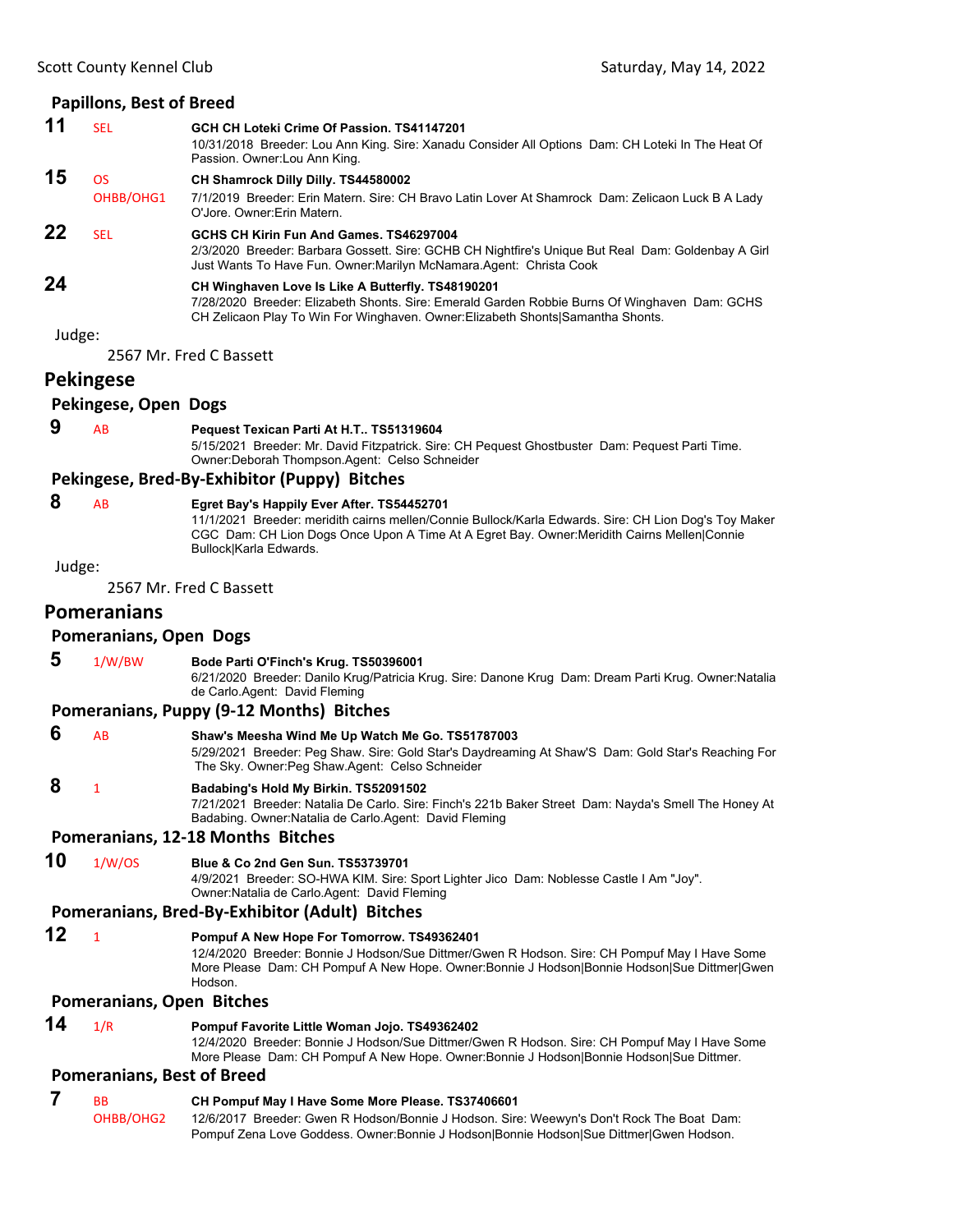| Judge:      |                              |                                                                                                                                                                                                                                                        |
|-------------|------------------------------|--------------------------------------------------------------------------------------------------------------------------------------------------------------------------------------------------------------------------------------------------------|
|             |                              | 2567 Mr. Fred C Bassett                                                                                                                                                                                                                                |
|             | Poodles (Toy)                |                                                                                                                                                                                                                                                        |
|             |                              | Poodles (Toy), Bred-By-Exhibitor (Puppy) Bitches                                                                                                                                                                                                       |
| 6           | 1/R                          | Swag Lomar Penny Pincher. PR25265802<br>9/19/2021 Breeder: Terri Meyers/Lori Logli. Sire: GCH CH Piedmont's Daddy Issues Dam: CH Swag<br>Lomar Coin Toss. Owner: Terri Meyers   Lori Logli.                                                            |
|             |                              | Poodles (Toy), Open Bitches                                                                                                                                                                                                                            |
| 8           | $\overline{2}$               | Black Gold Elegance. PR22877404<br>5/8/2020 Breeder: Olena Johnson. Sire: Hestebakkens Lemon Rose Dam: Ocharovanie Doma<br>Romanovyh Zlata Solnyshko. Owner: OLENA JOHNSON. Agent: Matthew A Hoaglund                                                  |
| 10          | 1/W/BB/G3                    | Tantalite Zwart Zeva. PR23356202<br>10/12/2020 Breeder: Tawnya Bobst. Sire: GCH CH Davinci's Gv Black Diamond On The Runway Dam:<br>Tantalite Zwart Samantha. Owner: Tawnya Ann Bobst.                                                                 |
|             | Poodles (Toy), Best of Breed |                                                                                                                                                                                                                                                        |
| 12          | <b>SEL</b>                   | CH Swag Lomar Not All That Glitters Is Gold. PR23624301<br>6/28/2020 Breeder: Terri Meyers/Lori Logli. Sire: GCHG CH Lomar Swag's One Tin Soldier Dam: CH<br>Swag Lomar Fully Loaded. Owner: Terri Meyers   Lori Logli.                                |
| 14          | AB                           | CH Kandyland's Moon Pie. PR23796002<br>1/31/2021 Breeder: Jin Wagoner. Sire: GCH CH Davinci's Gv Black Diamond On The Runway Dam: CH<br>Kandyland's Fifth Avenue. Owner:Sally Ciraolo Jin Wagoner.                                                     |
| Judge:      |                              |                                                                                                                                                                                                                                                        |
|             |                              | 2567 Mr. Fred C Bassett                                                                                                                                                                                                                                |
| <b>Pugs</b> |                              |                                                                                                                                                                                                                                                        |
|             |                              | Pugs, Puppy (9-12 Months) Dogs                                                                                                                                                                                                                         |
| 5           | AB                           | Zhanshi Wahoo's Wu Of Han Of Storybook. TS52076101<br>6/6/2021 Breeder: Wynn Van Duyn/Aleshia Van Duyn. Sire: CH Full Moon I'm Engaging Dam: CH Zhanshi-<br>Wahoo's Shimei Penga Of Daenen. Owner: Wynn Aleshia Van Duyn.                              |
|             |                              | Pugs, Puppy (9-12 Months) Bitches                                                                                                                                                                                                                      |
| 6           | AB                           | Zhanshi Wahoo's Princess Longlu Of Storybook. TS52076102<br>6/6/2021 Breeder: Wynn Van Duyn/Aleshia Van Duyn. Sire: CH Full Moon I'm Engaging Dam: CH Zhanshi-<br>Wahoo's Shimei Penga Of Daenen. Owner: Wynn Aleshia Van Duyn. Agent: Runchana Deview |
|             | <b>Pugs, Best of Breed</b>   |                                                                                                                                                                                                                                                        |
| 9           | <b>OS</b>                    | GCH CH Jester Beanboozled. TS43149901<br>5/31/2019 Breeder: Julie Robertson. Sire: GCHG CH Kngz Appetite For Destruction At Vanity Dam: GCH<br>CH Jester Fig's Jumping Bean. Owner: Julie Robertson. Agent: Kristin Lawless                            |
| 12          | BB                           | GCH CH Caper's This Is How It's Done Matilda. TS41217105<br>1/5/2019 Breeder: Phillip G Fisher/Carolyn J Fisher. Sire: CH Caper's Deja Vu One More Time! Dam:<br>GCH CH Caper's Sirius Sugar High. Owner:Cara Rutzel.                                  |
| 14          | AB                           | CH Zhanshi Wahoo's Hua Shan. TS49383402<br>11/15/2020 Breeder: Wynn Van Duyn/Aleshia Van Duyn. Sire: GCHB CH Zhanshi Wahoo's Shiranui<br>Baohu-zhe Dam: CH Zhanshi Wahoo's Hei Zhenzhu. Owner:Wynn Aleshia Van Duyn.Agent: Runchana Deview             |
| Judge:      |                              |                                                                                                                                                                                                                                                        |
|             |                              | 2567 Mr. Fred C Bassett                                                                                                                                                                                                                                |
|             | <b>Shih Tzu</b>              |                                                                                                                                                                                                                                                        |
|             |                              | Shih Tzu, Bred-By-Exhibitor (Puppy) Dogs                                                                                                                                                                                                               |
| 5           | 1/W/BB/BW                    | Sarjan's Never Find Another Like Me. TS53268401<br>7/22/2021 Breeder: Sarah Bebee. Sire: CH Ascher N Sarjan's Yu So Man Sum Dam: GCH CH Sarjan's<br>Look What U Made Me Do. Owner: Sarah Bebee.                                                        |
|             |                              | Shih Tzu, Puppy (9-12 Months) Bitches                                                                                                                                                                                                                  |
| 6           | 1/W/OS                       | Langpur Talkin' In My Sleep. TS52964001<br>5/19/2021 Breeder: Melissa Papke. Sire: CH Ho Chi Langpur Talkin' To Myself Dam: Miralan's<br>Moonstruck. Owner: melissa papke Sabrina Abels.                                                               |
|             |                              | Shih Tzu, Bred-By-Exhibitor (Puppy) Bitches                                                                                                                                                                                                            |
| 8           | AB                           | Ryan's Can't Stop This Feelin'. TS52179901                                                                                                                                                                                                             |

7/8/2021 Breeder: Jessica Ryan. Sire: GCH CH Ryan's Be Still My Heart Dam: Ryan's A Reason To Believe. Owner:Jessica Ryan.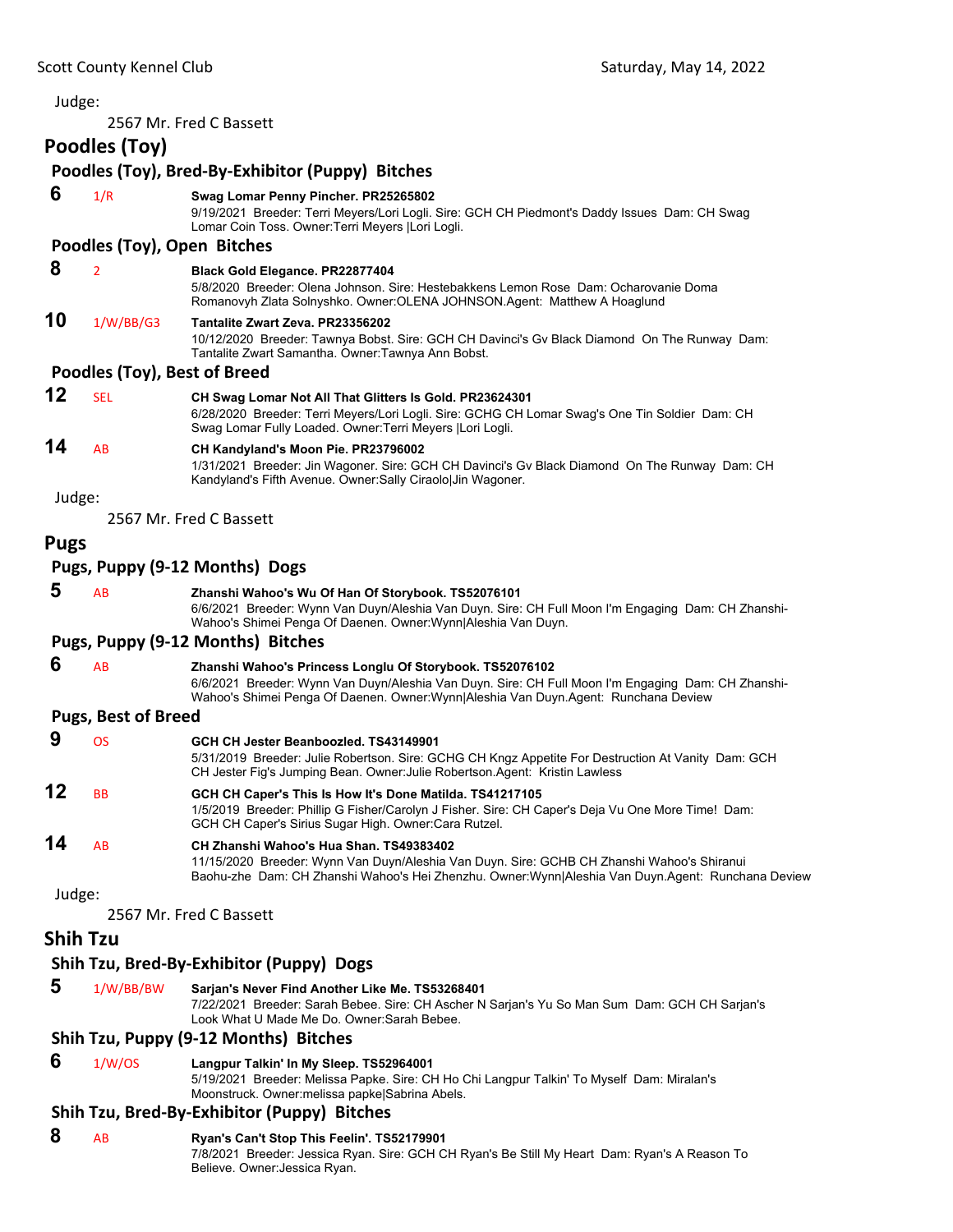### **Shih Tzu, Bred‐By‐Exhibitor (Adult) Bitches**

**10** 1/R **Qing Dynasty Mysterious Meku. TS42862003** 6/15/2019 Breeder: Richard Weber/Mary Jo Miller-Weber. Sire: GCH CH Jianzhuang-De Maxwell's Silver Hammer Dam: GCHS CH Qing Dynasty's Enchanted Aurora. Owner:Richard G Weber|Mary Jo Miller-**Weber** 

#### **Shih Tzu, American Bred Bitches**

### **12** <sup>1</sup> **Qing Dynasty's Mystical Bella. TS34516601**

6/21/2017 Breeder: Richard Weber. Sire: GCH CH Sarjan's Fantastic Baby At Ryans Dam: CH Ming Dynasty's Moon Star. Owner:Richard G Weber|Mary Jo Weber-Miller.

Judge:

2567 Mr. Fred C Bassett

### **Silky Terriers**

#### **Silky Terriers, Bred‐By‐Exhibitor (Adult) Dogs**

#### **5** 1/W/BB/BW **Goldnblu's Hickory Dickory Dock. TS45752601**

3/2/2020 Breeder: Cheryl Kouski/Miss Lee Kouski. Sire: GCHG CH Karisma Heart And Soul Dam: GCH CH Wyncrest Stonecroft The Farmers Wife. Owner:Lee Kouski|Cheryl Kouski.

#### **Silky Terriers, Open Bitches**

 **8** 1/W/OS **Wyncrest Chasing Rainbows. TS39998001**

6/20/2018 Breeder: Barbara A Heckerman. Sire: CH Stonecroft Wyncrest Kiss The Girls Dam: Wyncrest Does Your Mother Know. Owner:Lee Kouski|Barb Heckerman|Cheryl Kouski.

Judge:

2567 Mr. Fred C Bassett

### **Toy Fox Terriers**

#### **Toy Fox Terriers, Open Bitches**

 **6** 2/R **Azefer Jingle Belle Rock Fidelis. TS46690501** 12/25/2019 Breeder: Lila Fast. Sire: GCHS CH Vinmars California Journey @ Ultra Quest Dam: GCHG CH Azefer Duchess Of York. Owner:Nathan Gould|Colleen Mitchell|Lila Fast.  **8** 1/W **Foxshire Summer Squall. TS51019603** OHBB 4/16/2021 Breeder: Sarah A Kittner/Jeffrey M Kittner/Joan Krumm. Sire: GCH CH MACH Lillys Ultra Quest Wave Chaser RN MXB MJS NF CGC TKN Dam: CH Valdon's First Day Of Summer At Foxshire. Owner:Suella Lory|Sarah Kittner.

#### **Toy Fox Terriers, Best of Breed**

 **5** AB **GCH CH Fly'N Fox Too Hot To Handle. TS40181401** 7/14/2018 Breeder: Jamie Wardlow. Sire: CH Valdon's Triple Threat Dam: CH Chula & Heavenly's Something's Different. Owner:Jamie Wardlow. **10** BB **GCH CH M L Stairway To Heaven. TS48344703** 9/11/2020 Breeder: Michelle Liggett. Sire: CH Roeders Ml Merlins Black Magic Dam: M L Just A Dash Of Class Please. Owner:Izabelle Burg|Shirley Peter. **12** SEL **CH Foxshire Summer Vacation @ Lilly'S TKN. TS51019601** 4/16/2021 Breeder: Sarah A Kittner/Jeffrey M Kittner/Joan Krumm. Sire: GCH CH MACH Lillys Ultra Quest Wave Chaser RN MXB MJS NF CGC TKN Dam: CH Valdon's First Day Of Summer At Foxshire. Owner:Rick and Mona Lilly|Sarah Kittner |Jeff Kittner .

Judge:

2567 Mr. Fred C Bassett

### **Yorkshire Terriers**

### **Yorkshire Terriers, Bred‐By‐Exhibitor (Adult) Dogs**

 **5** AB **Sagebrooke Time Traveler. TS50546801**

1/22/2021 Breeder: Michelle V Chaney. Sire: GCH CH Blue-Fantasy's Rocket's Red Glare Dam: GCH CH Sagebrooke Till The End Of Time. Owner:Michelle V Chaney.

### **Yorkshire Terriers, Bred‐By‐Exhibitor (Adult) Bitches**

 **6** AB **Sagebrooke Time In A Bottle. TS48184703** 9/9/2020 Breeder: Michelle V Chaney. Sire: GCH CH Exmoor's Engage Dam: CH Sagebrooke It's All In The Timing. Owner:Michelle V Chaney.

#### **Yorkshire Terriers, Best of Breed**

### **7** BB/G2 **GCHS CH Camparis Coastwind. TS43979301**

10/8/2017 Breeder: Markus Ackerman. Sire: Camparis Westwind Dam: Camparis Bam-Bam. Owner:Diana summers|Mary keeling.Agent: Daron Newcomb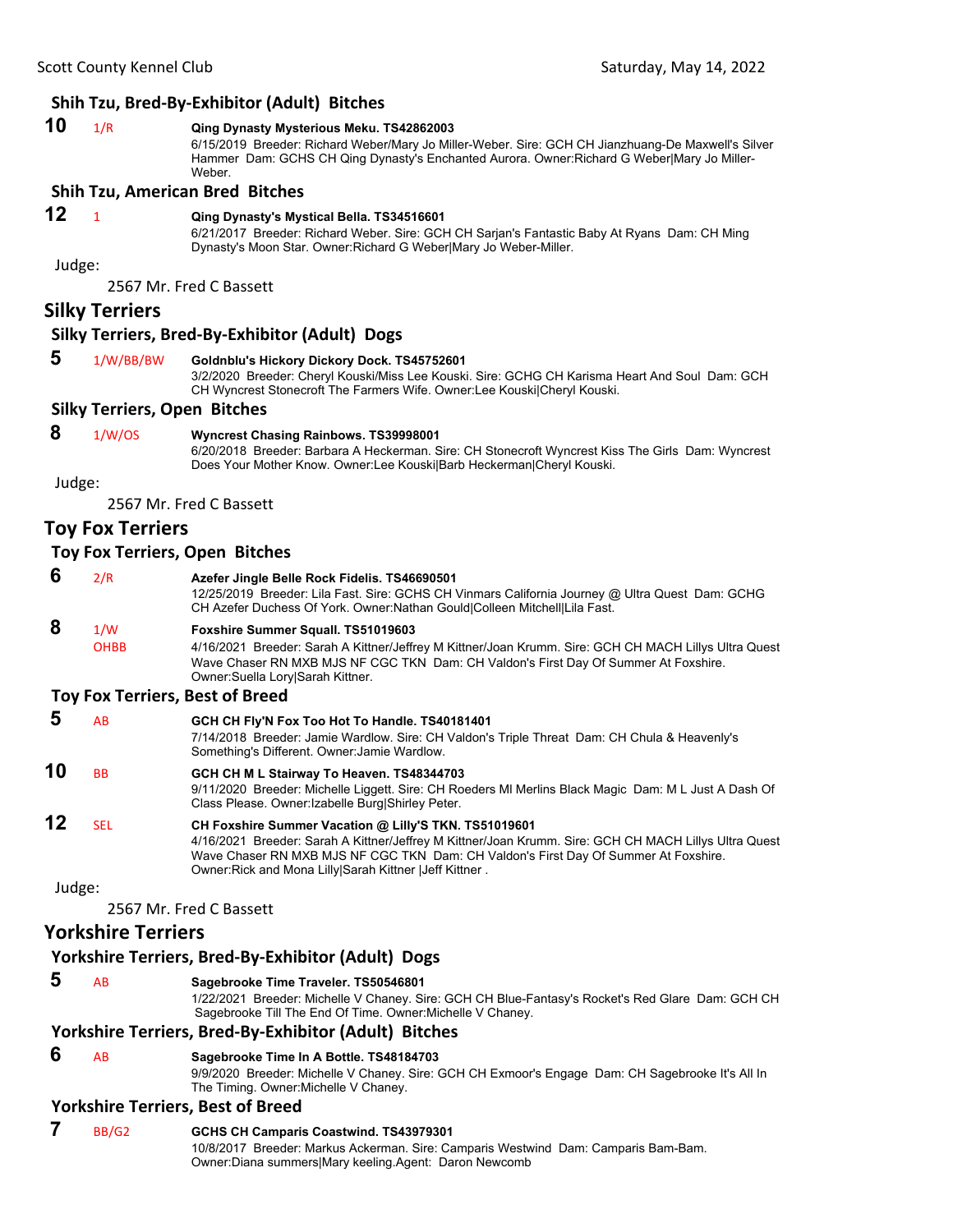<span id="page-38-0"></span>53586 Ms. Deborah Barrett

### **Bichons Frises**

|        | <b>Bichons Frises, Open Dogs</b>     |                                                                                                                                                                                                                                                                          |  |
|--------|--------------------------------------|--------------------------------------------------------------------------------------------------------------------------------------------------------------------------------------------------------------------------------------------------------------------------|--|
| 5      | 1/W/BW                               | Star of team first. BF210031242R<br>5/13/2021 Breeder: Park jeon-ki. Sire: Jitterbop is anyone out there Dam: Love & love dog or 2<br>canola(team first). Owner: Park jeonki. Agent: Runchana Deview                                                                     |  |
|        |                                      | <b>Bichons Frises, Puppy (6-9 Months) Bitches</b>                                                                                                                                                                                                                        |  |
| 6      | 1/W/OS                               | <b>Hallmark Take Me With You - Stevie, NP71212111</b><br>10/3/2021 Breeder: Mariellen Jenkins/Carol Fellbaum/Joanne Rubin. Sire: GCH CH Stary-Dom<br>Declaration Of Gemstone Lyndale Dam: CH Hallmark High Ridge Born To Fly. Owner: Teri<br>Berkshire.Agent: Ryan Wolfe |  |
|        |                                      | Bichons Frises, Puppy (9-12 Months) Bitches                                                                                                                                                                                                                              |  |
| 8      | $\overline{2}$                       | Cher Ami's Hollyhock Alley - Oop. NP69164303<br>7/18/2021 Breeder: Deena J Mathog. Sire: GCHS CH Hollyhock Go Figure CGC Dam: CH Cher Ami's<br>Hillwood Walks The Walk Talks The Talk. Owner: Deena Mathog. Agent: Ryan Wolfe                                            |  |
| 10     | 1/R                                  | Cher Ami's Simply Radiant. NP69332802<br>7/23/2021 Breeder: Deena J Mathog. Sire: CH Diamella Undercover Cop At Risgae Dam: GCH CH Cher<br>Ami's Hillwood What Goes Around Comes Around. Owner: sommet ferguson.                                                         |  |
|        |                                      | <b>Bichons Frises, 12-18 Months Bitches</b>                                                                                                                                                                                                                              |  |
| 12     | $\mathbf{1}$                         | Cher Ami's Hallacre Pop Sizzle Fizz. NP65321104<br>2/27/2021 Breeder: Mrs. Linda Lou Hall/Mr. Jim Hall, Sire: GCHG CH Cher Ami's Center Of Attention<br>Dam: CH Fairspride Hallmark's Seraphina. Owner:Deena Mathog.Agent: Ryan Wolfe                                    |  |
|        | <b>Bichons Frises, Best of Breed</b> |                                                                                                                                                                                                                                                                          |  |
| 7      | <b>B<sub>B</sub></b><br><b>OHBB</b>  | CH Bibelot Solstice's Take It To The Limit. NP61864101<br>7/17/2020 Breeder: Paula Hendricks. Sire: GCHB CH Solstice Stormbringer Dam: CH Legend's Did<br>Someone Say Party?. Owner: Kyle Knudsen Paula Hendricks.                                                       |  |
| Judge: |                                      |                                                                                                                                                                                                                                                                          |  |
|        |                                      | 53586 Ms. Deborah Barrett                                                                                                                                                                                                                                                |  |
|        | <b>Boston Terriers</b>               |                                                                                                                                                                                                                                                                          |  |

#### **Boston Terriers, Open 15 lbs ‐ 20 lbs Bitches**

 **6** AB **Doo Dah's She Hung The Moon For Brookwood. NP58299904** 1/3/2020 Breeder: Sheryll Frederick/Jim Frederick. Sire: GCH CH Doo Dah's Willy B. Mine Dam: GCH CH Legend's Life In Technicolor For Doo Dah. Owner:Lee Ann Brooks|Beth Glenn|R. Taylor Hansel |Sheryll Frederick .

### **Boston Terriers, Best of Breed**

| -5     | <b>BB</b> | GCHG CH Bosarts And Giljas Royal Commander, NP52922501<br>10/22/2018 Breeder: Matthew Estell/Debra Estell. Sire: CH Gilia's Oomocks Klassic Tailored Southern<br>Star Dam: Klassic's Lady Annabelle At Bosart. Owner: Jane Cole Matthew Estell Agent: Paul Catterson |
|--------|-----------|----------------------------------------------------------------------------------------------------------------------------------------------------------------------------------------------------------------------------------------------------------------------|
| 8      | AB        | CH Doo Dah's Stay Wild Moon Child. NP58299903<br>1/3/2020 Breeder: Sheryll Frederick/Jim Frederick. Sire: GCH CH Doo Dah's Willy B. Mine Dam: GCH<br>CH Legend's Life In Technicolor For Doo Dah. Owner: Sheryll Frederick.                                          |
| Judge: |           |                                                                                                                                                                                                                                                                      |
|        |           | 53586 Ms. Deborah Barrett                                                                                                                                                                                                                                            |

## **Bulldogs**

### **Bulldogs, Puppy (6‐9 Months) Bitches**

 **6** 1/W/BB **Celtic Thunder's Wild Irish Clover. NP70882605**

OHBB 10/1/2021 Breeder: Tyrone community Murphy. Sire: Saylou's Bad Boy Bandit Dam: Anna Lulu. Owner:Natasha Jodoin.

### **Bulldogs, 12‐18 Months Bitches**

### **8** AB **Dog Gone's Merry And Bright. NP65037002**

12/26/2020 Breeder: Rachel Garde. Sire: GCH CH Dog Gone's Elementary My Dear Watson CGC Dam: GCH CH Dog Gone's Just A Dream. Owner:Allan and Susan Latcham.

### **Bulldogs, Open Bitches**

### **10** AB **Dog Gone's Mia Number Won. NP64599602**

9/10/2020 Breeder: Sandra Renfro/Rachel Garde. Sire: CH Dog Gone's Dream Big Dam: GCH CH Dog Gone's Poplarhill Fiona. Owner:Allan and Susan Latcham.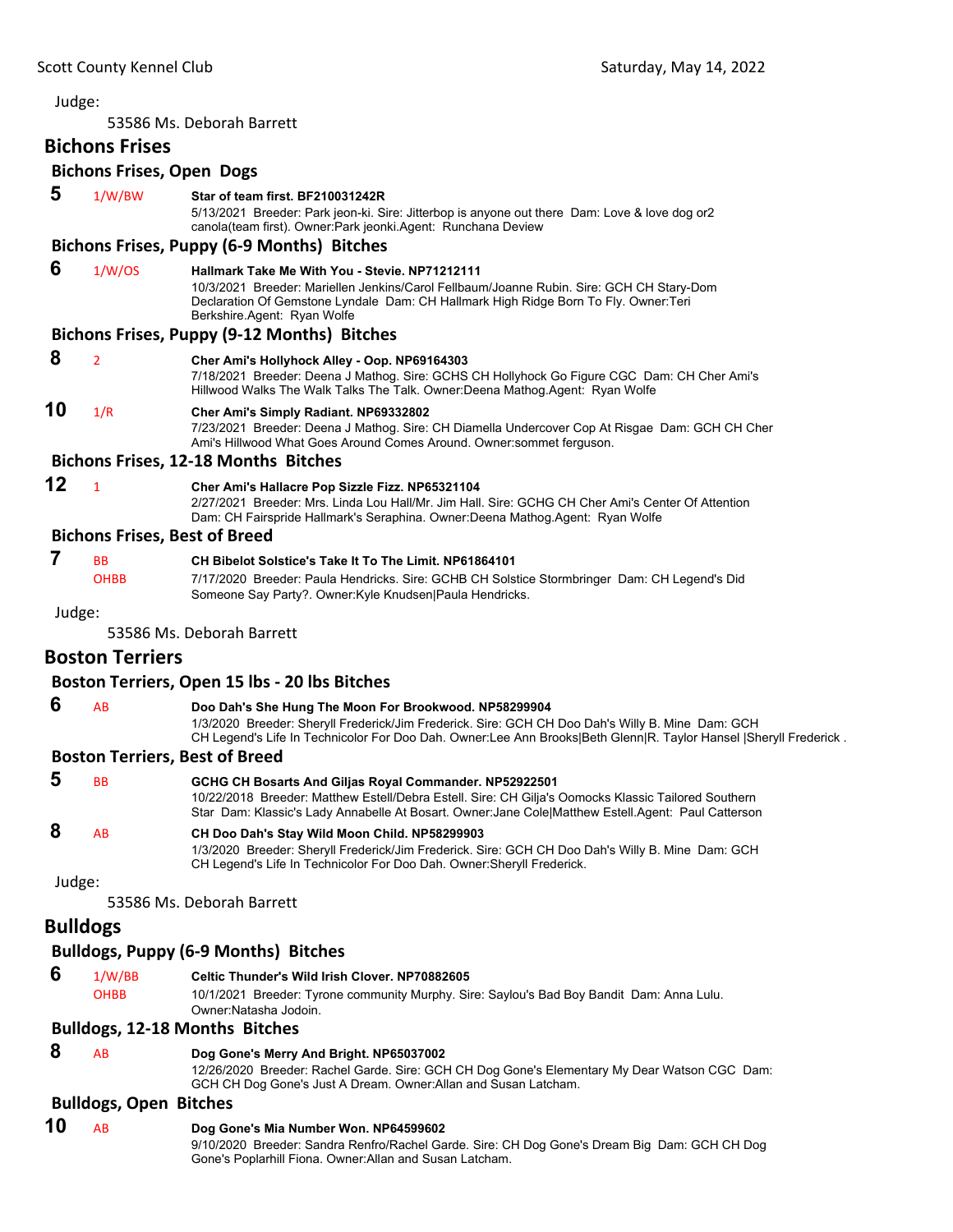53586 Ms. Deborah Barrett

Judge:

|        | <b>Chinese Shar-Pei</b>          |                                                                                                                                                                                                                                                                         |
|--------|----------------------------------|-------------------------------------------------------------------------------------------------------------------------------------------------------------------------------------------------------------------------------------------------------------------------|
|        |                                  | Chinese Shar-Pei, Puppy (9-12 Months) Bitches                                                                                                                                                                                                                           |
| 6      | AB                               | Ludmila Familia Santos Angel. NP68451503<br>6/11/2021 Breeder: Tetiana Anpilova. Sire: Nikolas Familia Santos Angel Dam: Lunar Gold King Fire.<br>Owner: Pattie Mitchell.                                                                                               |
|        |                                  | <b>Chinese Shar-Pei, Best of Breed</b>                                                                                                                                                                                                                                  |
| 8      | <b>BB</b><br><b>OHBB</b>         | GCH CH Legends Blurubein Perfection Thru The Ages. NP55706701<br>5/19/2019 Breeder: Betsy Michels. Sire: GCHG CH Blurubein Aged To Perfection Dam: CH Ricketts<br>Legacy At Legends. Owner: Betsy Michels Joy Lockery.                                                  |
| Judge: |                                  |                                                                                                                                                                                                                                                                         |
|        |                                  | 53586 Ms. Deborah Barrett                                                                                                                                                                                                                                               |
|        | <b>Chow Chows</b>                | Chow Chows, Bred-By-Exhibitor (Puppy) Dogs                                                                                                                                                                                                                              |
| 7      | 2/R                              | Imagine A Roadmap To Love. NP72445901<br>11/1/2021 Breeder: Deborah Spence/Tom Spence/George A Beliew/Charlotte Norskov Jensen. Sire: CH<br>Imagine I Love Jazz Dam: GCH CH Norskov's J'Adore Jasmine. Owner: Deborah Spence Tom<br>Spence George Beliew.               |
| 9      | OHBB/OHG2                        | 1/W/BB/BW/G4 Imagine A Double Portion. NP72445903<br>11/1/2021 Breeder: Deborah Spence/Tom Spence/George A Beliew/Charlotte Norskov Jensen. Sire: CH<br>Imagine I Love Jazz Dam: GCH CH Norskov's J'Adore Jasmine. Owner:Deborah Spence.                                |
|        | Chow Chows, Open Dogs            |                                                                                                                                                                                                                                                                         |
| 11     | $\mathbf{1}$                     | Jepa Little Blue Monster. NP63432404<br>11/14/2020 Breeder: Paula Lester/Jeff L Lester/Hannah R Lester. Sire: GCHB CH Elite's Storming The<br>House At Jepa'S Dam: Charmar-Jepa's Times Up Game Over. Owner: Joel Ockenga Judy Corbett.                                 |
|        |                                  | Chow Chows, Puppy (6-9 Months) Bitches                                                                                                                                                                                                                                  |
| 6      | 1/W/OS                           | Imagine It Should'Ve Been Me. NP72445904<br>11/1/2021 Breeder: Deborah Spence/Tom Spence/George A Beliew/Charlotte Norskov Jensen. Sire: CH<br>Imagine I Love Jazz Dam: GCH CH Norskov's J'Adore Jasmine. Owner: Deborah Spence.                                        |
|        |                                  | Chow Chows, Bred-By-Exhibitor (Puppy) Bitches                                                                                                                                                                                                                           |
| 8      | $\mathbf{1}$                     | Imagine Holding Onto Promises. NP72445902<br>11/1/2021 Breeder: Deborah Spence/Tom Spence/George A Beliew/Charlotte Norskov Jensen. Sire: CH<br>Imagine I Love Jazz Dam: GCH CH Norskov's J'Adore Jasmine. Owner: Deborah Spence Tom<br>Spence George Beliew.           |
|        |                                  | Chow Chows, Bred-By-Exhibitor (Adult) Bitches                                                                                                                                                                                                                           |
| 10     | 1/R                              | Hu-Chu Arrow Ravishing Ruby. NP54166701<br>2/22/2019 Breeder: Mr. David C Cook/Mr. Brian J Hooper/Leo Eugenio. Sire: CH Fortune's Smooth And<br>Sexy Dam: Arrow n Rio Charlotte Rose Of Hu-Chu. Owner:David Cook Brian Hooper Leo Eugenio.                              |
|        | <b>Chow Chows, Open Bitches</b>  |                                                                                                                                                                                                                                                                         |
| 12     | $\mathbf{1}$                     | Jepa's Growing Strong. NP63432403<br>11/14/2020 Breeder: Paula Lester/Jeff L Lester/Hannah R Lester. Sire: GCHB CH Elite's Storming The<br>House At Jepa'S Dam: Charmar-Jepa's Times Up Game Over. Owner: Paula Lester Jeff Lester   Hannah<br>Lester.                  |
| 14     | AB                               | Charmar-Jepa's Times Up Game Over. NP45397907<br>1/11/2017 Breeder: Sandra Chrisman/Shelly Chrisman. Sire: CH Rio's Mr. Kriss Kringle Dam: Charmar<br>Midnite Cowgirl. Owner: Paula Lester Jeff Lester Hannah Lester.                                                   |
| 16     | $\overline{2}$                   | Barbary's Moonlight Dancer. NP64109706<br>12/10/2020 Breeder: Melanie Regnier/Barbara D Becker. Sire: GCHG CH Barbary's Reigning Royalty<br>CGCA TKN Dam: Oasis Dancer Of the Blue Mystery. Owner: Josh Coffman Rickie Coffman Barbara D<br>Becker.                     |
|        | <b>Chow Chows, Best of Breed</b> |                                                                                                                                                                                                                                                                         |
| 15     | <b>SEL</b>                       | GCHB CH Elite's Storming The House At Jepa'S. NP48570503<br>1/2/2018 Breeder: Michael Heldt/Mr. Kurt Williams/Kenneth Wronski. Sire: GCH CH Elite's I'Ll Do The<br>Talking Dam: CH Padow's Queen Of The Night At Fortune. Owner:Paula Lester Jeff Lester Hannah Lester. |
| 17     | AB                               | CH Long Feng Roman Pearce. NP59580701<br>10/17/2019 Breeder: Lene Hedengran. Sire: Long Feng Captain Jack Sparrow Dam: Long Feng Mme                                                                                                                                    |

Crabbofix. Owner:Margarita Ferguson.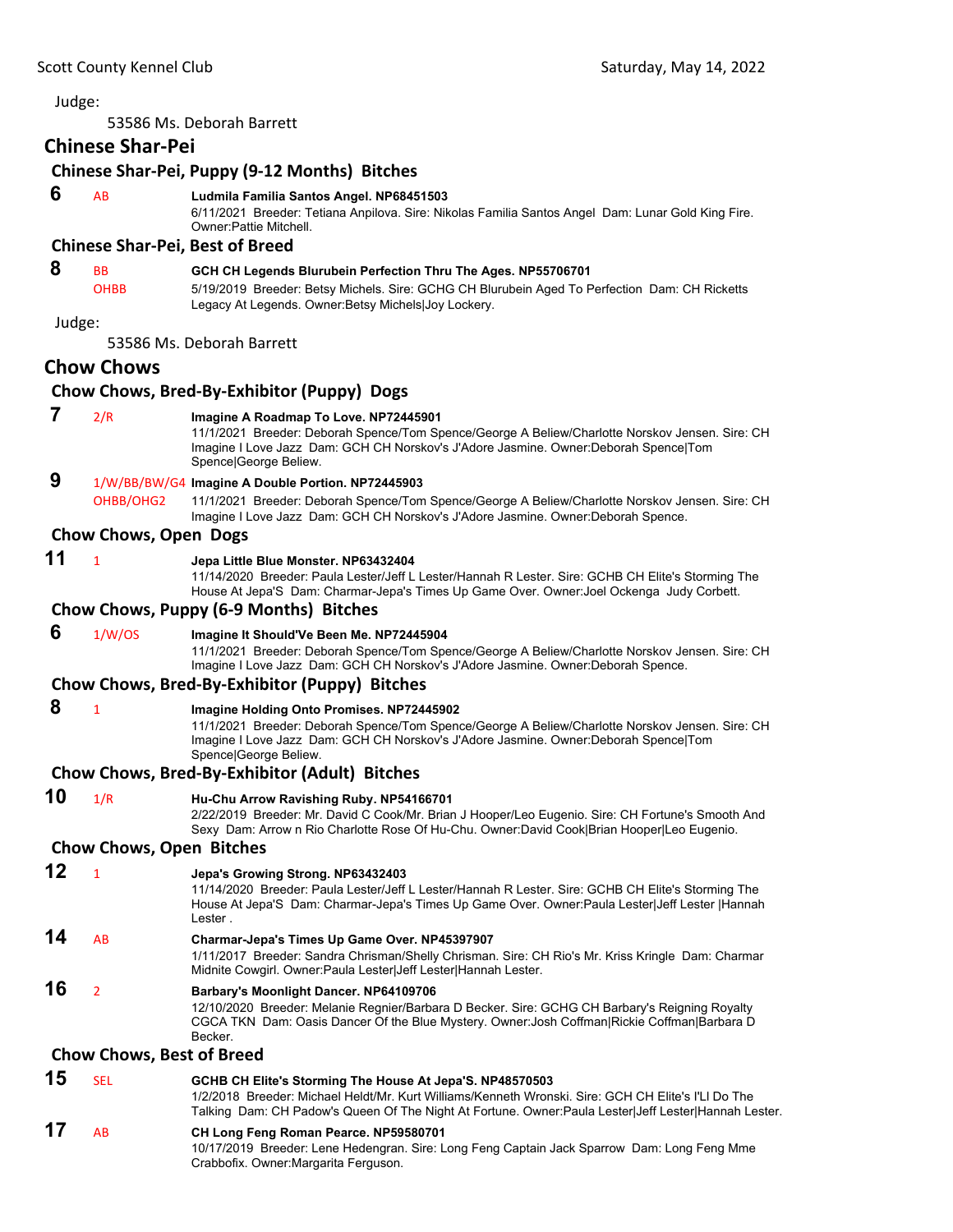### **20** AB **GCH CH Jepa's I Heard A Rumor. NP63432401**

11/14/2020 Breeder: Paula Lester/Jeff L Lester/Hannah R Lester. Sire: GCHB CH Elite's Storming The House At Jepa'S Dam: Charmar-Jepa's Times Up Game Over. Owner:Paula Lester|Jeff Lester|Hannah Lester .

#### Judge:

53586 Ms. Deborah Barrett

### **Coton de Tulear**

#### **Coton de Tulear, Best of Breed**

### **6** BB **GCHS CH Mi-Toi's Sally Ride By Kanto Cotons. NP60849201**

5/30/2020 Breeder: Ms. Inga I Young/Luis Ortiz. Sire: GCHS CH Morninglow's Arthurian Legend Dam: GCH CH Mi-Toi's I'M Lost In You. Owner:Inga Young.Agent: Laura King

#### Judge:

53586 Ms. Deborah Barrett

#### **Dalmatians**

#### **Dalmatians, Open Dogs**

- **5** 1/W/OS **Chelsea Hollytree @ Mj's God Gave Me You BCAT CGC. NP62171401**
	- 8/6/2020 Breeder: Mavis Barr/Gilda Turner/Julia Soukup. Sire: CH Merry Go Round Cholo O Chelsea Dam: GCH CH Jls Milliflora Petunia BCAT. Owner:Marla Jo Rudsell.

#### **Dalmatians, 12‐18 Months Bitches**

- **6** 1/W/BB/BW **Nspird-N-Mj's Hit The Stage Sparklin. NP65328806**
	- OHBB 3/2/2021 Breeder: Ms. Carrie L Jordan/Kelly L Rackley. Sire: CH Satin's Clown'n Around CDX Dam: GCH CH Hallmark Nspird Eye Candy FDC. Owner:Marla Jo Rudsell.

#### **Dalmatians, Best of Breed**

### **7** AB **GCHP2 CH Bret D N Adventureland Star Coach. NP44872604**

12/20/2016 Breeder: Karen Marie Tomchek/Patricia A Bugay/Marie D Zink. Sire: GCH CH Bret D N Engine Co Rising Star Dam: GCH CH Bretd N Adventureland N Troika Snapping To The Top CA. Owner:John Bachey.Agent: Dave Slattum

Judge:

53586 Ms. Deborah Barrett

### **French Bulldogs**

|   |     | French Bulldogs, Amateur Owner Handler Dogs                                                                                                                                                                              |
|---|-----|--------------------------------------------------------------------------------------------------------------------------------------------------------------------------------------------------------------------------|
| 5 | AB  | Dwayne Johnson signe du ciel-argentina. 83142<br>3/17/2019 Breeder: Guidon rocio fernanda. Sire: Petite glamour shetan Dam: Iz zarstvobulldogabrookly<br>Owner:Sara pelis.                                               |
|   | 1/R | Yodi Szczesliwy Zwierzyniec. NP66234601<br>4/15/2020 Breeder: Marcin Owczarek. Sire: Aliza Kron Edmond De Lambert Dam: Euphoria Amazing<br>Team. Owner: Jody L Loop Larry Loop.                                          |
|   |     | French Bulldogs, Bred-By-Exhibitor (Puppy) Dogs                                                                                                                                                                          |
| 9 |     | Prairie Gem's Waltzin' To Your Heart, NP69800302<br>8/10/2021 Breeder: Andrea Dawn Paul/Randy Huelsemann. Sire: Prairie Gem's Put Me In Coach Dam:<br>Prairie Gem's Obsidian Dream. Owner: Andrea Paul Randy Huelsemann. |

### **French Bulldogs, Bred‐By‐Exhibitor (Adult) Dogs**

**11** 1/W/BW **Maridens Together Forever. NP55068306**

6/8/2019 Breeder: Marilynn Fisher. Sire: Mariden's To Catch A Thief Dam: Mariden's Luck Be A Lady. Owner:Marilynn Fisher.

#### **French Bulldogs, Open Dogs**

**15** <sup>1</sup> **Gypsy Canyon Following In My Foot Steps. NP59932501** 11/15/2019 Breeder: Jody Kott/Vivianne Mello Hulsey. Sire: GCH CH Nobel Baflo Dam: Gc Heart N Havana By Gernada. Owner:Jody Kott|Vivianne Hulsey .Agent: Nicole Denny

#### **French Bulldogs, 12‐18 Months Bitches**

 **6** <sup>2</sup> **Bluemount Green Shoots Of Spring. NP68841701** 1/13/2021 Breeder: Jay Shein/Weiwei Shen. Sire: Duan Tao Mr Alan Dam: Duan Tao Blueberry Of Bluemount. Owner:Jay Shen|Weiwei Shen.Agent: Michael Shepherd  **8** <sup>1</sup> **Highwood's Miss American Pie. NP69194701**

4/1/2021 Breeder: Alexandra Vorbeck and Perry Payson. Sire: GCHP CH Fox Canyon's I Won The War At Goldshield CGCA CGCU TKN Dam: GCH CH Goldshield's Premiere Of Mystik. Owner:Andrea Paul|Randy Huelsemann|Alexandra Vorbeck|Perry Payson.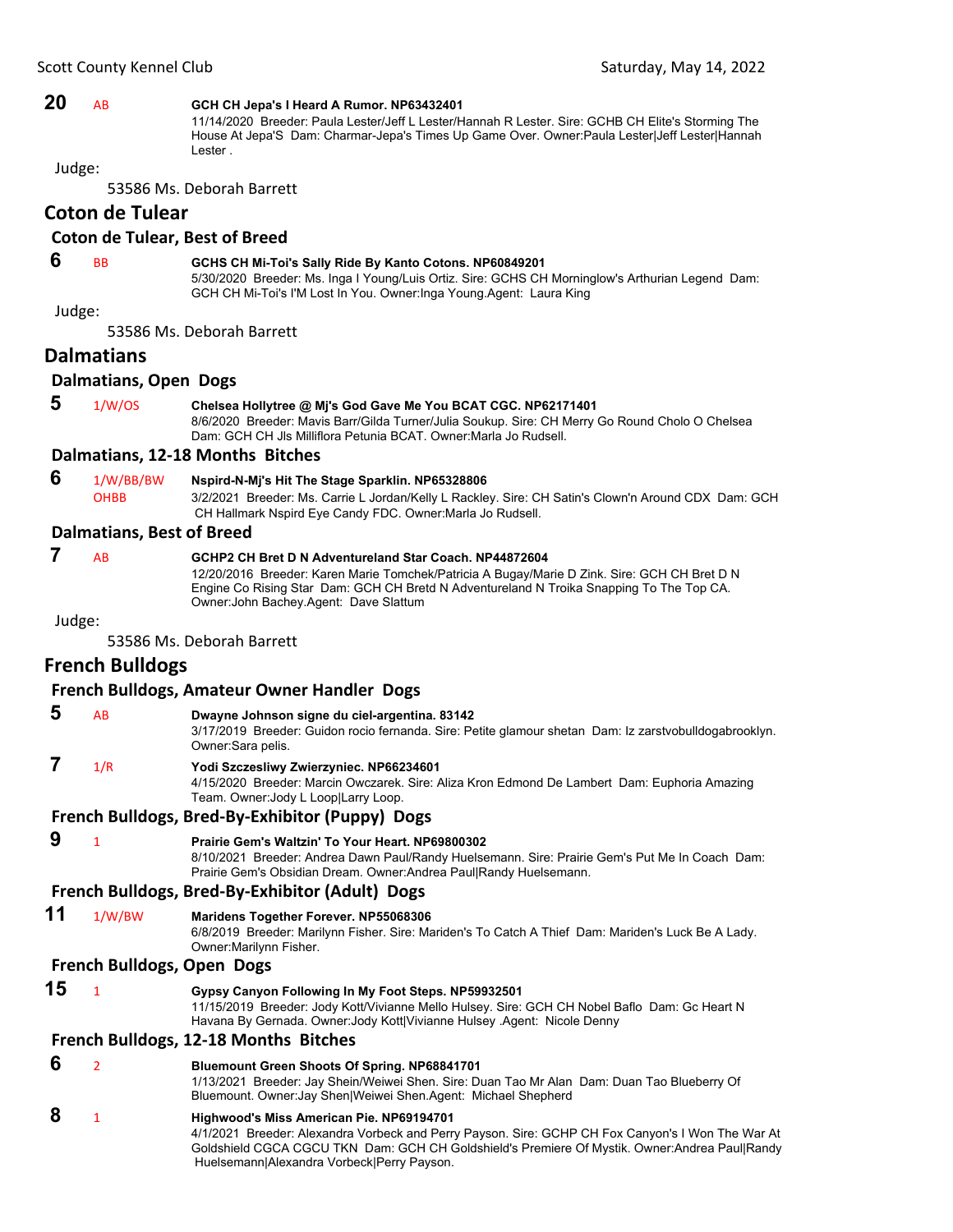| <b>French Bulldogs, Amateur Owner Handler Bitches</b> |                                                          |                                                                                                                                                                                                                                                                            |
|-------------------------------------------------------|----------------------------------------------------------|----------------------------------------------------------------------------------------------------------------------------------------------------------------------------------------------------------------------------------------------------------------------------|
| 10                                                    | <b>AB</b>                                                | <b>SENORIO DE CARTHAGO SOPHIE. LOE2513816</b><br>7/30/2020 Breeder: Fernandez Hernandez Francisco Javier . Sire: Jaguars Isco El De Arguzcan Dam:<br>Senordio De Carthago Expression . Owner: DEBBIE Coon.                                                                 |
|                                                       |                                                          | French Bulldogs, Bred-By-Exhibitor (Adult) Bitches                                                                                                                                                                                                                         |
| 12                                                    | 1/R                                                      | Mariden's Champagne Toast. NP55068304<br>6/8/2019 Breeder: Marilynn Fisher. Sire: Mariden's To Catch A Thief Dam: Mariden's Luck Be A Lady.<br>Owner: Marilynn Fisher.                                                                                                     |
|                                                       |                                                          | <b>French Bulldogs, Open Bitches</b>                                                                                                                                                                                                                                       |
| 14                                                    | <b>AB</b>                                                | Weywood's Mamma Mia!. NP63553102<br>6/22/2020 Breeder: Gwenn Weyandt. Sire: GCHP CH Chaselands Mathew Moss Dam: CH Weywood's<br>Dark 'N' Stormy. Owner: Gwen Weyandt. Agent: Nicole Denny                                                                                  |
| 16                                                    | 1/W/OS                                                   | Justina Konfident Step. NP70063301<br>10/1/2020 Breeder: Maryna Merentsova. Sire: Karabas Golden De Moris Dam: Lizi Konfident Step.<br>Owner: KATRINA M WEST. Agent: Michelle Baker                                                                                        |
|                                                       |                                                          | <b>French Bulldogs, Best of Breed</b>                                                                                                                                                                                                                                      |
| 17                                                    | AB                                                       | GCHS CH Dwayne Johnson Signe Du Ciel. NP56415502<br>3/17/2019 Breeder: Rocio Fernanda Gudino. Sire: Petite Glamour Shetan Dam: Iz Zarstvo Bulldoga<br>Brooklyn. Owner:Sara Pelis.Agent: Paul Catterson                                                                     |
| 19                                                    | <b>SEL</b>                                               | CH Hedgebrook's Dream On. NP60620301<br>5/14/2020 Breeder: Joyce Haas/Debbie Coon/Chandler Coon/Kelly Wilcox. Sire: Tlh Light Em Up And Run<br>Dam: Hedgebrook's Double D She's A Daredevil. Owner: Joyce Haas Kelly Wilcox Stoll.Agent: Paul<br>Catterson                 |
| 21                                                    | BB                                                       | CH Fabelhaft Robobull Sunny Side Up. NP64628601<br>2/2/2021 Breeder: James Dalton/Dr. John Turjoman. Sire: CH Robobull Fabelhaft Sun Fire Dam:<br>Messiah's Meant To Be Fabelhaft. Owner: Pam Dillon James Dalton. Christie Perry                                          |
| Judge:                                                |                                                          |                                                                                                                                                                                                                                                                            |
|                                                       |                                                          | 53586 Ms. Deborah Barrett                                                                                                                                                                                                                                                  |
|                                                       | <b>Lhasa Apsos</b>                                       |                                                                                                                                                                                                                                                                            |
|                                                       |                                                          | Lhasa Apsos, Puppy (9-12 Months) Dogs                                                                                                                                                                                                                                      |
| 5                                                     | AB                                                       | Golden Tu Blackberry Merlot. NP68766903<br>6/17/2021 Breeder: Jan Graunke/Karen L Schlais. Sire: Golden Tu Karlyn Whose Code Is It Anyway Dam:<br>GCH CH Golden Tu Karlyn Code Of The Cozmos. Owner: Jan Graunke.                                                          |
|                                                       |                                                          | Lhasa Apsos, Puppy (9-12 Months) Bitches                                                                                                                                                                                                                                   |
| 8                                                     | 1/W                                                      | Joyslyn's Satin And Pearls. NP68730003<br>7/24/2021 Breeder: Joyce K Johanson. Sire: Joyslyn Mon Ami Derecho Dam: CH Joyslyn's Onyx.<br>Owner: Joyce K Johanson.                                                                                                           |
|                                                       | Lhasa Apsos, Best of Breed                               |                                                                                                                                                                                                                                                                            |
| 9                                                     | AB                                                       | GCH CH Mon Ami's Breezy Autumn Sunrise. NP44137702<br>9/12/2016 Breeder: Lavonne Bennett. Sire: GCH CH Joyslyn's Inherit The Wind TKN Dam: CH Mon Ami's<br>Winter Memories, Owner:LaVonne Bennett,                                                                         |
| 10                                                    | OS<br><b>OHBB</b>                                        | GCH CH Rosecrest Bubbles In My Beer. NP60801102<br>6/28/2020 Breeder: Tami A Bagley/Michelle Wiberg. Sire: CH Kumi Kian Niko Suave Dam: CH Rosecrest<br>Karlyn Golden Tu Whiskey River. Owner:Tami Bagley Michelle Wiberg DVM.                                             |
| 11                                                    | BB/G1                                                    | GCHS CH Xeralane's Shut Up And Kiss Me. NP55628901<br>1/26/2019 Breeder: Xeralane Knl/Bonnie Prato/Elizabeth Takamoto. Sire: GCHB CH Shut Up And Kiss Me<br>Dell'Alberico Dam: Xeralane's Born Happy. Owner: Xeralane Kennels. Agent: Devon Kipp                           |
| 15                                                    | AB                                                       | CH Riverview Hylan Shotru Red Alert. NP64114503<br>12/10/2020 Breeder: Pauline Naumann/Pat Keen Fernandes/Joao Machado. Sire: GCHB CH Riverview<br>Hylan Shotru Chase That Dream Dam: Hylan Shotru Riverview Absolute Truth. Owner:Pauline Naumann<br> Pat Keen Fernandes. |
| Judge:                                                |                                                          |                                                                                                                                                                                                                                                                            |
|                                                       | $\Gamma$ $\cap$ $\Gamma$ $\cap$ $\Gamma$ $\cap$ $\Gamma$ | Dahasah Dassa                                                                                                                                                                                                                                                              |

53586 Ms. Deborah Barrett

# **Poodles (Miniature)**

### **Poodles (Miniature), Puppy (6‐9 Months) Dogs**

 **5** 1/W/BW **Bonheur's Wild And Crazy Guy. PR24774303**

9/24/2021 Breeder: Audrey L Kelly. Sire: CH Sandman's Q's Legacy Dam: CH Bonheur Girl Gone Wild. Owner:Audrey Kelly.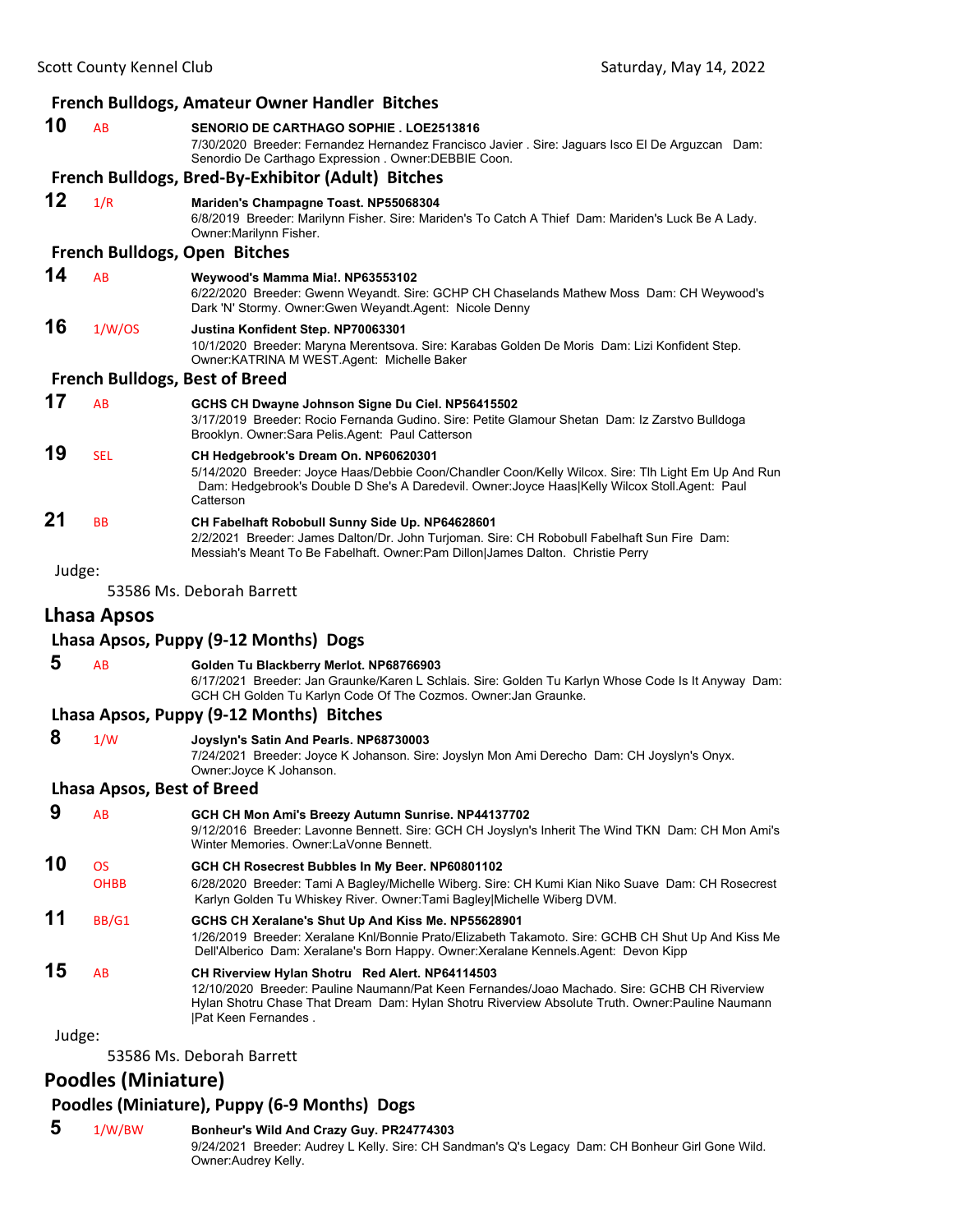### **Poodles (Miniature), Puppy (9‐12 Months) Dogs 7** 1/R **Veroette Wild Wild West. PR24494001** 7/27/2021 Breeder: Richard J Wilson. Sire: CH Patriot's Yahtzee! Dam: Veroette Serendipity Socialite. Owner:Richard J Wilson.Agent: Matthew A Hoaglund **Poodles (Miniature), Puppy (9‐12 Months) Bitches 6** 1/W/OS **Horizon Vantan's Twist Of Fate. PR24269101** 7/16/2021 Breeder: Barb Tannahill/Dawn Strumbel. Sire: GCH CH Vantan's Turn The Page Dam: CH Horizon Refinne Sleight Of Hand. Owner:Dawn Strumbel|Barbara Tannahill .  **8** 2/R **Dreem Von Schoene Light The Way. PR24407504** 6/26/2021 Breeder: Eva Marie Mitchell/Barbara L Schoene. Sire: CH Dorian Gray's Jagger Dam: CH Dreem Klasyk Wysp Of Mine BN RA FDC BCAT ACT1 RATO CGCA TKA. Owner:Eva Marie Mitchell.Agent: Mildred Bartlett **Poodles (Miniature), 12‐18 Months Bitches 10** <sup>1</sup> **Fringe Set To Stun. PR24571401** 3/15/2021 Breeder: Amy Lynn Jackson/dawn strumbel. Sire: CH Horizon's Daredevil Of Adanac Dam: CH Horizon Zoelle Running With Scissors. Owner:Amy Jackson.Agent: Dawn Strumbel **Poodles (Miniature), Bred‐By‐Exhibitor (Puppy) Bitches 12** <sup>1</sup> **Bonheur's Wild Flower. PR24774302** 9/24/2021 Breeder: Audrey L Kelly. Sire: CH Sandman's Q's Legacy Dam: CH Bonheur Girl Gone Wild. Owner:Audrey Kelly. **Poodles (Miniature), Open Bitches 14** <sup>1</sup> **Mivida's Sweet Promise. PR22919701** 5/27/2020 Breeder: Sally Ciraolo. Sire: GCH CH Refinne Mivida The Chase Is On Dam: CH Mivida's Sweet Sin-Sation. Owner:Sally Ciraolo.Agent: Sara Brooks **Poodles (Miniature), Best of Breed 9** BB **GCH CH Horizon Cloudcroft I'M No Angel. PR23726801** 12/16/2020 Breeder: Dawn L Strumbel. Sire: CH Ash'S-Mystical Crossing Marshall Dillan Dam: GCHG CH Horizon's Heaven Knows. Owner:Connie T Thomas|Dawn Strumbel. Judge: 53586 Ms. Deborah Barrett **Poodles (Standard) Poodles (Standard), Puppy (6‐9 Months) Dogs 5** 1/W **Litilann's Teach Me To Fly. PR24673601** OHBB 9/13/2021 Breeder: Ann Rairigh/Julia Kinsey/Leanne Maciver. Sire: CH Litilann's Flash Photo Dam: CH Litilann's Pacific Edge At Aristeia TKN. Owner:Allie perry|Ann Rairigh. **Poodles (Standard), Puppy (9‐12 Months) Dogs 7** <sup>1</sup> **Patriot's Hit The Jackpot. PR24600303** 7/25/2021 Breeder: Jean Urban/Betty Clark. Sire: GCH CH Lcm I'M All About That Base CGC Dam: GCH CH Patriot's Royal Flush. Owner:Jean Urban.Agent: Sarah Perchick **Poodles (Standard), 12‐18 Months Dogs 9** 1/R **Avion Javelin. PR23864801** 3/3/2021 Breeder: Yvonne Hagman. Sire: CH Sovereign The Highlander Dam: Avion Midnight Flight To Monaco. Owner:Yvonne Hagman|Linda Campbell.Agent: Sarah Perchick **Poodles (Standard), Open Dogs 11** <sup>3</sup> **Dobry He's The Next Generation. PR20007201** 5/7/2017 Breeder: Cynthia G Knaack. Sire: GCHB CH Dobry He's My Boy Dam: C.J.'s Sparkling Champagne. Owner:Joan Lukaszewski.Agent: Mildred Bartlett **15** <sup>1</sup> **Moonlight It's All Fun And Games CGC TKN. PR21416704** 12/9/2018 Breeder: Sally Flunker. Sire: CH Lemerle Silk Tie CD MH MHU Dam: Moonlight Lemerle This Kiss. Owner:Amy Steinbeck|Sally Flunker . **17** <sup>2</sup> **Riverwood Revolution CGC TKN. PR22260005** 10/9/2019 Breeder: Shari King/Susan Downen/Kay D McFarland. Sire: GCH CH Nightwind Xcalibur Dam: CH Riverwood Little Black Dress. Owner:Shari S King|Kay D. McFarland|Susan Downen. **Poodles (Standard), Puppy (9‐12 Months) Bitches 6** <sup>2</sup> **Patriot's Lady Luck. PR24600305**

7/25/2021 Breeder: Jean Urban/Betty Clark. Sire: GCH CH Lcm I'M All About That Base CGC Dam: GCH CH Patriot's Royal Flush. Owner:Jean Urban.Agent: Sarah Perchick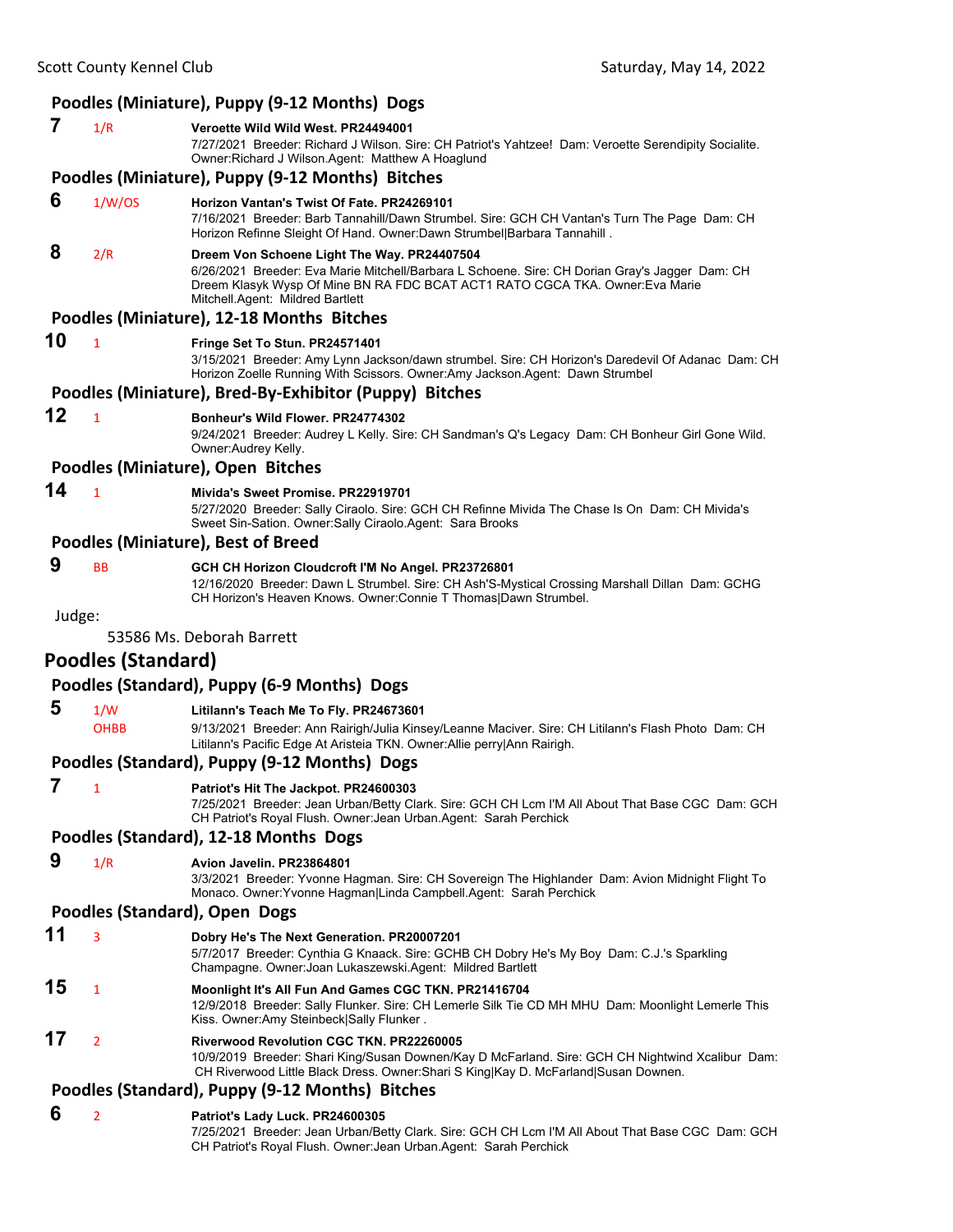#### **8** 1/W/BW **Jouer Cantif Shared Secrets. PR25150301**

7/22/2021 Breeder: Kelly Haas/Carol A Cargle. Sire: CH Avatar Kilimanjaro Dam: CH Jouer Best Kept Secret. Owner:Carol Cargle|Kelly Haas.Agent: Terri Meyers

#### **Poodles (Standard), Bred‐By‐Exhibitor (Puppy) Bitches**

#### **10** <sup>1</sup> **Jaset Cajun Queen. PR24490001**

6/2/2021 Breeder: Therese Costello/Chris Bailey/Tonya Moore. Sire: GCH CH Jaset Keeping It Spicy Dam: Jaset Voodoo Queen. Owner:Tonya Moore|Chris Bailey.

#### **Poodles (Standard), Open Bitches**

**12** 1/R **Lidos Rose C Besada Por El Fuego. PR22991501** 8/4/2020 Breeder: Leslie Lingren/Erik Lingren/Susie Osburn. Sire: GCH CH Divine Jaset Forjado En Fuego Dam: Lidos Sorsha Of Rose Cottage BN. Owner:Leslie Lingren|Erik Lingren|Susie Osburn. Chris **Bailey 14** AB **Safari's Ishkabibble. PR23245301** 9/20/2020 Breeder: Cynthia A Huff/Joel Haefner. Sire: GCH CH Safari's Speakeasy Dam: GCHB CH Safari's Salome. Owner:Cynthia Huff|Joel Haefner.

#### **Poodles (Standard), Best of Breed**

| 19 | BB/G3 | Dawin One For The Money. PR24950401                                                                                                                                                                                        |
|----|-------|----------------------------------------------------------------------------------------------------------------------------------------------------------------------------------------------------------------------------|
| 18 | AB    | GCH CH Dawin Heartstrings. PR23256601<br>1/9/2020 Breeder: Linda Campbell. Sire: GCHP CH Dawin Steal My Heart Dam: CH Dawin Cause For<br>Applause. Owner: Linda Campbell. Agent: Sarah Perchick                            |
| 16 | OS.   | GCH CH Rocknrolla Jaset Connection, PR23045801<br>6/28/2020 Breeder: Oksana Fagenboym/Tracy Jones. Sire: GCHP CH Jaset's Satisfaction Dam: GCH<br>CH Rock'Nrolla Believe In Miracles. Owner:Oksana Fagenboym Chris Bailey. |
|    |       |                                                                                                                                                                                                                            |

8/3/2021 Breeder: Linda C Campbell. Sire: CH Kaylen's Once Upon A Time Dam: GCHB CH Dawin Huffish In Hot Demand. Owner:Linda Campbell.Agent: Sarah Perchick

Judge:

53586 Ms. Deborah Barrett

#### **Schipperkes**

#### **Schipperkes, Bred‐By‐Exhibitor (Adult) Bitches**

 **6** 1/W **Rusticvali's Call Me The Breeze RN. NP64785001** OHBB/OHG4 10/12/2020 Breeder: Brenda Lou Boell/Lynn Brown/John Hinrichsen. Sire: GCH CH Ropaws Destiny's Tyme Traveler BN RN Dam: GCH CH Spindrift Little Nell RA OAP OJP OFP CGC TKN. Owner:Brenda Boell|john hinrichsen.

#### **Schipperkes, Best of Breed**

#### **8** SEL **GCH CH Spindrift Little Nell RA OAP OJP OFP CGC TKN. NP42535704**

10/22/2015 Breeder: Eileen Lane/Megan Lane-Stulting/Lynn Brown. Sire: Ebonystar Moonshiner Trailblazer Dam: Spindrift Play It Again. Owner:Brenda Boell|John Hinrichsen|Lynn Brown.

#### **10** BB **GCHS CH Rivendel's Belle Of The Ball. NP55185301** 3/1/2019 Breeder: Amy Halterman/Laura Halterman. Sire: GCHB CH Delamer N Rivendel Catch My Drift

Dam: CH Rivendel's Harley Quinn. Owner:Pat and Glenn King and Sandra Middelbrooks and Amy Halterman.Agent: Christa Cook

Judge:

53586 Ms. Deborah Barrett

### **Shiba Inu**

#### **Shiba Inu, Puppy (6‐9 Months) Dogs**

 **5** 1/R **Moonlight Saidai Nobu Shiro. NP72887502**

10/21/2021 Breeder: Rose Ruch/Erin Criqui. Sire: GCHB CH Kirey Kazoku Yuday Dam: GCH CH Moonlight Zen Zen. Owner:Fabian Rodriguez |Rose Ruch.Agent: Erin Criqui

#### **Shiba Inu, 12‐18 Months Dogs**

 **7** 1/W/BW **Kaili Hauoli Shiba. NP68946801**

3/22/2021 Breeder: Yumi Hagiwara. Sire: Benisen Nishikimarugo Kagiyasou Dam: CH Akali Go Suzukano Yuuen. Owner:Yori Green.

#### **Shiba Inu, Bred‐By‐Exhibitor (Adult) Bitches**

#### **6** 1/W **Jasuminhana Jaansou TKA. NP60290101**

5/2/2020 Breeder: Jane A Chapin/Jane A Chapin. Sire: GCH CH Kurojishi Go Akakiyosou Dam: CH J-Ann's Sure Shot. Owner:Jane A Chapin .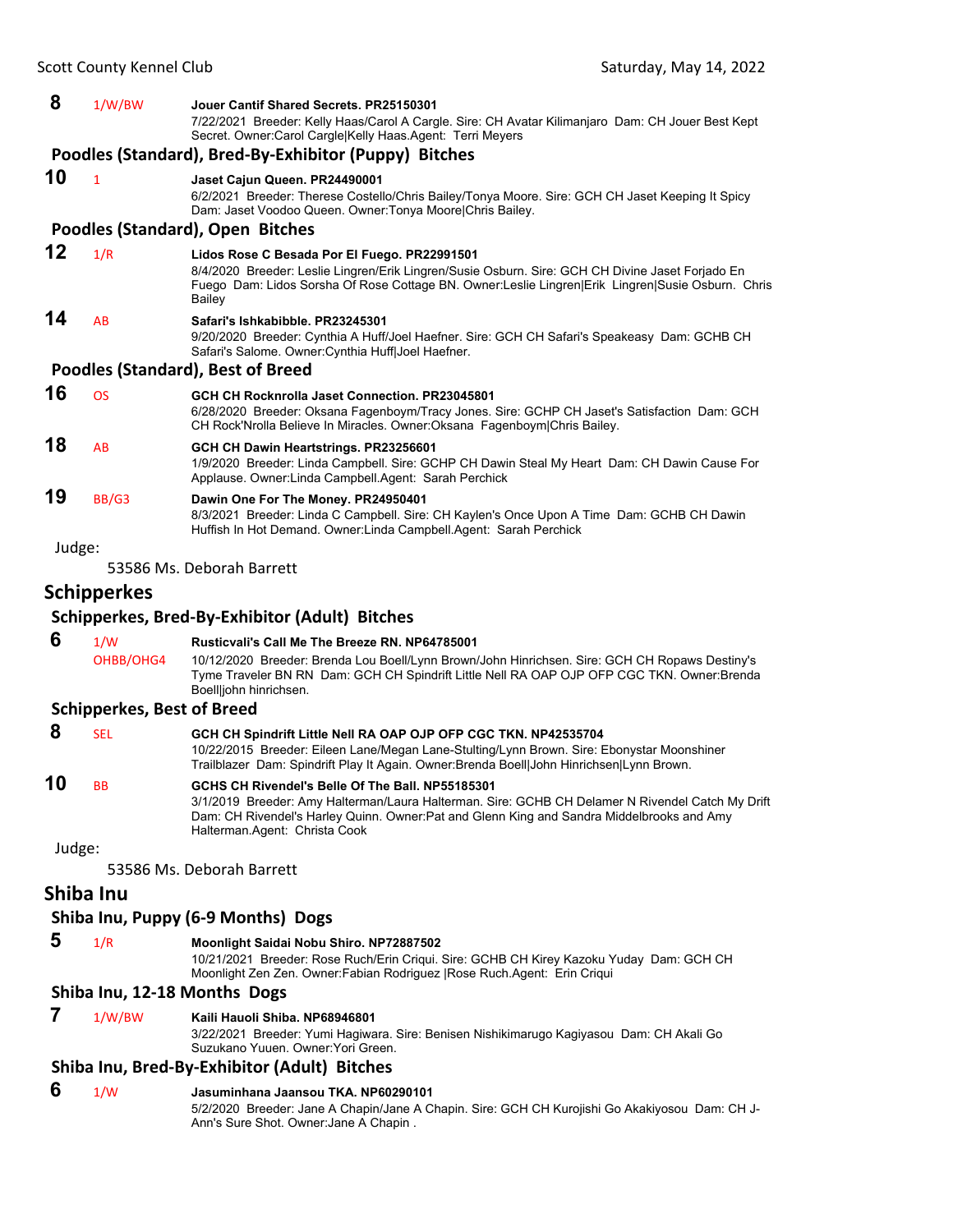|    | Shiba Inu, Open Bitches         |                                                                                                                                                                                                                    |
|----|---------------------------------|--------------------------------------------------------------------------------------------------------------------------------------------------------------------------------------------------------------------|
| 8  | AB                              | Honovi's Imperial Shades Of Jade. NP64338004<br>11/26/2020 Breeder: Taylor Harris/Julie Heroux. Sire: Lesand's Tou-Man-Foo Dam: CH Kazumi Honovi<br>Shiba BCAT. Owner: Rebecca Powell Leslie Anderson.             |
|    | <b>Shiba Inu, Best of Breed</b> |                                                                                                                                                                                                                    |
| 9  | <b>SEL</b>                      | GCH CH Daiko No Subaru Go. NP35489501<br>9/26/2013 Breeder: Yori Green, Sire: CH Umewaka No Yuuzora Go Kosesou, Dam: CH Hirose No<br>Tamatsubasa Go Enshuu Hirosesou. Owner:Yori Green.                            |
| 10 | <b>SEL</b><br>OHBB/OHG1         | CH Yurihana Go Jaansou, NP56986901<br>8/25/2019 Breeder: Jane A Chapin/Jane A Chapin. Sire: Shogun Go Akakiyosou Dam: J-Ann's Exotic<br>Flower. Owner: Jane A Chapin.                                              |
| 11 | BB/G2                           | GCHG CH Moonlight Indiana Jones The Last Crusade CA. NP51296303<br>5/30/2018 Breeder: Rose Ruch. Sire: GCH CH Showboat Outlander Dam: GCH CH Moonlight Suki Shine<br>For Marie. Owner Rose Ruch Agent: Erin Criqui |

**12** OS **GCH CH Lee-Fen's Korean Princess. NP70486902** 5/23/2021 Breeder: Cheryl Giffin/Kylie Soafer. Sire: CH Evan Of Atlas Golden Dam: CH Lee-Fen's I'M No April Fool. Owner:Cheryl Giffen|Deborah Howington|Kylie Soafer.Agent: Elizabeth Melzer

Judge:

53586 Ms. Deborah Barrett

### **Tibetan Spaniels**

#### **Tibetan Spaniels, Best of Breed**

 **5** BB **CH Arabelle's Sir Walter Raleigh. NP59749105**

OHBB/OHG3 2/12/2020 Breeder: Marcia Becker/James Pence. Sire: Tashi-Gong Eminem Dam: GCH CH Arabelle's Catherine The Great. Owner:Jennifer I Shelton.

Judge:

53586 Ms. Deborah Barrett

### **Tibetan Terriers**

### **Tibetan Terriers, Puppy (9‐12 Months) Bitches**

**6** 1/W/BB **Sugarfoot Homecoming Queen. NP69364903**<br>OHBB 8/14/2021 Breeder: Krista Johnson/Shaun and 9

8/14/2021 Breeder: Krista Johnson/Shaun and Shannon Cooper. Sire: GCH CH Dreammaker Salishan Sullivan's Lunar Tide Dam: CH Sugarfoot Beatles On Broadway CGC TKN. Owner:Jeff and Justiel Hunter|Krista Johnson.

#### **Tibetan Terriers, Best of Breed**

 **8** AB **GCHB CH Gemms Aretha Is Silk And Soul. NP48210801** 9/17/2017 Breeder: Earl Miller/GREG O GREGERSON/Kathleen Ostrander-Bowers/Taylor Schwartz. Sire: GCH CH Arkeden N Kiskades Havin A Ball Dam: GCH CH Gemm's Bronte Is Poetry In Motion. Owner:Earl Miller|Greg Gregerson|Taylor Schwartz |Kathy Ostrander Bowers.

**10** AB **GCHS CH Gemms Voodoo Queen Of The Dark TKN. NP51953001** 10/8/2018 Breeder: Earl Miller/GREG O GREGERSON/Bonnie Hartman/Taylor Schwartz. Sire: GCH CH Arkeden N Kiskades Havin A Ball Dam: GCHS CH Gemm's Elvira Queen Of The Night. Owner:Kathy Anderson .Agent: Dave Slattum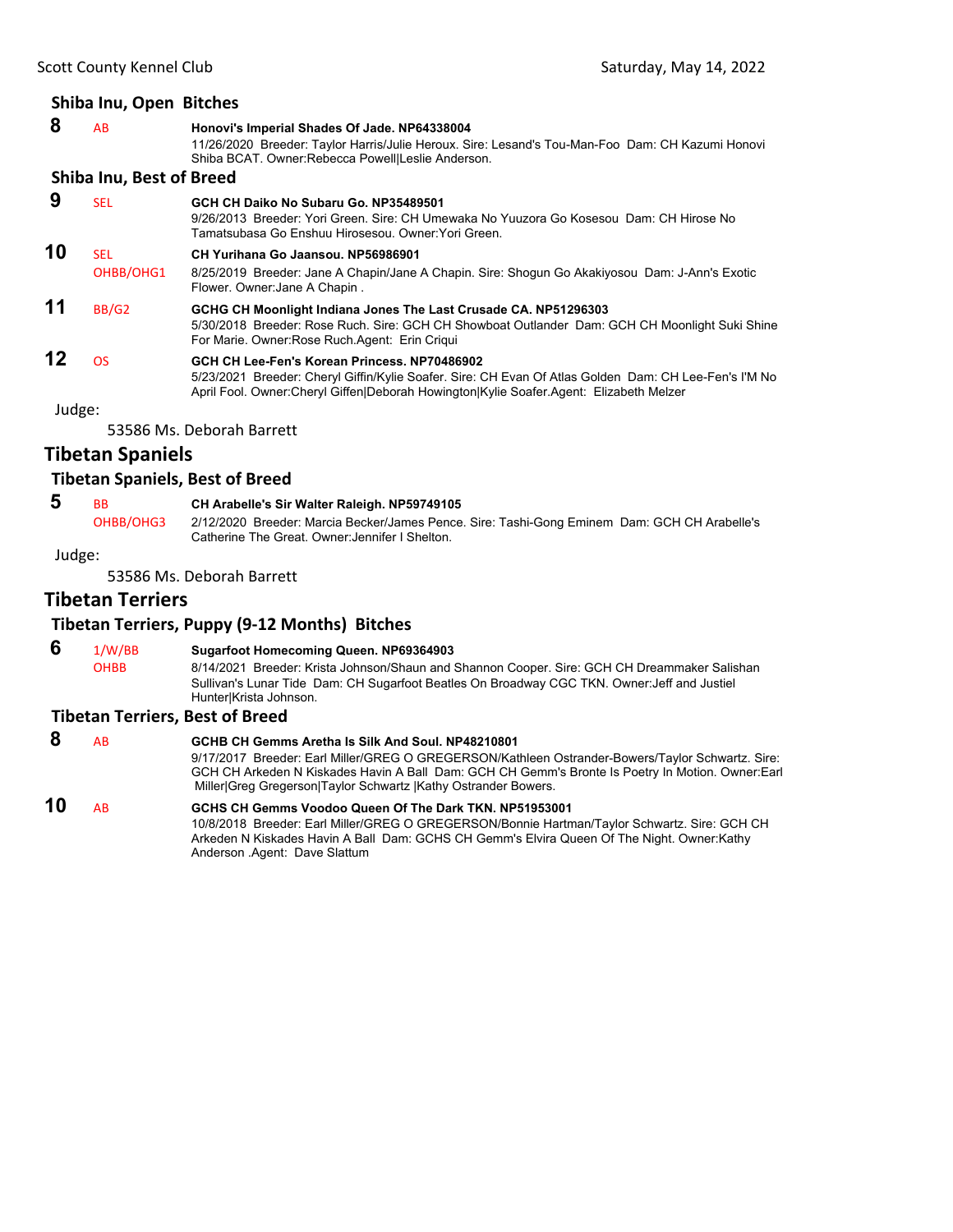<span id="page-45-0"></span>7044 Ms. Denise Dean

### **Australian Cattle Dogs**

|        |                             | <b>Australian Cattle Dogs, Puppy (6-9 Months) Dogs</b>                                                                                                                                                                                                                                    |
|--------|-----------------------------|-------------------------------------------------------------------------------------------------------------------------------------------------------------------------------------------------------------------------------------------------------------------------------------------|
| 5      | 2/R                         | Willowbend's Captain Benjamin Franklin Pierce TKI. DN68660403<br>8/20/2021 Breeder: Kristi Waters/John Via/Pam Gipson. Sire: Briarmoor Spurs And Latigo TKI Dam:<br>GCH CH Briarmoor Stars Fell On London ACT2 ACT1J. Owner:Deb Wolf Rick Wolf Kristi Waters-Via.                         |
| 7      | 1/W/OS                      | Hillhaven's Tale Of Victory. DN69586901<br>9/2/2021 Breeder: Berta Surinak/Louanne Brooks Ludwig. Sire: GCH CH Hillhaven Second Star To The<br>Right HSAdsc HSBds HSDs HIAdsc HIB Dam: GCHB CH Hillhavens Ridiculicious NA NAJ DSX CGC.<br>Owner: Ruby Furth   Berta Surniak.             |
|        |                             | <b>Australian Cattle Dogs, 12-18 Months Bitches</b>                                                                                                                                                                                                                                       |
| 6      | 1/R                         | Coolhand's & Griffin Farms Runnin' Thru My Veins. DN66517304<br>3/23/2021 Breeder: Mr. Lucas Childress. Sire: GCH CH Hill St.'s Caught Ya Lookin' BN Dam: Happy<br>Trails N Coolhand's American Dandy. Owner:Amanda B Griffin.                                                            |
|        |                             | Australian Cattle Dogs, Bred-By-Exhibitor (Adult) Bitches                                                                                                                                                                                                                                 |
| 8      | AB                          | Royal's Jillaru Aint No Buckle Bunny. DN65428905<br>11/3/2020 Breeder: Bob Peniston/Mandy Peniston. Sire: GCH CH Revolver Di Monte Tonico Dam: CH<br>Royal's Kiss My Country Azz. Owner: Bob and Mandy Peniston.                                                                          |
|        |                             | <b>Australian Cattle Dogs, Open Bitches</b>                                                                                                                                                                                                                                               |
| 10     | $\overline{2}$              | Mi's Hw Miss Jessie James BCAT. DN45370301<br>1/21/2016 Breeder: Marla Rudsell. Sire: GCH CH Bleu Moons Southern Wrangler Dam: CH Bleu Moon's<br>Do The Mac-Araina. Owner: Marla Jo Rudsell.                                                                                              |
| 12     | 1/W/BB/BW                   | Coolhand's Holy Handmaiden. DN60707302<br>1/29/2020 Breeder: Mr. Lucas Childress. Sire: Happy Trails Huckleberry Bleu Dam: Happy Trails N<br>Coolhand's American Dandy. Owner:Lucas Childress.                                                                                            |
|        |                             | <b>Australian Cattle Dogs, Best of Breed</b>                                                                                                                                                                                                                                              |
| 9      | AB                          | GCH CH Revolver Di Monte Tonico, DN55142801<br>2/26/2018 Breeder: Francesco Bianchi. Sire: Icebreaker Di Monte Tonico Dam: Opera Prima Di Monte<br>Tonico. Owner: Bob and Mandy Peniston.                                                                                                 |
| 14     |                             | GCH CH Mj's Cowgirls Don't Cry DCAT. DN58069112<br>5/25/2019 Breeder: Nerelys Camacho. Sire: Derrick Campos Dam: Badace Ms Luna. Owner: Marla Jo<br>Rudsell.                                                                                                                              |
| 16     | <b>SEL</b>                  | GCH CH Royal's & Griffin Farms Magyk Maeven DCAT. DN61262003<br>3/4/2020 Breeder: Bob Peniston/Mandy Peniston. Sire: GCH CH Revolver Di Monte Tonico Dam: CH<br>Royal's She Put A Magyk Spell On Me. Owner: Amanda B Griffin.                                                             |
| Judge: |                             |                                                                                                                                                                                                                                                                                           |
|        |                             | 100927 Ms. Gaye Lynn Grant                                                                                                                                                                                                                                                                |
|        | <b>Australian Shepherds</b> |                                                                                                                                                                                                                                                                                           |
|        |                             | <b>Australian Shepherds, Puppy (6-9 Months) Dogs</b>                                                                                                                                                                                                                                      |
| 5      | AB                          | Lk Michigan's Livin' La Vita Felice. DN69184901<br>11/12/2021 Breeder: Marcie Boomsliter/Marcie Boomsliter. Sire: GCHP CH Lk Michigan I'M Your'S Dam:<br>GCH CH Lk Michigan's Bold Reflection RA HSAs NA NAJ CGC. Owner: Helen Korbut Marcie<br>Boomsliter Yuri Kalmykov Rick Boomsliter. |
|        |                             | <b>Australian Shepherds, Open Red Dogs</b>                                                                                                                                                                                                                                                |
| 7      | AB                          | <b>Riot's Rock 'N Rye. DN64298905</b><br>9/22/2020 Breeder: Taylor R Justice/Brittany Greendeer. Sire: GCHB CH Silverwood Calling The Kettle<br>Black At Limelite Dam: Riots On The Gold Coast DJ DDB CGC. Owner: Jill Zoromski Brittany<br>Greendeer.Agent: Devon Kipp Levy              |
|        |                             | Australian Shepherds, Open Red Merle Dogs                                                                                                                                                                                                                                                 |
| 9      | 1/W                         | Cedar Hill Perfect Shot At Empyrean. DN59204403<br>7/10/2019 Breeder: Terry Velnosky/Hope McQueen. Sire: GCHG CH Empyrean's Bullseye At Copperridge<br>Dam: CH Cedar Hill Spittin Image. Owner: HOPE MCQUEEN Terry Velnosky. Agent: Paul Catterson                                        |
|        |                             | <b>Australian Shepherds, 12-18 Months Bitches</b>                                                                                                                                                                                                                                         |

- **6** AB **Rivrcty's Courage Under Fire. DN67744102**
	- 5/11/2021 Breeder: Sharon Kassing. Sire: GCHB CH Sandollar's There Is No Substitute CGC Dam: CH Anew Northern Light. Owner:Sharon Kassing.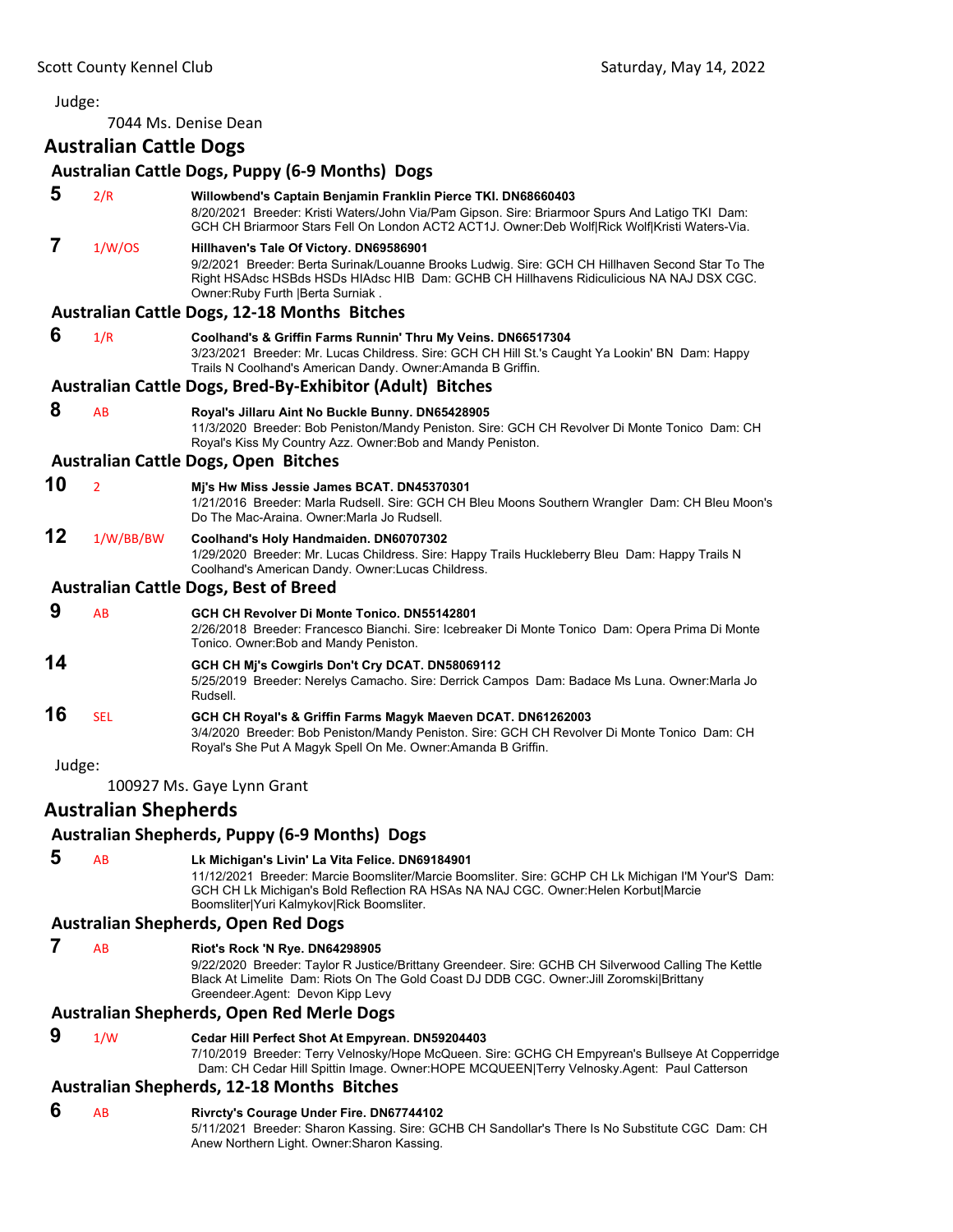|        |                                | Australian Shepherds, Bred-By-Exhibitor (Adult) Bitches                                                                                                                                                                                                                                                              |
|--------|--------------------------------|----------------------------------------------------------------------------------------------------------------------------------------------------------------------------------------------------------------------------------------------------------------------------------------------------------------------|
| 8      | AB                             | Aussberns Wings Of An Angel. DN60663302<br>12/5/2019 Breeder: Alexis Weber/Jodie Weber. Sire: CH Aussbern Heart Of A Legend Dam: CH<br>Aussberns Lips Of An Angel "Victoria" CA. Owner: Alexis Weber Jodie Weber.                                                                                                    |
|        |                                | <b>Australian Shepherds, Open Black Bitches</b>                                                                                                                                                                                                                                                                      |
| 10     | $\overline{2}$                 | Kg's Pretty Young Thing CD TKN. DN58687604<br>7/15/2019 Breeder: Amy Gibbs/Katie Gibbs. Sire: GCH CH Affinity Rushcreek Redneck Crazy Dam: Kg's<br>Coast To Coast PCD BN RA CGCA TKI. Owner: Julia Wade. Agent: Paul Catterson                                                                                       |
| 12     | 1/W/BW                         | Artemisia Spring Fever Radioactive. DN65839602<br>7/27/2020 Breeder: Judy Ann Henigin/Kristi Kaminsky/Elise Cowden/Taylor Henigin. Sire: GCH CH Spring<br>Fever Dancin On The Edge Of Paramount CGC Dam: GCH CH Ashfall's Bella Di Notte ACT1 CGC.<br>Owner: Ashley Wersinger   Judy Henigin. Agent: Devon Kipp Levy |
|        |                                | Australian Shepherds, Open Blue Merle Bitches                                                                                                                                                                                                                                                                        |
| 14     | $\mathbf{1}$                   | <b>Briarbrooks Shine Like A Diamond. DN63241401</b><br>8/6/2020 Breeder: Linda Wilson. Sire: GCH CH Briarbrooks Titanium Dam: GCH CH Briarbrooks Roll The<br>Dice. Owner: Pat CuocolLinda Wilson.                                                                                                                    |
|        |                                | Australian Shepherds, Open Red Merle Bitches                                                                                                                                                                                                                                                                         |
| 16     | <b>AB</b>                      | Aussberns Poppin Purple. DN58527803<br>6/6/2019 Breeder: Jodie Weber/Alexis Weber. Sire: CH Aussberns Dibbs On Your Lips "Dibbs" Dam:<br>GCH CH Montrose Baby I'M Worth It. Owner: Alexis Weber Jodie Weber.                                                                                                         |
| 18     | 1/R                            | Cedar Hill Well I De Clare, DN59204401<br>7/10/2019 Breeder: Terry Velnosky/Hope McQueen. Sire: GCHG CH Empyrean's Bullseye At Copperridge<br>Dam: CH Cedar Hill Spittin Image. Owner:HOPE MCQUEEN Terry Velosky.Agent: Paul Catterson                                                                               |
|        |                                | <b>Australian Shepherds, Best of Breed</b>                                                                                                                                                                                                                                                                           |
| 11     | <b>SEL</b><br>OHBB/OHG3        | GCHS CH Halo Cyan's Leader Of 300. DN43836008<br>7/31/2015 Breeder: Angel Lea King/Janet Cline. Sire: CH Clemwoods One For The Road Dam: CH Halo<br>Cyan's Art Of Seduction. Owner: Jeffery M King Angel Lea King.                                                                                                   |
| 15     |                                | CH Lk Michigan's Dance Like There's No Tomorrow BN CGC TKN. DN58301802<br>5/7/2019 Breeder: Marcie Boomsliter/Marcie Boomsliter/Rick Boomsliter. Sire: CH Lk Michigan's Red<br>Solo Cup CGC Dam: GCH CH Lk Michigan Special Attraction. Owner: Laurie Lee.                                                           |
| 17     | <b>OS</b>                      | CH Lk Michigan Legacy's Always On My Mind VHMA. DN64938801<br>10/3/2020 Breeder: Marcie Boomsliter/Marcie Boomsliter/Suzanne T Ritter. Sire: GCHG CH Lk Michigan<br>Ru Ready To Rumble RN NA CA BCAT ACT1 CGC TKN Dam: GCH CH Legacy's Miss American Diva.<br>Owner: Patrycja PalickalMarcie Barron Boomsliter.      |
| 20     | <b>BB</b>                      | GCHG CH Copperridge's Dazzling Indigo Blue. DN55421305<br>8/19/2018 Breeder: John Miller/Luke Bouget/Dana Holy. Sire: GCHG CH Copperridge's One Time Offer<br>Dam: GCH CH Copperridge's Little Red Rita. Owner: Kim Taylor Mike Taylor & John Miller. Agent: Paul<br>Catterson                                       |
| Judge: |                                |                                                                                                                                                                                                                                                                                                                      |
|        |                                | 7044 Ms. Denise Dean                                                                                                                                                                                                                                                                                                 |
|        | <b>Bearded Collies</b>         |                                                                                                                                                                                                                                                                                                                      |
|        |                                | <b>Bearded Collies, 12-18 Months Bitches</b>                                                                                                                                                                                                                                                                         |
| 6      | 1/W/BB                         | Blue Moon Beloved's Best Bet. DN66769106<br>3/24/2021 Breeder: Audrey Williams/James Williams. Sire: GCHB CH Mccrystal Forever Timeless Dam:<br>CH Blue Moon Violets Are Blue. Owner: Michelle Dean. Agent: Sarah Cukier                                                                                             |
| Judge: |                                |                                                                                                                                                                                                                                                                                                                      |
|        |                                | 7044 Ms. Denise Dean                                                                                                                                                                                                                                                                                                 |
|        | <b>Beauceron</b>               |                                                                                                                                                                                                                                                                                                                      |
|        |                                | Beauceron, Puppy (6-9 Months) Bitches                                                                                                                                                                                                                                                                                |
| 6      | AB                             | Sashay Of Prairie Crest. DN68641310<br>9/20/2021 Breeder: Adrienne Scott/Elaine Wallace. Sire: Loudjo Du Mont Des Croisettes Dam: CH<br>Opulence Of Prairie Crest. Owner: Adrienne Scott. Agent: Laura King                                                                                                          |
|        | <b>Beauceron, Open Bitches</b> |                                                                                                                                                                                                                                                                                                                      |
| 8      | 1/W/BB                         | Saffron Rose Of Prairie Crest. DN67632001<br>5/7/2021 Breeder: ADRIENNE SCOTT. Sire: Loudjo Du Mont Des Croisettes Dam: CH Marquise D Alien<br>Des Monts Du Lac. Owner: Adrienne Scott. Agent: Laura King                                                                                                            |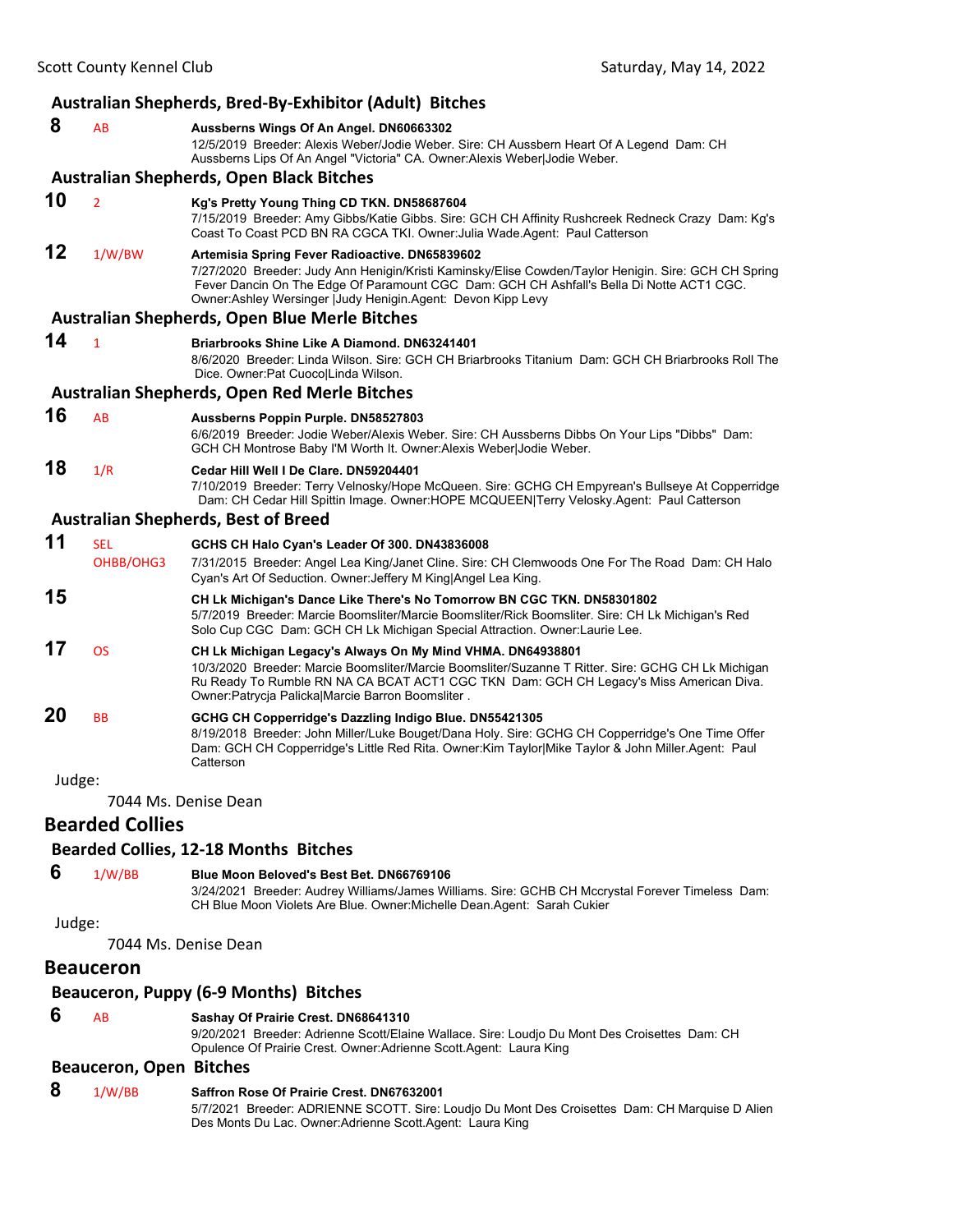| Judge: |                                      |                                                                                                                                                                                                                                                         |
|--------|--------------------------------------|---------------------------------------------------------------------------------------------------------------------------------------------------------------------------------------------------------------------------------------------------------|
|        |                                      | 7044 Ms. Denise Dean                                                                                                                                                                                                                                    |
|        | <b>Belgian Sheepdogs</b>             |                                                                                                                                                                                                                                                         |
|        |                                      | <b>Belgian Sheepdogs, Open Dogs</b>                                                                                                                                                                                                                     |
| 5      | AB                                   | Woodlawn's Class Act To Follow, DN49876102<br>5/3/2017 Breeder: Julie A Pierce. Sire: CH Revloch Fallon Dam: Diaz Dior Av Vikholmen. Owner: Julie Pierce.                                                                                               |
|        |                                      | Belgian Sheepdogs, Bred-By-Exhibitor (Puppy) Bitches                                                                                                                                                                                                    |
| 6      | 1/R                                  | Daimler's Geographically Courageous O'Images. DN68534403<br>7/12/2021 Breeder: Diane Benz/Terry Benz/Renee Croft. Sire: CH Daimler's Go Get 'Em George CD RN<br>Dam: CH Images Georgia On My Mind. Owner: Diane BENZ Terry Benz.                        |
|        |                                      | <b>Belgian Sheepdogs, Open Bitches</b>                                                                                                                                                                                                                  |
| 8      | 4                                    | Bonntymes Rhapsody In Blue BCAT. DN49507903<br>4/11/2017 Breeder: Bonnie Leonard/Sharon L Brewer/Mary Ann Ralston. Sire: GCHB CH Celebre's<br>Jurisdictional Power By Jury RN FDC CGC TKN Dam: GCH CH Bonntymes Quick Step HSAs.<br>Owner: Julie Simon. |
| 10     | $\overline{2}$                       | Aladdin's Untamed Spirit At Kindred. DN59188903<br>8/28/2019 Breeder: LizBeth Lachnitt/Liz Ladd Baldwin. Sire: CH Kindreds Anything That Hot Dam: GCH<br>CH Liket's Rock Solid Alibi RN FDC CA BCAT SIN SEN TT CGC TKN. Owner:Lise Mason Charles Mason. |
| 12     | 3                                    | Dayspring's 'Eh Micki You'Re So Fine From Anduril CGC. DN60987701<br>1/12/2020 Breeder: Anne m Lynch/Cara Norman Greger. Sire: CH Dayspring Can't Take The Sky From<br>Me RN CGC TKN Dam: CH Isengard's Just Do It For Anduril. Owner: Sherry Zwart.    |
| 14     | 1/W/BW/OS                            | Kindred's Online Obsession Of Sans Brancos, DN62783301<br>6/27/2020 Breeder: Terri Ann Votava/Kimberly Benkiser. Sire: CH Kindreds Anything That Hot Dam: CH<br>Sans Brancos Kangaroo Kourt HSAs CGC TKN. Owner: Roxanne Chumbley Terry Votava.         |
|        |                                      | <b>Belgian Sheepdogs, Best of Breed</b>                                                                                                                                                                                                                 |
| 7      | <b>SEL</b>                           | GCHG CH Dojo's You Shook Me All Night Long. DN52606701<br>1/19/2018 Breeder: Ms. donna hayes/Sherri Swabb. Sire: CH Dojo's Eastwoods Dusty Trail Dam: GCHB<br>CH Sarron Dancin' All Night Long. Owner:Donna hayes.Agent: Erin Criqui                    |
| 9      | BB                                   | GCH CH Kindreds Kiss N Angel Goodmornin'. DN60014303<br>10/12/2019 Breeder: Kole Dunsworth/Roxanne Chumbley. Sire: GCHS CH Ned Du Chateau De Montmirail<br>HT Dam: CH Kindreds Some Kind Of Beautiful. Owner: Rasa Wlodarski Anthony Wlodarski.         |
| 16     | <b>SEL</b>                           | GCH CH Kindreds Country By Design At Bonntyme BCAT. DN60014308                                                                                                                                                                                          |
|        | <b>OHBB</b>                          | 10/12/2019 Breeder: Kole Dunsworth/Roxanne Chumbley. Sire: GCHS CH Ned Du Chateau De Montmirail<br>HT Dam: CH Kindreds Some Kind Of Beautiful. Owner: Bonnie Leonard Roxanne Chumbley.                                                                  |
| 18     | AB                                   | CH Prairiewind's Harper's Sxong At Kindred. DN62090804<br>5/2/2020 Breeder: Nancy May. Sire: GCHG CH Doerun's Sxong Of Stratham Dam: CH Nala Dell' Alta Via-<br>G. Owner: Roxanne Chumbley Matt Chumbley Michelle Hanson.                               |
| 20     | AB                                   | CH Xanova Black Ruby. DN68872501<br>12/28/2020 Breeder: Bab Robinson/Mr. T Goode. Sire: Revloch Indiana Jones Dam: Black Ruby Rose V<br>D Lamar. Owner: Susan M Manier.                                                                                 |
| Judge: |                                      |                                                                                                                                                                                                                                                         |
|        |                                      | 100927 Ms. Gaye Lynn Grant                                                                                                                                                                                                                              |
|        | <b>Berger Picards</b>                |                                                                                                                                                                                                                                                         |
|        | <b>Berger Picards, Best of Breed</b> |                                                                                                                                                                                                                                                         |
| 6      | BB/G1                                | GCHG CH Eclipse Turnin' Sexy Up To 10 FDC. DN45380201<br>3/9/2016 Breeder: Mike Beadle/Donna Beadle. Sire: CH Iconic De La Picardie Dam: CH Eclipse's Call<br>Me Maybe CM. Owner: Mike Beadle Donna Beadle Nancy Sedlacek Jeni West.                    |
| Judge: |                                      |                                                                                                                                                                                                                                                         |
|        |                                      | 7044 Ms. Denise Dean                                                                                                                                                                                                                                    |
|        | <b>Border Collies</b>                |                                                                                                                                                                                                                                                         |

# **Border Collies, Bred‐By‐Exhibitor (Adult) Bitches**

| 6 | <b>AB</b> | Borderpatrol's Mad Dog Twenty Twenty PT NA OAJ SEA SIN TKN. DN43296801                                                                                                                                                                 |
|---|-----------|----------------------------------------------------------------------------------------------------------------------------------------------------------------------------------------------------------------------------------------|
|   |           | 5/1/2015 Breeder: Megan E Harrison/Karl W Bolser D.V.M./Jessica Briggle. Sire: GCH CH<br>Abfabborderpatrols Bye A Nose BN RE PT NA NAJ NF CGCA TKN Dam: GCH CH Borderpatrol's Don't<br>Fence Me In PT OA AXJ. Owner: Megan E Harrison. |
| 8 | <b>AB</b> | Czechmate Supernatural HSAd TKN. DN61676301<br>3/10/2020 Breeder: Lisa M Pruka. Sire: Czechmate Charismatic CD RN HSAds HSBds HIAds HIBd HXAd<br>NAJ TKI Dam: Czechmate Decidedly CD RA HSAds HSBds HIAs TKI. Owner: Lisa Pruka.       |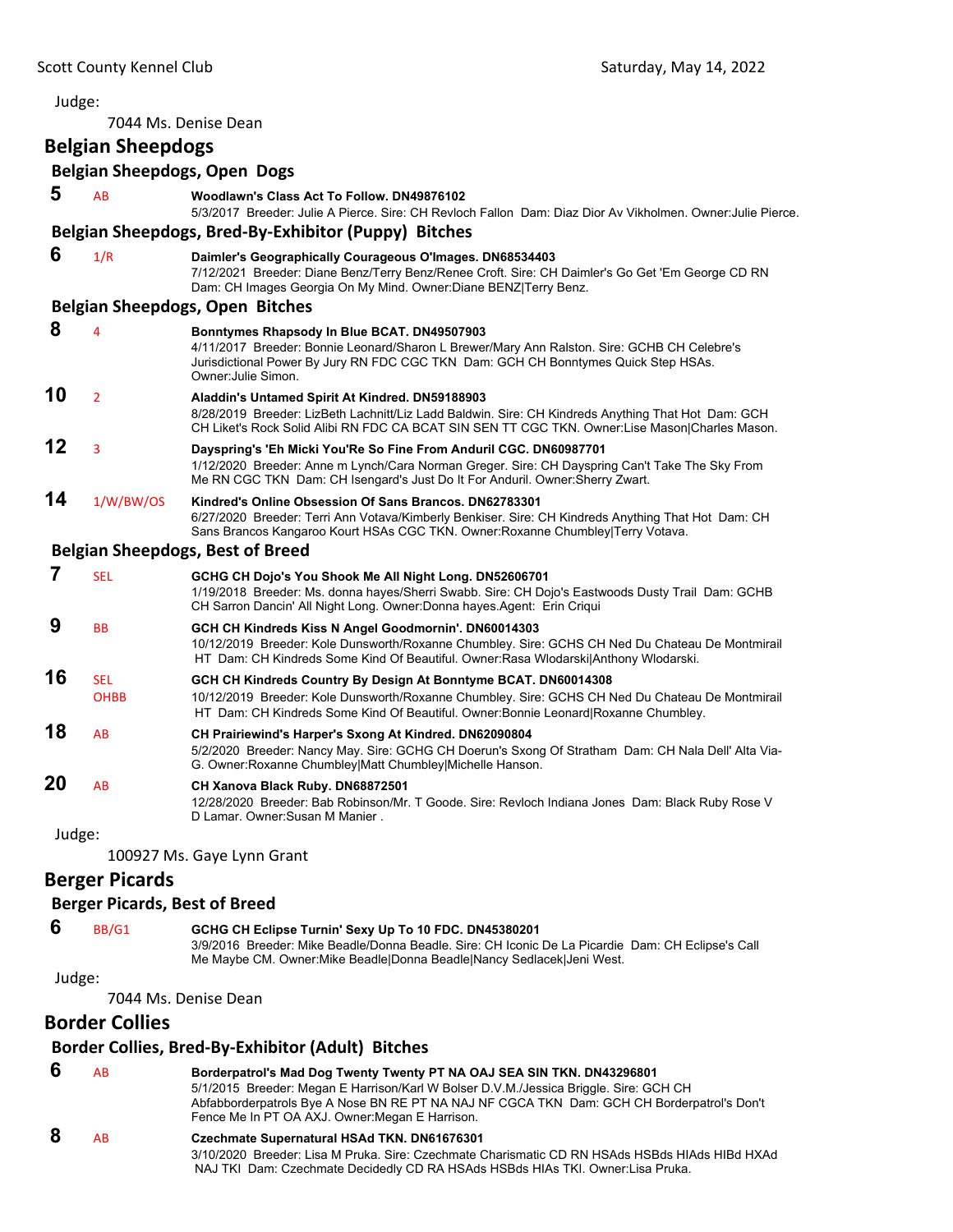#### **Border Collies, Best of Breed**

 **5** BB **GCHG CH Bon-Clyde Script's Grand Finale. DN45068405** 2/10/2016 Breeder: Bonnie Buchanan. Sire: GCHP2 CH Majestic Elite Clever Endeavor PT Dam: GCH CH Nahrof Doctors Orders of Bon-Clyde. Owner:Bonnie Buchanon.Agent: Sarah Cukier  **7** OS **GCHG CH Sporting Fields Winston Churchill RATN. DN46754304** 5/22/2016 Breeder: Dionne Butt. Sire: GCHB CH Sporting Fields Royal Heir Dam: Signet Marina At

Judge:

7044 Ms. Denise Dean

### **Bouviers des Flandres**

#### **Bouviers des Flandres, Open Bitches**

### **6** AB **I'M Special Touche's Cutting Edge Du Rogue. DN63313304**

Sporting Field'S. Owner:Joe|Kelly Knight|Debbie Butt.

7/14/2020 Breeder: Patricia Murray/Janice L Litogot. Sire: CH I'M Special Griswold's Quite The Man Dam: CH I'M Special On Point-Touche. Owner:Penny Anderson|William Anderson.

Judge:

7044 Ms. Denise Dean

### **Canaan Dogs**

#### **Canaan Dogs, Best of Breed**

### **6** BB **GCHB CH Pleasant Hill Regal Ladonna Of Eastland. DN59609104**

6/26/2019 Breeder: Donna Dodson/Annette Israel/Cynthia Dodson/David Golden. Sire: GCHB CH Kochav Mazel Tov Lil Roy Me Toro Dam: Pleasant Hill Galya. Owner:Keith Shank|Cheryl Shank.Agent: Laura King

#### Judge:

7044 Ms. Denise Dean

### **Cardigan Welsh Corgis**

### **Cardigan Welsh Corgis, Bred‐By‐Exhibitor (Adult) Dogs**

- **11** 1/W **Ci Glas Hunter Of The Night Sky BCAT TKN. DN59773803** 10/9/2019 Breeder: Melanie Harkness. Sire: CH Davenitch Let Your Light Shine Dam: CH Ci Glas An Infinite Expectation Of The Dawn FCAT RATN TKN. Owner:Melanie A Harkness. **Cardigan Welsh Corgis, Open Dogs 15** <sup>2</sup> **Winbucks No Time For Losers CDX CGC. DN55606109**
	- 9/11/2018 Breeder: Gina Weidner/Sue E Harrison/Charles H Harrison. Sire: CH Coedwig's Timber Dam: CH Bridgelady's Own Silver & Gold Shines @ Winbucks CD BN CGCA. Owner:Sue E & Charles H Harrison |Gina Weidner.
	- **17** <sup>3</sup> **Rememberance Dancing On Ice. DN59470204** 7/5/2019 Breeder: Richard Huff/Thomas Stewart. Sire: CH Kennebec Ice Anchor Dam: CH Davenitch
		- Sand Dancer. Owner:Chelsea Sims.
	- **19** 1/R **Llwyn's How Deep Is The Ocean. DN61390506** 3/13/2020 Breeder: Emily Proctor. Sire: GCHB CH Coedwig's Black Diamond PT Dam: Ci Glas Leann Follain In The Grove RN NA NAJ CAA FCAT RATN CGCA TKI. Owner:Barbara Patterson.

### **Cardigan Welsh Corgis, Bred‐By‐Exhibitor (Adult) Bitches**

### **12** AB **Ci Glas A Collection Of Stars BCAT TKN. DN59773805**

10/9/2019 Breeder: Melanie Harkness. Sire: CH Davenitch Let Your Light Shine Dam: CH Ci Glas An Infinite Expectation Of The Dawn FCAT RATN TKN. Owner:Melanie A Harkness.

### **Cardigan Welsh Corgis, Open Bitches**

- **14** 2/R **Riverbend Isle Have Another MX MXJ MXF. DN58883402** 6/22/2019 Breeder: Kimberly Gibson/Kathleen Gibson. Sire: CH Riverbend Lincoln Here For The Defense OA NAJ AXP AJP Dam: CH White Raven Come Friends MX MXJ XF. Owner:Carrie Ruhde.
- **16** 1/W/BW/OS **Davenitch Doxford Bring Forth The Joy. DN59381404** 9/30/2019 Breeder: Constance Whan. Sire: CH Davenitch Let Your Light Shine Dam: Davenitch In The Year Of Jubilee. Owner:Sonja Benavidez|Constance Whan.

### **Cardigan Welsh Corgis, Best of Breed**

- **21** BB **GCHS CH Wyncrest Clear Creek Once Upon A Dream CA BCAT CGCA. DN44612703**
- OHBB/OHG2 12/11/2015 Breeder: Kathryn A Metcalfe. Sire: GCHG CH Turn-Key's Little Big Man RN Dam: GCHB CH Mockingbird-Wyncrest's I Believe In Magic RN OAP NJP OFP CA CG. Owner:Mary Hulme|Kathryn Metcalfe.
- **25** SEL **GCH CH Lwynn's Running With The Big Dawgs At Kennaree DCAT. DN61390504** 3/13/2020 Breeder: Emily Proctor. Sire: GCHB CH Coedwig's Black Diamond PT Dam: Ci Glas Leann Follain In The Grove RN NA NAJ CAA FCAT RATN CGCA TKI. Owner:jana Behm.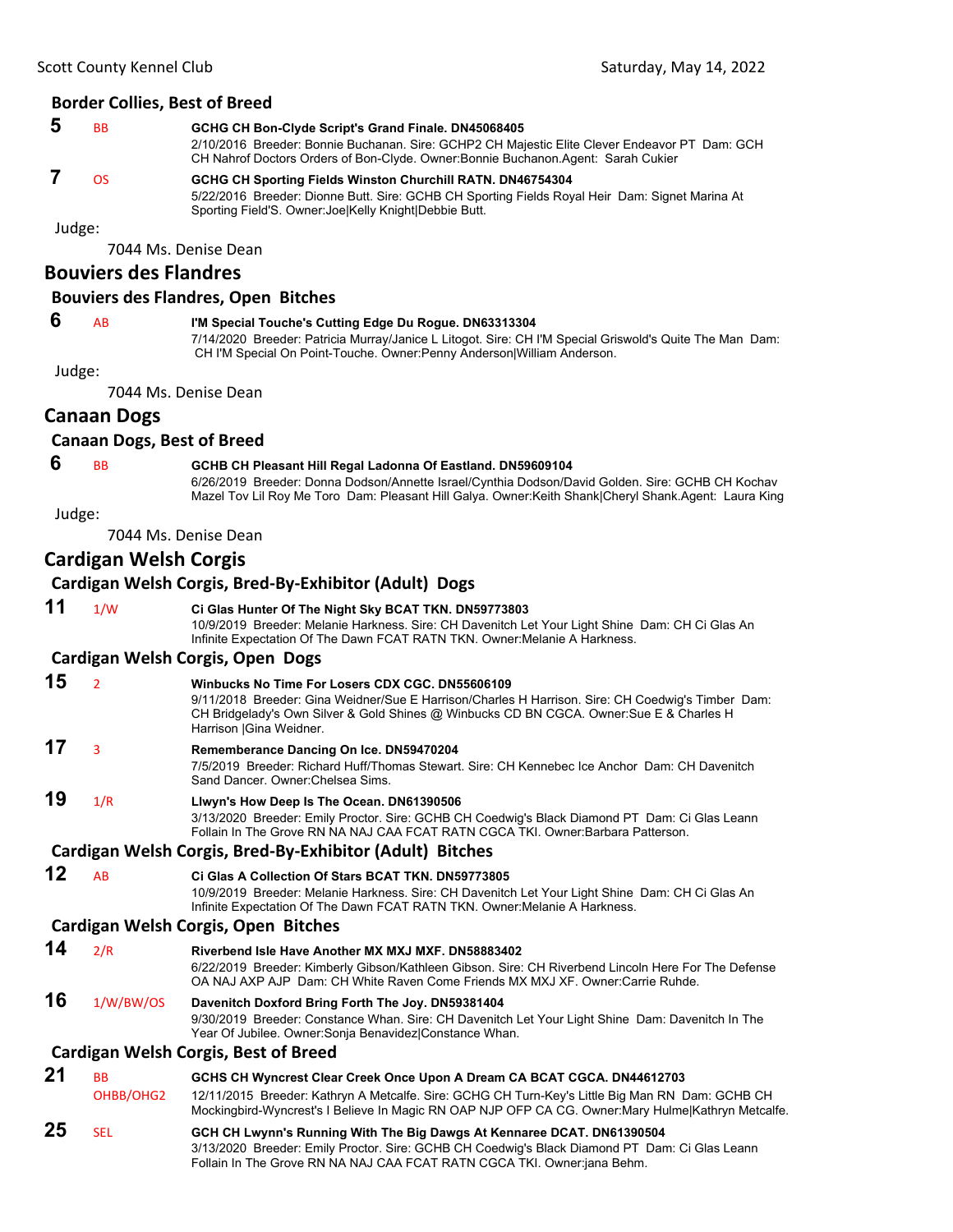### Judge: 7044 Ms. Denise Dean **Collies (Rough) Collies (Rough), Open Blue Merle Dogs 5** 1/R **New River's Silver Slugger At Lovelee. DN64860609** 11/20/2020 Breeder: Elizabeth Lilly. Sire: CH Aryggeth's Straight On Til Morning Dam: CH New River's Hot Pursuit. Owner:Lee Fuller |Shelby Anderson . **Collies (Rough), Open Sable & White Dogs 7** 1/W/OS **Lovelee's Gold Mvp From Fox Trails. DN47164001** OHBB 8/29/2016 Breeder: Ly-Lee Funk Konopasek. Sire: GCH CH Diamante Schaladon Overnight Celebrity Dam: Fox Trail Country Sass. Owner:Lee Fuller|Shelby Anderson. **Collies (Rough), Bred‐By‐Exhibitor (Adult) Bitches 6** 1/W/BB/BW **Valley Park Summer Temptress. DN50045501** 6/5/2017 Breeder: Michelle Struble/Tandy Struble. Sire: CH Fantasys Finding Fame Dam: CH Valley Park Golden Glamour. Owner:Michelle Struble|Tandy Struble.  **8** AB **Valley Park Evening Stroll. DN53526001** 2/20/2018 Breeder: Barb Eitel/Tom Eitel/Ms. Michelle Struble. Sire: GCH CH Valley Park Allegation Dam: Valley Park Whispering Willow. Owner:Michelle Struble|Tandy Struble. **Collies (Rough), Open Tri‐Color Bitches 10** 1/R **Pennylan's New Beginning For Lovelee. DN55886901** 10/26/2018 Breeder: Peggy Melton/Dawn Bromley. Sire: Pennylane's Pumped Up Kicks Dam: Pennylane's Fully Charged. Owner: Shelby R Anderson|Peggy Melton|Dawn Bromley. **Collies (Rough), Best of Breed 9** AB **GCHB CH Rosepoint Navigator. DN55254801** 9/24/2018 Breeder: Amy Gau. Sire: GCHB CH Taliesin The Masterplan Dam: CH Rosepoint Regatta. Owner:Amy Gau.Agent: Devon Kipp Judge: 7044 Ms. Denise Dean **German Shepherd Dogs German Shepherd Dogs, Amateur Owner Handler Dogs**

 **7** 1/W/BB **Adelhorst Saber's Chance To Shine CD BN RI BCAT CGCA CGCU TKN. DN60306004** OHBB/OHG4 10/22/2019 Breeder: Anna Childs/Neal D Leas. Sire: Adelhorst Chance At 3 X Charm Vom Jimeni CD BN RA BCAT CGCA CGCU TKN Dam: Sirko Bank On Tyra Vom Adelhorst CD RN. Owner:Hunter Pauley .

### **German Shepherd Dogs, Novice Bitches**

### **6** AB **Ssolstice Firelight Vom Argohof. DN65595301**

12/21/2020 Breeder: Barbara Lueders. Sire: Bb-Austin Castaneda Vom Argohof Dam: Gabbi At Argohof. Owner:Barbara Lueders.

Judge:

7044 Ms. Denise Dean

## **Miniature American Shepherds**

### **Miniature American Shepherds, Puppy (6‐9 Months) Dogs**

- **5** AB **Amazing Grace Starck Ripplin Waters. DN69114406** 10/16/2021 Breeder: Sharon K Danielson. Sire: Linderland Bo Jangles Dam: Starck's Good Fortune.
- Owner:Sandra Starck.
- **7** 1/W/OS **Cross Bar's Watching Over Me. DN69542201**

8/19/2021 Breeder: Kelly Fritchey. Sire: Cross L's Buildin A Brand Dam: Cross L's Livin' On A Prayer. Owner:lily tayson.

# **Miniature American Shepherds, Puppy (9‐12 Months) Dogs**

 **9** 1/R **Linderland N Starcks All Bets On Red. DN67721002**

6/11/2021 Breeder: Judy Linder. Sire: Linderlands N Triple R's Let The Games Begin Dam: CH Littlebitta And Linderland's Going For Broke. Owner:Judy Linder|Sandra Starck.

## **Miniature American Shepherds, Bred‐By‐Exhibitor (Puppy) Dogs**

### **11** AB **Darenee Chasyn Sum Tail At Fhf. DN69286901**

10/13/2021 Breeder: Lynette VandeVenter/Dawn Harris. Sire: Fhf Alone In The Ring At Darenee Dam: Fhf Field Of Dreams. Owner:Dawn R Harris|Lynette Vandeventer.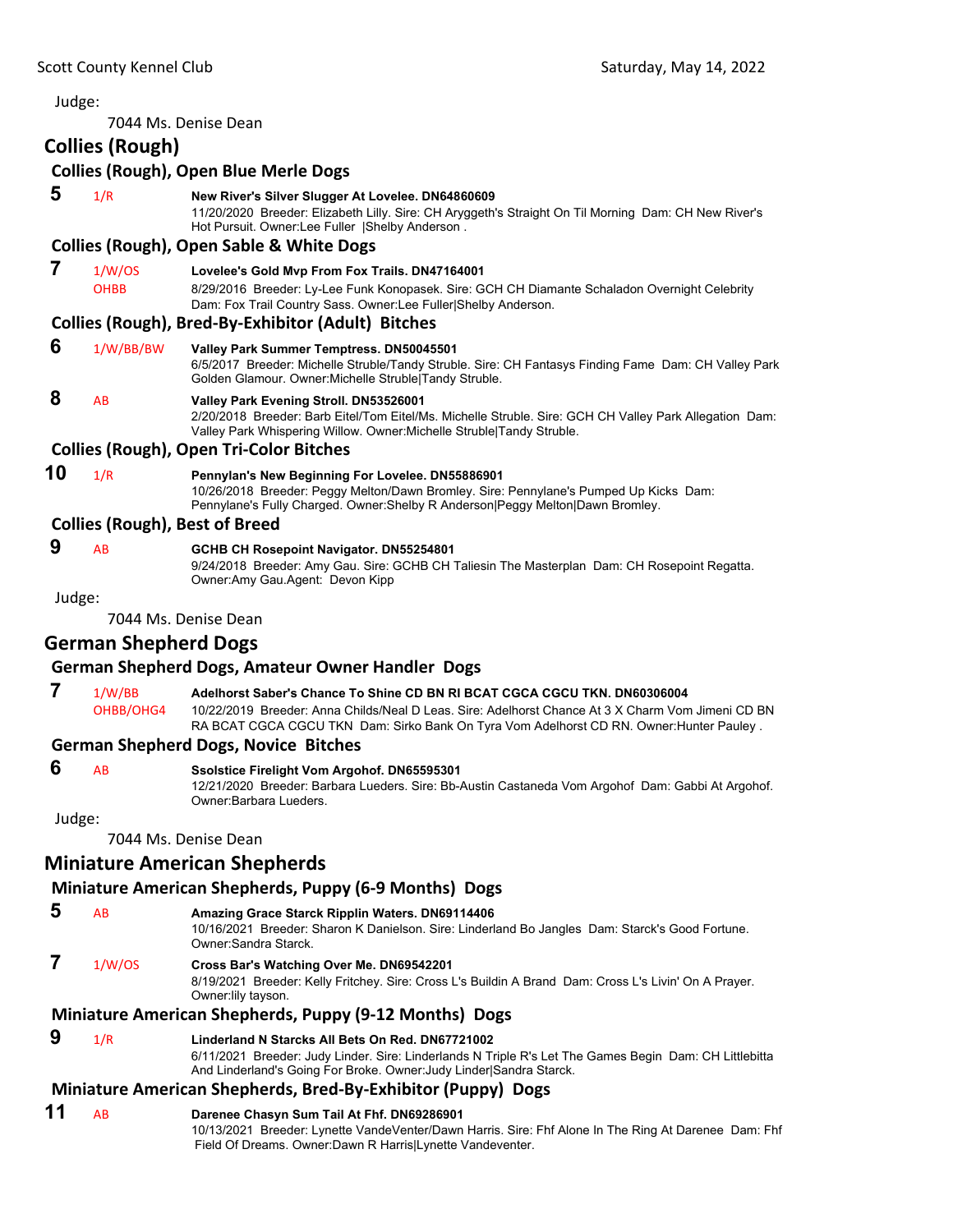| Miniature American Shepherds, Puppy (9-12 Months) Bitches |                              |                                                                                                                                                                                                                                         |  |
|-----------------------------------------------------------|------------------------------|-----------------------------------------------------------------------------------------------------------------------------------------------------------------------------------------------------------------------------------------|--|
| 6                                                         | $\overline{2}$               | Herlitz Acres Sassy Little Lady. DN68917301<br>7/2/2021 Breeder: Linda Fleming/Brady Fleming. Sire: Friendship Farms Raisin' A Ruckus Dam:<br>Friendship Farms Macey Jo. Owner: Denise E Herlitz.                                       |  |
| 8                                                         | 1                            | River Run This Girl's On Fire. DN68917303<br>7/2/2021 Breeder: Linda Fleming/Brady Fleming. Sire: Friendship Farms Raisin' A Ruckus Dam:<br>Friendship Farms Macey Jo. Owner: lily tayson.                                              |  |
|                                                           |                              | <b>Miniature American Shepherds, 12-18 Months Bitches</b>                                                                                                                                                                               |  |
| 10                                                        | 1/W/BB/BW                    | Linderlands Ice Princess, DN67542102<br>5/11/2021 Breeder: Judy Linder. Sire: CH Alta Blue Ice Dam: Linderlands Lil Mag Pie. Owner: Judy<br>Linder Sandra Starck.                                                                       |  |
|                                                           |                              | Miniature American Shepherds, Bred-By-Exhibitor (Puppy) Bitches                                                                                                                                                                         |  |
| 12                                                        | $\mathbf{1}$                 | Pemz All That Echoes, DN68362303<br>8/18/2021 Breeder: SARAH Close. Sire: CH Coyote Creek The Cowboy Rides Away Dam: Ws-N-Mj's<br>Turn N Burn, Owner: Sarah M Close,                                                                    |  |
|                                                           |                              | Miniature American Shepherds, Bred-By-Exhibitor (Adult) Bitches                                                                                                                                                                         |  |
| 14                                                        | 1/R                          | Free Spirit Candy Cane. DN59148303<br>8/5/2019 Breeder: Julie Duffney-Begalke. Sire: GCHG CH Linderlands Mr Garnet Sheltoon Dam: Free<br>Spirit Rhinestone Cowgirl RI CGC. Owner: Julie Duffney Begalke.                                |  |
|                                                           |                              | <b>Miniature American Shepherds, Open Bitches</b>                                                                                                                                                                                       |  |
| 16                                                        | AB                           | Fhf It's Your Call At Darenee. DN54548601<br>7/8/2018 Breeder: Lynette VandeVenter. Sire: GCH CH Heartland's American Soldier At Fhf Dam: Fhf<br>Lexus Unleashed CM. Owner: Dawn R Harris   Dawn Harris   Lynette Van Deventer.         |  |
|                                                           |                              | <b>Miniature American Shepherds, Best of Breed</b>                                                                                                                                                                                      |  |
| 15                                                        |                              | GCH CH Linderlands Black Is Back. DN52261802<br>10/29/2017 Breeder: Judy Linder. Sire: Linderlands Chauncey Dam: Linderlands Fancy Pants.<br>Owner: Judy Linder Sandra Starck.                                                          |  |
| 17                                                        | <b>SEL</b><br>OHBB/OHG1      | CH Linderlands Free Spirit Turbo Charge. DN64024306<br>8/9/2020 Breeder: Mrs. Judy Linder. Sire: GCH CH Fairway Long Drive To The 16th Dam: Linderland N<br>Mar-A-Lago's Diamond's R Forever. Owner: Julie Duffney Begalke Judy Linder. |  |
| Judge:                                                    |                              |                                                                                                                                                                                                                                         |  |
|                                                           |                              | 7044 Ms. Denise Dean                                                                                                                                                                                                                    |  |
| Mudi                                                      |                              |                                                                                                                                                                                                                                         |  |
|                                                           |                              | Mudi, Puppy (9-12 Months) Dogs                                                                                                                                                                                                          |  |
| 5                                                         | 1/W/BB<br><b>OHBB</b>        | Menagerie's Don't Tell Me I Can't. DN68849804<br>7/14/2021 Breeder: Theresa Stilger. Sire: Kipekee Goodall Biru Dam: Cruzyn Butterflies R Free To Fly<br>CM BN RN FDC BCAT CGCA TKI. Owner:Roxanne vontayson.                           |  |
| Judge:                                                    |                              |                                                                                                                                                                                                                                         |  |
|                                                           |                              | 7044 Ms. Denise Dean                                                                                                                                                                                                                    |  |
|                                                           | <b>Old English Sheepdogs</b> |                                                                                                                                                                                                                                         |  |
| Old English Sheepdogs, Best of Breed                      |                              |                                                                                                                                                                                                                                         |  |
| 6                                                         | BB/G4                        | GCH CH Pettibone's Lady Of The North. DN54897707                                                                                                                                                                                        |  |

8/14/2018 Breeder: Ann Lapp/Elaine Saxen/Julie Sarnecki. Sire: GCH CH Bagatelle Rock and Moon Roll Dam: GCHB CH Saxen Farm's Jitterbug Perfume. Owner:Lauri Youngquist.

Judge:

100927 Ms. Gaye Lynn Grant

### **Pembroke Welsh Corgis**

### **Pembroke Welsh Corgis, Best of Breed**

| э | AB |  |
|---|----|--|
|   |    |  |
|   |    |  |
|   |    |  |

 **5** AB **GCH CH Elfwynkle's Runnin' Down A Dream At Windyacres. DN51457601** 9/14/2017 Breeder: Michael Ekwall/Marilyn Lindsey-Miller. Sire: CH Windyacres Back Jack Do It Again CGCA Dam: CH Elfwynkle-Enchanted By Design. Owner:Deborah Peterson.Agent: Sara Peterson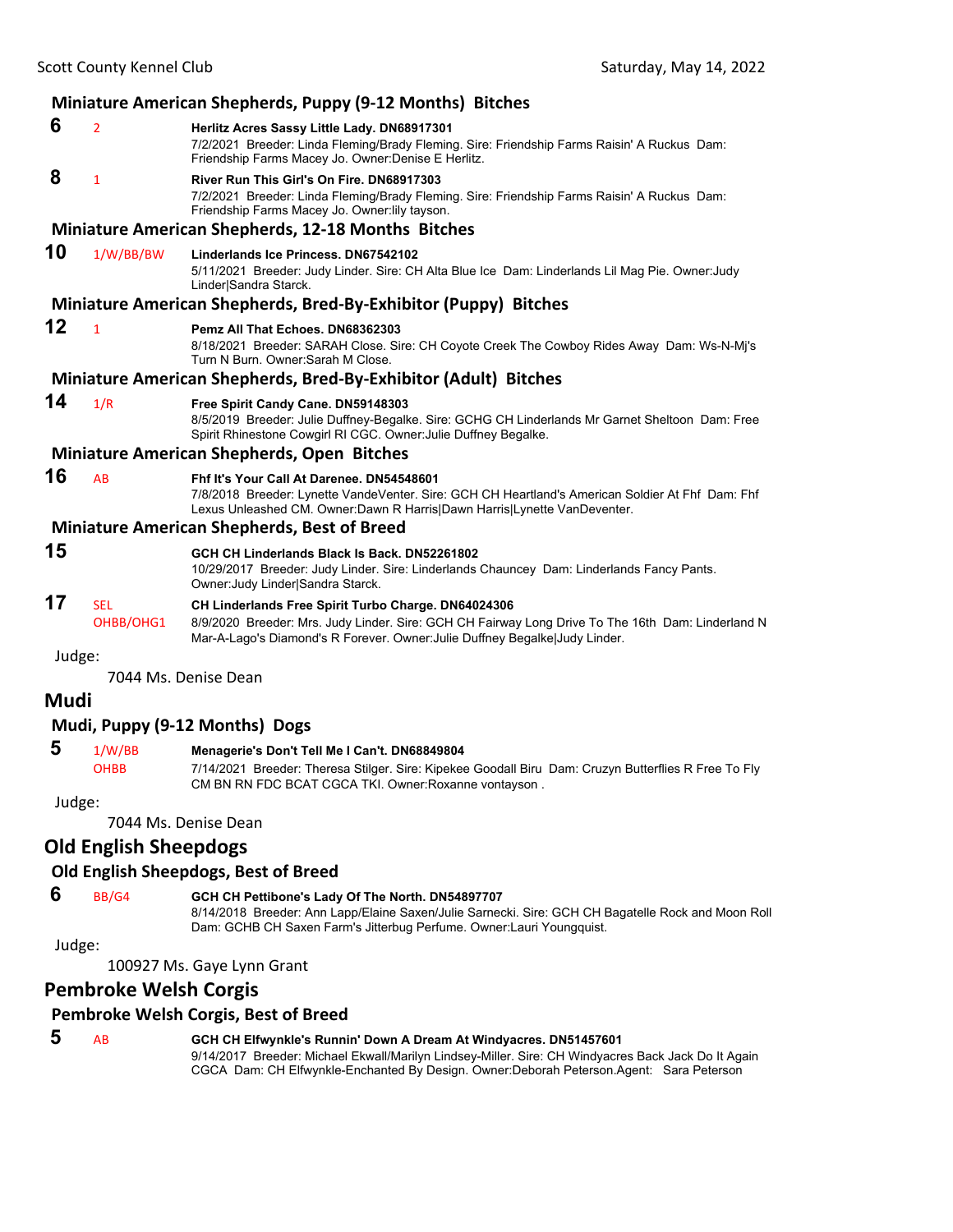7044 Ms. Denise Dean

### **Pulik Pulik, Best of Breed**

### **5** AB **GCHS CH Szentmihalyi-Szabo Trefa BCAT CGC TKN. DN43466601**

2/8/2015 Breeder: Katalin Szabone Ivanyi. Sire: Rackaorzo Rege Dam: Makvirag Bobita. Owner:Valarie Cheimis|Gary Cheimis|Elizabeth Oglesby.Agent: Kristin Lawless

Judge:

7044 Ms. Denise Dean

### **Shetland Sheepdogs**

### **Shetland Sheepdogs, Puppy (9‐12 Months) Dogs**

#### **5** 1/W **Rushwind Aston Martin. DN67571101**

5/26/2021 Breeder: Kathryn A Hensley. Sire: Rushwind Life Of Riley Dam: Rushwind Glitz N Glamour. Owner:Kathryn Hensley.Agent: Becky Johnson

### **Shetland Sheepdogs, Open Sable & White Dogs**

#### **7** 1/R **Donlyn's Integrity. DN59014205**

6/21/2019 Breeder: William H Munsey/Irene A Munsey. Sire: GCHB CH Kismet's Encore At Donlyn Dam: Donlyn's Cinnamon Sugar. Owner:William H Munsey Irene A Munsey|Irene A Munsey. Stefanie Nawlin

#### **Shetland Sheepdogs, 12‐18 Months Bitches**

#### **6** 1/W/BB/BW/G2 **Kell Kandyland. DN67217604**

4/6/2021 Breeder: Amy Mae-Zoss Massey/Jeannette Powers-Hodson/Abby L Thomas. Sire: GCH CH Miqelon Eye Spy Dam: CH Kell Celtic Air. Owner:Amy Mae Zoss Massey.

### **Shetland Sheepdogs, Bred‐By‐Exhibitor (Adult) Bitches**

 **8** 1/R **Foxhollow's Beautiful Sona BN RN CGC TKA. DN53299103**

2/25/2018 Breeder: Trudy A Supalla/Michelle Toczek. Sire: GCHB CH Darmil Ain't No Saint Dam: GCH CH Romayne's Uptown Girl BN RI CGC TKA. Owner:Trudy A Supalla.

#### **Shetland Sheepdogs, Open AOAC Bitches**

### **10** <sup>1</sup> **Trilliant Temptress. DN61181701**

1/10/2020 Breeder: Stephanie Trautman-Riley. Sire: CH Beckon Cowboy Cut Dam: Trilliant Leather And Lace. Owner:Stephanie Trautman-Riley.Agent: Becky Johnson

#### **Shetland Sheepdogs, Best of Breed**

#### **9** OS **CH Kell Guess Who. DN67217601**

4/6/2021 Breeder: Amy Mae-Zoss Massey/Jeannette Powers-Hodson/Abby L Thomas. Sire: GCH CH Miqelon Eye Spy Dam: CH Kell Celtic Air. Owner:Amy Mae Zoss Massey|Jeannette Powers-Hodson|Rachel Lucas|Abby Thomas.Agent: Becky Johnson

Judge:

7044 Ms. Denise Dean

### **Spanish Water Dogs**

### **Spanish Water Dogs, Best of Breed**

### **5** BB/G3 **CH Dgs Copy This Heifers. DN69003101**

6/13/2021 Breeder: Janet Rahn/Faith Ott. Sire: Poeta Del Rabadan Dam: GCHS CH Cambia Wavelet DN TKN. Owner:Faith Ott|Janet Rahn.

Judge:

### 7044 Ms. Denise Dean

### **Swedish Vallhund**

### **Swedish Vallhund, Amateur Owner Handler Dogs**

### **5** <sup>2</sup> **Valkyrie's Lets Dance. DN64475602**

10/27/2020 Breeder: Telah Garwacki/Yvonne D Slusser. Sire: GCH CH Hideaways Mr. Mcdreamy TKI Dam: CH Pavon Pride And Joy. Owner:Martha Metheny|Telah Garacki.

### **7** 1/R **Naraena Viking Prins. DN66803601**

11/21/2020 Breeder: Mrs. Wendy A Sharman. Sire: Tridents Frodo Dam: Kopparas Lin. Owner:Elizabeth Hosmanek.

### **Swedish Vallhund, Open Dogs**

| 9 | 1/W/OS | Caliente High Noon CGC. DN63085003                                                               |
|---|--------|--------------------------------------------------------------------------------------------------|
|   |        | 5/3/2020 Breeder: Michelle B Fromm. Sire: Skogsbygdens Kalle Kvick TKN Dam: CH Caliente Snowball |
|   |        | Effect HSAs ACT1 SWA SCE SEE SHDN TKI. Owner: Jan Moran.                                         |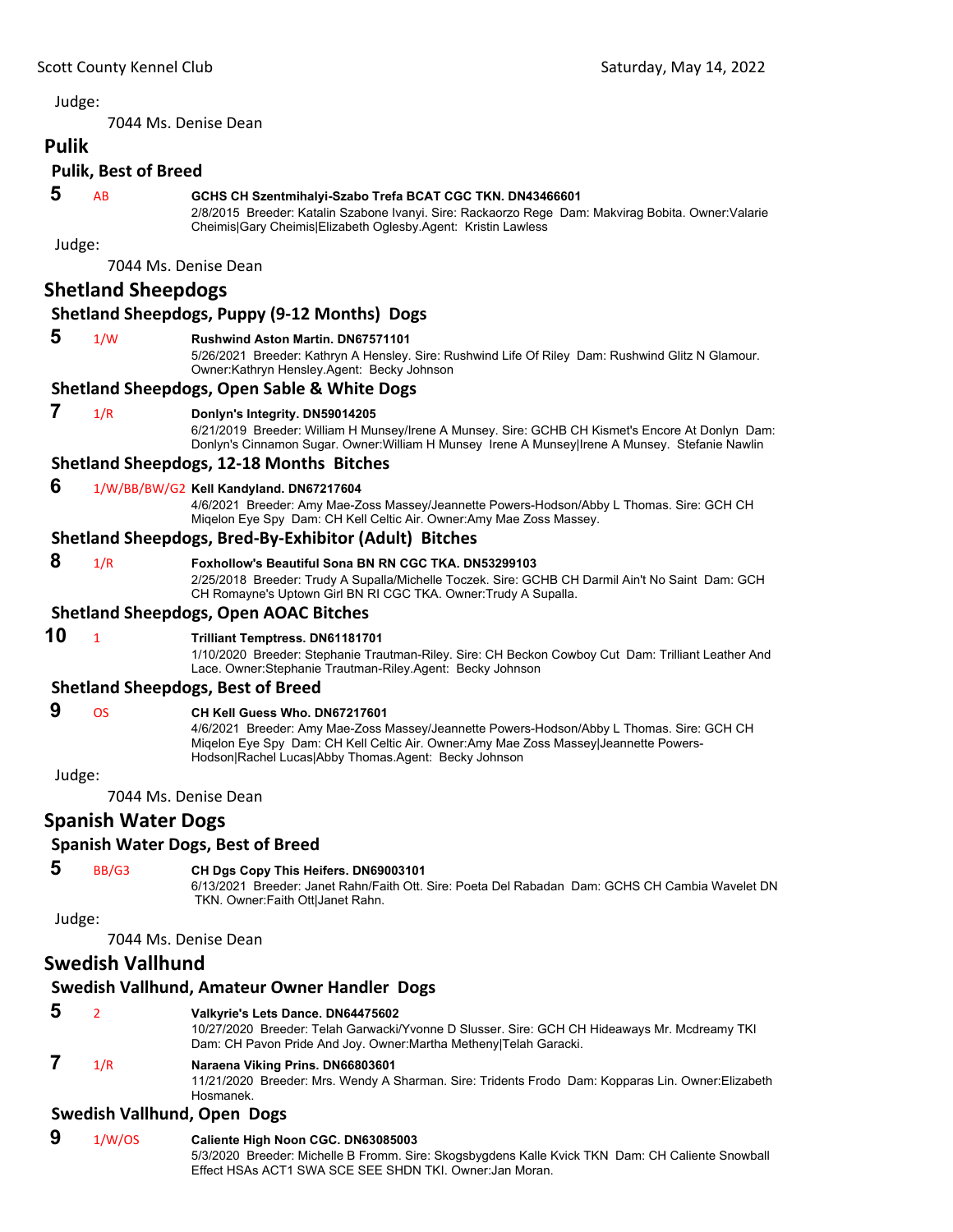### **11** <sup>2</sup> **Vallhollow Go All The Way St. DN68118904**

7/8/2021 Breeder: Louise Law/Rebekah James/Cheryl Rolfe. Sire: CH Beidelyn Scotch And Soda At Corval St Dam: CH Kingscrest Magic New Year At Vallhollow FDC FCAT. Owner:Louise Law|Telah Garwacki.

#### **Swedish Vallhund, Bred‐By‐Exhibitor (Adult) Bitches**

#### **6** 1/W/BB/BW **Valkrie's Power To Redeem. DN57846804** OHBB 5/8/2019 Breeder: Telah Garwacki/Yvonne D Slusser. Sire: GCH CH Fantasi's Epic FDC OA OAJ NF DCAT SWA SCM SIE SEE SHDN CGC TKP Dam: CH Pavon Take It Or Leave It CDX AX AXJ. Owner:Telah Garwacki|Jack Thorne.

### **Swedish Vallhund, Open Bitches**

#### **8** 1/R **Valkyrie's Relentless. DN66985301**

5/13/2021 Breeder: Telah Garwacki/Yvonne D Slusser. Sire: Ausled Ellcrys Wil Ohmsford TKN Dam: CH Pavon Take It Or Leave It CDX AX AXJ. Owner:Scott Garwacki|Telah Garwacki.

#### **Swedish Vallhund, Best of Breed**

**10** SEL **CH Valkyrie's When Doves Cry. DN61465203** 2/24/2020 Breeder: Telah Garwacki/Yvonne D Slusser. Sire: GCH CH Hideaways Mr. Mcdreamy TKI Dam: CH Pavon Pride And Joy. Owner:Elizabeth Hosmanek|Telah Garwacki.

### **Junior Showmanship**

### **Jr (Novice Junior)**

| 5                      | AB               | GCH CH Ivorymoon's Southern Revolt SC CA BCAT CGC TKN. HP53528304. Rhodesian Ridgebacks<br>5/23/2017 Breeder: Sarah Hartwig / Shawn Hartwig / . Sire: GCHB CH Juba Lee Enjoys How The Race Is<br>Run CD BN RA MC CA BCAT CGC TK Dam: GCH DC Ivorymoon's Destination UnKnown RN MC.<br>Owner:Sarah Hartwig Tonia Toben Madeline Fuhr. |  |
|------------------------|------------------|--------------------------------------------------------------------------------------------------------------------------------------------------------------------------------------------------------------------------------------------------------------------------------------------------------------------------------------|--|
| 6                      | <b>AB</b>        | CH Esmeralda Creato Per Amore. SS29011901. Lagotti Romagnoli<br>12/28/2020 Breeder: Yaroslava Bereziuk. Sire: GCH CH Magnatum Wild Curls Baron Dam: Fiona Frise<br>Deluxe. Owner: Helen Korbut Yuri Kalmykov.                                                                                                                        |  |
| 7                      | 1                | River Run This Girl's On Fire. DN68917303. Miniature American Shepherds<br>7/2/2021 Breeder: Linda Fleming/Brady Fleming. Sire: Friendship Farms Raisin' A Ruckus Dam:<br>Friendship Farms Macey Jo. Owner: lily tayson.                                                                                                             |  |
| 8                      | $\overline{2}$   | Valkyrie's Relentless. DN66985301. Swedish Vallhund<br>5/13/2021 Breeder: Telah Garwacki/Yvonne D Slusser. Sire: Ausled Ellcrys Wil Ohmsford TKN Dam: CH<br>Pavon Take It Or Leave It CDX AX AXJ. Owner: Scott Garwacki   Telah Garwacki.                                                                                            |  |
|                        | Jr (Open Junior) |                                                                                                                                                                                                                                                                                                                                      |  |
| 9                      | 3                | CH Cedar Run Disturbing The Peace. SR89622902. Pointers (German Shorthaired)<br>7/22/2015 Breeder: Christopher Rost/Lisa Zimmerman/Treasa Rost. Sire: GCHS CH Cedar Run Fire On<br>The Mountian RN Dam: GCH CH Tullamore Time Travella. Owner:Nadene Seymour   Mikala Seymour<br><b>Johnathan Seymour.</b>                           |  |
| 10                     | AB               | Starcastle N'Valiant Something Just Like This. SS30166001. Vizslas<br>9/9/2021 Breeder: Beth E Wise/Carol E Rappaport. Sire: GCH CH Lea's Absolut Everybody Say<br>Something! JH Dam: GCH CH Marwin's Valiant Zelda. Owner:CAROL RAPPAPORT Joseph Davis Jen<br>Miller.                                                               |  |
| 11                     | $\overline{2}$   | CH Upland's Bourbon And Bluegrass. SS08470601. Spaniels (Field)<br>9/22/2018 Breeder: Linda J Blaser/Kietra Boerson/Robert Bruce. Sire: GCHS CH Upland's Made You Look<br>Dam: CH Bruce's Whiskey In A Teacup @ Upland. Owner:Linda Blaser  Kietra Boerson  Jordyn Seymour.                                                          |  |
| 12                     | 1/BJ             | GCH CH Foxshire Unauthorized Access With Turcoys BCAT. RN33638802. Fox Terriers (Smooth)<br>3/27/2019 Breeder: Christine Martin/Dawn Gallo. Sire: CH Cheltenham Casino Royal Dam: CH Turcoys<br>West Meade Good Girl Gone Bad. Owner: Kalyn Erickson Erica Dunlavey Jaime Taylor Christine Martin.                                   |  |
| Jr (Open Intermediate) |                  |                                                                                                                                                                                                                                                                                                                                      |  |
| 14                     |                  | GCH CH Cadenza's Don't Cha Know. DN33868006. Collies (Smooth)<br>6/6/2012 Breeder: Melodie Haddon/John Haddon. Sire: GCHS CH Travler's Greased-Lightning Dam: CH<br>Chrysalis Put On Your Party Dress. Owner:Cathy Meier Robert Meier Helene Robbins Braelynn Gossage.                                                               |  |
|                        | Jr (Open Senior) |                                                                                                                                                                                                                                                                                                                                      |  |
| 15                     | 1/RBJ            | GCH CH Southern If You Say So JH CA BCAT. SS13249404. Pointers<br>6/4/2019 Breeder: Flavio Rodrigues Santos/Tina McDonnell/Lydia Frey. Sire: GCH CH Southern-Malmason<br>Rock Paper Scissors Dam: CH Perdizes De Brasilia Berna Of Fabello JH. Owner: Tina McDonnell Tiadgo<br>Stamford Jardim Lydia Frey.                           |  |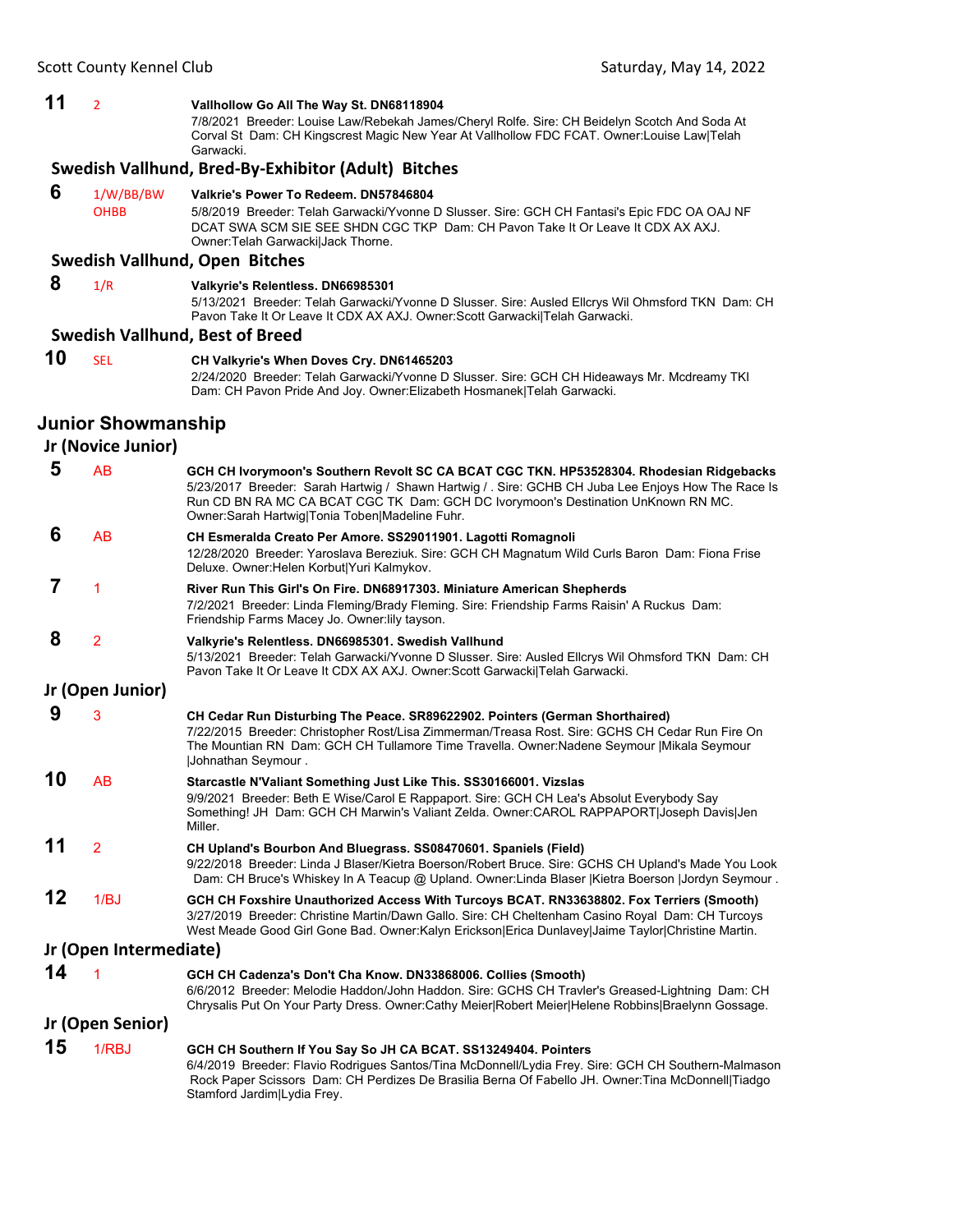|    | <b>Obedience Trial</b><br><b>Novice A Obedience</b> |                                                                                                                                                                                                                                                                                          |
|----|-----------------------------------------------------|------------------------------------------------------------------------------------------------------------------------------------------------------------------------------------------------------------------------------------------------------------------------------------------|
| 5  | $\overline{2}$                                      | Came In Like A Wrecking Ball BN RE CGC TKA VSWB. PAL278753. Newfoundlands                                                                                                                                                                                                                |
|    | 176.5                                               | 1/4/2019 Breeder: . Sire: Dam: . Owner: Liz Pagel.                                                                                                                                                                                                                                       |
| 6  | 1                                                   | Sir Tyrion Of House Sherwood BN RA CGC TKP. MA61852001. All American Dog                                                                                                                                                                                                                 |
|    | 185.0                                               | 6/29/2016 Breeder: UNASSIGNED, Sire: Unknown Dam: Unknown, Owner:Lawrence Sherwood,                                                                                                                                                                                                      |
|    | <b>Novice B Obedience</b>                           |                                                                                                                                                                                                                                                                                          |
| 8  | <b>AB</b>                                           | Protea's Allow Me BN RI NFP CAA BCAT SIN CGCU TKI. WS68136706. Doberman Pinschers<br>4/14/2020 Breeder: Helia Driscoll. Sire: CH Foxhall's First Image V Crescendo RA Dam: Via Felicium<br>Baltia CD BN RA BCAT CGCA CGCU TKA. Owner:Laura S Gummelt Helia Driscoll Helia Driscoll.      |
| 9  | $\overline{2}$                                      | GCH CH Brightwood's As Luck Would Have It. SR87091603. Retrievers (Golden)                                                                                                                                                                                                               |
|    | 185.0                                               | 4/7/2015 Breeder: Deborah J Waid. Sire: GCH CH Golden Trip Repeating The Success CD Dam:<br>Asterling's Speaks Her Mind CD RI. Owner:Deborah J Waid Caroline M Waid.                                                                                                                     |
| 11 | AB                                                  | Ssolstice Firelight Vom Argohof. DN65595301. German Shepherd Dogs<br>12/21/2020 Breeder: Barbara Lueders. Sire: Bb-Austin Castaneda Vom Argohof Dam: Gabbi At Argohof.<br>Owner: Barbara Lueders.                                                                                        |
| 12 | <b>NQ</b>                                           | <b>Esmonds Forthelove Ofthegame BN RI ACT1. WS57125401. Rottweilers</b><br>12/18/2016 Breeder: Tammy Ausloos/Ann Felske-Jackman. Sire: GCH CH RACH Halo's California<br>Dreamin' CD RM4 RAE3 TD SWN SCA SIA SEA Dam: GCH CH Esmonds Ringside Gossip RN NA OAJ<br>OF. Owner:Sue Bowman.   |
| 14 | $\overline{4}$                                      | CH Wathaman's Easy By Nature. WS69318201. Rottweilers                                                                                                                                                                                                                                    |
|    | 172.0                                               | 11/19/2019 Breeder: Kim Zippel. Sire: CH Esmonds God Of All RN DSA Dam: CH Wathaman's Zest For<br>Life CDX RE TKI, Owner: Sue Bowman,                                                                                                                                                    |
| 15 | 1                                                   | Kalista's By The Book BN RN CGC TKI. WS67885405. Portuguese Water Dogs                                                                                                                                                                                                                   |
|    | 190.5                                               | 4/3/2020 Breeder: Nicole Bearman/Linda K Hunt. Sire: CH Hunter Walking On Water Dam: GCHB CH<br>Kalista's What A Catch RI OA OAJ NF TKI. Owner: Tracy Kittrell Paula Kerezsi Linda Hunt.                                                                                                 |
| 17 | <b>NQ</b>                                           | Patriot's Cricket On A Hearth BN RN CGC, PAL275515, Shih Tzu<br>7/7/2018 Breeder: Sire: Dam: Owner:Lee Kraft.                                                                                                                                                                            |
| 18 | 3                                                   | Stars End's Keeling Me Softly. TS50933202. Shih Tzu                                                                                                                                                                                                                                      |
|    | 182.5                                               | 3/25/2021 Breeder: Jan Sammons. Sire: CH Valston's Heartbreaker Dam: CH Stars End's Unleash The<br>Force BCAT. Owner Judith Gullickson.                                                                                                                                                  |
|    | <b>Open A Obedience</b>                             |                                                                                                                                                                                                                                                                                          |
| 26 | <b>NQ</b>                                           | Lost Creek Harper CD RN SH CGC. SS00378306. Retrievers (Golden)<br>6/24/2017 Breeder: Susan V Lister. Sire: Max Q Saint Louie RN MH Dam: Celtic Eryn Of Innisfree JH.<br>Owner: Dr Nels Calvert linda calvert.                                                                           |
|    | <b>Open B Obedience</b>                             |                                                                                                                                                                                                                                                                                          |
| 23 | 2/HC                                                | OTCH2 Karmayne's Crooked Arrow UDX4 PCDX OM7 BN GN RN OA OAJ NF. DN42104404. Shetland Sheepdogs                                                                                                                                                                                          |
|    | 193.0                                               | 2/9/2015 Breeder: Karen Rech/Becky Johnson/Lindsy Reeser. Sire: CH Felicity Apple Acres Franchise<br>Dam: Beckon All You Need Is Love, Owner: Alice Drexler,                                                                                                                             |
| 24 | <b>NQ</b>                                           | Cullivoe Ty One On UDX3 PCDX OM5 BN. DN36846702. Shetland Sheepdogs<br>4/26/2013 Breeder: Debra Nordby/Mr. Brad Nordby. Sire: GCHB CH Rosmoor Protocol Dam: Cullivoe<br>Don't You Love Her Madly. Owner: Kay McMahen.                                                                    |
| 25 | <b>NQ</b>                                           | RACH Solachi's Atta Boy Rio @ Funtime CDX RM5 RAE3 CGCA TKP. DN46131104. Border Collies<br>4/21/2016 Breeder: Jenna Klemp. Sire: GCH CH Sporting Field Trojan Troy PT Dam: GCH CH Brittemar's<br>Att'A Girl RN HSAsc HSBd OA OAJ. Owner:Anne Headings.                                   |
| 28 | AB                                                  | T-Pines Rollin' Thunder UDX OM2 RE CGC TKI. SR90502307. Retrievers (Golden)<br>11/3/2015 Breeder: Colleen Wegner/Jim Wegner. Sire: FC AFC Topbrass Hawks Blackhawk Dam: T-<br>Pines Wilma Pearl CDX BN MH. Owner: Roy Mashaney.                                                          |
| 31 | 3                                                   | Cashmere's Spirit In The Sky UD OM1 BN GN RA ACT2 ACT2J DS CGC TKN. SS00629606. Retrievers (Golden)                                                                                                                                                                                      |
|    | 190.0                                               | 8/16/2017 Breeder: Nancy Lake Lewis/Lori Copsey. Sire: GCH CH PACH Goldcker A Boat Turn CDX RA<br>JH MXP4 MXPB MJP5 MJPS PAX XFP Dam: Cashmere's Race For Gold UD BN RE MX MXJ MXP3<br>MXPB MJP2 MJPB T2B T2BP. Owner: Karen A Thompson.                                                 |
| 32 | <b>NQ</b>                                           | OTCH5 Wakemup Tinder Lights The Fire VCD2 UDX8 OGM BN GN RA JH MX MXJ . SR91168604. Retrievers (Golden)<br>1/7/2016 Breeder: Beth Ericson. Sire: PACH Topbrass Double Dare MH AX OAJ MXP4 MXPB MJP4<br>MJPB PAX OF T2BP QA Dam: Benden's Xsziv At Wakemup CDX JH. Owner: Nancy Peterson. |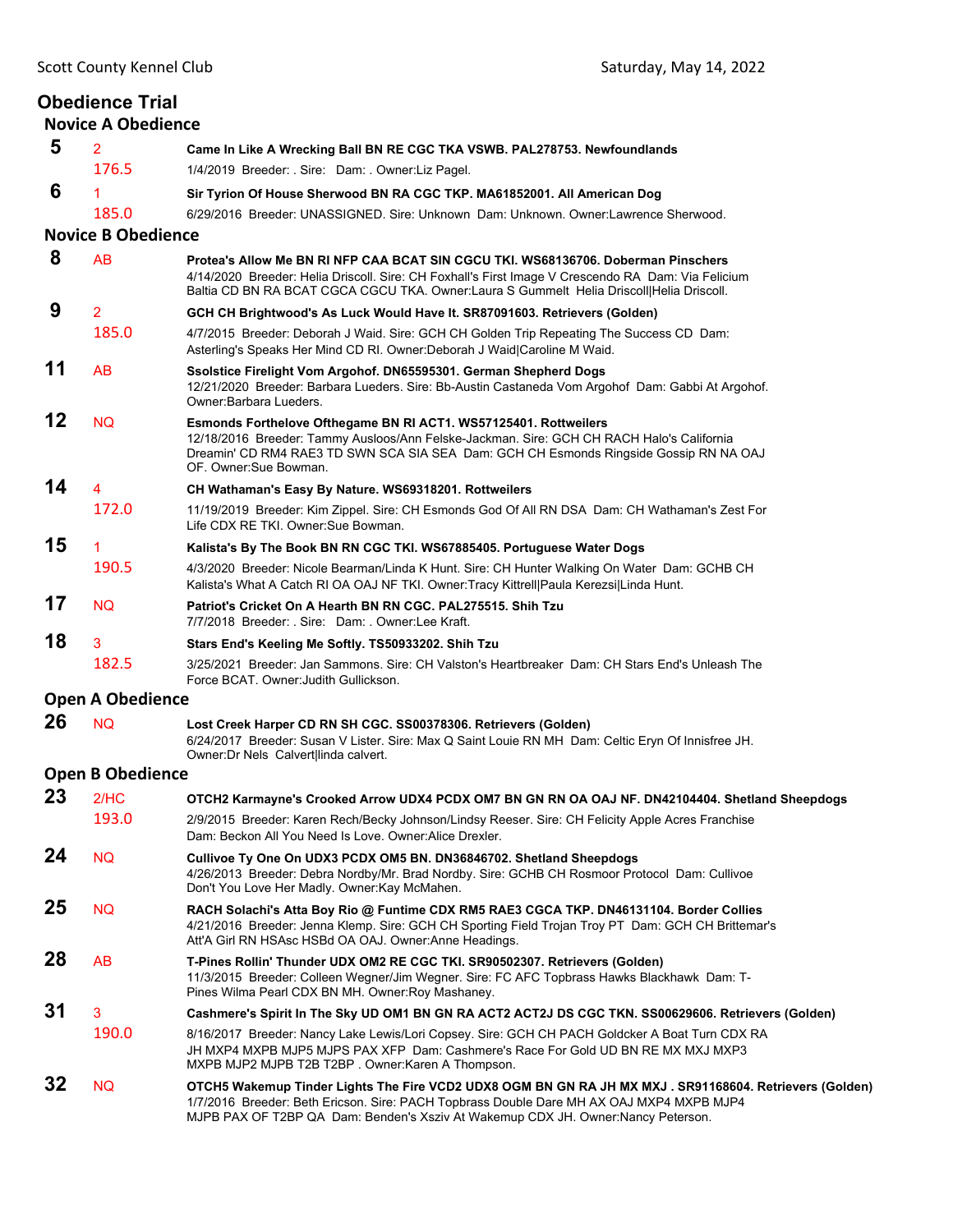| 33 | 1                          | Jetoca's Wishing Upon A Star UDX PCDX OM1 BN. SR81412705. Retrievers (Golden)                                                                                                                                                                                                            |
|----|----------------------------|------------------------------------------------------------------------------------------------------------------------------------------------------------------------------------------------------------------------------------------------------------------------------------------|
|    | 194.0                      | 11/3/2013 Breeder: Julie Caruthers/Darcy L Grieger/Jennifer Zingula. Sire: GCH CH Shor'Line Sovereign<br>Of The Seas Dam: Jetoca's Wild Hollywood Nights BN RA TD FDC NJP DN CGC TKN. Owner: Polly Jane<br>Burlage.                                                                      |
| 34 | 4                          | MACH Wakemup Game For Adventure VCD2 UD RN SH MXB MJS NF ACT1. SR87627305. Retrievers (Golden)                                                                                                                                                                                           |
|    | 189.0                      | 4/26/2015 Breeder: Beth a Ericson. Sire: Wynwoods Wild Card CDX MH Dam: MACH PACH Wakemup<br>Rewired For Sound JH MXB MJB MXP3 MXPB MJP3 MJPB PAX. Owner:Patrice PetersenKeys.                                                                                                           |
|    | <b>Utility A Obedience</b> |                                                                                                                                                                                                                                                                                          |
| 19 | <b>NQ</b>                  | CH Kyterals Imperial Sweet Caramel Kiss CDX BN RE AX AXJ. TS11887102. Papillons<br>7/29/2012 Breeder: Terri Mount/Patricia G Groff. Sire: CH Queen Bless Jp Tri Back Dam: Maximilian<br>Kyteral Something Sweet. Owner: Paula Austin.                                                    |
| 20 | 1                          | CH Keerocka's Out With A Bang! CDX BN PT FDC CGC TKN. DN54908206. Cardigan Welsh Corgis                                                                                                                                                                                                  |
|    | 186.5                      | 8/27/2018 Breeder: Julie Miller/Cindy McDonald. Sire: GCHS CH Wyncrest Clear Creek Once Upon A<br>Dream CA BCAT CGCA Dam: CH Summit Foggy Bottom I Wannabluvdbyu BN FDC CGC TKN.<br>Owner: Julie Miller James Miller.                                                                    |
| 30 | <b>NQ</b>                  | CH Double Helix California Dreamin' CDX BN RM NAP NJP NFP SCN CGC TKI. WS57295106. Samoyeds<br>3/19/2017 Breeder: Robinette Dunahugh-Ralston/Belinda Torrez. Sire: Chelestina's Hawk On The Wind<br>Dam: GCH CH Double Helix Live From The Piston Cup. Owner: Kathy Stepp.               |
|    | <b>Utility B Obedience</b> |                                                                                                                                                                                                                                                                                          |
| 23 | 1/HT                       | OTCH2 Karmayne's Crooked Arrow UDX4 PCDX OM7 BN GN RN OA OAJ NF. DN42104404. Shetland Sheepdogs                                                                                                                                                                                          |
|    | 198.0                      | 2/9/2015 Breeder: Karen Rech/Becky Johnson/Lindsy Reeser. Sire: CH Felicity Apple Acres Franchise<br>Dam: Beckon All You Need Is Love, Owner: Alice Drexler,                                                                                                                             |
| 24 | AB                         | Cullivoe Ty One On UDX3 PCDX OM5 BN. DN36846702. Shetland Sheepdogs<br>4/26/2013 Breeder: Debra Nordby/Mr. Brad Nordby. Sire: GCHB CH Rosmoor Protocol Dam: Cullivoe<br>Don't You Love Her Madly. Owner: Kay McMahen.                                                                    |
| 28 | 4                          | T-Pines Rollin' Thunder UDX OM2 RE CGC TKI. SR90502307. Retrievers (Golden)                                                                                                                                                                                                              |
|    | 190.0                      | 11/3/2015 Breeder: Colleen Wegner/Jim Wegner. Sire: FC AFC Topbrass Hawks Blackhawk Dam: T-<br>Pines Wilma Pearl CDX BN MH. Owner: Roy Mashaney.                                                                                                                                         |
| 29 | 3                          | RACH Double Helix Write Your Happy Medium CDX BN RM2 RAE2 AX AXJ. WS64761102. Samoyeds                                                                                                                                                                                                   |
|    | 191.0                      | 3/13/2019 Breeder: Katie Heidt/Robinette Dunahugh-Ralston/Julie Rydstrand. Sire: GCHB CH Galaxy's<br>Beam Me Up Dam: CH Double Helix Back In Time CD BN GN RM RAE2 OA NAJ NFP TKN. Owner: Mary<br>Drexler Scott Ralston.                                                                 |
| 31 | Q                          | Cashmere's Spirit In The Sky UD OM1 BN GN RA ACT2 ACT2J DS CGC TKN. SS00629606. Retrievers (Golden)                                                                                                                                                                                      |
|    | 185.5                      | 8/16/2017 Breeder: Nancy Lake Lewis/Lori Copsey. Sire: GCH CH PACH Goldcker A Boat Turn CDX RA<br>JH MXP4 MXPB MJP5 MJPS PAX XFP Dam: Cashmere's Race For Gold UD BN RE MX MXJ MXP3<br>MXPB MJP2 MJPB T2B T2BP. Owner: Karen A Thompson.                                                 |
| 32 | <b>NQ</b>                  | OTCH5 Wakemup Tinder Lights The Fire VCD2 UDX8 OGM BN GN RA JH MX MXJ . SR91168604. Retrievers (Golden)<br>1/7/2016 Breeder: Beth Ericson. Sire: PACH Topbrass Double Dare MH AX OAJ MXP4 MXPB MJP4<br>MJPB PAX OF T2BP QA Dam: Benden's Xsziv At Wakemup CDX JH. Owner: Nancy Peterson. |
| 33 | 2                          | Jetoca's Wishing Upon A Star UDX PCDX OM1 BN. SR81412705. Retrievers (Golden)                                                                                                                                                                                                            |
|    | 195.0                      | 11/3/2013 Breeder: Julie Caruthers/Darcy L Grieger/Jennifer Zingula. Sire: GCH CH Shor'Line Sovereign<br>Of The Seas Dam: Jetoca's Wild Hollywood Nights BN RA TD FDC NJP DN CGC TKN. Owner: Polly Jane<br>Burlage.                                                                      |
| 34 | <b>NQ</b>                  | MACH Wakemup Game For Adventure VCD2 UD RN SH MXB MJS NF ACT1. SR87627305. Retrievers (Golden)<br>4/26/2015 Breeder: Beth a Ericson. Sire: Wynwoods Wild Card CDX MH Dam: MACH PACH Wakemup<br>Rewired For Sound JH MXB MJB MXP3 MXPB MJP3 MJPB PAX. Owner:Patrice PetersenKeys.         |
|    |                            | <b>Beginner Novice A Obedience</b>                                                                                                                                                                                                                                                       |
| 36 | <b>NQ</b>                  | Equiss There's A Wocket In My Pocket SC CA BCAT CGC TKI. HP51901107. Whippets<br>7/12/2016 Breeder: Cathy Williams/Sydney Williams. Sire: CH Raybar's Feet Don't Fail Me Dam: Equiss<br>Eat Mor Chikin. Owner: Stacy A Staeck.                                                           |
| 37 | <b>AB</b>                  | CH Chaver's Midnight Agent Cooper CGC TKA. DN57967309. Australian Shepherds<br>4/18/2019 Breeder: Carol Stuckey/Olga Ledyan. Sire: CH Timberlines Orange Juice And Rum Dam:<br>Indigomoon Midnight's Monet Of Chaver. Owner: Helen Korbut.                                               |
|    |                            | <b>Beginner Novice B Obedience</b>                                                                                                                                                                                                                                                       |
| 38 | 1                          | Wakemup Rise To Your Dreams BN RN OA OAJ OF. SS14326904. Retrievers (Golden)                                                                                                                                                                                                             |
|    | 197.0                      | 9/11/2019 Breeder: Beth Ericson. Sire: OTCH23 MACH3 Webshire's Takoda Code Talker VCD3 UDX26<br>OGM RE JH MXC PA Dam: Spirits Bad Habit At Wakemup CD RN. Owner:Nancy Peterson.                                                                                                          |